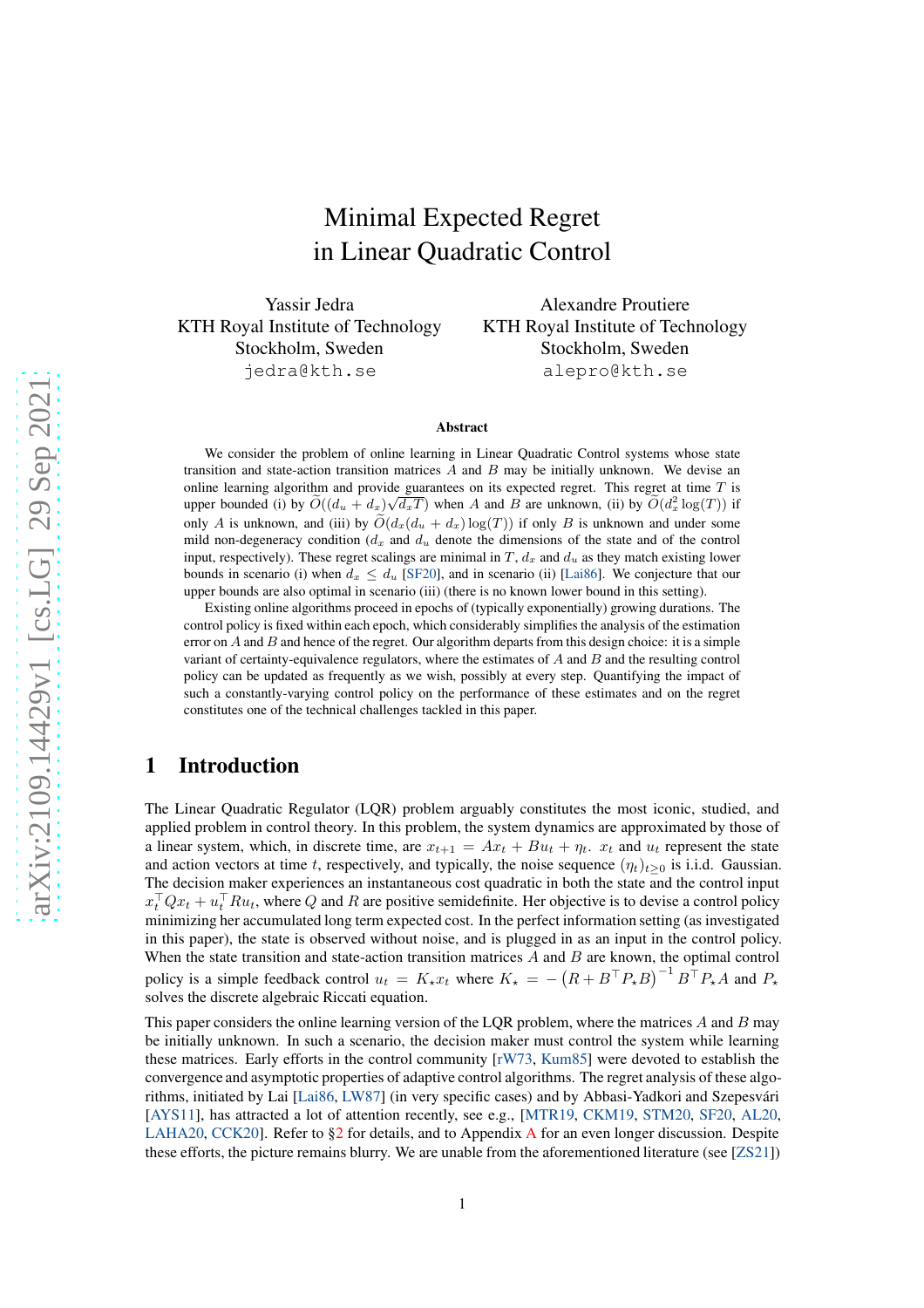to determine the conditions on  $(A, B, R, Q)$  under which one can achieve a regret scaling as  $O(\log(T))$ for  $O(\sqrt{T})$ .

The objective of this work is to devise online algorithms for the LQR problem whose expected regret exhibits the best scaling in both the time horizon T and the dimensions  $d_x$  and  $d_u$  of the state and control input, in the three envisioned scenarios: (i) when  $(A, B)$  are unknown, (ii) when A only is unknown, (iii) when B only is unknown. In addition to guaranteeing minimal regret, we wish our algorithms to enjoy a simple and natural design and require as little inputs as possible. Existing algorithms proceed in *epochs* of exponentially growing durations. The control policy is fixed within each epoch. This doubling trick considerably simplifies the analysis of the estimation error on  $A$  and  $B$  and hence of the regret, but seems rather impractical. It is also worth noting that most algorithms take as input a level of confidence  $\delta$ , the time horizon T, a stabilizer  $K_{\rm o}$ , but also sometimes known upper bounds on the norms of A and B.

**Contributions.** We propose  $\text{CEC}(\mathcal{T})$  a family of algorithms based on the certainty equivalence principle and with the following desirable properties: the control policy is not fixed within epochs, and may be updated continuously as the estimates of  $A$  and  $B$  and hence of the optimal control improve; it is *anytime*, and does not leverage any a priori information about the system (except for the knowledge of a stabilizing controller). We provide upper bounds of the expected regret of our algorithms in the three envisioned scenarios:

- (i) When A and B are unknown, the expected regret of CEC(T) is<sup>[1](#page-1-1)</sup>  $\tilde{O}((d_u + d_x)\sqrt{d_xT})$ , which matches existing the lower bound derived in [\[SF20\]](#page-11-0) when  $d_x \leq d_u$ ;
- (ii) when A only is unknown, the expected regret of CEC(T) is  $\widetilde{O}(d_x(d_u + d_x) \log(T))$ , matching the lower bound proved in [\[Lai86\]](#page-11-1);
- (iii) when B only is unknown, the expected regret of CEC(T) is  $O(d_x(d_u + d_x) \log(T))$  under the assumption that  $K_{\star}$  is full-rank; there is no lower bound in this setting, but we conjecture that our upper bound exhibits the optimal scalings in  $T$ ,  $d_x$ , and  $d_y$ .

It is worth comparing the design and performance guarantees of  $CEC(\mathcal{T})$  to those of existing algorithms. For scenario (i), [\[SF20\]](#page-11-0) presents an algorithm achieving the same regret upper bound as ours but with probability  $1 - \delta$  where  $\delta$  is an input of the algorithm (see the next section for a detailed discussion on the difference between regret in expectation and with high probability), and using a doubling trick. For scenarios (ii) and (iii), the best regret guarantees were  $O(\text{poly}(d_x, d_u) \log^2(T))$  [\[CCK20\]](#page-10-3) with unspecified polynomial dependence in  $(d_x, d_y)$  (with degree at least 8 as far as we can infer from the analysis of [\[CCK20\]](#page-10-3)). These guarantees were achieved by an algorithm with several inputs, including the time horizon, a stabilizer, upper bounds on  $||A||$ ,  $||B||$ , on the minimal ergodic cost, and that achieved under the stabilizer. Refer to Appendix [A](#page-15-0) for a detailed discussion.

Further note that our algorithm,  $CEC(\mathcal{T})$ , is anytime and does not apply any kind of doubling trick: it is a simple variant of certainty-equivalence regulators, where the estimates of  $A$  and  $B$  and the resulting control policy can be updated as frequently as we wish, possibly at every step. Quantifying the impact of such a constantly-varying control policy on the performance of these estimates and on the regret has eluded researchers and constitutes one of the technical challenges tackled in this paper. We address this challenge by developing a novel decomposition of the cumulative covariates matrix (sometimes referred to as Gram matrix), and by deriving concentration results on its spectrum.

# <span id="page-1-0"></span>2 Related Work

The online LQR problem is a theoretically intriguing and practically important problem that has received a lot of attention in the control and learning communities. The research efforts towards the development of algorithms with optimal regret guarantees have recently intensified. We may categorize these algorithms into two classes.

<span id="page-1-1"></span><sup>&</sup>lt;sup>1</sup>The notation  $\tilde{O}$  hides logarithmic factors.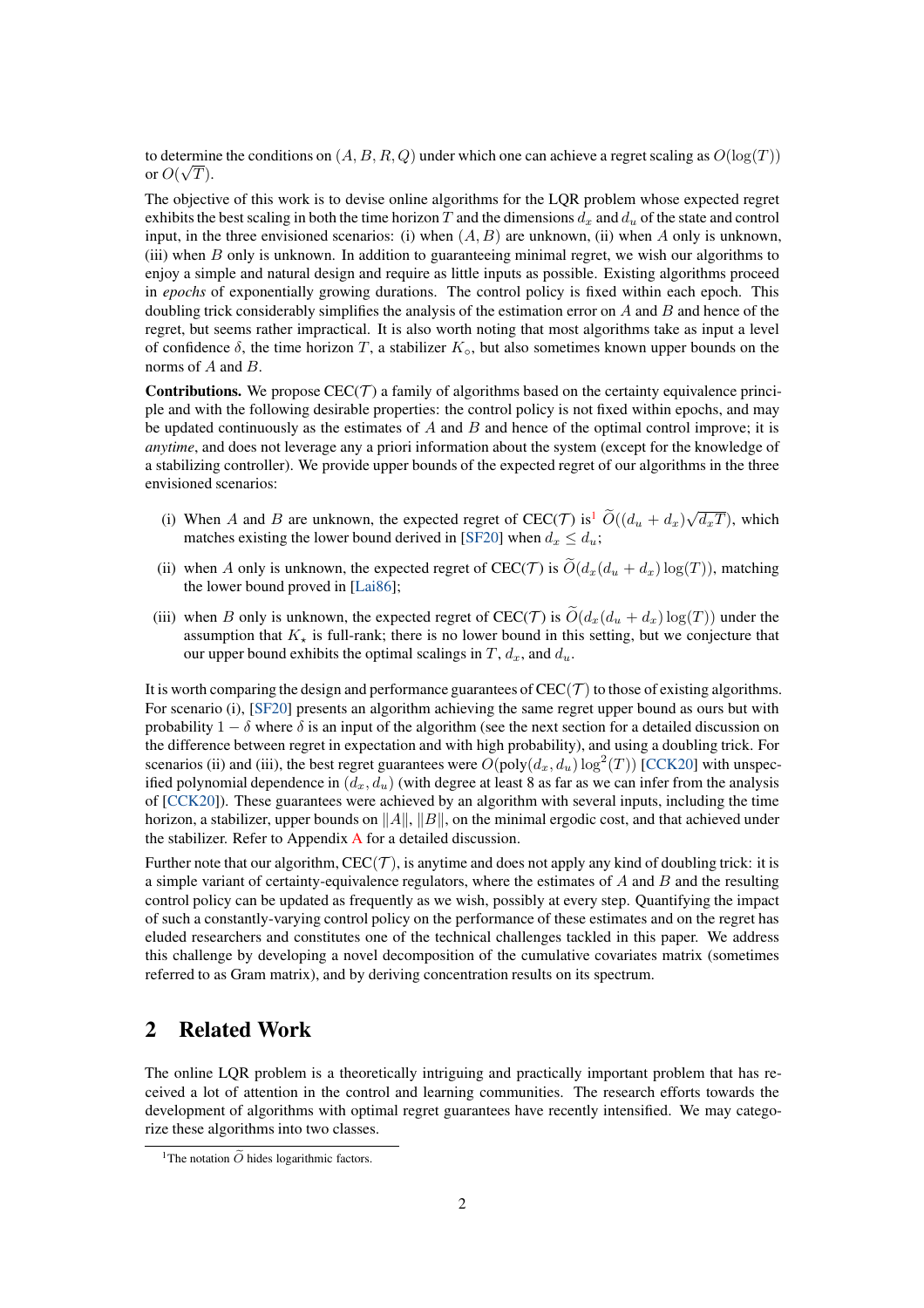In the first class, we find algorithms based on the so-called self-tuning regulators  $\lceil rW73 \rceil$ , as those developed in second half of the 20th century in the control community, see [\[Kum85,](#page-11-3) [MPRT19\]](#page-11-9). Selftuning regulators work as follows. At any given step, they estimate the unknown matrices  $A$  and  $B$ , and apply a control policy corresponding to the optimal control obtained replacing  $A$  and  $B$  by their estimators. To ensure an appropriate level of excitation of the system, and the ability to learn A and B, the control inputs are typically perturbed using white noise. The algorithms developed in [\[Lai86,](#page-11-1)] [LW87,](#page-11-4) [Ran18,](#page-11-10) [STM20,](#page-11-6) [MTR19,](#page-11-5) [SF20,](#page-11-0) [CCK20\]](#page-10-3) obey these principles. In the second class, we find algorithms applying the Optimism in Front of Uncertainty (OFU) principle, extensively used to devise regret optimal algorithms in stochastic bandit problems [\[LR85,](#page-11-11) [LS20\]](#page-11-12). These algorithms maintain confidence ellipsoids where the system parameters lie with high probaility, and select optimistically a system in this ellipsoid to compute the control policy, see [\[AYS11,](#page-10-0) [FTM17,](#page-10-4) [CKM19,](#page-10-1) [AL20,](#page-10-2) [LAHA20\]](#page-11-7). A description of these algorithms and of their regret guarantees can be found in Appendix [A.](#page-15-0)

All these algorithms use a doubling trick which considerably simplifies their analysis, and most of them are not anytime, as they use the time-horizon as input. For Scenario I where  $A$  and  $B$  are unknown, all are designed in the fixed confidence setting, and one can establish regret guarantees with a fixed confidence level  $\delta$ . The best regret upper bound so far is  $\tilde{O}(d_u\sqrt{d_xT \log(1/\delta)})$  with probability  $1-\delta$ [\[SF20\]](#page-11-0). For Scenario II (B known) and (A known), [\[CCK20\]](#page-10-3) presents an algorithm with an expected regret scaling as  $O(\text{poly}(d_x, d_u) \log^2(T))$ . CEC(*T*) offers much better guarantees with a simplified design, and is anytime. A very detailed account of the related work is presented in Appendix [A.](#page-15-0)

We conclude this section with a brief discussion on the differences between regret guarantees in expectation or with high probability. Most existing online algorithms for the LQR problem have regret guarantees holding with high probability, i.e., with a level of confidence  $1 - \delta$  where  $\delta$  is an input of the algorithms. Their regret analysis consists in identifying a "good" event under which the algorithm behaves well and holding with probability at least  $1 - \delta$ . Devising algorithms with expected regret upper bounds is more involved since one needs to also analyze the behavior of the algorithm under the complementary event (the "bad" event). In turn, analyzing the expected regret requires a deeper understanding of the problem. There is however a method to transform an algorithm with regret guarantees with probability  $1 - \delta$  to an algorithm with expected regret guarantees: it consists in tuning  $\delta$ as a function of the time horizon  $T$ , and in controlling the regret under the bad event. For example, consider Scenario I where A and B are unknown, and consider the algorithm of  $[SF20]$  with regret upper bounded by  $C\sqrt{T} \log(1/\delta)$  with probability  $1-\delta$ . Now choosing  $\delta = 1/T^2$  and by applying the stabilizing controller when the state norm exceeds some threshold, it can be shown that the expected regret of the modified algorithm scales at most as  $C\sqrt{T} \log(T)$ . Note that this method induces a multiplicative regret cost proportional to  $log(T)$  and leads to an algorithm that requires the time horizon as input. We believe that, because of the additional  $log(T)$  multiplicative cost, this method would lead to sub-optimal expected regret guarantees in Scenarios II and III (anyway, there is no algorithms in these settings with high probability regret upper bounds).

# <span id="page-2-1"></span>3 Preliminaries and Assumptions

**The LQR problem.** We consider a linear system  $x_{t+1} = Ax_t + Bu_t + \eta_t$  as described in the introduction, and initial state  $x_0 = 0$ .  $(\eta_t)_{t \geq 0}$  is a sequence of i.i.d. zero-mean, isotropic<sup>[2](#page-2-0)</sup>,  $\sigma^2$ -sub-gaussian random vectors. The objective of the decision maker is to identify a control policy  $(u_t)_{t\geq0}$  minimize the following ergodic cost  $\limsup_{T\to\infty} \frac{1}{T} \mathbb{E}[\sum_{t=1}^T x_t^\top Q x_t + u_t^\top R u_t]$ , where Q and R are positive semidefinite matrices. Under the assumption that  $(A, B)$  is stabilizable, the Discrete Algebraic Riccati Equation (DARE)  $P = A^{\top} P A - A^{\top} P B (R + B^{\top} P^{\top} B)^{-1} B^{\top} P A + Q$  admits a unique positive definite solution  $P_{\star}$  [Kuč72], and that the optimal control  $(u_t)_{t>0}$  that minimizes the above objective is defined as

 $\forall t \geq 0, \quad u_t = K_\star x_t, \quad \text{with} \quad K_\star = -\left(R + B^\top P_\star B\right)^{-1} B^\top P_\star A.$  (1)

<span id="page-2-0"></span><sup>&</sup>lt;sup>2</sup>We say that a random vector  $\eta$  is isotropic if  $\mathbb{E}[\eta\eta^\top] = I_d$ . If  $\eta$  is zero-mean, isotropic and  $\sigma^2$ -subgaussian, then we also have  $1 \leq 4\sigma^2$ . The isotropy assumption is without loss of generality because if  $\mathbb{E}[\eta \eta^{\top}] = \Sigma \succ 0$  then we can rescale the dynamics by  $\Sigma^{-1/2}$ .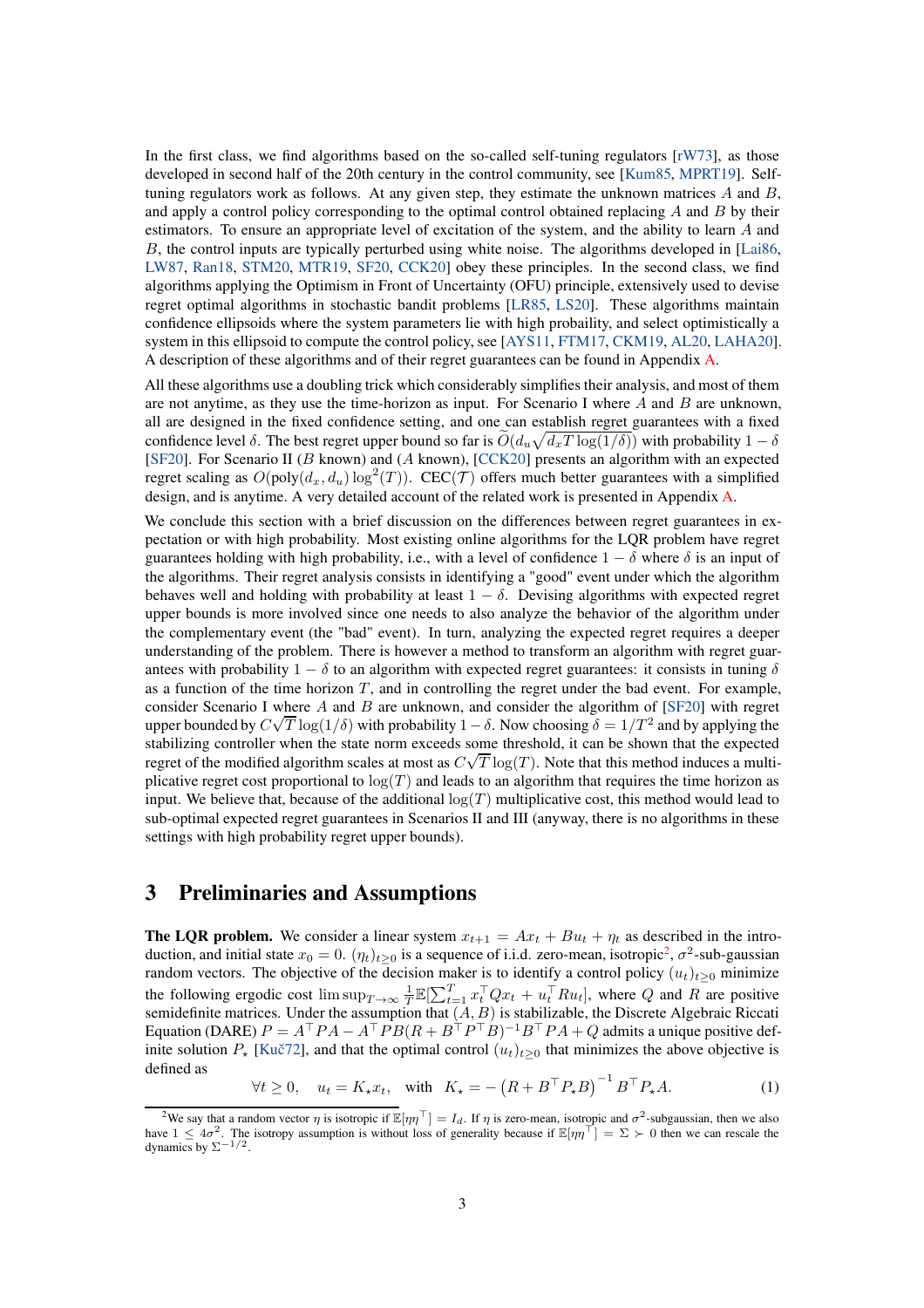The minimum ergodic cost achieved under the feedback controller  $K_{\star}$  is denoted by  $\mathcal{J}^{\star}_{(A,B)} = \limsup_{T \to \infty} \frac{1}{T} \mathbb{E}[\sum_{t=1}^{T} x_t^{\top} (Q +$  $K^{\perp}_\star RK_\star)x_t].$ 

Regret in the online LQR problem. We investigate scenarios where A and / or B are initially unknown. We call Scenario I, the case when A and B are unknown; Scenario II – A known, the case when A is known but B is unknown; and Scenario II – B known, the case when B is known but A is unknown. An adaptive control algorithm  $\pi$  is defined as a sequence of measurable functions  $u_t$  from the past observations to a control input: for any  $t \geq 0$ ,  $u_t$  is  $\mathcal{F}_t$ -measurable where  $\mathcal{F}_t = \sigma(x_0, u_0, \dots, x_{t-1}, u_{t-1}, x_t)$ . The performance of the algorithm  $\pi$  is assessed through its regret defined as:

$$
R_T(\pi) = \sum_{t=1}^T (x_t^\top Q x_t + u_t^\top R u_t) - T \mathcal{J}^\star_{(A,B)},
$$

where  $(x_t, u_t)$  are the state and control input at time t under  $\pi$ . The above regret definition is used in most related papers, and somehow assumes that an Oracle algorithm (aware of  $A$  and  $B$  initially) would pay a cost of  $\mathcal{J}^{\star}_{(A,B)}$  in each round. We discuss an alternative definition in Appendix [B,](#page-19-0) and justify this definition when the expected regret is the quantity of interest.

**Assumptions.** Throughout the paper, we make the following assumptions. (i)  $(\eta_t)_{t\geq0}$  is a sequence of i.i.d. zero-mean, isotropic,  $\sigma^2$ -sub-gaussian random vectors. (ii) We assume w.l.o.g.<sup>[3](#page-3-0)</sup> that  $Q \succ I_{d_x}$  and  $R = I_{d_u}$ . (iii) We assume as in most existing papers that the system  $(A, B)$  is stabilizable, and that the learner has access to a stabilizing controller  $K_0$  (i.e,  $\rho(A + BK_0) < 1$ ).

# <span id="page-3-2"></span>4 The  $CEC(\mathcal{T})$  Algorithm

The pseudo-code of our algorithm,  $CEC(\mathcal{T})$ , is presented in Algorithm [1.](#page-4-0) It essentially based on the Certainty Equivalence principle: the control policy applied at time  $t$  is the optimal control policy obtained by replacing  $(A, B)$  by their Least Squares Estimators (LSEs). However CEC(T) includes three additional components described in more details below. First, the control inputs are perturbed to ensure a sufficient excitation of the system (so that the LSE is consistent). Then,  $CEC(\mathcal{T})$  exploits the stabilizing controller  $K<sub>°</sub>$  to avoid pathological cases where the system state could become unstable. The use of  $K_{\circ}$  is driven by an hysteresis switching mechanism. Finally, the LSE of  $(A, B)$  and the corresponding optimal policy can be updated at will, as frequently as we wish. Hence,  $CEC(\mathcal{T})$  allows for lazy updates, which can be interesting in case of low computational budget.

**Certainty Equivalence and lazy updates.** CEC(T) takes as input an infinite set  $\mathcal{T} \subset \mathbb{N}$  corresponding to the times when the control policy is updated. At such times, we compute the LSE  $(A_t, B_t)$  of  $(A, B)$ (see Appendix [E](#page-46-0) for a pseudo-code). For example in Scenario I, we have: for  $t \geq 2$ ,

$$
\begin{bmatrix} A_t & B_t \end{bmatrix} = \left( \sum_{s=0}^{t-2} x_{s+1} \begin{bmatrix} x_s \\ u_s \end{bmatrix}^\top \right) \left( \sum_{s=0}^{t-2} \begin{bmatrix} x_s \\ u_s \end{bmatrix} \begin{bmatrix} x_s \\ u_s \end{bmatrix}^\top \right)^{-1} . \tag{2}
$$

Refer to Appendix [E](#page-46-0) for the expressions of the LSE in the other scenarios. You will note that, when  $B$  is unknown (Scenario II – A known), then at time t, we only use the sample path  $(x_0, u_0, \ldots, x_{t-2}, u_{t-2}, x_{t-1})$ to compute the LSE of B. This ensures that  $\eta_t$  and  $K_{t+1}$  are independent, which will turn to be crucial in our analysis. From the LSE  $(A_t, B_t)$ , we compute the updated control policy by solving Ricatti equations:

$$
P_t = A_t^\top P_t A_t - A_t^\top P_t B_t (R + B_t^\top P_t B_t)^{-1} B_t^\top P_t A_t + Q,
$$
\n(3)

$$
K_t = -(R + B_t^\top P_t B_t)^{-1} B_t^\top P_t A_t. \tag{4}
$$

We conclude by describing the conditions imposed on the set  $\mathcal T$  of update times. We just assume that: for some constant  $C > 1$ ,

<span id="page-3-1"></span>
$$
\mathcal{T} = (t_k)_{k \ge 1} \quad \text{with} \quad \forall k \ge 1, \ t_k < t_{k+1} \le Ct_k. \tag{5}
$$

<span id="page-3-0"></span><sup>3</sup>This is achieved by a change of basis in the state and input spaces, and by rescaling the dynamics. See [\[SF20\]](#page-11-0).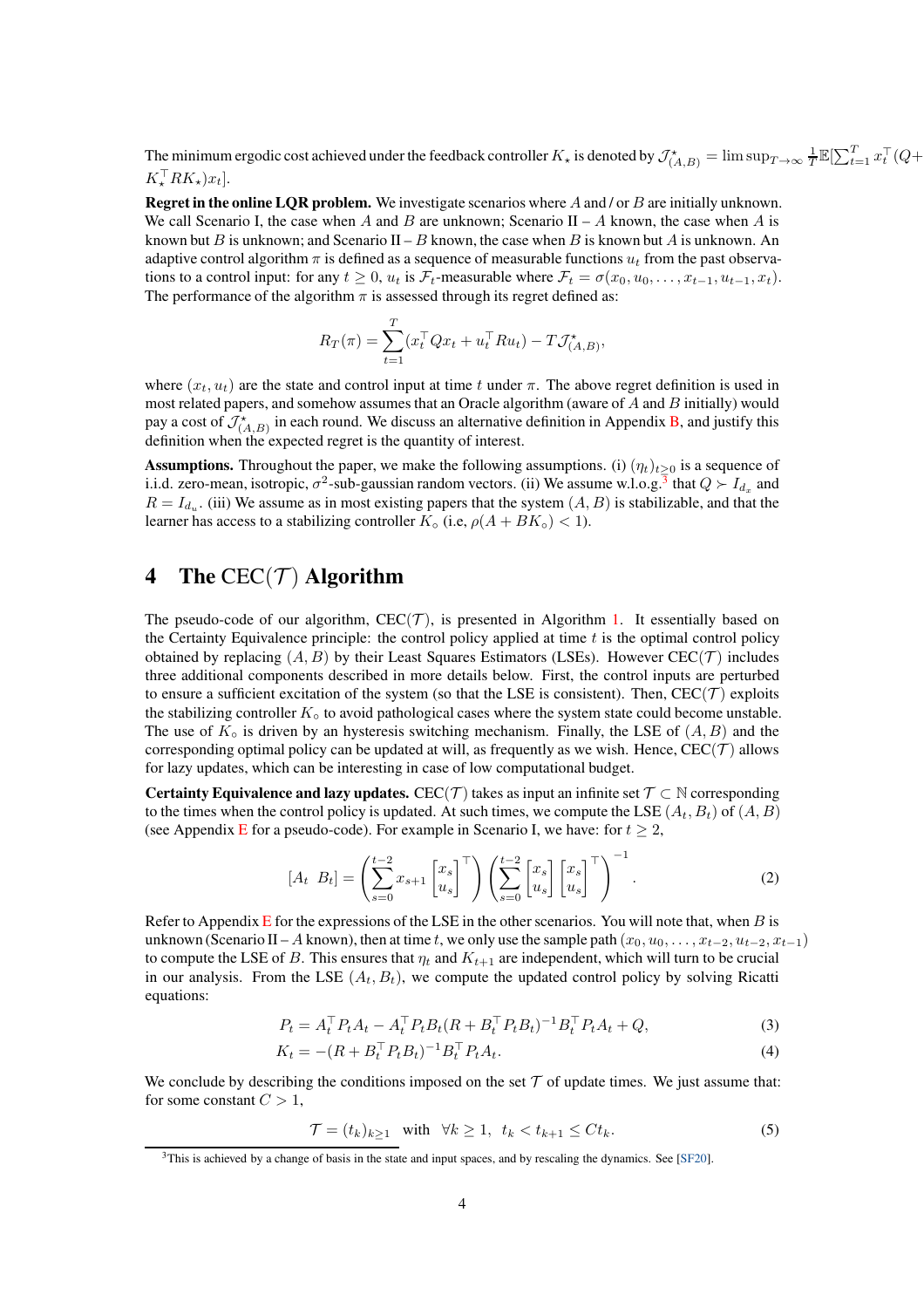These conditions are very general and are compatible with  $\mathcal{T} = \mathbb{N}$  (update every round) and  $\mathcal{T} =$  $\{2^k, k \in \mathbb{N}\}$  (doubling trick).

Hysteresis switching and stability. In CEC(T), the calls of the stabilizer  $K_0$  is driven by an hysteresis switching mechanism defined by two sequences of stopping times  $(\tau_k, v_k)_{k\geq 1}$  where

$$
\tau_k = \inf \left\{ t > v_k : \sum_{s=0}^t \|x_s\|^2 > \sigma^2 d_x \ g(t) \right\} \text{ and } v_k = \inf \left\{ t > \tau_{k-1} : \sum_{s=0}^t \|x_s\|^2 < \sigma^2 d_x \ f(t) \right\}
$$

with  $\tau_0 = 0$  and  $g(t) \ge f(t)$  for all  $t \ge 1$ . By construction, the sequences are interlaced: for all  $k \ge 1$ ,  $\tau_{k-1} < v_k < \tau_k$ . The use of  $K_{\circ}$  is done as follows. For  $\tau_k < t < v_{k+1}$ , we use  $K_{\circ}$  until the growth rate of  $\sum_{s=0}^{t} ||x_s||^2$  decreases from that of  $g(t)$  to that of  $f(t)$ . For  $v_{k+1} \le t < \tau_{k+1}$ , we use the adaptive controller  $K_t$ . We choose  $f(t) = t^{1+\gamma/2}$ ,  $g(t) = t^{1+\gamma}$  and  $h(t) = t^{\gamma}$ , where  $\gamma > 0$  (for the analysis, we need to have  $g(t) > f(t) > t$ ). With these choices, we will establish that the expected number of times when  $K_0$  is used is finite. This means that after some time,  $CEC(\mathcal{T})$  only uses the certainty equivalence controller.

Input perturbations. A sufficient excitation of the system is achieved by sometimes adding noise to the control inputs – mainly in Scenario I. In CEC(T),  $(\nu_t)_{t\geq 0}$  and  $(\zeta_t)_{t\geq 0}$  are sequences of independent random vectors where for all  $t \geq 1$ ,  $\nu_t \sim \mathcal{N}(0, \sigma_t^2 I_{d_u})$  and  $\zeta_t \sim \mathcal{N}(0, I_{d_u})$ . We choose  $\sigma_t^2 = \sqrt{d_t} \sigma_t^2 / \sqrt{t}$  $\frac{d}{dx} \sigma^2 / \sqrt{t}$ .

<span id="page-4-0"></span>Algorithm 1: Certainty Equivalence Control  $(T)$  (CEC $(T)$ )

**input** : Cost matrices Q and R, a stabilizing controller  $K_{\text{o}}$ , variance proxy  $\sigma$  of the noise, set of rounds  $T$  for the controller updates.

1 
$$
\ell_{-1} \leftarrow 0, K_{-1} \leftarrow 0;
$$
  
\n2 for  $t \ge 0$  do  
\n3  $\ell_t \leftarrow \begin{cases} 0 & \text{if } \sum_{s=0}^t ||x_s||^2 > \sigma^2 d_x g(t), \\ 1 & \text{if } \sum_{s=0}^t ||x_s||^2 < \sigma^2 d_x f(t), \end{cases}$   
\n4  $\ell_{t-1}$  otherwise.  
\n5 **if**  $(t \in \mathcal{T})$  compute  $(A_t, B_t)$  (applying the LSE algorithm, see Appendix); compute  $(P_t, K_t)$  (solving Riccati equations using  $(A_t, B_t)$ );  
\n6 **else**  $K_t \leftarrow K_{t-1}$ ;  
\n*Scenario II - B known:*  
\n8  $u_t \leftarrow \begin{cases} K_t x_t & \text{if } \ell_t = 1 \text{ and } ||K_t||^2 \le h(t), \\ K_o x_t & \text{otherwise.} \end{cases}$   
\n*Scenario II - A known:*  
\n10  $u_t \leftarrow \begin{cases} K_t x_t & \text{if } \ell_t = 1 \text{ and } ||K_t||^2 \le h(t), \text{ and } \lambda_{\min} \left( \sum_{s=0}^{t-1} u_s u_s^{\top} \right) \ge \sqrt{t} \\ K_o x_t + \zeta_t & \text{otherwise.} \end{cases}$   
\n*Scenario I:*  
\n11  $u_t \leftarrow$   
\n12  $u_t \leftarrow$   
\n13  $u_t \leftarrow$   
\n14  $\begin{cases} K_t x_t + \nu_t & \text{if } \ell_t = 1 \text{ and } ||K_t||^2 \le h(t), \text{ and } \lambda_{\min} \left( \sum_{s=0}^{t-1} \begin{bmatrix} x_s \\ u_s \end{bmatrix} \begin{bmatrix} x_s \\ u_s \end{bmatrix} \right)^{\top} \ge t^{1/4} \\ K_c x_t + \nu_t & \text{otherwise.} \end{cases}$ 

### <span id="page-4-1"></span>5 Regret Guarantees

In this section, we present our main results. We provide finite-time expected regret upper bounds for the CEC( $T$ ) algorithm in the three envisioned scenarios, and give a sketch of the way they are derived. In the statement of the results, for simplicity, we use the following notations: the relationship  $\leq$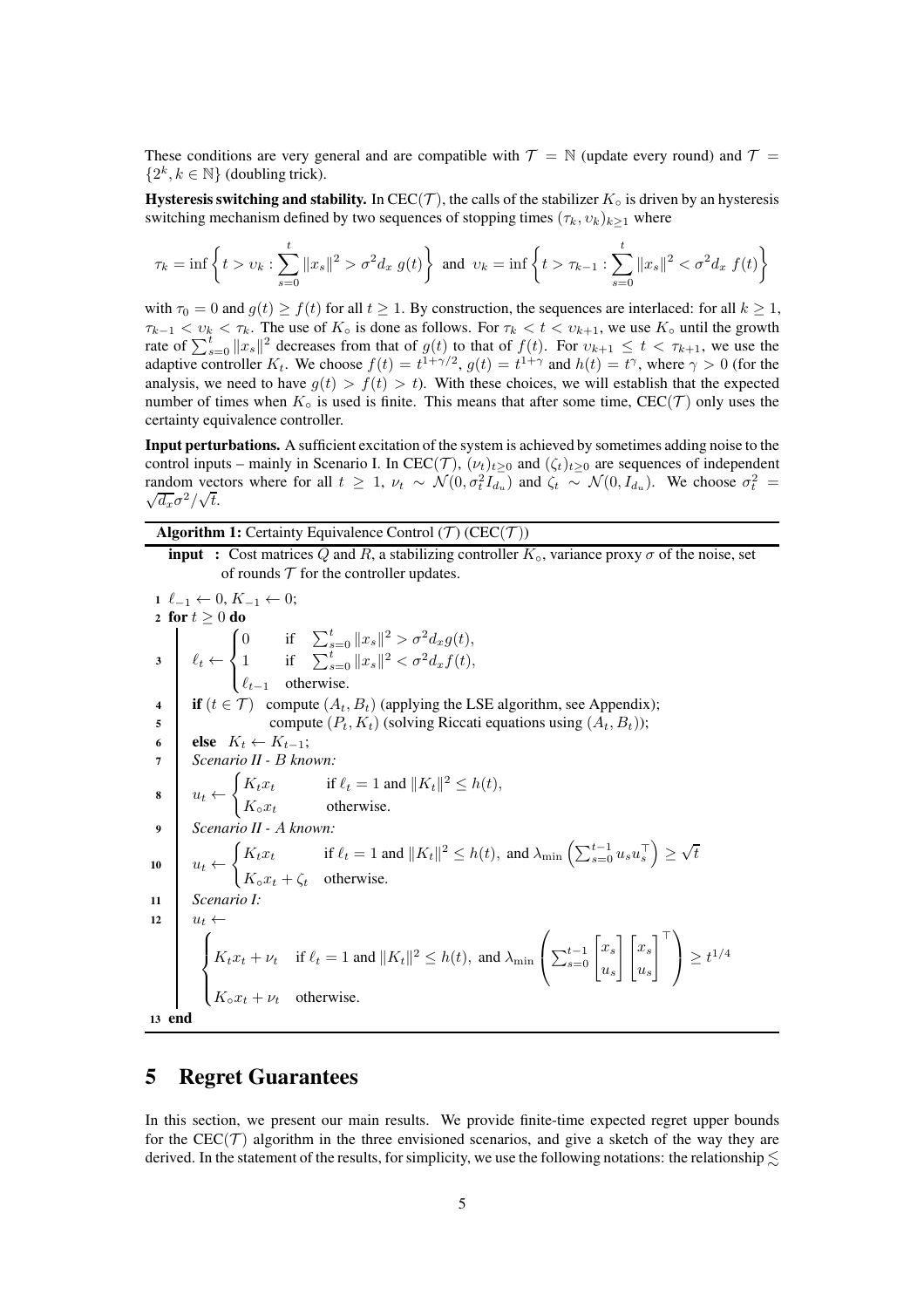corresponds to  $\leq$  up to a universal multiplicative constant. For any matrix M with  $\rho(M) < 1$ , we define  $\mathcal{G}_M = \sum_{k=0}^{\infty} ||M_{\perp}^s||$ , and for any matrix K such that  $\rho(A+BK) < 1$ , we denote  $P_{\star}(K) = \sum_{k=0}^{\infty} ((A+BK))$  $BK)^t$ )<sup>T</sup> $(Q + K^{\top}RK)(A + BK)^t$ . We further introduce  $G_{\circ} = G_{A+BK_{\circ}}, C_B = \max(||B||, 1)$ ,  $C_{\circ} = \max(||A||, ||B||, ||BK_{\circ}||, ||K_{\circ}||, 1),$  and  $C_K = \max(||K_{\circ}||, ||K_{\star}||, 1).$ 

### <span id="page-5-3"></span>5.1 Expected regret upper bounds

<span id="page-5-0"></span>**Theorem 1.** *(Scenario I - A and B unknown) Let the set of update times*  $\mathcal T$  *satisfy* [\(5\)](#page-3-1)*. The regret of*  $\pi = \text{CEC}(\mathcal{T})$  *with input*  $\mathcal{T}$  *satisfies in Scenario I: for all*  $T \geq 1$ *,* 

$$
\mathbb{E}[R_T(\pi)] \lesssim C_1 \sqrt{d_x}(d_x + d_u) \sqrt{T} \log(T) + C_2.
$$

with the problem dependent constants  $C_1 \lesssim \sigma^2 C_K^2 C_B^2 \|P_\star\|^{9.5} \log(e \sigma d_x d_u \mathcal{G}_\circ C_\circ \|P_\star\| C_B)^2$  and  $C_2 \lesssim$  $poly(\sigma, d_x, d_y, \mathcal{G}_0, C_o, ||P_*||, C_B).$ 

The above theorem provides the first regret guarantees valid in expectation for Scenario I: the expected regret is  $\tilde{O}((d_x + d_u)\sqrt{d_xT})$ . It is worth noting that the regret upper bounds match the lower bound derived in [\[SF20\]](#page-11-0) when  $d_x \leq d_u$ . When  $\mathcal{T} = \{2^k, k \in \mathbb{N}\}\,$ , we can improve our upper bound and show:

$$
\mathbb{E}[R_T(\pi)] \lesssim \sigma^2 C_B^2 \|P_\star\|^{5.25} \sqrt{d_x} d_u \sqrt{T} \log(T) + \sigma^2 \|P\|^{9.5} d_x^2 \log(T) + \text{poly}(\sigma, d_x, \mathcal{G}_\circ, C_\circ, \|P_\star\|).
$$

In [\[SF20\]](#page-11-0), the authors prove a similar regret upper bound, but in the fixed confidence setting, i.e., with probability  $1 - \delta$ , for an algorithm taking  $\delta$  and T as inputs. Our algorithm, CEC(T), is anytime and enjoys regret guarantees in expectation. It is worth noting that the second term in the regret upper bound of Theorem [1,](#page-5-0)  $poly(\sigma, d_x, d_u, \mathcal{G}_{\circ}, C_{\circ}, ||P_{\star}||)$ , corresponds to the regret generated in rounds where the stabilizer is used.

The next two theorems provide regret upper bounds for  $CEC(\mathcal{T})$  in the remaining scenarios.

<span id="page-5-1"></span>**Theorem 2.** *(Scenario II - B known) Let the set of update times*  $\mathcal T$  *satisfy [\(5\)](#page-3-1). The regret of*  $\pi$  =  $CEC(\mathcal{T})$  *with input*  $\mathcal{T}$  *satisfies in Scenario II – B known: for all*  $T \geq 1$ *,* 

$$
\mathbb{E}[R_T(\pi)] \lesssim \sigma^2 \|P_{\star}\|^{9.5} \log(e\sigma \mathcal{G}_{\circ} C_{\circ} \|P_{\star}\|d_x)^2 d_x^2 \log(T) + \text{poly}(\sigma, d_x, \mathcal{G}_{\circ}, C_{\circ}, \|P_{\star}\|).
$$

<span id="page-5-2"></span>**Theorem 3.** *(Scenario II - A known) Let the set of update times*  $\mathcal{T}$  *satisfy [\(5\)](#page-3-1). Assume that*  $K_{\star}K_{\star}^{\perp} > 0$ *. The regret of*  $\pi = \text{CEC}(\mathcal{T})$  *with input*  $\mathcal{T}$  *satisfies in Scenario II – A known: for all*  $T \geq 1$ *,* 

$$
\mathbb{E}[R_T(\pi)] \lesssim C_1 d_x (d_x + d_u) \log(T) + C_2,
$$

with the problem dependent constants  $C_1 \lesssim \sigma^2 \|P_\star\|_{\infty}^{9.5} \mu_\star^{-2} \log(e \sigma C_\circ \mathcal{G}_\circ \|P_\star\| \mu_\star^{-1} C_B d_x d_u)^2$ , and  $C_2 \lesssim$  $\text{poly}\big(\sigma, d_x, \mathcal{G}_\circ, C_\circ, \|P_\star\|, \mu_\star^{-1}\big)$ , where we denote  $\mu_\star^2 = \min(\lambda_{\min}(K_\star K_\star^\top.1)).$ 

The results presented in the two above theorems significantly improve those derived in [\[CCK20\]](#page-10-3). There, the authors devise an algorithm whose inputs include upper bounds on  $||A||$  and  $||B||$ , and on the minimal ergodic cost. The expected regret of this algorithm is upper bounded by  $O(\mathrm{poly}(d_x,d_u)\log^2(T)).$ In contrast, CEC(T) has an expected regret  $O(d_x^2 \log(T))$  when B is known and  $O(d_x(d_u+d_x) \log(T))$ when A is known. Note that these scalings are natural, similar to the optimal regret scalings one would typically get in stochastic bandit problems. In fact, Lai in [\[Lai86\]](#page-11-1) (see Section 3) establishes that the expected regret cannot be smaller than  $d_x^2 \log(T)$  in Scenario II – B known. Note that [\[Lai86\]](#page-11-1) does not contain any algorithm with expected regret guarantees.

### <span id="page-5-4"></span>5.2 Sketch of the regret analysis

We provide below a brief description of the strategy used to establish Theorems [1,](#page-5-0) [2,](#page-5-1) and [3.](#page-5-2) In this subsection, and only for simplicity, the notations  $\geq$  and  $\leq$  will sometimes hide the problem dependent constants that appear in the analysis. Let  $\pi$  denote CEC(T).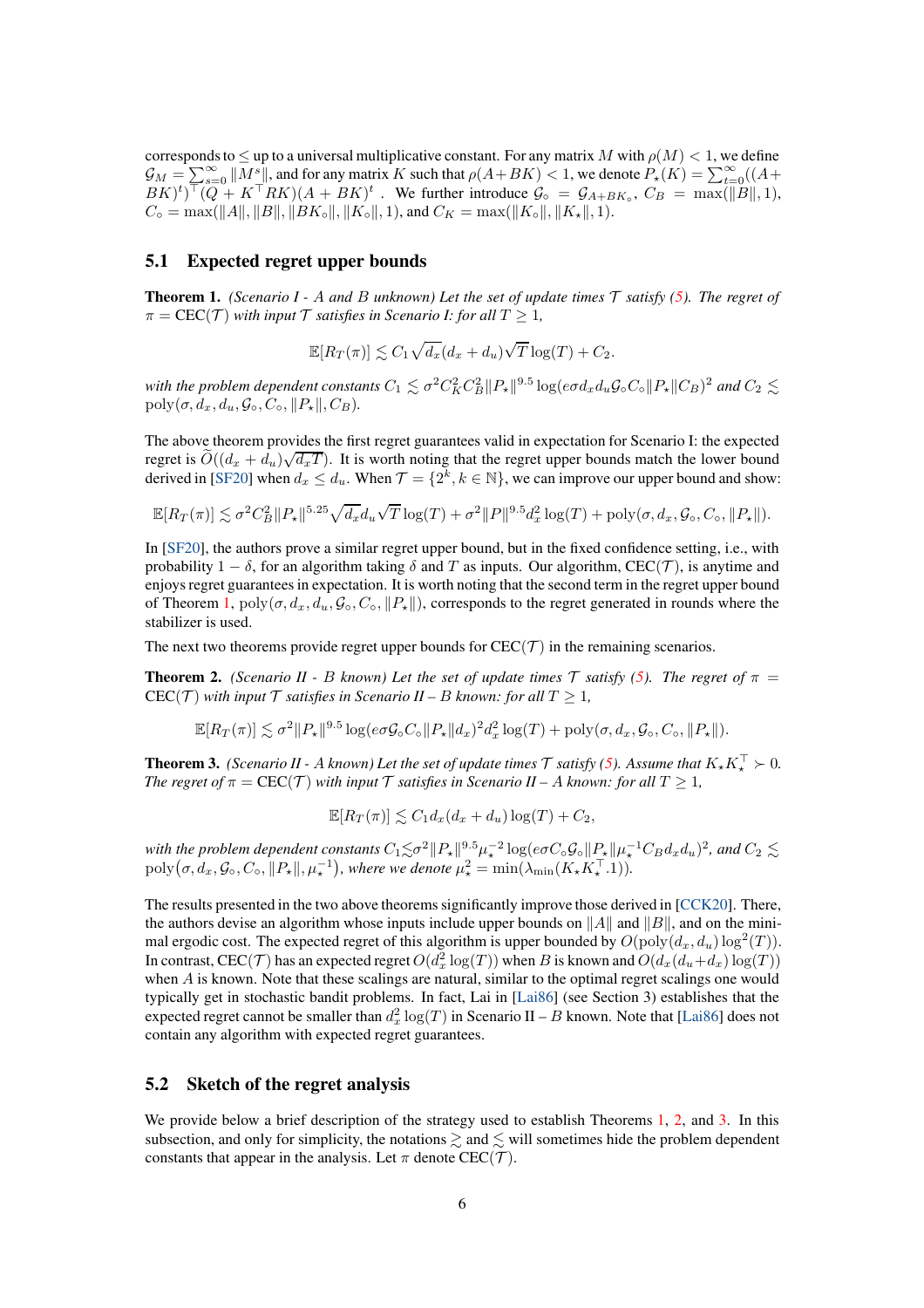Step 1. Regret decomposition and integration. Our strategy is to establish that

<span id="page-6-0"></span>
$$
\forall \delta \in (0,1): \mathbb{P}\bigg(R_T(\pi) \gtrsim c_1 \psi(T) \log(e/\delta) + c_2 \text{poly}(\log(e/\delta))\bigg) \le c_3 \text{poly}(\log(e/\delta))\delta, \quad (6)
$$

where  $c_1, c_2, c_3$  are positive problem dependent constants and  $\psi(T)$  is the targeted regret rate (e.g.,  $\psi(T) = \sqrt{T}$  in Scenario I). Integrating over  $\delta$ , we obtain the desired upper bound in expectation  $\mathbb{E}[R_T(\pi)] \lesssim c_1 \log(c_3)\psi(T) + c_2 \text{poly}(\log(c_3)).$  In order to show [\(6\)](#page-6-0), we define for each  $\delta \in (0,1)$  an event  $\mathcal{E}_{\delta}$  such that

<span id="page-6-1"></span>
$$
\mathbb{P}(\mathcal{E}_{\delta}) \ge 1 - c_3 \text{poly}(\log(e/\delta))\delta \tag{7}
$$

and then prove that  $\mathcal{E}_{\delta} \subseteq \{ R_T(\pi) \leq c_1 \psi(t) \log(e/\delta) + c_2 \text{poly}(\log(e/\delta)) \}$  which in turn gives [\(6\)](#page-6-0). To define  $\mathcal{E}_{\delta}$ , we have to look at how regret decomposes. In fact, provided that, the following conditions *(i)*-*(ii)* hold at times between  $\tau \le t \le T$ , then the regret can be nicely decomposed between  $\tau \le t \le T$ as follows

$$
R_T(\pi) - R_{\tau}(\pi) \lesssim \sum_{t=\tau+1}^T \|x_t\|_{P_{\star}(K_t) - P_{\star}(K_{t-1})}^2 + \text{tr}(P_{\star}(K_t) - P_{\star}) + \sigma_t^2 \|P_{\star}(K_t)\|.
$$

The conditions are:

- *(i)* the algorithm only uses the certainty equivalence controller  $K_t$ ;
- *(ii)* the controller  $K_t$  is sufficiently close to  $K_{\star}$ , so that that  $\rho(A + BK_t) < 1$ .

Clearly if at these times  $\tau \leq t < T$ , we additionally ensure that:

- (*iii*)  $||P_*(K_t) P_*|| \lesssim \varepsilon_t^2$  where  $(\varepsilon_t)_{t \geq 1}$  is non-increasing and satisifies  $\sum_{s=1}^T \varepsilon_s^2 \lesssim \psi(T)$ ,
- *(iv)*  $||P_{\star}(K_t)|| = O(1),$
- (*v*)  $||x_t||^2 = O(1)$ ,

then

$$
R_T(\pi) - R_\tau(\pi) \lesssim c_1 \sum_{t=\tau+1}^T \varepsilon_t^2 + \sigma_t^2 \lesssim c_1(\psi(T) - \psi(\tau)).
$$

We still need to bound the regret up to time  $\tau$ . Again if at time  $\tau$ , from *(i)* we are using the certainty equivalence controller, then, in view of the design of our algorithm, we must have  $\sum_{s=0}^{\tau} ||x_{\tau}||^2 \le$  $\sigma^2 d_x f(s)$ , and that  $\max_{0 \le s \le \tau} ||K_s||^2 \le h(\tau)$ , which in turn implies that  $R_\tau(\pi) \lesssim c_2' \text{poly}(\tau)$  for some problem dependent constant  $c'_2 > 0$ . Therefore, we can see that  $\{\forall t \geq \tau : (\mathbf{i}) \cdot (\mathbf{v}) \text{ hold}\} \subseteq \{R_T(\pi) \lesssim \tau \}$  $c_1\psi(T)+\text{poly}(\tau)$ . Now, if we choose  $\tau \geq c_2^{\prime\prime}\text{poly}(\log(e/\delta))$  for some constant  $c_2^{\prime\prime} > 0$ , if we redefine the condition *(iii)* as  $||P_{\star}(K_t) - P_{\star}|| \lesssim c_1 \varepsilon_t^2 \log(e/\delta)$ , and define

$$
\mathcal{E}_{\delta} = \{ \forall t \ge c_2'' \text{poly}(\log(e/\delta)) : (\mathbf{i}) \cdot (\mathbf{v}) \text{ hold} \},\tag{8}
$$

then we have the desired set inclusion  $\mathcal{E}_{\delta} \subseteq \{R_T(\pi) \leq c_1\psi(t) \log(e/\delta) + c_2 \text{poly}(\log(e/\delta))\}.$  These arguments are made precise in Appendix [B](#page-19-0) for each of the scenarios I,  $II-A$  known and  $II-B$  known. The regret decomposition is stated in Lemma [1,](#page-20-0) as for the integration of the high probability bound, we refer the reader to lemma [2.](#page-21-0)

Step 2. High probability regret upper bounds. It remains to establish [\(7\)](#page-6-1). The proof relies on several important ingredients. Note that the conditions  $(i)$ ,  $(ii)$  and  $(iii)$  that the event  $\mathcal{E}_{\delta}$  must satisfy concern the fact that  $K_t$  is played after  $\tau$  and our ability to control  $||B(K_t - K_{\star})||$  and  $||P_{\star}(K_t) - P_{\star}||$ . We show that these three conditions will be satisfied if the error of our LSE  $(A_t, B_t)$  of  $(A, B)$  is small enough. To this aim, we use the perturbation bounds derived in Proposition [16.](#page-79-0) These bounds allow us to bound  $||B(K_t - K_{\star})||$  and  $||P_{\star}(K_t) - P_{\star}||$  as a function of  $\max(||A_t - A||^2, ||B_t - B||^2)$ . Observe that if  $||B(K_t - K_{\star})||$  is small, then playing K<sub>t</sub> will stabilize the system, and we will keep using K<sub>t</sub>, which leads to the condition *(i)* of  $\mathcal{E}_{\delta}$ . The perturbation bounds directly control  $||B(K_t - K_{\star})||$  and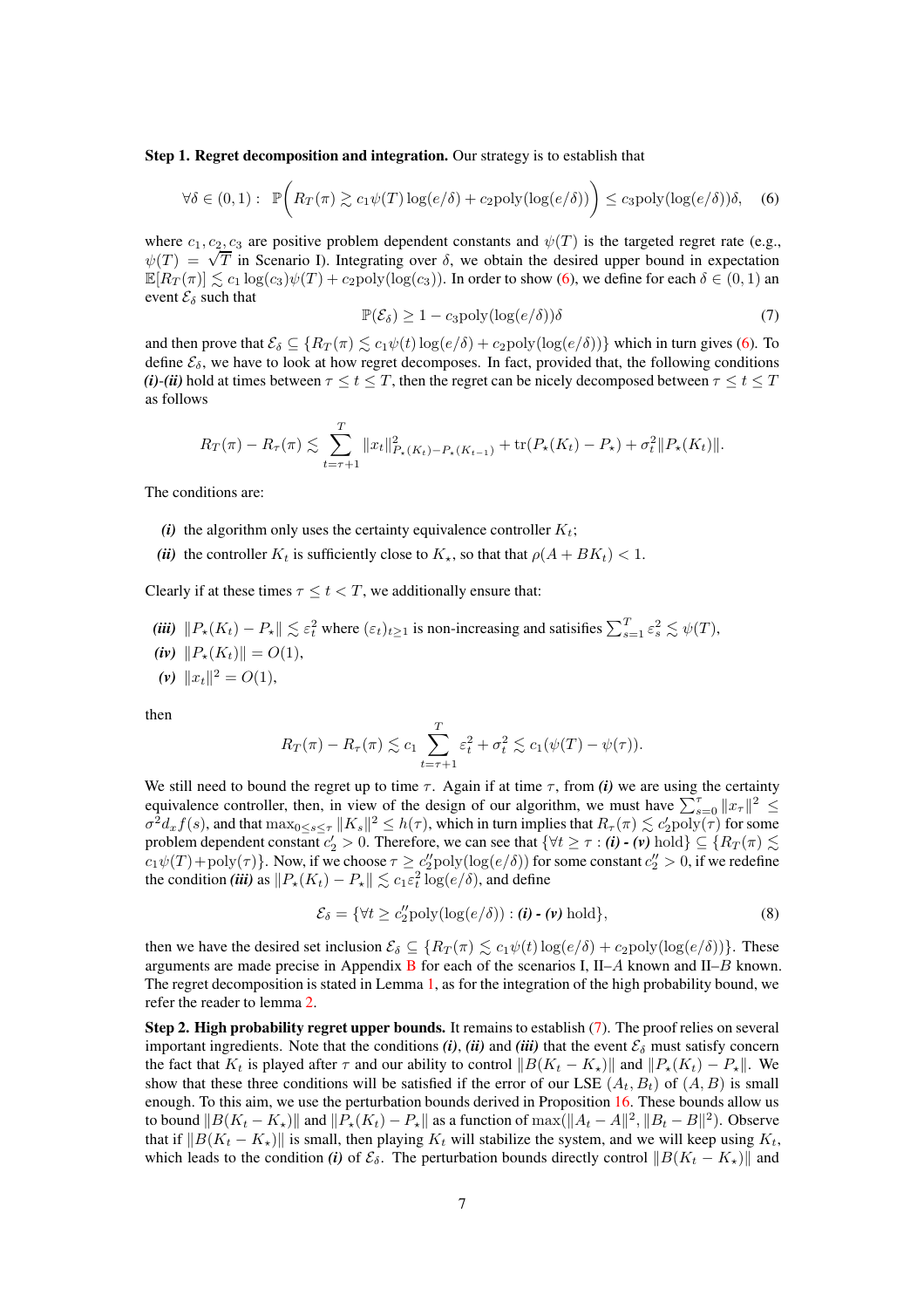$\|P_*(K_t) - P_*\|$ , and yield the conditions *(ii)* and *(iii)* of  $\mathcal{E}_{\delta}$ . In summary, we can establish [\(7\)](#page-6-1) provided that we are able to control  $\max(||A_t - A||^2, ||B_t - B||^2)$ . More precisely, we just need to prove the following probabilistic statement:

<span id="page-7-0"></span>
$$
\forall t \gtrsim \log(e/\delta), \ \max(\|A_t - A\|^2, \|B_t - B\|^2) \lesssim \frac{\log(t)}{t^{1/2}} \log(e/\delta), \ \text{w. p. } \geq 1 - \delta.
$$
 (9)

The results regarding the event  $\mathcal{E}_{\delta}$  are established in Appendix [C.](#page-30-0) Appendix [D](#page-38-0) is devoted to proving that the algorithm eventually commits to the certainty equivalence controller  $K_t$ . The analysis of LSE is presented in Appendix [E.](#page-46-0) Results about the perturbations bounds for Riccati equations are stated in Appendix [H.](#page-78-0)

Step 3. Performance of the LSE under varying control. In this last and most interesting step, we prove [\(9\)](#page-7-0). It is well established, see e.g. [\[MTR19\]](#page-11-5) that the error of the LSE  $(A_t, B_t)$  heavily depends on the spectral properties of what we refer to as the cumulative covariates matrix. This matrix is defined as  $\sum_{s=0}^{t-1} \begin{bmatrix} x_s \\ u_s \end{bmatrix}$  $u_s$  $\lceil x_s \rceil$  $u_s$  $\int_0^1$  for Scenario I,  $\sum_{s=0}^{t-1} u_s^\top u_s^\top$ , for Scenario II - A known, and  $\sum_{s=0}^{t-1} x_s x_s^\top$  for Scenario II -  $\overline{B}$  known. We show that for example in Scenario I, the critical condition for [\(9\)](#page-7-0) to hold is that:

<span id="page-7-1"></span>
$$
\forall t \gtrsim \log(e/\delta), \ \ \lambda_{\min} \left( \sum_{s=1}^{t-1} \begin{bmatrix} x_s \\ u_s \end{bmatrix} \begin{bmatrix} x_s \\ u_s \end{bmatrix}^\top \right) \gtrsim t^{1/2} \ \ \text{w. p.} \ \gtrsim 1 - \delta. \tag{10}
$$

Establishing [\(10\)](#page-7-1) is one of the main technical contribution of this paper, and is detailed in the next section.

## <span id="page-7-2"></span>6 Spectrum of the Cumulative Covariates Matrix

As explained in the previous section, a critical step in the analysis of the regret of  $CEC(\mathcal{T})$  is to characterize the performance of the LSE given that the underlying controller evolves over time. In turn, this requires us to be able to control the spectrum of the cumulative covariates matrix. To this aim, we present a new decomposition of this matrix, and show how the decomposition leads to concentration results on its smallest eigenvalue. We believe that our method is of independent general interest. We apply it to the analysis of the cumulative covariates matrix in Scenario I. Refer to Appendix [F](#page-59-0) for details, and for the treatment of the two other scenarios.

In this section, we denote by  $\widetilde{K}_t$  the controller used by CEC(T) at time t, i.e., either  $K_{\circ}$  or  $K_t$ . Again, we hide problem dependent constants in the  $\leq$  and  $\geq$  in this subsection.

### <span id="page-7-3"></span>6.1 A generic recipe: decomposition and concentration

We sketch here a method to study the smallest eigenvalue of a r andom random matrix of the form  $\sum_{s=1}^t y_s y_s^\top$  where  $y_s = z_s + M_s \xi_s$  where  $(z_s, M_s, \xi_s)_{s \geq 1}$  is a stochastic process such that  $\xi_s$  is independent of  $(z_1, \ldots, z_s)$  and  $(M_1, \ldots, M_s)$  for all  $s \ge 1$ . This model covers the cumulative covariates matrices obtained in the various scenarios. Indeed, for Scenario I, we have:

$$
y_s = \begin{bmatrix} x_s \\ u_s \end{bmatrix} = z_s + M_s \xi_s, \quad z_s = \begin{bmatrix} Ax_{s-1} + Bu_{s-1} \\ \tilde{K}_s (Ax_{s-1} + Bu_{s-1}) \end{bmatrix}, \quad M_s = \begin{bmatrix} I_{d_x} & O \\ \tilde{K}_s & I_{d_u} \end{bmatrix}, \quad \xi_s = \begin{bmatrix} \eta_{s-1} \\ \nu_s \end{bmatrix}.
$$

For Scenario II –  $B$  known, we have:

$$
y_s = x_{s+1} = z_s + M_s \xi_s, \quad z_s = (A + \widetilde{K}_s)x_s, \quad M_s = I_{d_x}, \quad \xi_s = \eta_s.
$$

For Scenario II –  $A$  known, we have:

$$
y_s = u_s = z_s + M_s \xi_s, \quad z_s = \widetilde{K}_s (Ax_{s-1} + Bu_{s-1}) \quad M_s = \widetilde{K}_s, \quad \xi_s = \widetilde{K}_s \eta_{s-1} + \mathbf{1}_{\{\widetilde{K}_s = K_s\}} \zeta_s.
$$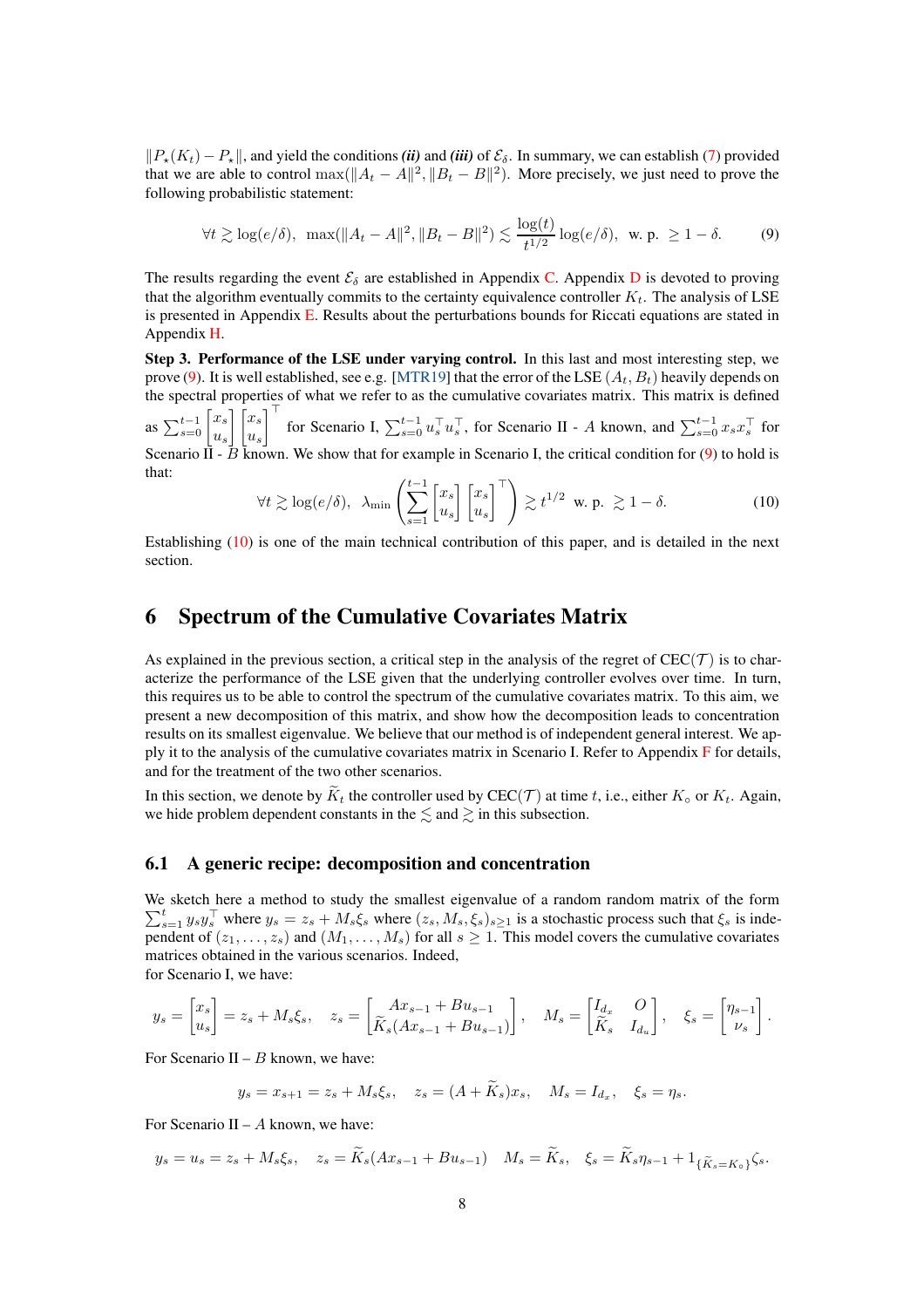Next, we claim that for some  $\alpha > 0$ , the smallest eigenvalue of  $\sum_{s=1}^{t} y_s y_s^\top$  grows at least as  $t^\alpha$  as  $t$ grows large when (C1)  $\lambda_{\min}(\sum_{s=1}^t M_s M_s^{\top})$  is growing at least as  $t^{\alpha}$  and (C2)  $\lambda_{\max}(\sum_{s=1}^t z_s z_s^{\top})$ grows at most polynomially in t. As a consequence of this claim, in all scenarios, to complete Step  $\hat{3}$ of the regret analysis, we just need to verify that the conditions (C1) and (C2) hold. This verification is explained in Scenario I in the next subsection. For complete statements and proofs, refer to Appendix [F.](#page-59-0)

The first step towards our claim is the easiest but perhaps the most insightful: it consists in applying Lemma [10](#page-59-1) in Appendix [F](#page-59-0) to show that  $4$  for all positive definite matrix V,

$$
\sum_{s=1}^t y_s y_s^\top \succeq \sum_{s=1}^t (M_s \xi_s) (M_s \xi_s)^\top - \underbrace{\left(\sum_{s=1}^t z_s (M_s \xi_s)^\top\right)^\top \left(\sum_{s=1}^t z_s z_s^\top + V\right)^{-1} \left(\sum_{s=1}^t z_s (M_s \xi_s)^\top\right)}_{\text{(*)}} - V.
$$

The second step consists in observing that the second term  $(\star)$  in the above inequality is a self-normalized matrix valued process (see for example [\[AyPS11a\]](#page-10-6), or Proposition [9\)](#page-60-0). Concentration results for such processes lead to

$$
\left\| \left( \sum_{s=1}^t z_s z_s^\top + V \right)^{-1/2} \left( \sum_{s=1}^t z_s (M_s \xi_s)^\top \right) \right\|^2 \lesssim \log \left( \lambda_{\max} \left( \sum_{s=1}^t z_s z_s^\top \right) \right) \quad \text{w.h.p.}
$$

provided the sequence  $(M_s)_{s>1}$  are bounded.

In the last step, we derive a concentration inequality for the matrix  $\sum_{s=1}^{t} (M_s \xi_s)(M_s \xi_s)^{\top}$  (see Propo-sition [8\)](#page-59-2). It concentrates around  $\sum_{s=1}^{t} M_s M_s^{\top}$ .

In summary, we have proved that under condition (C2),  $\lambda_{\min}(\sum_{s=1}^t y_s y_s^\top)$  scales at least as  $\lambda_{\min}(\sum_{s=1}^t M_s M_s^\top)$ , which combined with  $(C1)$  provides the desired claim.

### <span id="page-8-4"></span>6.2 The recipe at work in Scenario I

We first establish a weak growth rate for  $\lambda_{\min}(\sum_{s=1}^t y_s y_s^\top)$  of order  $t^{1/4}$  where we have a priori no information on the boundedness of the matrix sequence  $(M_s)_{s\geq 1}$  (see statement [\(11\)](#page-8-1) Theorem [4\)](#page-8-2). A consequence of this first result is that LSE is consistent and therefore  $(A_t, B_t)$  will eventually be sufficiently close to  $(A, B)$  (See Appendix [E\)](#page-46-0). Using the perturbation bounds of Proposition [16](#page-79-0) (See Appendix [H\)](#page-78-0), we can then guarantee that eventually the sequence of  $(M_s)_{s>1}$  will become uniformly bounded over time w.h.p.. Provided this guarantee holds, we show that the growth rate of  $\lambda_{\min}(\sum_{s=1}^t y_s y_s^\top)$  may be refined to an order of  $t^{1/2}$  (see the statement [\(12\)](#page-8-3) of Theorem [4\)](#page-8-2).

<span id="page-8-2"></span>**Theorem 4** (*Informal*). *Under Algorithm [1,](#page-4-0) for all*  $\delta \in (0,1)$  *we have* 

$$
\forall t \gtrsim \log(e/\delta): \mathbb{P}\left(\lambda_{\min}\left(\sum_{s=0}^{t-1} \begin{bmatrix} x_s \\ u_s \end{bmatrix} \begin{bmatrix} x_s \\ u_s \end{bmatrix}^\top\right) \gtrsim t^{1/4}\right) \ge 1 - \delta. \qquad \text{(weak rate)} \tag{11}
$$

*Furthermore, provided we can guarantee that*  $\forall t \geq \log(e/\delta)$  *we have*  $\mathbb{P}(\|\widetilde{K}_t - K_{\star}\| \leq C_K) \geq 1 - \delta$ , *then for all*  $\delta \in (0, 1)$ *, we have* 

$$
\forall t \gtrsim \log(e/\delta): \mathbb{P}\left(\lambda_{\min}\left(\sum_{s=0}^{t-1} \begin{bmatrix} x_s \\ u_s \end{bmatrix} \begin{bmatrix} x_s \\ u_s \end{bmatrix}^\top\right) \gtrsim t^{1/2}\right) \ge 1-\delta. \qquad (\text{refined rate}) \tag{12}
$$

The proof of Theorem [4](#page-8-2) relies on showing that the conditions  $(C1)$  and  $(C2)$  hold. We can start by establishing  $(C2)$  since its proof is common to both, statement  $(11)$  and  $(12)$ . We can observe that

<span id="page-8-3"></span><span id="page-8-1"></span>
$$
\lambda_{\max} \left( \sum_{s=1}^{t} z_s z_s^{\top} \right) \lesssim h(t) \left( \sum_{s=1}^{t} ||x_s||^2 + \sum_{s=1}^{t} ||\eta_{s-1}||^2 \right),
$$

<span id="page-8-0"></span><sup>4</sup>Here we mean lower bound in the sense of the Löwner partial order over symmetric matrices.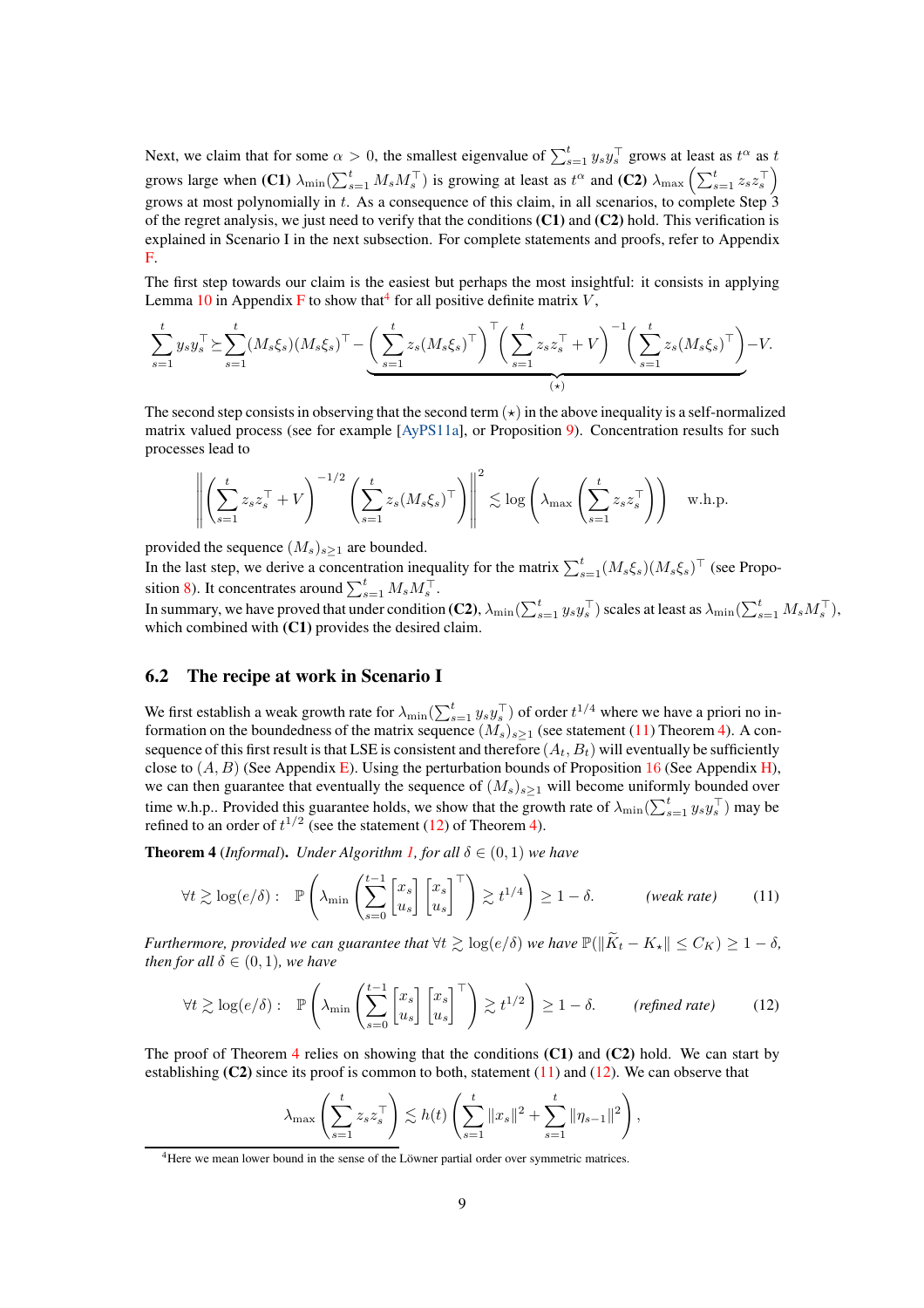where we use that  $Ax_{s-1} + Bu_{s-1} = x_s - \eta_{s-1}$ , and  $\|\tilde{K}_s\|^2 \leq h(s)$  for all  $s \geq 1$ . We can have via a matrix concentration argument (See Proposition [8](#page-59-2) in Appendix [F\)](#page-59-0) that  $\sum_{s=1}^{t} ||\eta_s||^2 \lesssim t$  w.h.p.. We can also establish that  $\sum_{s=1}^{t} ||x_s||^2$  does not grow more than a polynomial of order  $g(t)h(t)$  w.h.p. under  $CEC(\mathcal{T})$  (see [15](#page-76-0) in Appendix [G\)](#page-76-1). Thus, condition (C2) is satisfied.

Establishing  $(C1)$  is slightly more involved especially for the statement  $(12)$ , but essentially we can prove that  $\lambda_{\min}(\sum_{s=1}^t (M_s \xi_s)(M_s \xi_s)^{\top}) \geq t^{1/4}$  w.h.p., and provided we can guarantee that for all  $t \geq \log(e/\delta)$ , it holds that  $\mathbb{P}(\|\widetilde{K}_t - K_{\star}\| \leq C_K) \geq 1 - \delta$ , then  $\lambda_{\min}(\sum_{s=1}^t (M_s \xi_s)(M_s \xi_s)^{\top}) \gtrsim t^{1/2}$ w.h.p. for  $t \gtrsim \log(e/\delta)$ . We skip the details behind these claims here due to space constraints and refer the reader to Appendix [F.](#page-59-0) At a high level these results follow because of the special structure of the sequence of matrices  $(M_s)_{s>1}$  and the independence between the sequences  $(\eta_s)_{s>0}$  and  $(\nu_s)_{s>0}$ . The precise statements of Theorem [4](#page-8-2) and its proof are deferred to Appendix [F.](#page-59-0)

## <span id="page-9-0"></span>7 Conclusion

In this paper, we have designed  $CEC(\mathcal{T})$  a simple certainty equivalence-based algorithm for the online LQR problem. This is the first algorithm enjoying regret guarantees in expectation when the state transition and state-action transition matrices  $A$  and  $B$  are both unknown. The upper bounds of the expected regret of  $CEC(\mathcal{T})$  have an optimal scaling in the time horizon T and in most cases in the dimensions of the state and control input vectors. Yet, many interesting questions remain open. CEC( $\mathcal{T}$ ) exploits a stabilizer when needed, and we proved that the expected regret generated in rounds where the stabilizer was used was finite. Does it mean that we can get rid of the stabilizer? Another interesting research direction is to investigate whether our approach and results extend to LQG systems where the decision maker receives noisy measurements of the state.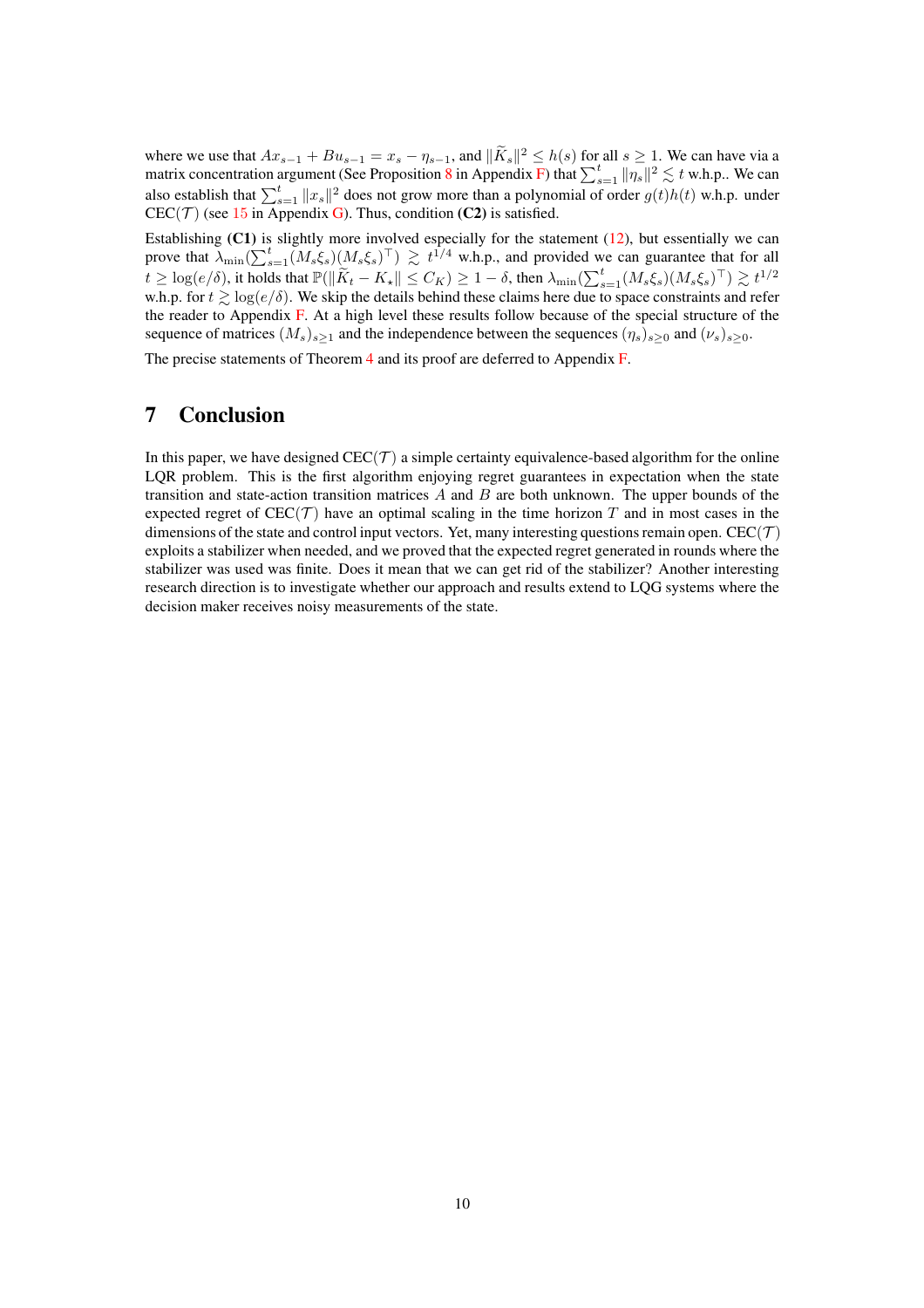### <span id="page-10-7"></span>**References**

- <span id="page-10-2"></span>[AL20] Marc Abeille and Alessandro Lazaric. Efficient optimistic exploration in linear-quadratic regulators via lagrangian relaxation. In Hal Daumé III and Aarti Singh, editors, *Proceedings of the 37th International Conference on Machine Learning*, volume 119 of *Proceedings of Machine Learning Research*, pages 23–31. PMLR, 13–18 Jul 2020.
- <span id="page-10-6"></span>[AyPS11a] Yasin Abbasi-yadkori, Dávid Pál, and Csaba Szepesvári. Improved algorithms for linear stochastic bandits. In J. Shawe-Taylor, R. Zemel, P. Bartlett, F. Pereira, and K. Q. Weinberger, editors, *Advances in Neural Information Processing Systems*, volume 24. Curran Associates, Inc., 2011.
- [AYPS11b] Yasin Abbasi-Yadkori, Dávid Pál, and Csaba Szepesvári. Improved algorithms for linear stochastic bandits. In *NIPS*, volume 11, pages 2312–2320, 2011.
- <span id="page-10-0"></span>[AYS11] Yasin Abbasi-Yadkori and Csaba Szepesvári. Regret bounds for the adaptive control of linear quadratic systems. In *Proceedings of the 24th Annual Conference on Learning Theory*, pages 1–26. JMLR Workshop and Conference Proceedings, 2011.
- <span id="page-10-8"></span>[BK18] Lilian Besson and Emilie Kaufmann. What Doubling Tricks Can and Can't Do for Multi-Armed Bandits. working paper or preprint, February 2018.
- <span id="page-10-3"></span>[CCK20] Asaf Cassel, Alon Cohen, and Tomer Koren. Logarithmic regret for learning linear quadratic regulators efficiently. In *International Conference on Machine Learning*, pages 1328–1337. PMLR, 2020.
- <span id="page-10-1"></span>[CKM19] Alon Cohen, Tomer Koren, and Yishay Mansour. Learning linear-quadratic regulators efficiently with only <sup>√</sup> T regret. In *International Conference on Machine Learning*, pages 1300–1309. PMLR, 2019.
- [DMM<sup>+</sup>19] Sarah Dean, Horia Mania, Nikolai Matni, Benjamin Recht, and Stephen Tu. On the sample complexity of the linear quadratic regulator. *Foundations of Computational Mathematics*, pages 1–47, 2019.
- [FGKM18] Maryam Fazel, Rong Ge, Sham Kakade, and Mehran Mesbahi. Global convergence of policy gradient methods for the linear quadratic regulator. In Jennifer Dy and Andreas Krause, editors, *Proceedings of the 35th International Conference on Machine Learning*, volume 80 of *Proceedings of Machine Learning Research*, pages 1467–1476, Stockholmsmässan, Stockholm Sweden, 10–15 Jul 2018. PMLR.
- <span id="page-10-4"></span>[FTM17] Mohamad Kazem Shirani Faradonbeh, Ambuj Tewari, and George Michailidis. Finite time analysis of optimal adaptive policies for linear-quadratic systems. *CoRR*, abs/1711.07230, 2017.
- <span id="page-10-10"></span>[FTM19] Mohamad Kazem Shirani Faradonbeh, Ambuj Tewari, and George Michailidis. Finitetime adaptive stabilization of linear systems. *IEEE Trans. Autom. Control.*, 64(8):3498– 3505, 2019.
- <span id="page-10-9"></span>[GLK16] Aurelien Garivier, Tor Lattimore, and Emilie Kaufmann. On explore-then-commit strategies. In D. Lee, M. Sugiyama, U. Luxburg, I. Guyon, and R. Garnett, editors, *Advances in Neural Information Processing Systems*, volume 29. Curran Associates, Inc., 2016.
- [HKZ12] Daniel Hsu, Sham Kakade, and Tong Zhang. A tail inequality for quadratic forms of subgaussian random vectors. *Electron. Commun. Probab.*, 17:6 pp., 2012.
- <span id="page-10-11"></span>[KPC93] Michail M Konstantinov, P Hr Petkov, and Nicolai D Christov. Perturbation analysis of the discrete riccati equation. *Kybernetika*, 29(1):18–29, 1993.
- <span id="page-10-5"></span>[Kuč72] Vladimír Kučera. The discrete riccati equation of optimal control. *Kybernetika*, 8(5):430– 447, 1972.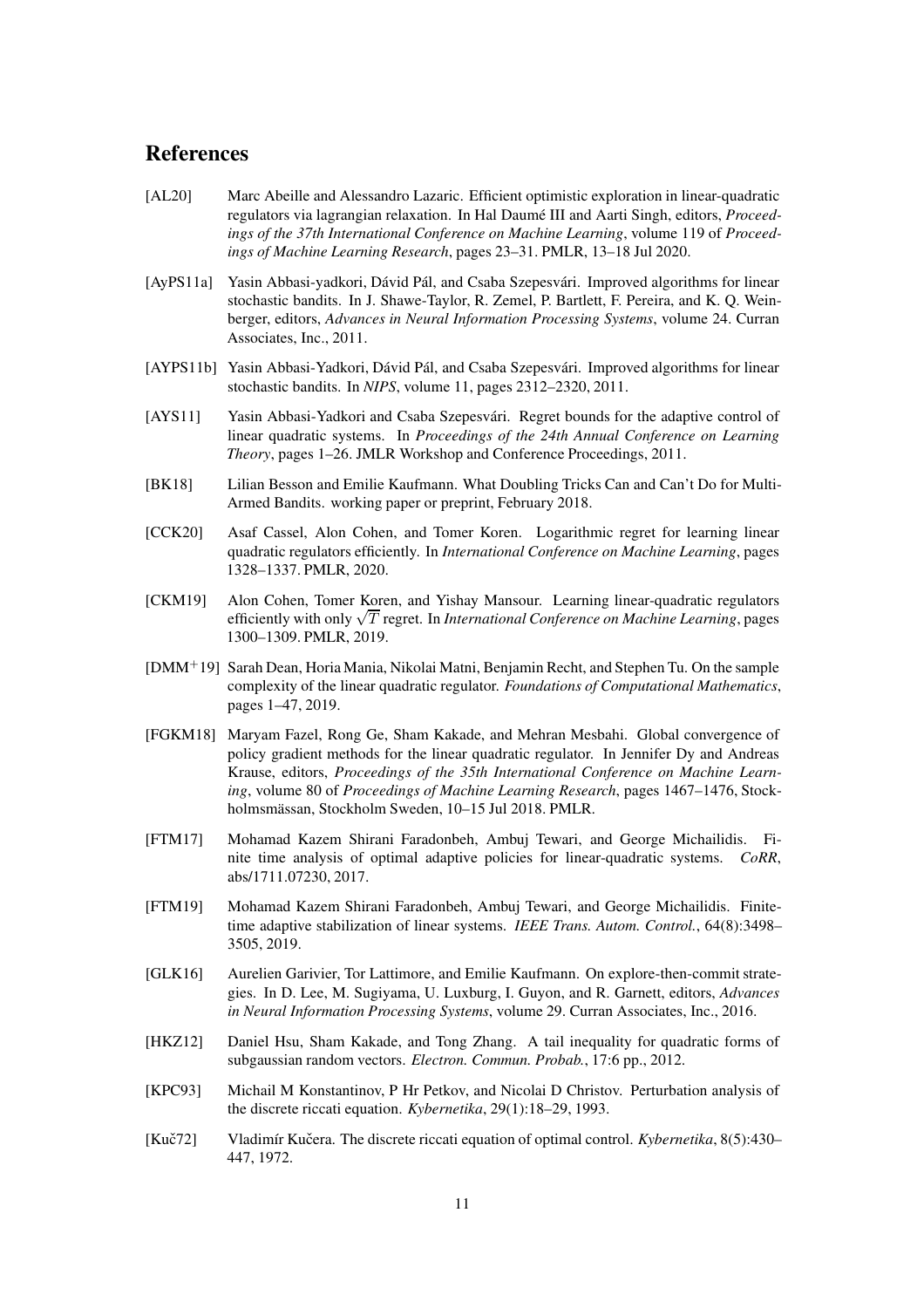- <span id="page-11-3"></span>[Kum85] R. P. Kumar. A survey of some results in stochastic adaptive control. *Siam Journal on Control and Optimization*, 1985.
- <span id="page-11-7"></span>[LAHA20] Sahin Lale, Kamyar Azizzadenesheli, Babak Hassibi, and Anima Anandkumar. Explore more and improve regret in linear quadratic regulators. *arXiv preprint arXiv:2007.12291*, 2020.
- <span id="page-11-1"></span>[Lai86] T.L. Lai. Asymptotically efficient adaptive control in stochastic regression models. *Advances in Applied Mathematics*, 7(1):23–45, 1986.
- <span id="page-11-14"></span>[LR79] T. L. Lai and Herbert Robbins. Adaptive Design and Stochastic Approximation. *The Annals of Statistics*, 7(6):1196 – 1221, 1979.
- <span id="page-11-13"></span>[LR82] T.L. Lai and Herbert Robbins. Iterated least squares in multiperiod control. *Advances in Applied Mathematics*, 3(1):50–73, 1982.
- <span id="page-11-11"></span>[LR85] T.L. Lai and H. Robbins. Asymptotically efficient adaptive allocation rules. *Advances in Applied Mathematics*, 6(1):4–2, 1985.
- <span id="page-11-12"></span>[LS20] Tor Lattimore and Csaba Szepesvári. *Bandit algorithms*. Cambridge University Press, 2020.
- <span id="page-11-4"></span>[LW87] T. L. Lai and C. Z. Wei. Asymptotically efficient self-tuning regulators. *SIAM Journal on Control and Optimization*, 25(2):466–481, 1987.
- <span id="page-11-9"></span>[MPRT19] N. Matni, A. Proutiere, A. Rantzer, and S. Tu. From self-tuning regulators to reinforcement learning and back again. In *2019 IEEE 58th Conference on Decision and Control (CDC)*, pages 3724–3740, 2019.
- <span id="page-11-5"></span>[MTR19] Horia Mania, Stephen Tu, and Benjamin Recht. Certainty equivalence is efficient for linear quadratic control. In H. Wallach, H. Larochelle, A. Beygelzimer, F. d'Alché-Buc, E. Fox, and R. Garnett, editors, *Advances in Neural Information Processing Systems*, volume 32. Curran Associates, Inc., 2019.
- <span id="page-11-10"></span>[Ran18] Anders Rantzer. Concentration bounds for single parameter adaptive control. In *Proceedings of American Control Conference*, volume 2018-June, pages 1862–1866, United States, June 2018. Institute of Electrical and Electronics Engineers Inc. American Control Conference 2018, ACC 2018 ; Conference date: 27-06-2018 Through 29-06-2018.
- <span id="page-11-2"></span>[rW73] K. J. Åström and B. Wittenmark. On self tuning regulators. *Automatica*, 9(2):185?199, March 1973.
- <span id="page-11-0"></span>[SF20] Max Simchowitz and Dylan Foster. Naive exploration is optimal for online LQR. In Hal Daumé III and Aarti Singh, editors, *Proceedings of the 37th International Conference on Machine Learning*, volume 119 of *Proceedings of Machine Learning Research*, pages 8937–8948. PMLR, 13–18 Jul 2020.
- <span id="page-11-6"></span>[STM20] Mohamad Kazem Shirani Faradonbeh, Ambuj Tewari, and George Michailidis. Input perturbations for adaptive control and learning. *Automatica*, 117:108950, 2020.
- [Ver18] Roman Vershynin. *High-dimensional probability: An introduction with applications in data science*, volume 47. Cambridge university press, 2018.
- <span id="page-11-8"></span>[ZS21] Ingvar Ziemann and Henrik Sandberg. On uninformative optimal policies in adaptive lqr with unknown b-matrix. In *Learning for Dynamics and Control*, pages 213–226. PMLR, 2021.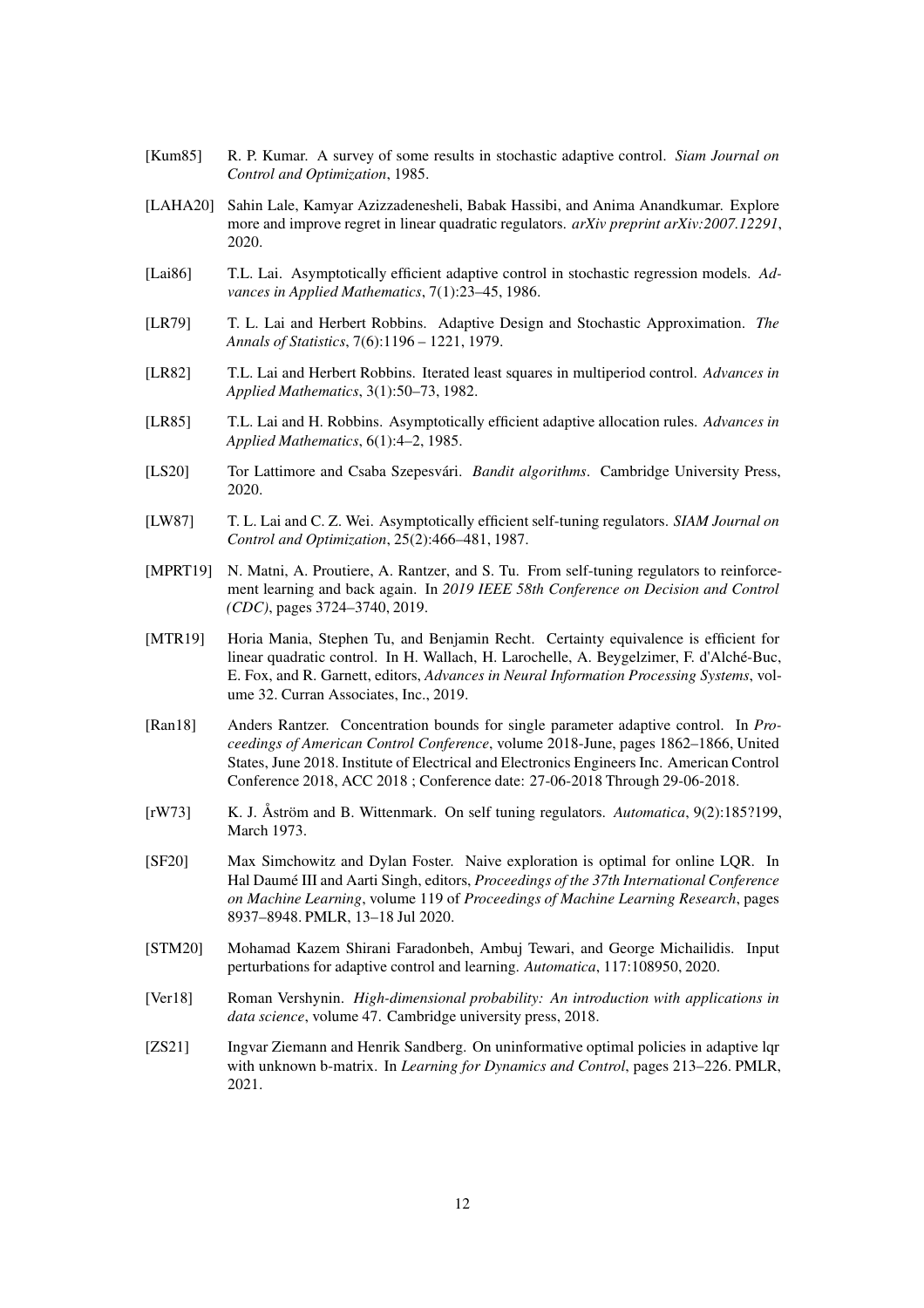# **Contents**

| 1                                     | <b>Introduction</b>                                                                                                                                                                                                                                                                                                                                                                                                                                                                                                                                                          |    |  |  |
|---------------------------------------|------------------------------------------------------------------------------------------------------------------------------------------------------------------------------------------------------------------------------------------------------------------------------------------------------------------------------------------------------------------------------------------------------------------------------------------------------------------------------------------------------------------------------------------------------------------------------|----|--|--|
| 2                                     | <b>Related Work</b>                                                                                                                                                                                                                                                                                                                                                                                                                                                                                                                                                          | 2  |  |  |
| 3                                     | <b>Preliminaries and Assumptions</b>                                                                                                                                                                                                                                                                                                                                                                                                                                                                                                                                         | 3  |  |  |
| The $CEC(\mathcal{T})$ Algorithm<br>4 |                                                                                                                                                                                                                                                                                                                                                                                                                                                                                                                                                                              |    |  |  |
| 5                                     | <b>Regret Guarantees</b>                                                                                                                                                                                                                                                                                                                                                                                                                                                                                                                                                     | 5  |  |  |
|                                       | 5.1                                                                                                                                                                                                                                                                                                                                                                                                                                                                                                                                                                          | 6  |  |  |
|                                       | 5.2                                                                                                                                                                                                                                                                                                                                                                                                                                                                                                                                                                          | 6  |  |  |
| 6                                     | <b>Spectrum of the Cumulative Covariates Matrix</b>                                                                                                                                                                                                                                                                                                                                                                                                                                                                                                                          | 8  |  |  |
|                                       | 6.1                                                                                                                                                                                                                                                                                                                                                                                                                                                                                                                                                                          | 8  |  |  |
|                                       | 6.2                                                                                                                                                                                                                                                                                                                                                                                                                                                                                                                                                                          | 9  |  |  |
| 7                                     | Conclusion                                                                                                                                                                                                                                                                                                                                                                                                                                                                                                                                                                   | 10 |  |  |
|                                       | <b>References</b>                                                                                                                                                                                                                                                                                                                                                                                                                                                                                                                                                            | 11 |  |  |
|                                       | 1<br>$\boldsymbol{4}$<br><b>Checklist</b><br>13<br>13<br>16<br>16<br>A.1<br>17<br>20<br>20<br><b>B.1</b><br>21<br>B.2<br><b>B.3</b><br>22<br>23<br>B.4<br>Proof of Theorem 3 - Regret analysis in Scenario II - A known $\dots \dots \dots \dots \dots$<br>B.5<br>25<br><b>B.6</b><br>28<br>31<br>31<br>C.1<br>Scenario II – A known $\ldots \ldots \ldots \ldots \ldots \ldots \ldots \ldots \ldots \ldots \ldots \ldots$<br>C.2<br>33<br>C.3<br>36<br>39<br>39<br>D.1<br>The time it takes for $\text{CEC}(\mathcal{T})$ to use the certainty equivalence controller<br>40 |    |  |  |
|                                       | <b>Table of Notations and Assumptions</b>                                                                                                                                                                                                                                                                                                                                                                                                                                                                                                                                    |    |  |  |
|                                       | <b>A</b> Related Work                                                                                                                                                                                                                                                                                                                                                                                                                                                                                                                                                        |    |  |  |
|                                       |                                                                                                                                                                                                                                                                                                                                                                                                                                                                                                                                                                              |    |  |  |
|                                       |                                                                                                                                                                                                                                                                                                                                                                                                                                                                                                                                                                              |    |  |  |
| B                                     | <b>Regret Definitions and Analysis</b>                                                                                                                                                                                                                                                                                                                                                                                                                                                                                                                                       |    |  |  |
|                                       |                                                                                                                                                                                                                                                                                                                                                                                                                                                                                                                                                                              |    |  |  |
|                                       |                                                                                                                                                                                                                                                                                                                                                                                                                                                                                                                                                                              |    |  |  |
|                                       |                                                                                                                                                                                                                                                                                                                                                                                                                                                                                                                                                                              |    |  |  |
|                                       |                                                                                                                                                                                                                                                                                                                                                                                                                                                                                                                                                                              |    |  |  |
|                                       |                                                                                                                                                                                                                                                                                                                                                                                                                                                                                                                                                                              |    |  |  |
|                                       |                                                                                                                                                                                                                                                                                                                                                                                                                                                                                                                                                                              |    |  |  |
|                                       | C The Nice Event and its Likelihood                                                                                                                                                                                                                                                                                                                                                                                                                                                                                                                                          |    |  |  |
|                                       |                                                                                                                                                                                                                                                                                                                                                                                                                                                                                                                                                                              |    |  |  |
|                                       |                                                                                                                                                                                                                                                                                                                                                                                                                                                                                                                                                                              |    |  |  |
|                                       |                                                                                                                                                                                                                                                                                                                                                                                                                                                                                                                                                                              |    |  |  |
| D                                     | <b>Hysteresis Switching</b>                                                                                                                                                                                                                                                                                                                                                                                                                                                                                                                                                  |    |  |  |
|                                       |                                                                                                                                                                                                                                                                                                                                                                                                                                                                                                                                                                              |    |  |  |
|                                       | D.2                                                                                                                                                                                                                                                                                                                                                                                                                                                                                                                                                                          |    |  |  |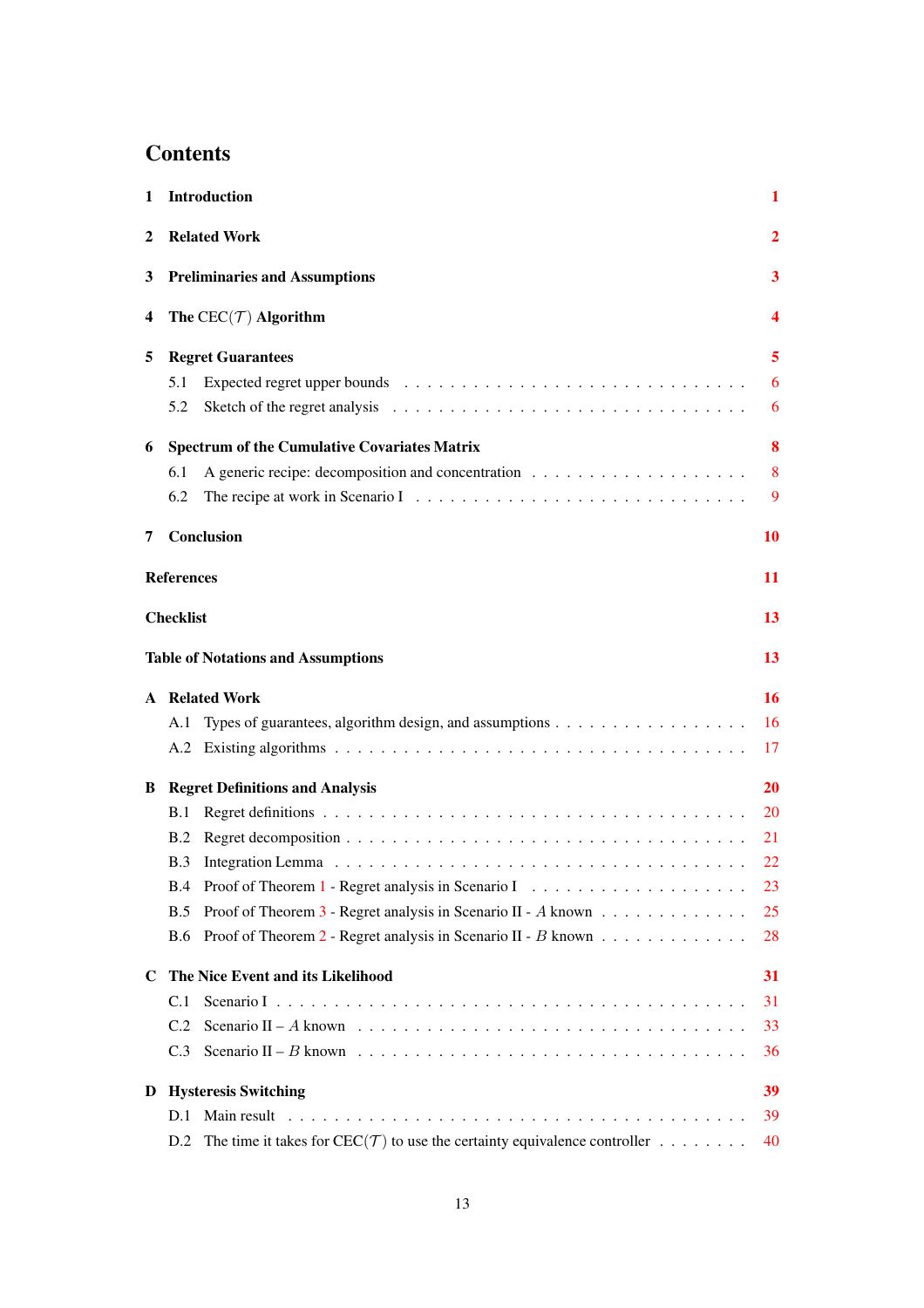|    | D.3                                                                  |                                                                                                          | 41 |  |  |
|----|----------------------------------------------------------------------|----------------------------------------------------------------------------------------------------------|----|--|--|
|    | D.4                                                                  |                                                                                                          | 42 |  |  |
|    | D.5                                                                  |                                                                                                          | 44 |  |  |
| E  | The Least Squares Estimator and its Error Rate                       |                                                                                                          |    |  |  |
|    | E.1                                                                  |                                                                                                          | 47 |  |  |
|    | E.2                                                                  |                                                                                                          | 47 |  |  |
|    | E.3                                                                  | Error rate in Scenario $II - A$ known $\ldots \ldots \ldots \ldots \ldots \ldots \ldots \ldots \ldots$   | 50 |  |  |
|    | E.4                                                                  |                                                                                                          | 55 |  |  |
| F  | 60<br><b>Smallest Eigenvalue of the Cumulative Covariates Matrix</b> |                                                                                                          |    |  |  |
|    | F <sub>1</sub>                                                       |                                                                                                          | 60 |  |  |
|    | E <sub>12</sub>                                                      |                                                                                                          | 61 |  |  |
|    | F <sub>13</sub>                                                      |                                                                                                          | 68 |  |  |
|    | F <sub>4</sub>                                                       |                                                                                                          | 72 |  |  |
|    | E.5                                                                  | Proofs of the main ingredients $\dots \dots \dots \dots \dots \dots \dots \dots \dots \dots \dots \dots$ | 73 |  |  |
|    | F.6                                                                  |                                                                                                          | 76 |  |  |
| G  |                                                                      | <b>Polynomial Growth</b>                                                                                 | 77 |  |  |
|    |                                                                      | <b>H</b> Control Theory                                                                                  | 79 |  |  |
|    | H.1                                                                  |                                                                                                          | 79 |  |  |
|    | H.2                                                                  |                                                                                                          | 79 |  |  |
| L  |                                                                      | <b>Stability of Perturbed Linear Dynamical Systems</b>                                                   | 81 |  |  |
|    | I.1                                                                  |                                                                                                          | 81 |  |  |
|    | I.2                                                                  |                                                                                                          | 82 |  |  |
|    | I.3                                                                  |                                                                                                          | 84 |  |  |
| J. | <b>Probabilistic Tools</b><br>88                                     |                                                                                                          |    |  |  |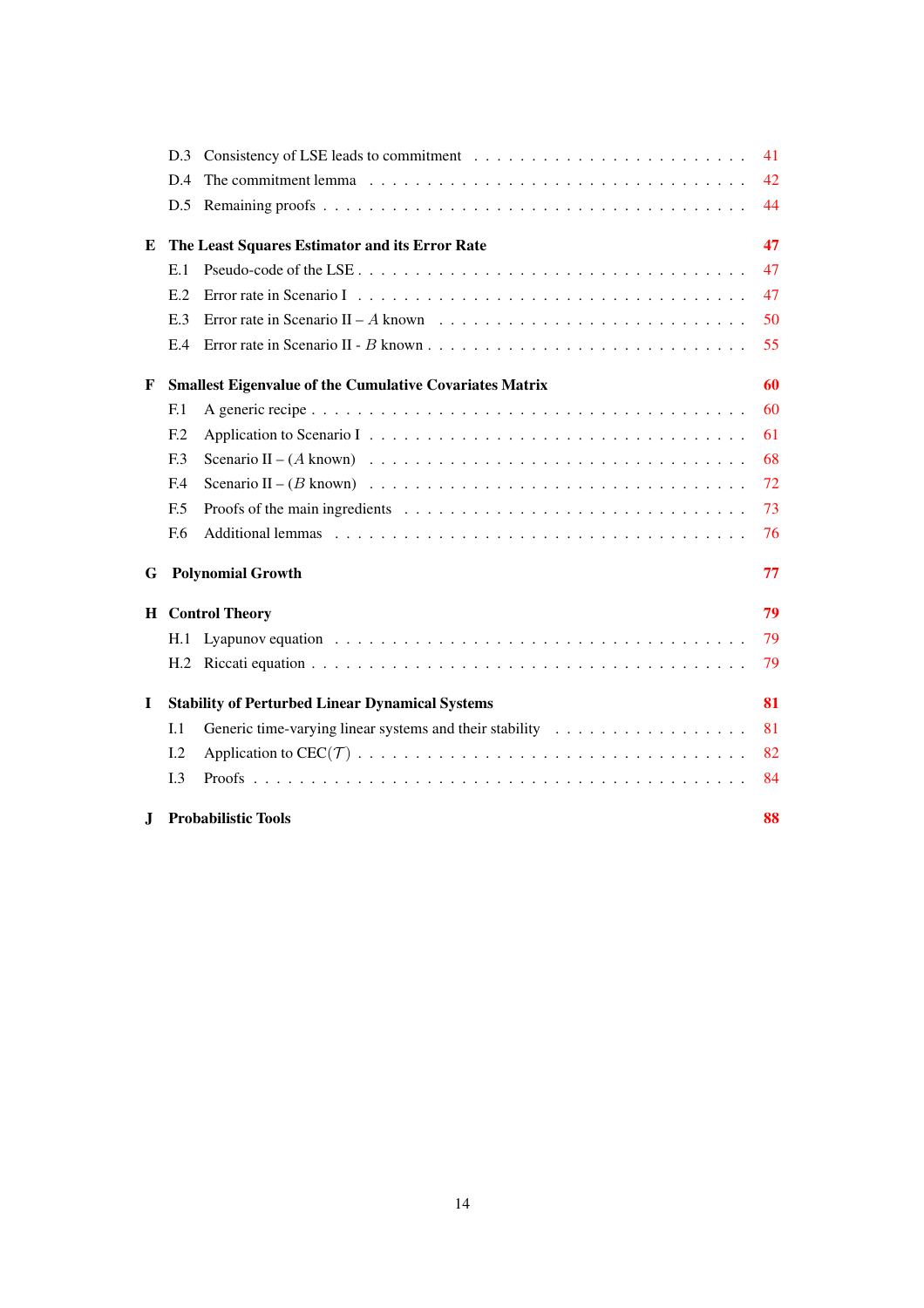## Notations and Assumptions

- $f(x) \geq g(x)$  means there exists an universal constant  $c > 0$  such that  $f(x) \geq cg(x)$ .
- $f(x) \lesssim g(x)$  means there exists an universal constant  $c > 0$  such that  $f(x) \leq cg(x)$ .
- $\lambda_{\min}(\cdot)$  denotes the minimum eigenvalue.
- $\lambda_{\text{max}}(\cdot)$  denotes the maximum eigenvalue.
- $\|\cdot\|$  denotes operator norm for matrices or  $\ell_2$ -norm for vectors.
- $\|\cdot\|_F$  denotes Frobeinus norm.
- $||x||_M = \sqrt{x^{\top} M x}$  for any vectors x.
- $||a_{1:t}||_{\infty} = \max_{1 \leq s \leq t} |a_s|$  where  $(a_s)_{s>1}$  is a scalar valued sequence.
- $||a_{1:t}||_2 = \sqrt{\sum_{s=1}^t |a_s|^2}$  where  $(a_s)_{s\geq 1}$  is a scalar valued sequence.
- $d_x$  and  $d_y$  denote respectively the dimension of the state/input space.
- $d = d_x + d_u$ .
- $\gamma$  is a postive constant used to define  $f(t) = t^{1+\gamma/2}$ ,  $g(t) = t^{1+\gamma}$  and  $h(t) = t^{\gamma}$ .
- $\gamma_{\star} = \max\{1, \gamma\}.$
- $C_{\circ} = \max(||A||, ||B||, ||BK_{\circ}||, ||K_{\circ}||, 1).$
- $\mathcal{G}_M = \sum_{s=0}^{\infty} ||M^s||.$
- $\mathcal{G}_M(\varepsilon) = \sup \left\{ \sum_{s=0}^{\infty} \left\| \prod_{k=0}^s (M + \Delta_k) \right\| : \Delta : (\Delta_t)_{t \geq 1}, \sup_{t \geq 0} \|\Delta_t\| \leq \varepsilon \right\}.$
- $P(A, B)$  solution to the DARE corresponding to the LQR problem  $(A, B, Q, R)$ .
- $K(A, B)$  optimal gain matrix corresponding to the LQR problem  $(A, B, Q, R)$ .
- $\mathcal{L}(M, N)$  is the solution to the Discrete Lyapunov equation  $X = M^{\top} X M + N$ .
- $P(A, B, K) = \mathcal{L}(A + BK, Q + K^{\top}RK).$

### Shorthands for the true parameters  $(A, B)$ .

- $C_B = \max(||B||, 1)$ .
- $C_{\circ} = \max(||K_{\circ}||, 1).$
- $\mathcal{G}_{\circ} = \mathcal{G}_{A+BK_{\circ}}.$
- $\mathcal{G}_* = \mathcal{G}_{A+BK_*}.$
- $\mathcal{G}_{\star}(\varepsilon) = \mathcal{G}_{A+BK_{\star}}(\varepsilon).$
- $P_+ = P(A, B)$ .
- $K_{\star} = K(A, B)$ .
- $P_*(K) = P(A, B, K).$
- $\mu_{\star} = \min(\sqrt{\lambda_{\min}(K_{\star}K_{\star}^{\top})}, 1).$

### Assumptions.

- We assume without loss of generality that  $Q \succ I_{d_x}$  and  $R = I_{d_u}$ . These can be enforced by a change of basis of the state and input spaces, and rescaling the dynamics (see e.g., [\[SF20\]](#page-11-0)).
- The noise sequence  $(\eta_t)_{t\geq 1}$  is assumed to be i.i.d. zero-mean, isotropic and  $\sigma^2$ -sub-gaussian random vectors. Isotropy here is assumed for simplicity and is without loss of generality. Observe that isotropy implies  $4\sigma^2 \geq 1$ .
- In all the envisioned scenarios, we assume access to a stabilizing controller. That is we know  $K_{\circ} \in \mathbb{R}^{d_u \times d_x}$  such that  $\rho(A + BK_{\circ}) < 1$ .
- In scenario II (A known), we assume that  $\mu_{\star} > 0$ .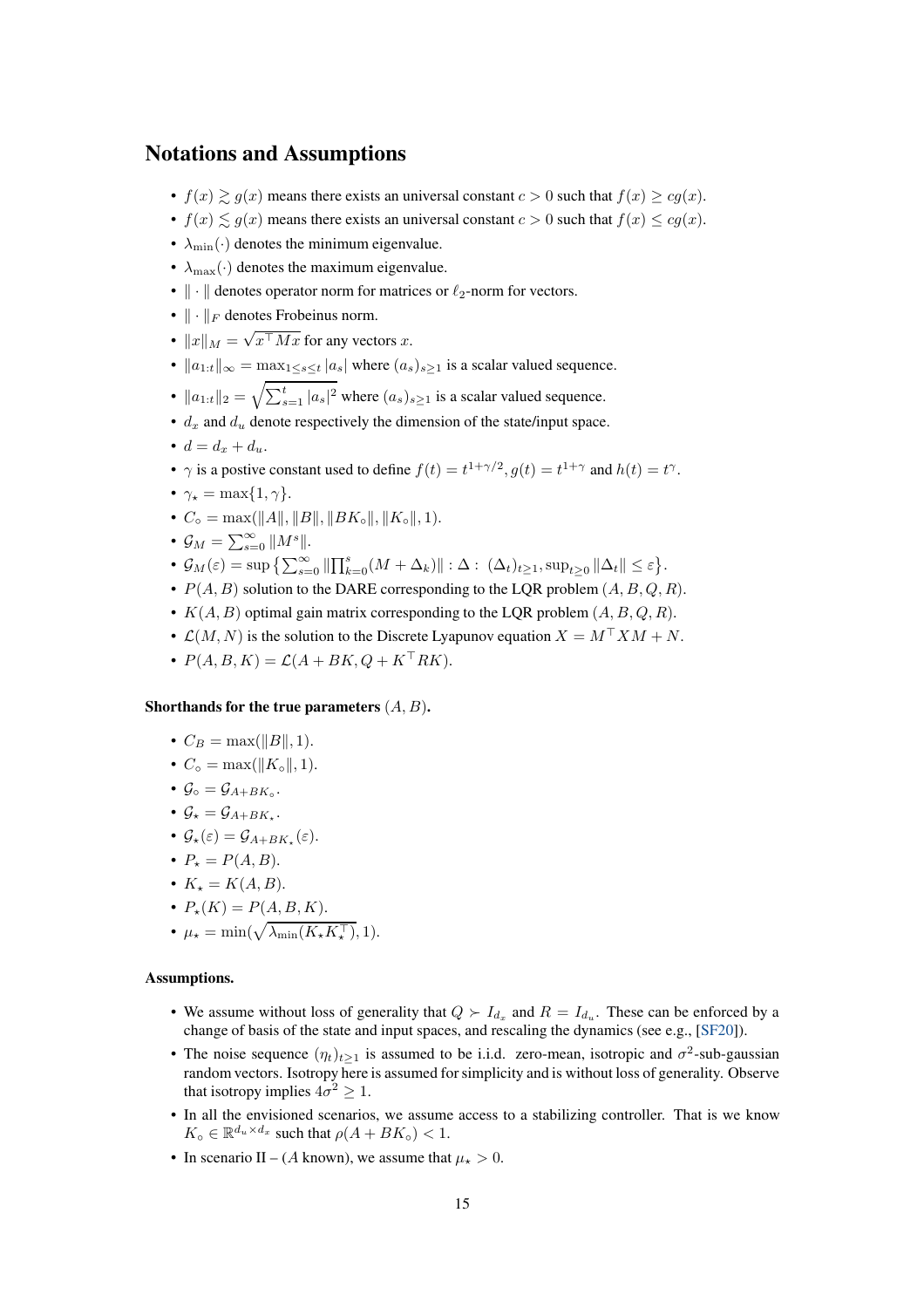# <span id="page-15-0"></span>A Related Work

In this section, we describe existing learning algorithms for the online LQR problem. These algorithms may be roughly categorized into two classes. In the first class, we find algorithms based on slightly perturbing the so-called self-tuning regulators [\[rW73\]](#page-11-2), as those developed in second half of the 20th century in the control community, see [\[Kum85\]](#page-11-3) for a survey and [\[MPRT19\]](#page-11-9) for a more recent discussion. The second class of algorithms applies the Optimism in Front of Uncertainty (OFU) principle, extensively used to devise regret optimal algorithms in stochastic bandit problems [\[LR85,](#page-11-11) [LS20\]](#page-11-12). Before describing these two classes of algorithm in more detail, we start by discussing how algorithms may differ in terms of regret guarantees, design principles, and the assumptions made towards their analysis.

### <span id="page-15-1"></span>A.1 Types of guarantees, algorithm design, and assumptions

Regret guarantees. We may assess the performance of an algorithm by establishing various kinds of regret guarantees. Most often, the regret guarantees are in the *fixed confidence setting* only, in the following sense. The regret  $R_T^{\pi}$  of an algorithm  $\pi$  up to time T satisfies a probabilistic guarantee of the form:  $\mathbb{P}\left(R_T^{\pi} \leq \psi(T) \left(\log(1/\delta)\right)^{1/\gamma}\right) \geq 1 - \delta$ , for some  $\gamma \leq 2$  and some increasing function  $\psi$ . Typically such as guarantee is shown for a fixed confidence level (a fixed  $\delta$ ), since the algorithm  $\pi$  is most often actually parametrized by  $\delta$ . As a consequence, this probabilistic guarantee cannot be integrated over  $\delta$  to obtain an upper bound of the expected regret. In turn, by only deriving guarantees with a fixed level of confidence, one avoids the difficult analysis of the algorithm behavior under the failure event (this event occurs with probability at most  $\delta$ , but potentially generates a very high regret). As far as we are aware, upper bounds on the *expected* regret have been investigated in [\[Ran18,](#page-11-10) [CCK20\]](#page-10-3) in Scenario II where  $A$  or  $B$  is known only. Finally, it is worth mentioning that early work on adaptive control have focussed on deriving *asymptotic* regret guarantees. For example in [\[Lai86,](#page-11-1) [LW87\]](#page-11-4), Lai devised, for systems where control inputs induce no cost  $R = 0$ , algorithms whose regret satisfies  $\limsup_{T\to\infty} R_T^{\pi}/\log(T) \leq C$  almost surely. This type of guarantee does not imply either guarantees w.h.p. as described above or guarantees in expectation.

Algorithm design. Over the last few years, we have witnessed a significant research effort towards the design of learning algorithms with regret guarantees. Most choices in this design have been made to simplify the algorithm analysis rather than to improve their performance in practice. We discuss these choices below.

*(i) Doubling trick.* This trick is usually applied in online optimization problems (including bandits) [\[BK18,](#page-10-8) [LS20\]](#page-11-12) to come up with algorithms with *anytime* regret guarantees. The doubling trick generally comes with a cost in terms of regret [\[BK18\]](#page-10-8). In linear quadratic control, the doubling trick is used in all recent papers to simplify the analysis, but also to reduce the computational complexity of the algorithms. It consists in splitting time into successive *phases* whose durations grow exponentially. The control policy is computed at the beginning of each phase, and is applied throughout the epoch. The analysis may then leverage the fact that the control policy is fixed within each phase. Even if recent algorithms include a doubling trick, most of them still take the time horizon  $T$  as an input, and hence are not anytime<sup>[5](#page-15-2)</sup>.

*(ii) Explore-Then-Commit and the known time horizon and confidence level.* As already mentioned, most of the recent algorithms target regret guarantees with a fixed confidence level, parametrized by  $\delta$ . To this aim, they adopt an Explore-Then-Commit (ETC) strategy, namely they rely on statistical tests to decide to switch from an exploration phase to an exploitation phase. These tests requires of course the knowledge of  $\delta$ . Applying an ETC strategy with confidence level  $(1 - \delta)$  imposes some constraints on the time horizon T (it has to be greater than some decreasing function of  $\delta$  so that the statistical tests end). Observe that to further simplify the design and analysis of algorithms, the time horizon is often assumed to be known in advance. It is finally interesting to note that ETC strategies are known to be sub-optimal, even in the simplest of the stochastic bandit problems [\[GLK16\]](#page-10-9).

<span id="page-15-2"></span><sup>5</sup>An algorithm is anytime, if its regret up to any time can be upper bounded.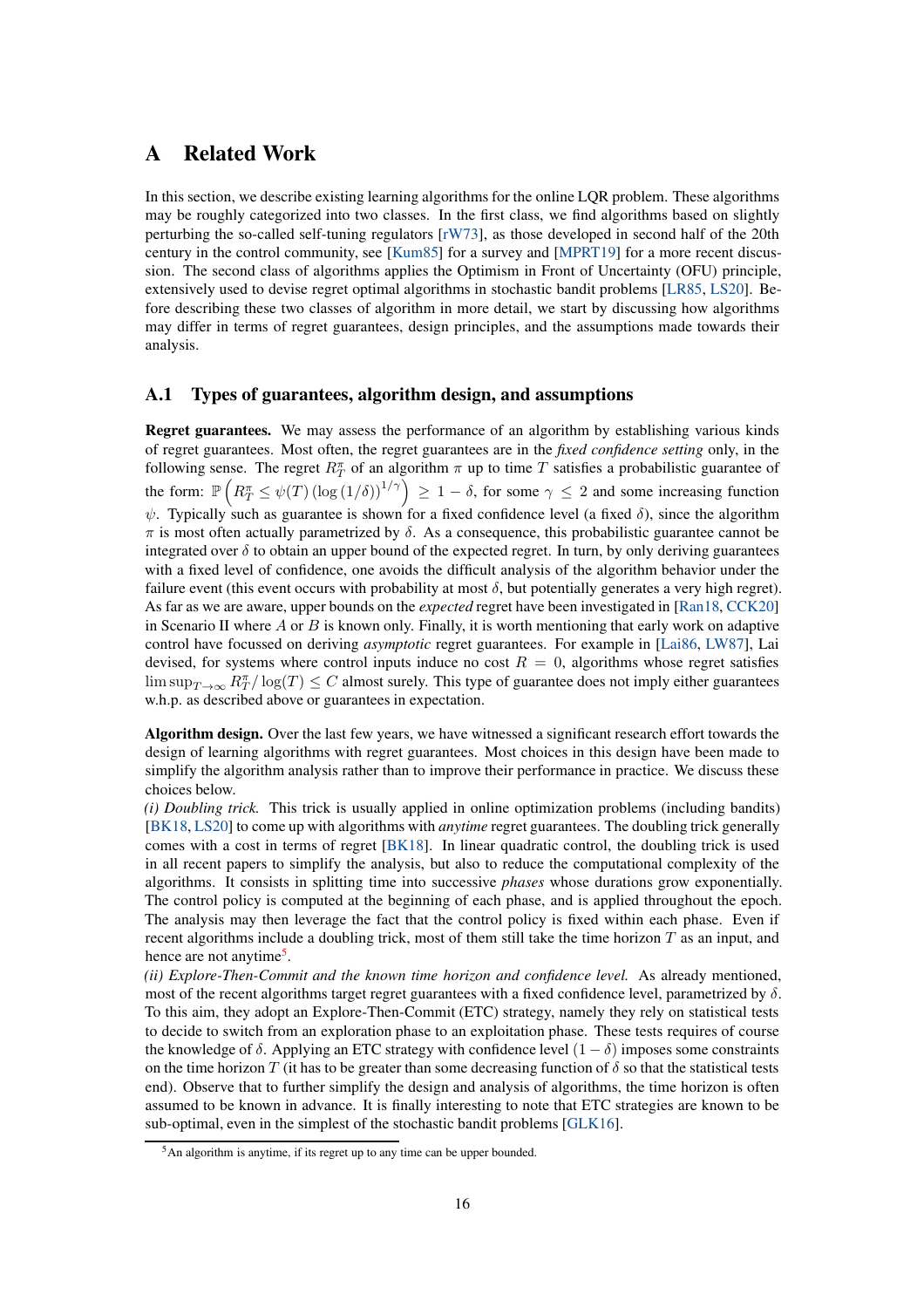Assumptions. The set of assumptions made to design and analyze algorithms varies in the literature, which makes it hard to report and compare existing results precisely. Most existing work assume that we have access to a stabilizer. Recent attempts to remove this assumption include [\[LAHA20\]](#page-11-7). There, for example, the authors assume that the algorithm knows that the system  $(A, B)$  belongs to a set of systems  $(A', B')$  such that  $||A' + B'K_{(A', B')}|| \leq \Upsilon < 1$  and  $||[A', B']||_F \leq S$ , which in particular implies that  $||P_{(A',B')}|| \leq L$ , for some constants  $\Upsilon$ , S, and L. We will provide a description as precise as possible of the set of assumptions made in each paper reported below.

We propose an algorithm that does not take as input the time horizon  $T$ , or a certain level of confidence  $\delta$ . The control policy used in the algorithm can be updated every step, but also as frequently as we wish (we may decide reduce the computational complexity of the algorithm). Our analysis provides regret guarantees in expectation in all scenarios.

### <span id="page-16-0"></span>A.2 Existing algorithms

Next we describe selected recent learning algorithms. The first set of algorithms consist in slightly perturbing the control policies obtained when applying the certainty equivalence principle. The second set consists of algorithms applying the OFU principle.

#### Perturbed self-tuning regulators

Self-tuning regulators work as follows. At any given step, they estimate the unknown matrices A and B, and apply a control policy corresponding to the optimal control obtained replacing A and B by their estimators. Unfortunately as proved in [\[LR82\]](#page-11-13), self-tuning regulators may fail at converging – the certainty equivalence principle does not always hold. This is due to the fact that under these regulators, the system may not be as excited as needed to obtain precise estimators. To circumvent this difficulty, the natural idea is to introduce some noise in the control inputs, leading to what we refer to as perturbed self-tuning regulators. We list below papers applying this idea, and analyzing the resulting regret.

As far as we know, the first regret analysis of perturbed self-tuning regulators is due to Lai and co-authors in the 80's, see e.g., [\[Lai86,](#page-11-1) [LW87\]](#page-11-4). The focus is on a scenario where A and B are unknown, but where the control inputs do not contribute to the costs  $(R = 0)$ . Lai first establishes, using the techniques developed in  $[LR79]$ , that even if B is known, asymptotically the regret cannot be smaller than  $d_x^2 \log(T)$  when the noise process  $(\eta_t)_{t \geq 0}$  is i.i.d. with distribution  $\mathcal{N}(0, I_{d_x})$ . More precisely, it is shown that for the best learning algorithm  $\pi$ ,  $\liminf_{T\to\infty} \frac{R_T^2}{\log(T)} \geq d_x^2$  almost surely. Lai then devises an algorithm adding white noise to the inputs when needed, and proves that the resulting perturbed self-tuning regulator has a regret asymptotically no larger than that predicted by the aforementioned lower bound.

In [\[STM20\]](#page-11-6), the authors study Scenario I. They propose a perturbed self-tuning regulator, referred to as Perturbed Greedy Regulator, where the variance of the noise added to the inputs decreases over time. The regulator uses a doubling trick so that the estimated optimal controller can be updated rarely, and to simplify the analysis. The authors establish that with probability  $1 - \delta$ , a regret is bounded by  $\tilde{\mathcal{O}}(\sqrt{T}\log(1/\delta)^4)$  for  $T \geq g(\delta)$ . Even if the algorithm does not seem to use  $\delta$  as an input, we cannot easily derive a meaningful upper bound on the expected regret by integrating over  $\delta$  the probabilistic upper bound. The dependence of the upper bound in the system and its dimensions is not explicit. It is worth noting that the authors assume that the algorithm has access to a stabilizer, which according to their companion paper [\[FTM19\]](#page-10-10) can be learnt in finite time. The authors further assume, without any formal justification, that the system remains stable during the execution of their algorithm.

In [\[MTR19\]](#page-11-5), the authors do not explicitly propose a perturbed self-tuning regulator with regret guarantees. However, they show that if the estimation error is sufficiently small and if one guarantees that then the resulting algorithm achieves a  $\tilde{O}(\sqrt{T})$  regret with explicit dependence on the problem dimensions  $d_x, d_y$ . Their main contribution is a perturbation bound on the solution to the Discrete Algebraic Riccati equations, an important piece of the regret analysis. They propose an alternative proof to that of [\[KPC93\]](#page-10-11) and compute explicitly the problem dependent constants.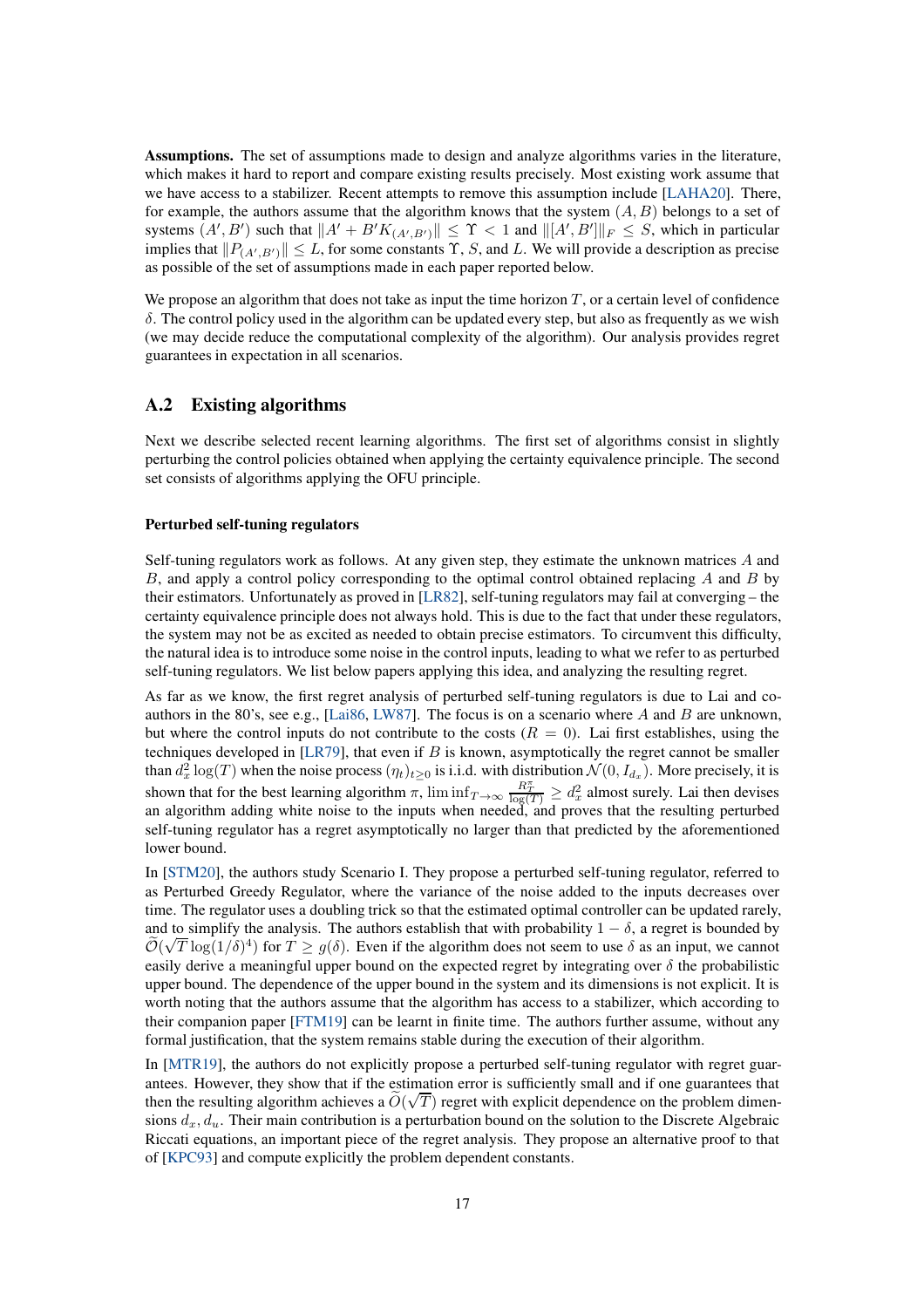The authors of [\[SF20\]](#page-11-0) propose, for Scenario I, a perturbed self-tuning regulator, that takes as input  $\delta$ and  $T$ , as well as a stabilizer. Again to simplify the analysis, a doubling trick is used. The algorithm achieves a regret of  $\tilde{O}(d_u\sqrt{d_xT \log(1/\delta)})$  with probability  $1-\delta$ . The authors further derive what they refer to as a *local minimax* lower bound on the expected regret. This lower bound is obtained by varying the potential system matrices  $(A, B)$  around those of the true system, and is in a sense close to a problem-specific lower bound. The lower bound is scaling as  $\Omega(d_u\sqrt{d_xT\log(1/\delta)})$ . Our results for Scenario I matches this lower bound in expectation.

[\[CCK20\]](#page-10-3) presents perturbed self-tuning regulators for Scenario II (when A or B is known). The regulators have numerous inputs, including a stabilizer  $K_0$  (actually a strongly stable control) and upper bounds on  $||A||$ ,  $||B||$ , on the minimal ergodic cost, and that achieved under  $K_0$ . When A is known, the proposed regulator is shown to have an expected regret of order  $O(\mathrm{poly}(d_x,d_u)\log^2(T))$  (where the degree of the polynomial scale in the dimensions is not precised). The regulator presented for the case when  $B$  is unknown achieves similar expected regret guarantees provided that the optimal controller  $K_{\star}$  satisfies  $K_{\star}K_{\star}^{\perp} \succeq \mu > 0$ .

#### OFU-based algorithms

A typical OFU-based algorithm proceeds as follows. It maintains a confidence set  $\mathcal C$  (an ellipsoid) where the system parameters  $(A, B)$  lie with high probability. At a given step, the algorithm selects  $(A', B') \in \mathcal{C}$  that minimizes the optimal cost  $J_{(A', B')}$  (with sometimes an additional margin). The controller  $K_{(A',B')}$  is then applied. Since updating the controller requires solving a complex optimization problem, referred to as the optimistic LQR below, this update should be done rarely (using a doubling trick).

[\[AYS11\]](#page-10-0) presents OFU-LQ, an algorithm taking as inputs a confidence level  $\delta$  and T, as well as a bounded set S where  $(A, B)$  lies and an upper bound on  $\left\| \begin{bmatrix} A & B \end{bmatrix} \right\|_F$ . OFU-LQ leverages a *random* doubling trick: the controller is updated each time the determinant of the covariates matrix is doubled. This determinant roughly grows as  $t^{d_x+d_u}$ , and hence the successive phases have durations multiplied by  $2^{1/(d_x+d_u)} > 1$ . OFU-LQ has a regret of order  $\tilde{\mathcal{O}}\sqrt{T \log(1/\delta)}$  with probability  $1-\delta$ . Here, the notation  $\mathcal{O}(\cdot)$  hides polynomial factors in  $\log(T)$  and multiplicative constants exponentially growing in  $d_x + d_y$ . [\[AYS11\]](#page-10-0) does not indicate how to solve the optimistic LQR, and cannot be implemented directly. The same conclusion holds for the algorithm proposed in [\[FTM17\]](#page-10-4) (there, the authors were able to relax some assumptions on the noise and stability, but an efficient and practical implementation of the algorithm is not investigated).

A first practical implementation of OFU-based algorithms was presented in [\[CKM19\]](#page-10-1). The algorithm, OSLO, uses an SDP formulation to solve the optimistic LQR. It uses a somewhat random doubling trick similar to [\[AYS11\]](#page-10-0) and requires the knowledge of  $\delta$ , T, upper bounds on the norms of A, B and  $P_{(A,B)}$ , as well as a stabilizing controller. OSLO achieves a regret of order  $\widetilde{O}((d_x + d_u)^3 \sqrt{T \log(1/\delta)^4})$ .

[\[AL20\]](#page-10-2) presents an efficient algorithm to implement OFU-based algorithms proposed in [\[AYS11\]](#page-10-0). The idea is to perform a relaxation of the optimistic LQR. The analysis requires the knowledge of  $\delta$  and the horizon T. And a similar random doubling trick to that of  $[AYS11]$  is used. They obtain a regret of order  $\widetilde{O}((d_u + d_x)\sqrt{d_xT})$  with probability  $1 - \delta$ . Note that the learner is assumed to know an initial state that is sufficiently good so that stability is maintained throughout the learning process.

In [\[LAHA20\]](#page-11-7), the authors provide another improvement on the OFU based algorithm of [\[AYS11\]](#page-10-0). Their goal is to improve the dependency of the regret upper bound on the dimension and to remove the assumption of having access to a stabilizing controller. Doing so, the authors need to introduce other assumptions about the set of systems to which the algorithm applies: A, B and  $A + BK_{(A,B)}$  have bounded norms. The regret of the proposed algorithm is with probability  $1 - \delta$  of order  $\tilde{O}(\text{poly}(d_x +$  $d_u$ )  $\sqrt{T \log(1/\delta)^\gamma}$  with  $\gamma \ge 1$  but unspecified, and the degree  $\text{poly}(d)$  is also unspecified.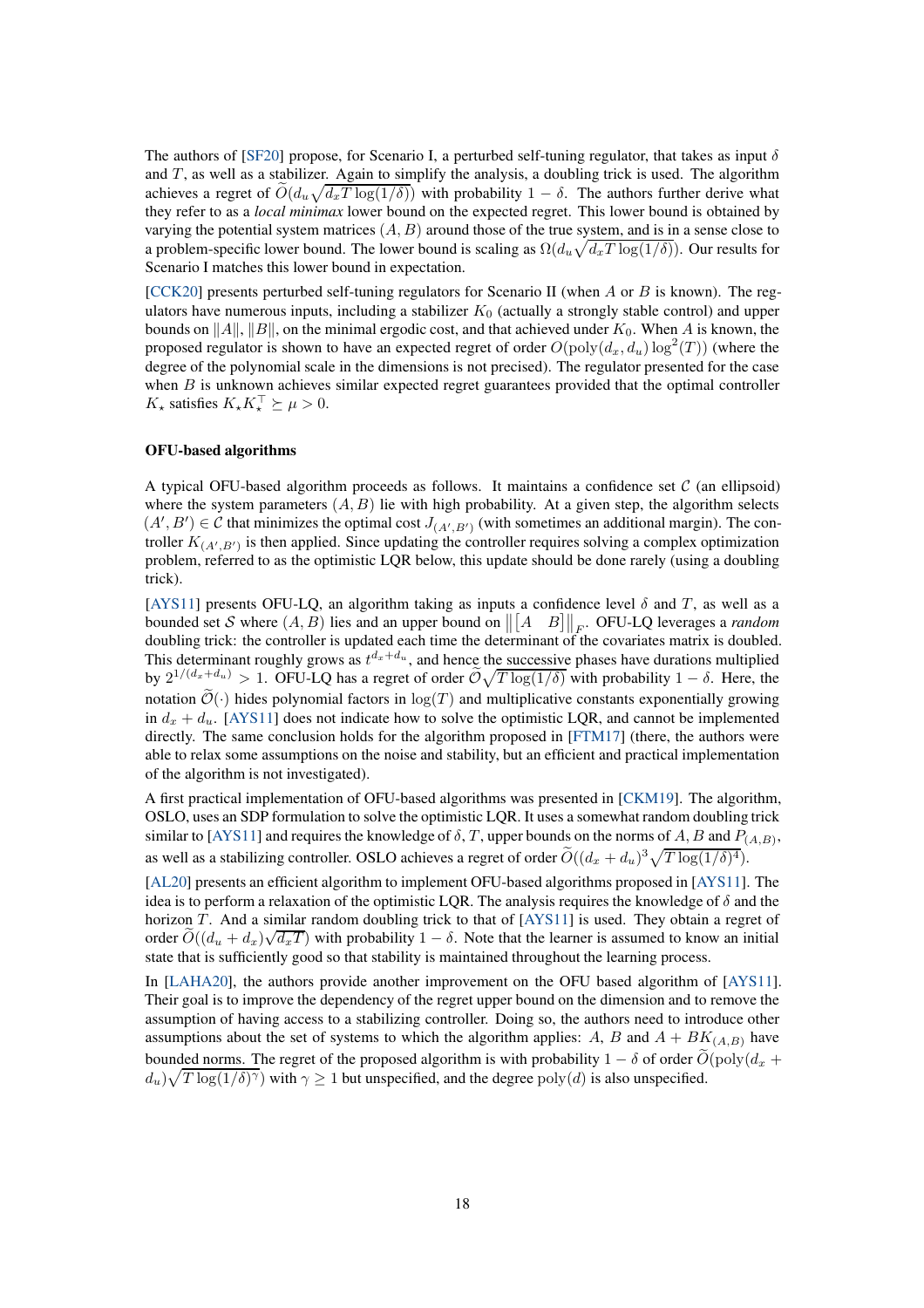#### Summary of existing results and comparison with  $CEC(\mathcal{T})$

In summary, all the aforementioned algorithms use a doubling trick so that the algorithm becomes amenable to theoretical analysis (using the independence between epochs etc). Most of the algorithms are designed in the fixed confidence setting. They are variants of ETC strategies and their construction rely heavily on knowledge of the confidence level  $\delta$ . Most of them also take as input the time horizon  $T$ , i.e., they are not anytime.

The assumptions made towards the regret analysis of these algorithms are not unified. Therefore it is very hard to obtain fair comparisons between these algorithms. Except for [\[CCK20\]](#page-10-3), the algorithms have regret guarantees in the fixed confidence setting only, i.e., with probability  $1 - \delta$ . The best regret dependence in  $\delta$  is  $\sqrt{\log(1/\delta)}$ , but it is not achieved by all algorithms (log(1/ $\delta$ ) [\[AL20\]](#page-10-2) and log(1/ $\delta$ )<sup>2</sup> ([\[STM20\]](#page-11-6),[\[CKM19\]](#page-10-1)).

The table below summarizes the regret guarantees achieved by the various algorithms.

| Scenario I - A and B unknown |                                                    |                             |                    |  |  |  |  |
|------------------------------|----------------------------------------------------|-----------------------------|--------------------|--|--|--|--|
| paper                        | regret upper bound w.p. $1 - \delta$               | expected regret upper bound | required inputs    |  |  |  |  |
| <b>STM20</b>                 | $O(g(d_x+d_u)\sqrt{T\log(1/\delta)^4})$            |                             | $\delta$ (unclear) |  |  |  |  |
| <b>SF20</b>                  | $O(d_u\sqrt{d_xT\log(1/\delta)})$                  |                             | $\delta$ and T     |  |  |  |  |
| MTR19                        | $\tilde{O}(g(d_x+d_u)\sqrt{T}f(\log(1/\delta)))$   |                             | unkown             |  |  |  |  |
| [LAHA20]                     | $O(\text{poly}(d_x + d_u)\sqrt{T \log(1/\delta)})$ |                             |                    |  |  |  |  |
| [AYS11]                      | $\widetilde{O}(\sqrt{c^{d_x+d_u}T\log(1/\delta)})$ |                             | $\delta$ and $T$   |  |  |  |  |
| [AL20]                       | $O((d_x + d_u)\sqrt{d_x T \log(1/\delta)^2})$      |                             | $\delta$ and T     |  |  |  |  |
| [CKM19]                      | $O((d_x + d_u)^3 \sqrt{T \log(1/\delta)^4})$       |                             | $\delta$ and T     |  |  |  |  |
| this paper                   |                                                    | $O((d_u + d_x)\sqrt{d_xT})$ |                    |  |  |  |  |

 $S_{\text{corresponds}}$   $I \quad A \text{ and } B \text{ unless$ 

 $\overline{\mathbf{1}}$ 

| Scenario II - $A$ or $B$ known |                                |                                      |                       |  |  |  |  |
|--------------------------------|--------------------------------|--------------------------------------|-----------------------|--|--|--|--|
| paper                          | assumptions                    | expected regret upper bound          | required inputs       |  |  |  |  |
| [CCK20]                        | A known, $  B   \leq M$        | $O(\text{poly}(d_x, d_u) \log^2(T))$ | $T, M$ (among others) |  |  |  |  |
| this paper                     | A known                        | $O(d_x(d_x+d_u)\log(T))$             |                       |  |  |  |  |
| [CCK20]                        | <i>B</i> known, $  A   \leq M$ | $O(\text{poly}(d_x, d_u) \log^2(T))$ | $T, M$ (among others) |  |  |  |  |
| this paper                     | B known                        | $O(d_x^2 \log(T))$                   |                       |  |  |  |  |

Table 1: Regret guarantees of existing algorithms. The notation  $\widetilde{O}(\cdot)$  hides polynomial factors in  $\log(T)$ and additive low order terms in T with potentially worse dependencies in  $log(1/\delta)$ , and the constants depends on problem parameters.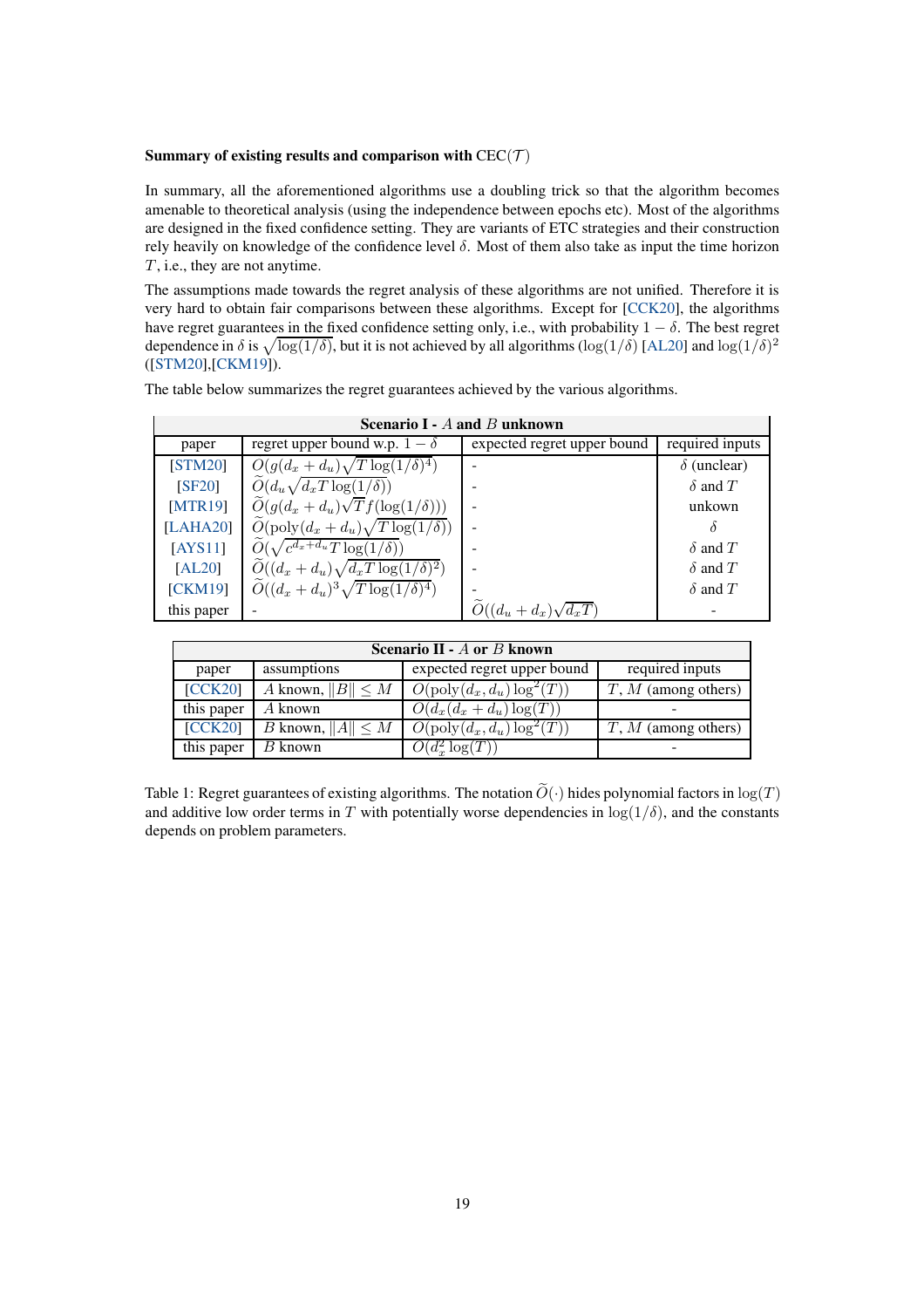### <span id="page-19-0"></span>B Regret Definitions and Analysis

This appendix includes in [B.1](#page-19-1) a discussion about the definition of the regret of an adaptive control algorithm. In [B.2,](#page-20-1) we provide a useful decomposition of the expected regret that will serve as the starting point of our analysis in the three scenarios. We present in  $B.3$  the so-called integration lemma, that will helps us to derive expected regret upper bounds based on high probability bounds. The three last subsections give the proofs of our main theorems: the regret upper bound of  $CEC(\mathcal{T})$  in Scenario I (Theorem [1\)](#page-5-0) is proved in [B.4.](#page-22-0) The proof of Theorem [3](#page-5-2) for Scenario  $II - A$  known is given in [B.5.](#page-24-0) That of Theorem [2](#page-5-1) for Scenario II – B known is finally presented in [B.6.](#page-27-0)

### <span id="page-19-1"></span>B.1 Regret definitions

Let us denote by  $\Pi$  the set of all possible adaptive control policies. For a poolicy  $\pi \in \Pi$ ,  $(x_1^{\pi}, u_1^{\pi}, \ldots, x_t^{\pi}, u_t^{\pi})$ is the sequence of states and control inputs generated under  $\pi$ . Remember that  $x_0^{\pi} = 0 = u_0^{\pi}$ .

We define the ergodic cost of a policy  $\pi \in \Pi$  as

$$
\mathcal{J}(\pi) = \limsup_{T \to \infty} \frac{1}{T} \mathbb{E} \left[ \sum_{t=1}^{T} (x_t^{\pi})^{\top} Q(x_t^{\pi}) + (u_t^{\pi})^{\top} R(u_t^{\pi}) \right]
$$
 (ergodic cost/objective)

It can be shown under suitable assumptions on  $(A, B, Q, R)$  that there exists a policy  $\pi_{\star} \in \arg\min_{\pi \in \Pi} \mathcal{J}(\pi)$ . Let  $\mathcal{J}_\star = \mathcal{J}(\pi^{\star})$ . The optimal policy  $\pi_\star$  can be found explicitly: for all  $t \geq 1$ ,  $\pi^\star$  defines the feedback control  $u_t^{\pi*} = K_{\star} x_t^{\pi*}$ . The matrix  $K_{\star}$  can be computed by solving the Riccati equations. We have the useful identity that  $P_{\star} = (A + BK_{\star})^{\top} P_{\star} (A + BK_{\star}) + Q + K_{\star}^{\top} R K_{\star}$  where  $P_{\star} \succ 0$  is the solution to the Ricatti equations. Furthermore, we have  $\mathcal{J}_{\star} = \text{tr}(P_{\star}).$ 

Now, we define the regret of a policy  $\pi \in \Pi$  as

$$
\sum_{t=1}^{T} (x_t^{\pi})^{\top} Q(x_t^{\pi}) + (u_t^{\pi})^{\top} R(u_t^{\pi}) - \mathbb{E} \left[ \sum_{t=1}^{T} (x_t^{\pi_{\star}})^{\top} Q(x_t^{\pi_{\star}}) + (u_t^{\pi_{\star}})^{\top} R(u_t^{\pi_{\star}}) \right].
$$
 (13)

This definition is natural as we compare the cost under  $\pi$  to that under  $\pi^*$ , cumulated over T steps. During these T steps to compute the costs, we follow the trajectory of the system. This contrasts with the definition of regret often used in the literature:

<span id="page-19-2"></span>
$$
R_T(\pi) = \sum_{t=1}^T (x_t^{\pi})^{\top} Q(x_t^{\pi}) + (u_t^{\pi})^{\top} R(u_t^{\pi}) - T \mathcal{J}_{\star}.
$$
 (14)

In fact when considering the expected regret, the above two definitions coincide up to a constant. Indeed, note that for all  $t \geq 1$ ,  $||x_t^{\pi_\star}||_{P_\star}^2 = ||x_{t+1}^{\pi_\star} - \eta_t||_{P_\star}^2 + ||x_t^{\pi_\star}||_Q^2 + ||u_t^{\pi_\star}||_R^2$ . Taking expectation (note  $\mathbb{E}[\eta_t^\top X] = 0$  provided  $\eta_t$  is independent of X) gives

$$
\mathbb{E}\left[\left\|x_t^{\pi_\star}\right\|_{P_\star}^2\right] = \mathbb{E}\left[\left\|x_{t+1}^{\pi_\star}\right\|_{P_\star}^2 - \|\eta_t\|_{P_\star}^2 + \left\|x_t^{\pi_\star}\right\|_{Q}^2 + \left\|u_t^{\pi_\star}\right\|_{R}^2\right].
$$

Summing over time after rearranging gives:

$$
\mathbb{E}\left[\sum_{t=1}^T (x_t^{\pi_\star})^\top Q (x_t^{\pi_\star}) + (u_t^{\pi_\star})^\top R (u_t^{\pi_\star})\right] = \mathbb{E}\left[\sum_{t=1}^T \|x_t^{\pi_\star}\|_{P_\star}^2 - \|x_{t+1}^{\pi_\star}\|_{P_\star}^2 + \|\eta_t\|_{P_\star}^2\right]
$$
  
= 
$$
\mathbb{E}\left[\|x_1\|_{P_\star}^2 - \|x_{T+1}^{\pi_\star}\|_{P_\star}^2\right] + TJ_{\star}.
$$

Note that  $\mathbb{E}[\|x_{T+1}^{\pi_*}\|_{P_*}^2] < \infty$ . Indeed it can be verified that

$$
\mathbb{E}[\|x_T^{\pi_\star}\|^2] = \sum_{t=0}^{T-1} ((A + BK_\star)^t) P_\star (A + BK_\star)^t + \mathbb{E}[x_1^\top ((A + BK_\star)^T)^\top P_\star (A + BK_\star)^T x_1].
$$

Therefore, when considering the expected regret, we can take [\(14\)](#page-19-2) as the regret definition.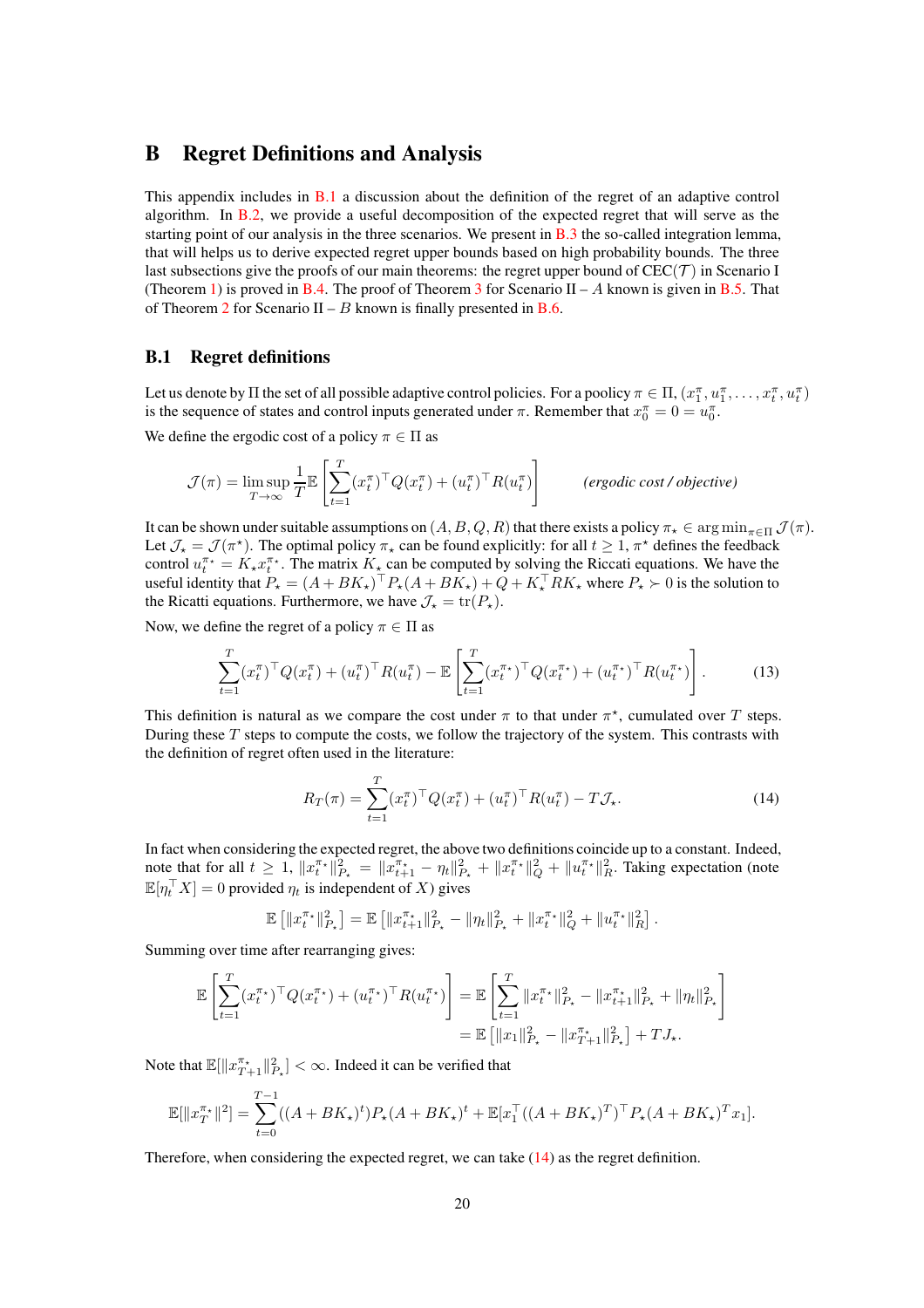#### <span id="page-20-1"></span>B.2 Regret decomposition

The regret decomposition for the three scenarios can be unified. To that end, let us denote

$$
\forall t \ge 1, \ \xi_t = \begin{cases} \nu_t & \text{in Scenario I} \\ \zeta_t & \text{in Scenario II} - (A \text{ known}) \\ 0 & \text{in Scenario II} - (B \text{ known}) \end{cases}
$$

and note that for all  $t \geq 1$ ,  $\xi_t$  is a zero mean gaussian random vector with variance proxy  $\tilde{\sigma}_t = \sigma_t$  in Scenario I,  $\tilde{\sigma}_t = 1$  in Scenario II – (A known), and  $\tilde{\sigma}_t = 0$  in Scenario II – (B known). Let  $(\mathcal{F}_t)_{t>0}$  be a filtration such that  $\mathcal{F}_t$  is the  $\sigma$ -algebra generated by  $(\eta_1, \ldots, \eta_t)$  and  $(\xi_1, \ldots, \xi_t)$  for all  $t \geq 0$ . Now, we may observe that the controller used by our algorithm is of the form

<span id="page-20-3"></span><span id="page-20-2"></span>
$$
\forall t \ge 1, \ u_t = \tilde{K}_t x_t + \alpha_t \xi_t \tag{15}
$$

where  $(\widetilde{K}_t)_{t\geq 0}$  is a sequence of random matrices taking values in  $\mathbb{R}^{d_u \times d_x}$ , such that  $\widetilde{K}_t$  is  $\mathcal{F}_{t-1}$ measureable  $\forall t \geq 1$  and  $\widetilde{K}_0 = 0$ , and where  $(\alpha_t)_{t>0}$  is a sequence of random variables taking values in  $\{0, 1\}$  such that  $\alpha_t$  is  $\mathcal{F}_{t-1}$ -measurable and  $\alpha_0 = 0$ .

Now we are ready to establish a regret decomposition that is valid for any controller of the form [\(15\)](#page-20-2). We state this decomposition in the following result.

<span id="page-20-0"></span>**Lemma 1** (Exact Regret Decomposition). Let  $(u_t)_{t>0}$  be a sequence of control inputs that can be *expressed as in* [\(15\)](#page-20-2)*. Define, for all*  $t \geq 0$ *,* 

$$
\widetilde{P}_t = \begin{cases} P_{\star}(\widetilde{K}_t) & \text{if} \quad \|B(\widetilde{K}_t - K_{\star})\| < \frac{1}{4\|P_{\star}\|^{3/2}} \text{ and } \|P_{\star}(\widetilde{K}_t)\| \le 2\|P_{\star}\| \\ P_{\star} & \text{otherwise} \end{cases} \tag{16}
$$

$$
P_{\star,t} = (A + B\widetilde{K}_t)^\top \widetilde{P}_t (A + B\widetilde{K}_t) + Q + \widetilde{K}_t^\top R \widetilde{K}_t.
$$
\n(17)

*Then, for all*  $T \geq 1$ 

$$
\mathbb{E}[R_T(\pi)] = \mathbb{E}\left[\sum_{t=1}^T \|x_t\|_{P_{\star,t}-\widetilde{P}_{t-1}}^2 + \|\eta_t\|_{\widetilde{P}_t-P_{\star}}^2 + \alpha_t \|\xi_t\|_{B^\top \widetilde{P}_t B + R}^2\right] + \mathbb{E}\left[\|x_1\|_{\widetilde{P}_0}^2 - \|x_{T+1}\|_{\widetilde{P}_T}^2\right].
$$

*Proof of Lemma [1.](#page-20-0)* First, we note that the sequence  $(\widetilde{P}_t)_{t\geq 1}$  is well defined. Indeed, when  $||B(\widetilde{K}_t K_{\star}$ )  $\leq 1/(4\|P_{\star}\|^{3/2})$ ,  $P_{\star}(K_{t})$  exists and is the solution to the Lyapunov equation  $P = (A +$  $BK_t$ <sup>T</sup> $P(A + BK_t) + Q + K_t^{\top}RK_t$  (see Lemma [16\)](#page-81-1).

Next, in view of our choice of control imputs  $(u_t)_{t\geq 1}$ , we can express the dynamics of the problem as  $x_{t+1} = (A+BK_t)x_t + B\alpha_t \xi_t + \eta_t$  for all  $t \ge 0$ . Thus, multiplying both sides of [\(17\)](#page-20-3) by  $x_t$ , we obtain the identity

$$
||x_t||_{P_{\star,t}}^2 = ||x_{t+1} - B\alpha_t \xi_t - \eta_t||_{\widetilde{P}_t}^2 + ||x_t||_Q^2 + ||u_t - \alpha_t \xi_t||_R^2.
$$

Then, carefully expanding the above identity, leads to

$$
||x_t||_Q^2 + ||u_t||_R^2 = ||x_t||_{P_{\star,t}}^2 - ||x_{t+1}||_{\widetilde{P}_t}^2 + ||\eta_t||_{\widetilde{P}_t}^2 + \alpha_t ||\xi_t||_{B^\top \widetilde{P}_t B + R}^2
$$
  
+ 2(B\alpha\_t \xi\_t + \eta\_t)^\top \widetilde{P}\_t (A + B\widetilde{K}\_t) x\_t + 2\eta\_t^\top \widetilde{P}\_t B \xi\_t + 2\alpha\_t \xi\_t^\top R \widetilde{K}\_t x\_t.

We note that  $\mathbb{E}[\eta_t|\mathcal{F}_{t-1}] = \mathbb{E}[\xi_t|\mathcal{F}_{t-1}] = 0$ , and that  $\widetilde{P}_t$ ,  $x_t$ ,  $\alpha_t$ , and  $\widetilde{K}_t$  are all  $\mathcal{F}_{t-1}$ -measurable. Thus, using the tower rule, and substracting  $\|\eta_t\|_{P_{\star}}^2$  from both sides, we obtain for all  $t \ge 1$ ,

$$
\mathbb{E}\left[\|x_t\|_Q^2 + \|u_t\|_R^2 - \|\eta_t\|_{P_\star}^2\right] = \mathbb{E}\left[\|x_t\|_{P_{\star,t}}^2 - \|x_{t+1}\|_{\widetilde{P}_t}^2 + \|\eta_t\|_{\widetilde{P}_t-P_\star}^2 + \alpha_t \|\xi_t\|_{B^\top \widetilde{P}_t B + R}^2\right].
$$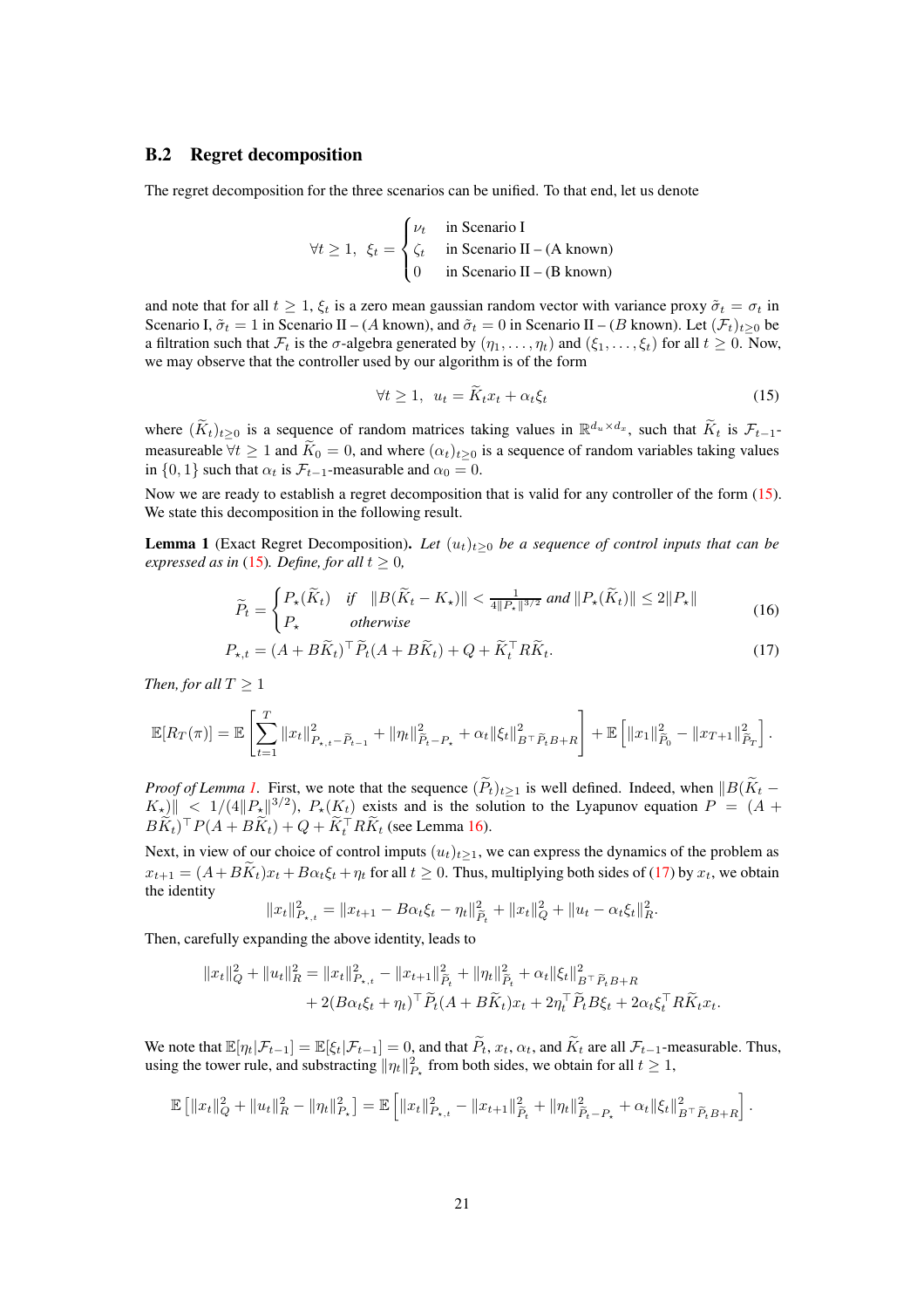Summing over  $t \in \{1, ..., T\}$  (we note that  $x_0 = 0$  and  $u_0 = 0$ ) we obtain

$$
\mathbb{E}[R_T(\pi)] = \mathbb{E}\left[\sum_{t=1}^T \|x_t\|_Q^2 + \|u_t\|_R^2 - \|\eta_t\|_{P_\star}^2\right]
$$
  
\n
$$
= \mathbb{E}\left[\sum_{t=1}^T \|x_t\|_{P_{\star,t}}^2 - \|x_{t+1}\|_{\tilde{P}_t}^2 + \|\eta_t\|_{\tilde{P}_t-P_\star}^2 + \alpha_t \|\xi_t\|_{B^\top \tilde{P}_t B + R}^2\right]
$$
  
\n
$$
= \mathbb{E}\left[\sum_{t=1}^T \|x_t\|_{P_{\star,t}-\tilde{P}_{t-1}}^2 + \|\eta_t\|_{\tilde{P}_t-P_\star}^2 + \alpha_t \|\xi_t\|_{B^\top \tilde{P}_t B + R}^2\right] + \mathbb{E}\left[\|x_1\|_{\tilde{P}_0}^2 - \|x_{T+1}\|_{\tilde{P}_T}^2\right],
$$

<span id="page-21-1"></span>where we recall that  $tr(P_\star) = \mathcal{J}_\star$ . This concludes the proof.

B.3 Integration Lemma

We use Lemma [2](#page-21-0) to integrate the high probability bounds on regret.

<span id="page-21-0"></span>**Lemma 2.** *Let X be a postive random variable such that for all*  $\delta \in (0,1)$ 

$$
\mathbb{P}\left(X > C_1 \log(e/\delta) + C_2 \log(e/\delta)^{\beta_1}\right) \leq C_3 \log(e/\delta)^{\beta_2} \delta
$$

*where*  $C_1, C_2, C_3, \beta_1, \beta_2 > 0$ *. Then* 

$$
\mathbb{E}[X] \le (2\log(eC_3) + 2^{\beta_2+1}\Gamma(\beta_2+1))C_1 + ((2\log(eC_3))^{\beta_1} + \beta_1 2^{\beta_1+\beta_2}\Gamma(\beta_1+\beta_2))C_2
$$

*where, here,* Γ(·) *refers to the gamma function.*

*Proof.* First, for convenience, we start by reparmetrizing  $\rho = \log(e/\delta)$ , so that we have  $\mathbb{P}(X > C_1 \rho +$  $C_2\rho^{\beta_1}$ )  $\leq C_3\rho^{\beta_2}e^{-\rho}$  for all  $\rho > 1$ . Additionally, we note that for  $\rho > 2\log(eC_3)$ , we have  $C_3e^{-\rho/2}$  < 1. Thus for  $\rho > 2 \log(eC_3)$ , we have

$$
\mathbb{P}(X > C_1 \rho + C_2 \rho^{\beta_1}) \le \rho^{\beta_2} e^{-\rho/2}.
$$

Now, we integrate and perform the change of variable  $u = C_1 \rho + C_2 \rho^{\beta_1}$  for  $u > C_1 2 \log(eC_3)$  +  $C_2(2\log(eC_3))^{\beta_1}$ , which yields

$$
\mathbb{E}[X] = \int_0^\infty \mathbb{P}(X > u) du
$$
  
\n
$$
\leq 2 \log(eC_3)C_1 + (2 \log(eC_3))^{\beta_1}C_2 + \int_0^\infty \mathbb{P}(X > C_1\rho + C_2\rho^{\beta_1})(C_1 + C_2\beta_1\rho^{\beta_1 - 1})d\rho.
$$

Then observe that

$$
\int_0^{\infty} \mathbb{P}(X > C_1 \rho + C_2 \rho^{\beta_1})(C_1 + C_2 \beta_1 \rho^{\beta_1 - 1}) d\rho \le \int_0^{\infty} (C_1 + C_2 \beta_1 \rho^{\beta_1 - 1}) \rho^{\beta_2} e^{-\rho/2} d\rho
$$
  
\n
$$
\le C_1 \int_0^{\infty} \rho^{\beta_2} e^{-\rho/2} d\rho + \beta_1 C_2 \int_0^{\infty} \rho^{\beta_1 + \beta_2 - 1} e^{-\rho/2} d\rho
$$
  
\n
$$
\le 2^{\beta_2 + 1} C_1 \int_0^{\infty} \rho^{\beta_2} e^{-\rho} d\rho + \beta_1 2^{\beta_1 + \beta_2} C_2 \int_0^{\infty} \rho^{\beta_1 + \beta_2 - 1} e^{-\rho} d\rho
$$
  
\n
$$
\le 2^{\beta_2 + 1} \Gamma(\beta_2 + 1) C_1 + \beta_1 2^{\beta_1 + \beta_2} \Gamma(\beta_1 + \beta_2) C_2
$$

where  $\Gamma(x)$  refers to the gamma function evaluated at x. To conclude, we have shown that

$$
\mathbb{E}[X] \le (2\log(eC_3) + 2^{\beta_2+1}\Gamma(\beta_2+1))C_1 + ((2\log(eC_3))^{\beta_1} + \beta_1 2^{\beta_1+\beta_2}\Gamma(\beta_1+\beta_2))C_2.
$$

 $\Box$ 

 $\Box$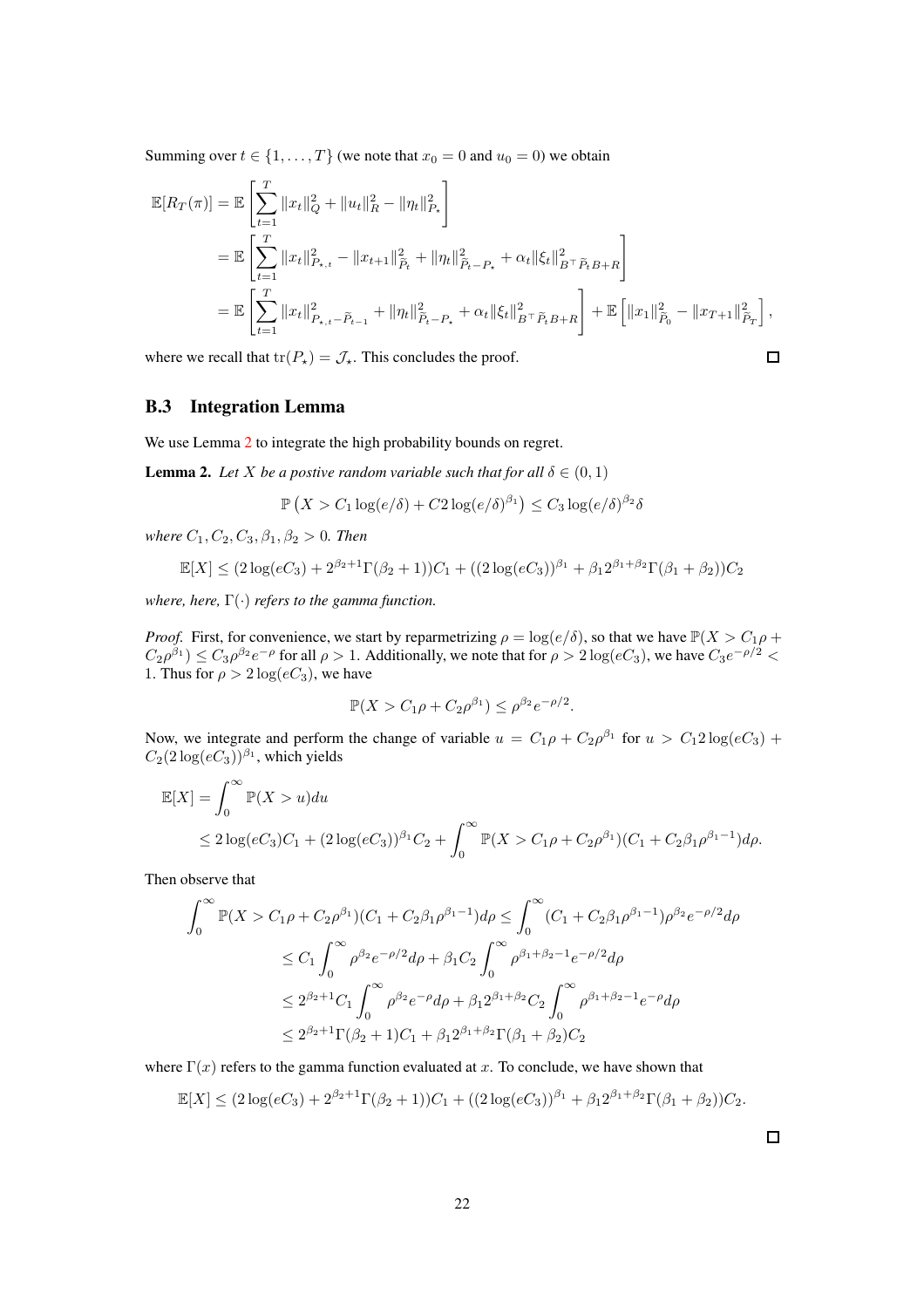### <span id="page-22-0"></span>B.4 Proof of Theorem [1](#page-5-0) - Regret analysis in Scenario I

Motivated by the regret decomposition established in Lemma [1,](#page-20-0) we define what we shall refer to from now on as *proxy regret* as follows

$$
\widetilde{R}_T(\pi) = \sum_{t=1}^T \|x_t\|_{P_{\star,t} - \widetilde{P}_{t-1}}^2 + \text{tr}\left(\widetilde{P}_t - P_{\star}\right) + \sigma_t^2 \text{ tr}\left(B^\top \widetilde{P}_t B + R\right) + \|x_1\|_{\widetilde{P}_0}^2 \tag{18}
$$

where  $(\widetilde{P}_t)_{t>0}$  is definied as in Lemma [1](#page-20-0) with  $\alpha_t = 1$ , and  $\xi_t = \nu_t$  for all  $t \ge 1$ . We note by the same lemma that  $\mathbb{E}[R_T(\pi)] \leq \mathbb{E}[\widetilde{R}_T(\pi)]$ , thus we may restrict our attention to analysing the *proxy regret* instead of the true regret. Now, we provide a high probability bound on this *proxy regret* which holds for all confidence levels  $\delta > 0$ .

Step 1: (Defining the nice event) We start by defining the following event.

$$
\mathcal{E}_{\delta} = \left\{ \begin{aligned} (i) \quad & \widetilde{K}_{t} = K_{t}, \\ (ii) \quad & \|B(K_{t} - K_{\star})\| \leq (4||P_{\star}||^{3/2})^{-1} \\ \forall t \geq t(\delta), \quad (iii) \quad & \|P_{\star}(K_{t}) - P_{\star}\| \leq C_{1}(\delta)r_{t}^{2} \\ (iv) \quad & \|P_{\star}(K_{t})\| \leq 2||P_{\star}|| \\ (v) \quad & \sum_{t=t(\delta)}^{T} r_{t}^{2} ||x_{t}||^{2} \leq C_{2}(\delta) + C_{3}||r_{1:T}||_{2}^{2} \end{aligned} \right\}
$$
(19)

where

$$
r_t^2 = \log(ei_t)i_t^{-1/2},
$$
  
\n
$$
i_t = \max\{t_k \in \mathcal{T} : t_k \le t\},
$$
  
\n
$$
t(\delta) = \text{poly}(\sigma, C_\circ, \mathcal{G}_\circ, ||P_\star||, d_x, d_u, \gamma_\star) \log(e/\delta)^{12\gamma_\star}
$$
  
\n
$$
C_1(\delta) = c_1\sigma^2 C_K^2 ||P_\star||^8 \gamma_\star d_x^{-1/2} (d_x + d_u) \log(eC_\circ \mathcal{G}_\circ d_x) \log(e/\delta)
$$
  
\n
$$
C_2(\delta) = \text{poly}(\sigma, C_\circ, \mathcal{G}_\circ, ||P_\star||, C_B, d_x, d_u, \gamma_\star) \log(e/\delta)^{19\gamma_\star^2}
$$
  
\n
$$
C_3 = c_3\sigma^2 C_B^2 ||P_\star||^{3/2} \gamma_\star d_x
$$

for some universal postive constants  $c_1, c_3 > 0$ . Furthremore, applying Theorem [5,](#page-30-2) we have

$$
\mathbb{P}(\mathcal{E}_{\delta}) \geq 1 - t(\delta)\delta
$$

for some proper choice of the universal constants defining  $t(\delta)$ ,  $C_1(\delta)$ ,  $C_2(\delta)$ ,  $C_3$ .

We can interpret the nice event  $\mathcal{E}_{\delta}$  as follows. The first point *(i)* means that CEC(T) is playing certainty equivalence for all  $t \geq t(\delta)$ . The second *(ii)* means that the sequence of  $(K_t)_{t \geq t(\delta)}$  is such that the resulting behaviour of the system is that of a stable system, and naturally  $\rho(A+B\tilde{K}_t) < 1$ . To see that, we refer the reader Proposition [18](#page-82-0) (see also Lemma [16\)](#page-81-1). The third point *(iii)* indicates that the error rate is decreasing as  $r_t^2$ . The final points *(iv)-(v)* are perhaps redundent since they can be deduced from points *(ii)-(iii)*, but we include them here for convenience.

**Step 2:** (Regret from  $t(\delta)$  onwards) We bound  $R_T(\pi) - R_{t(\delta)-1}(\pi)$  under the event  $\mathcal{E}_{\delta}$ . Note that under this event, we have

$$
\widetilde{R}_{T}(\pi) - \widetilde{R}_{t(\delta)-1}(\pi) \leq C_{1}(\delta) \sum_{t=t(\delta)}^{T} r_{t}^{2}(\|x_{t}\|^{2} + d_{x}) + d_{x}(2\|P_{\star}\|\|B\|^{2} + 1) \sum_{t=t_{\mathcal{E}}(\delta)}^{T} \sigma_{t}^{2}
$$
\n
$$
\leq C_{1}(\delta) \left(d_{x}\|r_{1:T}\|_{2}^{2} + \sum_{t=t(\delta)}^{T} r_{t}^{2}\|x_{t}\|^{2}\right) + 3d_{x}C_{B}^{2}\|P_{\star}\|\|\sigma_{1:T}\|_{2}^{2}
$$
\n
$$
\leq C_{1}(\delta)(d_{x}\|r_{1:T}\|_{2}^{2} + C_{2}(\delta) + C_{3}\|r_{1:T}\|^{2}) + 6d_{x}^{3/2}C_{B}^{2}\|P_{\star}\|\sqrt{T}
$$
\n
$$
\leq 2C_{3}C_{1}(\delta)\|r_{1:T}\|_{2}^{2} + C_{1}(\delta)C_{2}(\delta) + 6d_{x}^{3/2}C_{B}^{2}\|P_{\star}\|\sqrt{T}
$$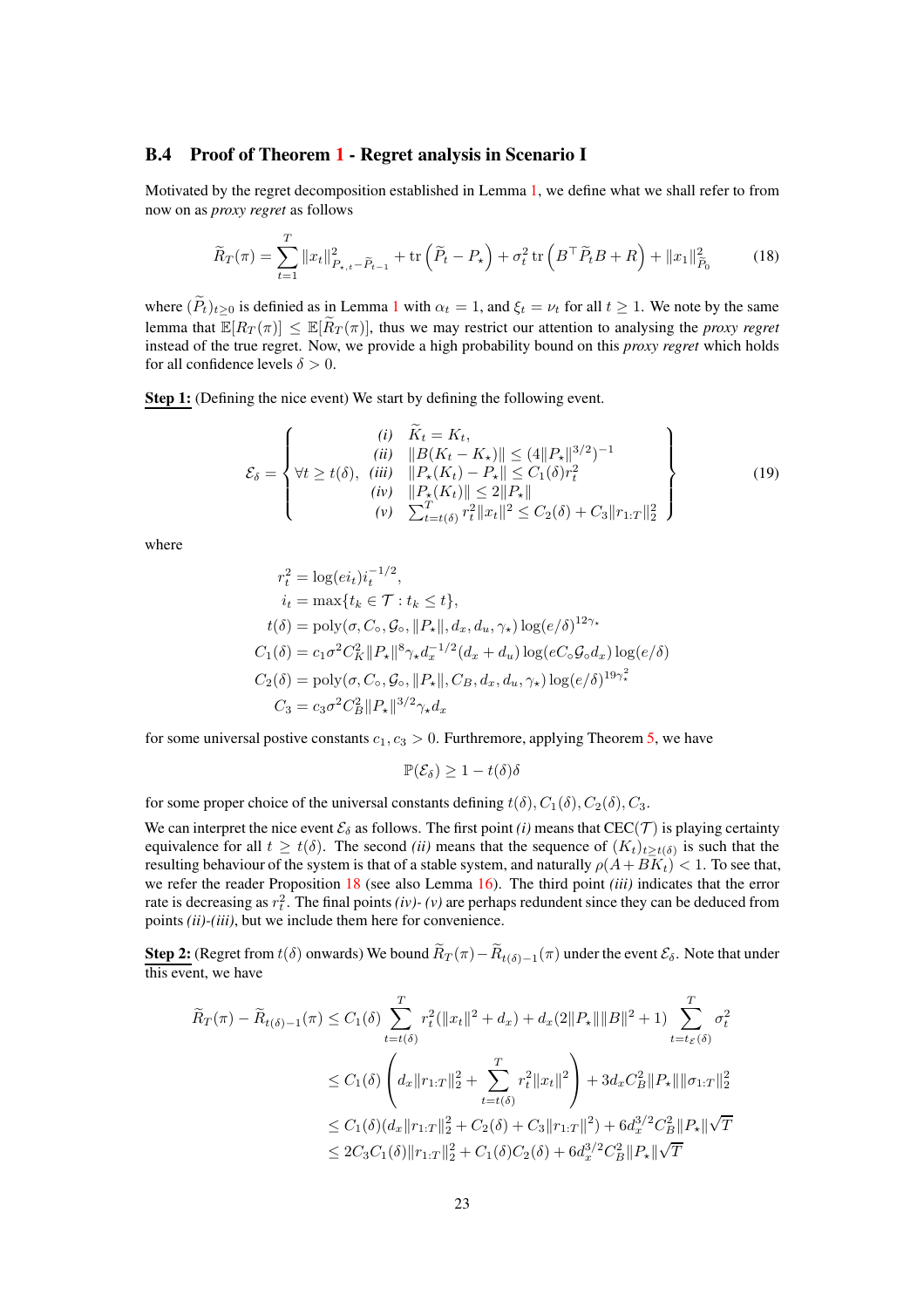where in the first inequality, we used the *(i)* to have  $P_t = P_*(K_t)$  for all  $t \ge t(\delta)$ , then used *(iii)* to bound  $||P_*(K_t) - P_*(K_{t-1})|| \le ||P_*(K_t) - P_*|| + ||P_*(K_{t-1}) - P_*|| \le C_1(\delta) r_t^2$  for all  $t \ge t(\delta) + 1$ . Next, we used *(iv)*, to bound  $||B^{\top}P_tB + R|| \leq (2||P_x|| ||B||^2 + ||R||) ≤ (2||P_x|| ||B||^2 + 1)$ . Finally we used *(v)* to bound  $\sum_{t=t(\delta)}^{T} r_t^2 ||x_t||$ , and bounded  $||\sigma_{1:T}||_2^2 \le 2d_x^{1/2}\sqrt{T}$ .

Since T satisfies [\(5\)](#page-3-1), we can easily verify that  $||r_{1:T}||_2^2 \lesssim \log(T)\sqrt{T}$ . To see that, note that  $(r_t)_{t\geq 1}$ depends on T, and we can always find  $T' = \{(C')^k : k \in \mathbb{N}\}\$  for  $C'$  large enough such that the corresponding sequence  $(r'_t)_{t\geq 1}$  satisfies  $||r_{1,T}||_2^2 \leq ||r'_{1:T}||_2^2 \leq \log(T)\sqrt{T}$  since T satisfies [\(5\)](#page-3-1). Therefore, recalling the expressions of  $t(\delta)$ ,  $C_1(\delta)$ ,  $C_2(\delta)$  and  $C_3$ , we have

$$
\widetilde{R}_T(\pi) - \widetilde{R}_{t(\delta)-1}(\pi) \le C_4 \log(e/\delta) \log(T) \sqrt{T} + C_5 \log(e/\delta)^{31\gamma_\star^2}
$$
\n(20)

with

<span id="page-23-0"></span>
$$
C_4 = c_4 \sigma^2 C_B^2 C_K^2 ||P_*||^{9.5} \log(eC_\circ \mathcal{G}_\circ d_x) d_x^{1/2} (d_x + d_u),
$$
  
\n
$$
C_5 = \text{poly}(\sigma, C_\circ, \mathcal{G}_\circ, ||P_*||, C_B, d_x, d_u, \gamma_\star),
$$

for some universal positive constant  $c_4 > 0$ .

**Step 3:** We bound  $\tilde{R}_{t(\delta)}(\pi)$  under the event  $\mathcal{E}_{\delta}$ . Note we can obtain the crude upper bound

$$
\widetilde{R}_{t(\delta)-1}(\pi) \le \max_{1 \le t \le t(\delta)} \|P_{\star,t}\| \sum_{t=1}^{t(\delta)} \|x_t\|^2 + d_x(1 + \max(\|B\|^2, \|R\|)\sigma_t^2)
$$
\n
$$
\le \max_{1 \le t \le t(\delta)} \|P_{\star,t}\| \sum_{t=1}^{t(\delta)} \|x_t\|^2 + 5d_x C_B^2 \sigma^2
$$

where we dropped the negative terms  $-||x_t||_F^2$  $\sum_{\tilde{P}_{t-1}}^2$  for  $2 \le t \le t(\delta)$ . Considering the definition of  $P_{\star,t}$ , we have

$$
\|P_{\star,t}\| \leq \begin{cases} 2\|P_\star\| & \text{ if } \|B(\tilde K_t-K_\star)\| < \frac{1}{4\|P_\star\|^{3/2}} \text{ and } \|P_\star(\tilde K_t)\| \leq 2\|P_\star\|^2, \\ 4C_\circ^2\|P_\star\|h(t) & \text{ otherwise,} \end{cases}
$$

where we upper bounded  $||P_{\star,t}|| \leq 4||P_{\star}||C_0^2h(t)$ , using the fact that under  $\text{CEC}(\mathcal{T})$ , we have  $||\tilde{K}_t||^2 \leq$  $\max(||K_{\circ}||^2, h(t)),$  and the fact that  $||P_{\star}|| \ge \max(||Q||, ||R||)$ . Thus,

$$
\max_{1 \le t \le t(\delta)} \|P_{\star,t}\| \le 4C_{\circ}^2 \|P_{\star}\| h(t).
$$

Thus, we may write

$$
\widetilde{R}_{t(\delta)-1}(\pi) \le 4C_{\circ}^2 \|P_{\star}\| h(t(\delta)) \sum_{t=1}^{t(\delta)} (\|x_t\|^2 + 5\sigma^2 d_x C_B^2).
$$

Therefore under event  $\mathcal{E}_{\delta}$ , we have

$$
\widetilde{R}_{t(\delta)-1}(\pi) \le 36\sigma^2 d_x C_{\circ}^4 || P_{\star} || h(t(\delta)) f(t(\delta)),
$$

since when property *(i)* holds at time  $t(\delta)$ , then it must mean that  $\ell_{t(\delta)} = 1$ , which means that  $\sum_{s=1}^{t(\delta)} ||x_s||^2 \le \sigma^2 d_x f(t(\delta))$ . Hence, recalling the expression of  $t(\delta)$ , we obtain

<span id="page-23-1"></span>
$$
\widetilde{R}_{t(\delta)-1}(\pi) \le C_5 \log(e/\delta)^{30\gamma_\star^2} \tag{21}
$$

where we note that the hidden universal constants hidden in  $poly(\cdot)$  may be chosen large enough so that  $C_5$ .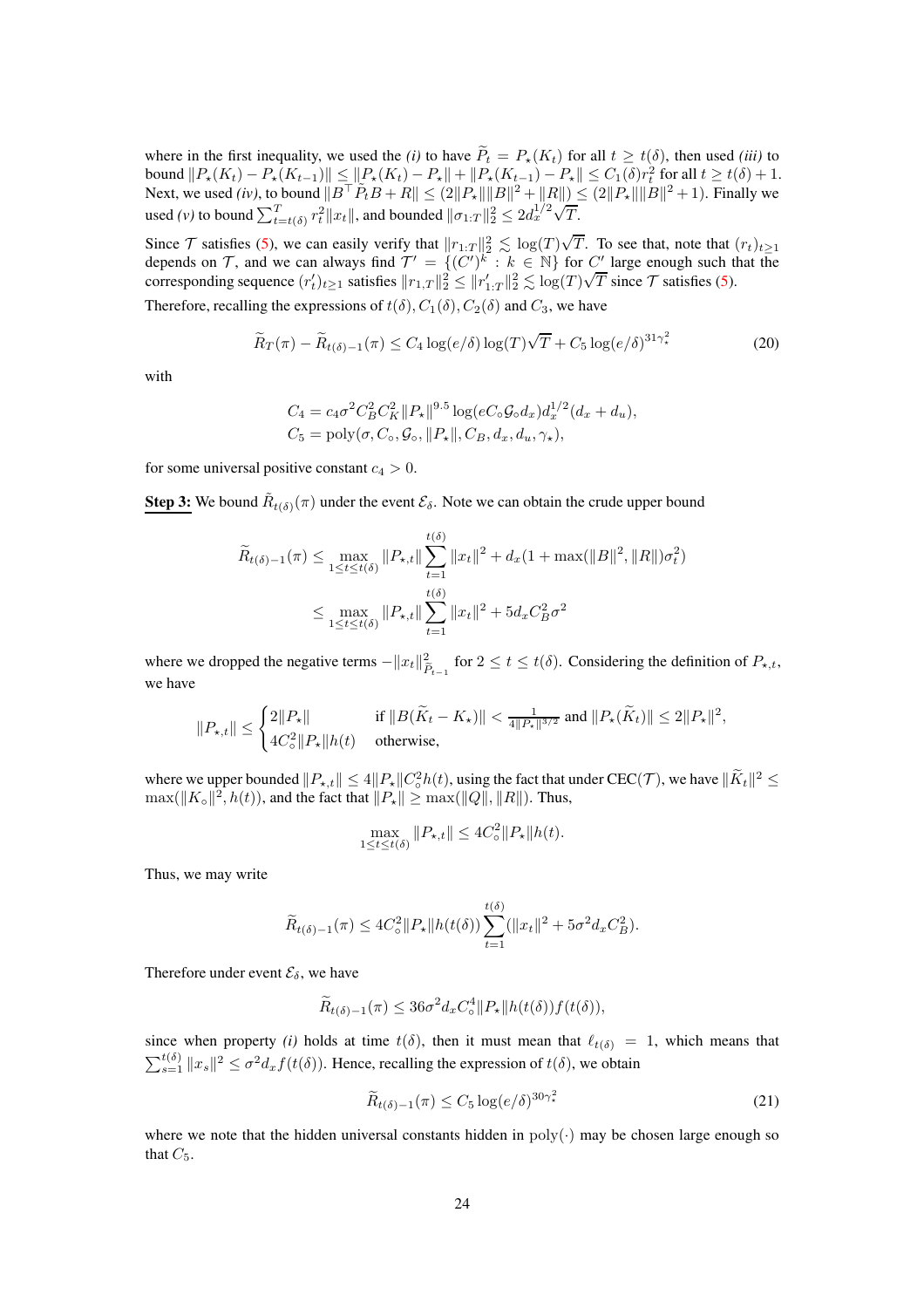Step 4: (Putting everything together) Now, under the event  $\mathcal{E}_{\delta}$ , using [\(20\)](#page-23-0) and [\(21\)](#page-23-1) we have

$$
\widetilde{R}_T(\pi) = \widetilde{R}_T(\pi) - \widetilde{R}_{t(\delta)-1}(\pi) + \widetilde{R}_{t(\delta)-1}(\pi)
$$
\n
$$
\leq C_4 \log(e/\delta) \log(T) \sqrt{T} + C_5 \log(e/\delta)^{31\gamma_\star^2}
$$

where we note that the universal postive constants hidden in  $poly(.)$  may be chosen large enough so that  $C_5 \geq C_6$ . Therefore, we have established that

$$
\mathcal{E}_{\delta} \subseteq \left\{ \widetilde{R}_T(\pi) \leq C_4 \log(e/\delta) \log(T) \sqrt{T} + 2C_5 \log(e/\delta)^{31 \gamma_{\star}^2} \right\}
$$

where  $C_6 = 2C_5$ . Now recalling the expression of  $t(\delta)$  and that  $\mathbb{P}(\mathcal{E}_{\delta}) \geq 1 - t(\delta)\delta$  for all  $\delta \in (0,1)$ , we obtain that for all  $\delta \in (0, 1)$ , we have

$$
\mathbb{P}\left(\widetilde{R}_T(\pi) \le C_4 \log(e/\delta) \log(T) \sqrt{T} + C_6 \log(e/\delta)^{31\gamma_\star^2}\right) \ge 1 - C_6 \log(e/\delta)^{31\gamma_\star} \delta \tag{22}
$$

where  $C_6 = \text{poly}(\sigma, C_0, \mathcal{G}_0, ||P_\star||, C_B, d_x, d_u, \gamma_\star)$ . Now, integrating [\(22\)](#page-24-1) using Lemma [2,](#page-21-0) yields the final result

<span id="page-24-1"></span>
$$
\mathbb{E}[R_T(\pi)] \leq \mathbb{E}[\widetilde{R}_T(\pi)] \leq C_7 \log(T) \sqrt{T} + C_8
$$

where

$$
C_7 = c_7 \log(e \sigma C_0 \mathcal{G}_0 || P_* || C_B d_x d_u \gamma_*)^2 \sigma^2 C_B^2 C_K^2 || P_* ||^{9.5} d_x^{1/2} (d_x + d_u)
$$
  

$$
C_8 = \text{poly}(\sigma, C_0, \mathcal{G}_0, || P_* ||, C_B, d_x, d_u, \gamma_*)
$$

and where  $c_7$  is a positive constant that only depends polynomially on  $\gamma_{\star}$  – the order poly(·) may depend on  $\gamma_{\star}$ .

### <span id="page-24-0"></span>B.5 Proof of Theorem [3](#page-5-2) - Regret analysis in Scenario II - A known

The proof is very similar to that of Theorem [1](#page-5-0) (see [B.4\)](#page-22-0). The only difference is that now there are no input perturbation whenever  $CEC(\mathcal{T})$  uses the certainty equivalence controller, and the error rates of the LSE are now better. We shall highlight these differences throughout the proof.

Again following Lemma [1,](#page-20-0) we define the *proxy regret* as follows

$$
\widetilde{R}_T(\pi) = \sum_{t=1}^T \|x_t\|_{P_t - \widetilde{P}_{t-1}}^2 + \text{tr}\left(\widetilde{P}_t - P_\star\right) + \alpha_t \widetilde{\sigma}^2 \,\text{tr}\left(B^\top \widetilde{P}_t B + R\right) + \|x_1\|_{\widetilde{P}_0}^2
$$

where  $(P_t)_{t\geq 1}$  $(P_t)_{t\geq 1}$  $(P_t)_{t\geq 1}$  is defined as in Lemma 1 with  $\alpha_t = 1_{\{\widetilde{K}_t\neq K_t\}}$ ,  $\xi_t = \zeta_t$  and thus  $\widetilde{\sigma}^2 \leq 1$ . Note by the same lemma, we have  $\mathbb{E}[R_T(\pi)] \leq \mathbb{E}[\widetilde{R}_T(\pi)].$ 

Step 1: (Defining the nice event) We start by applying Theorem [5,](#page-30-2) which guarantees that the event

$$
\mathcal{E}_{\delta} = \left\{ \begin{array}{c} (i) \quad \widetilde{K}_{t} = K_{t}, \\ (ii) \quad \|B(K_{t} - K_{\star})\| \leq (4\|P_{\star}\|^{3/2})^{-1} \\ \forall t \geq t(\delta), \quad (iii) \quad \|P_{\star}(K_{t}) - P_{\star}\| \leq C_{1}(\delta)r_{t}^{2} \\ (iv) \quad \|P_{\star}(K_{t})\| \leq 2\|P_{\star}\| \\ (v) \quad \sum_{t=t(\delta)}^{T} r_{t}^{2} \|x_{t}\|^{2} \leq C_{2}(\delta) + C_{3} \|r_{1:T}\|_{2}^{2} \end{array} \right\}
$$
(23)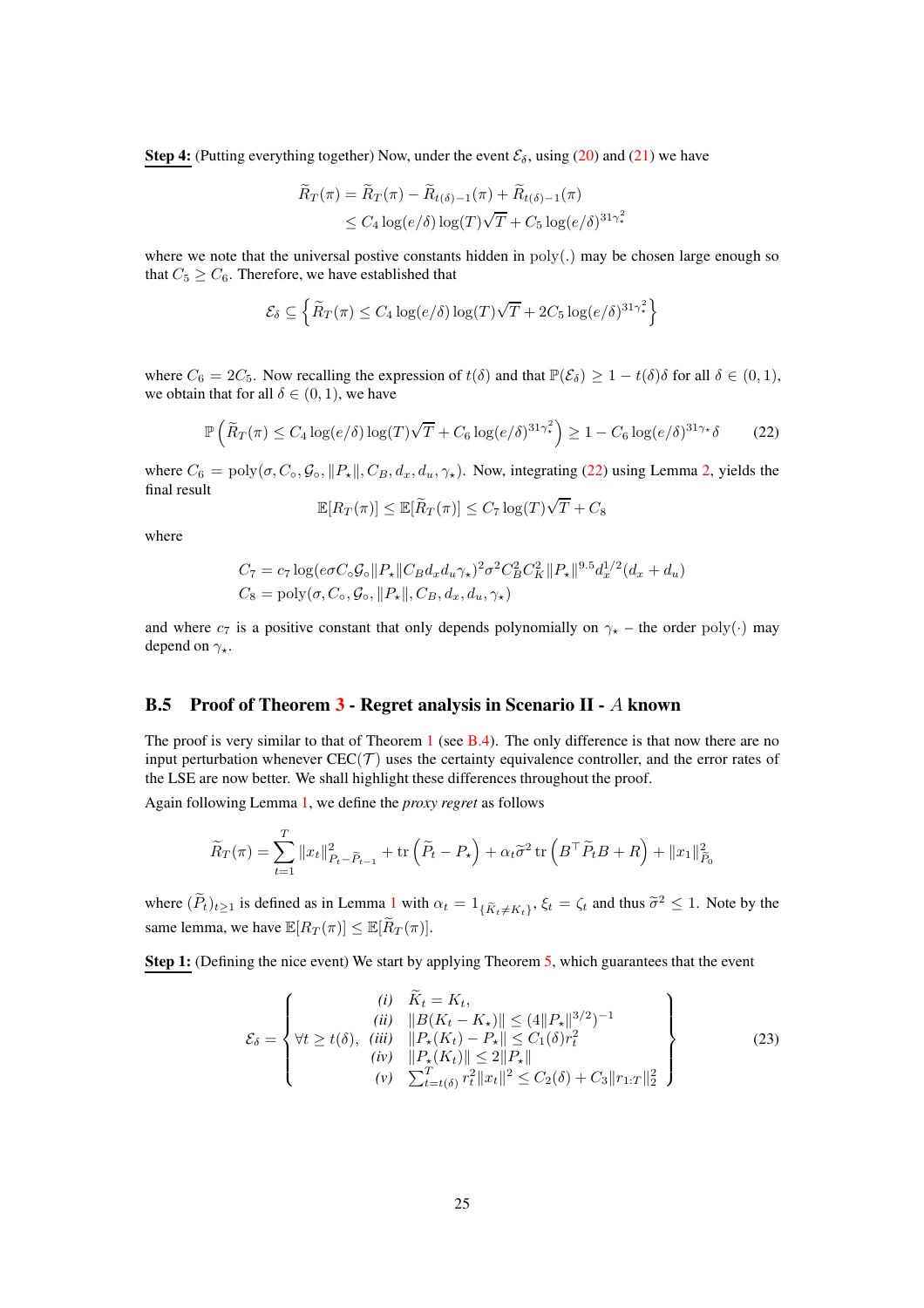holds with probability at leat  $1 - t(\delta)\delta$ . In the definition  $\mathcal{E}_{\delta}$ , we have

$$
r_t^2 = i_t^{-1},
$$
  
\n
$$
i_t = \max\{t_k \in \mathcal{T} : t_k \le t\},
$$
  
\n
$$
t(\delta) = \text{poly}(\sigma, C_\circ, \mathcal{G}_\circ, ||P_\star||, \mu_\star^{-1}, d_x, d_u, \gamma_\star) \log(e/\delta)^{18\gamma_\star^2},
$$
  
\n
$$
C_1(\delta) = \frac{c_1\sigma^2 ||P_\star||^8 (d_u + d_x)\gamma_\star \log\left(\frac{e\sigma C_K ||P_\star|| d_x d_u}{\mu_\star^2}\right)}{\mu_\star^2} \log(e/\delta),
$$
  
\n
$$
C_2(\delta) = \text{poly}(\sigma, C_\circ, \mathcal{G}_\circ, ||P_\star||, \mu_\star^{-1}, d_x, d_u, \gamma_\star) \log(e/\delta)^{54\gamma_\star^2},
$$
  
\n
$$
C_3 = c_3\sigma^2 ||P_\star||^{3/2} d_x,
$$

for some universal positive constants  $c_1, c_3 > 0$ .

The properties  $(i)$ - $(v)$  have the same interpretations as in [B.4,](#page-22-0) with the distinction that this time, the error rates are much better. We use these properties to bound the *proxy regret*.

**Step 2:** (Regret from  $t(\delta)$  onwards under the nice event) We bound  $R_T(\pi) - R_{t(\delta)-1}(\pi)$  under the event  $\mathcal{E}_{\delta}$ . First let us note that under this event, we have  $\alpha_t = 0$  for all  $t \ge t(\delta)$ . Therefore, we have

$$
\widetilde{R}_T(\pi) - \widetilde{R}_{t(\delta)-1}(\pi) \le C_1(\delta) \sum_{t=t(\delta)}^T r_t^2 (\|x_t\|^2 + d_x)
$$
\n
$$
\le C_1(\delta) \left( d_x \|r_{1:T}\|_2^2 + 2 \sum_{t=t(\delta)}^T r_t^2 \|x_t\|^2 \right)
$$
\n
$$
\le C_1(\delta) (d_x \|r_{1:T}\|_2^2 + 2C_2(\delta) + 2C_3 \|r_{1:T}\|^2)
$$
\n
$$
\le 3C_3 C_1(\delta) \|r_{1:T}\|_2^2 + 2C_1(\delta) C_2(\delta)
$$

where in the first inequality, we used the *(i)* to have  $P_t = P_*(K_t)$  for all  $t \ge t(\delta)$ , then used *(iii)* to bound  $||P_*(K_t) - P_*(K_{t-1})|| \le ||P_*(K_t) - P_*|| + ||P_*(K_{t-1}) - P_*|| \le 2C_1(\delta)r_t^2$  for all  $t \ge t(\delta) + 1$ . Since  $\mathcal T$  satisfies [\(5\)](#page-3-1), we can easily verify that  $||r_{1:T}||_2^2 \lesssim \log(T)$ . To see that, note that  $(r_t)_{t\geq 1}$  depends on T, and we can always find  $\mathcal{T}' = \{(C')^k : k \in \mathbb{N}\}$  for C' large enough such that the corresponding sequence  $(r'_t)_{t\geq 1}$  satisfies  $||r_{1,T}||_2^2 \leq ||r'_{1:T}||_2^2 \lesssim \log(T)$  since  $\mathcal T$  satisfies [\(5\)](#page-3-1).

Therefore, recalling the expressions of  $t(\delta)$ ,  $C_1(\delta)$ ,  $C_2(\delta)$  and  $C_3$ , we have

$$
\widetilde{R}_T(\pi) - \widetilde{R}_{t(\delta)-1}(\pi) \le C_4 \log(e/\delta) \log(T) + C_5 \log(e/\delta)^{55\gamma_*^2}
$$
\n(24)

with

<span id="page-25-0"></span>
$$
C_4 = \frac{c_4 \sigma^2 ||P_\star||^{9.5}}{\mu_\star^2} \log \left( \frac{e C_K ||P||_\star d_x d_u}{\mu_\star^2} \right) d_x (d_x + d_u) \gamma_\star,
$$
  
\n
$$
C_5 = \text{poly}(\sigma, C_\circ, \mathcal{G}_\circ, ||P_\star||, \mu_\star^{-1}, d_x, d_u, \gamma_\star),
$$

for some universal positive constant  $c_4 > 0$ .

**Step 3:** (Regret up to  $t(\delta)$  under the nice event)s Now, we bound  $R_{t(\delta)}(\pi)$  under the event  $\mathcal{E}_{\delta}$ . Note we can obtain the crude upper bound

$$
\widetilde{R}_{t(\delta)-1}(\pi) \le \max_{1 \le t \le t(\delta)} \|P_{\star,t}\| \sum_{t=1}^{t(\delta)} \|x_t\|^2 + d_x \widetilde{\sigma}(1 + \max(\|B\|^2, \|R\|))
$$
\n
$$
\le \max_{1 \le t \le t(\delta)} \|P_{\star,t}\| \sum_{t=1}^{t(\delta)} \|x_t\|^2 + 2d_x C_B^2
$$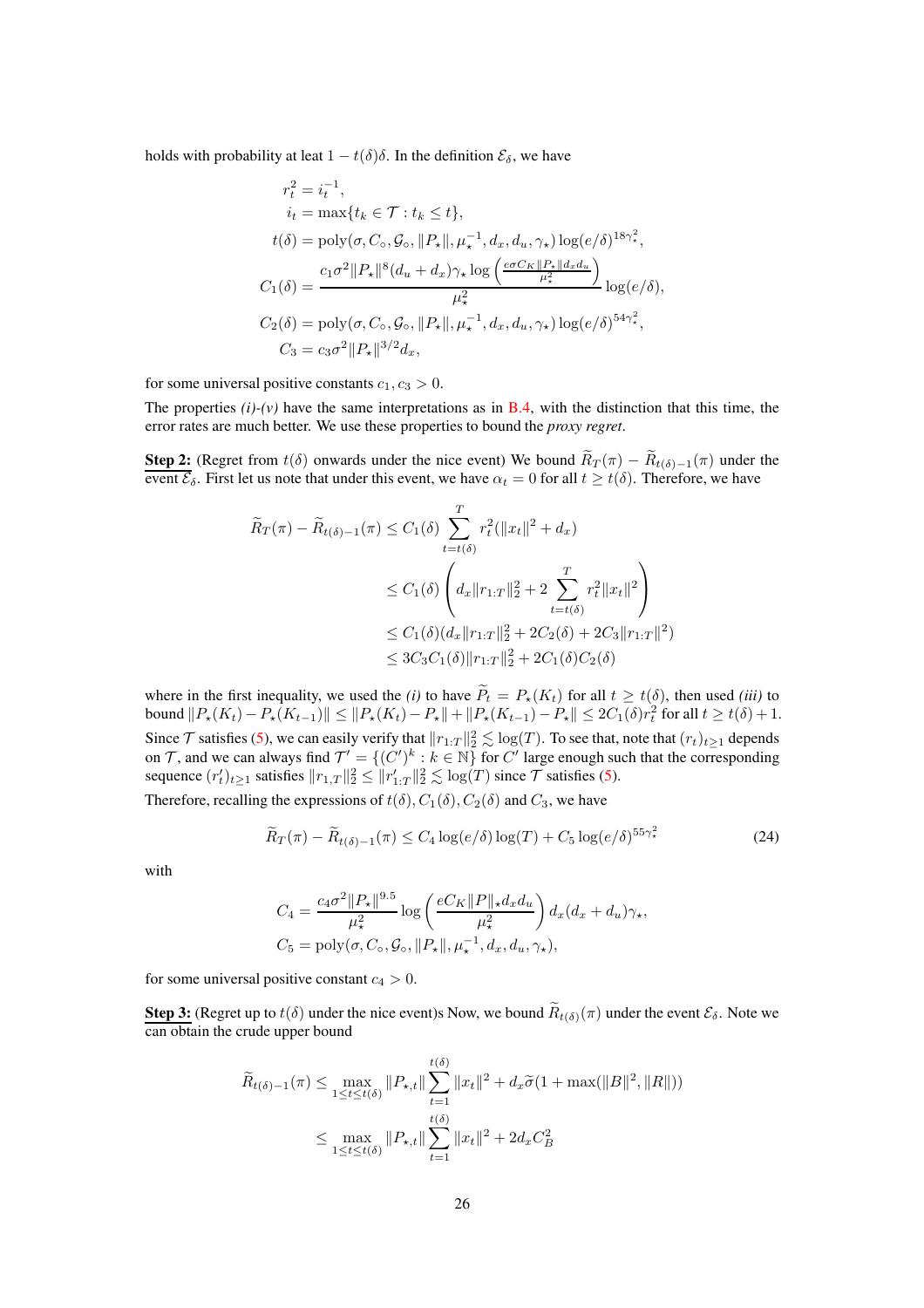where we dropped the negative terms  $-||x_t||_F^2$  $\sum_{\tilde{P}_{t-1}}^2$  for  $2 \le t \le t(\delta)$ . Recalling the definition of  $P_{\star,t}$ , we have

$$
\|P_{\star,t}\| \leq \begin{cases} 2\|P_{\star}\| & \text{ if } \|B(\tilde K_t-K_{\star})\| < \frac{1}{4\|P_{\star}\|^{3/2}} \text{ and } \|P_{\star}(\tilde K_t)\| \leq 2\|P_{\star}\|^2, \\ 4C_{\circ}^2\|P_{\star}\|h(t) & \text{ otherwise } \end{cases}
$$

where we upper bounded  $||P_{\star,t}|| \leq 4||P_{\star}||C_0^2h(t)$ , using the fact that under  $\text{CEC}(\mathcal{T})$ , we have  $||\tilde{K}_t||^2 \leq$  $\max(||K_{\circ}||^2, h(t)),$  and the fact that  $||P_{\star}|| \ge \max(||Q||, ||R||)$ . Thus,

$$
\max_{1 \le t \le t(\delta)} \|P_{\star,t}\| \le 4C_{\circ}^2 \|P_{\star}\| h(t).
$$

Thus, we may write

$$
\widetilde{R}_{t(\delta)-1}(\pi) \le 4C_{\circ}^{2} \|P_{\star}\| h(t(\delta)) \sum_{t=1}^{t(\delta)} (\|x_{t}\|^{2} + 2d_{x}C_{B}^{2})
$$

Therefore under event  $\mathcal{E}_{\delta}$ , we have

$$
\widetilde{R}_{t(\delta)-1}(\pi) \le 12\sigma^2 d_x C_\circ^2 C_B^2 \|P_\star\| h(t(\delta)) f(t(\delta)),
$$

since when property *(i)* holds at time  $t(\delta)$ , then it must mean that  $\ell_{t(\delta)} = 1$ , which means that  $\sum_{s=1}^{t(\delta)} ||x_s||^2 \le \sigma^2 d_x f(t(\delta))$ . Hence, recalling the expression of  $t(\delta)$ , we obtain

<span id="page-26-0"></span>
$$
\widetilde{R}_{t(\delta)-1}(\pi) \le C_6 \log(e/\delta)^{45\gamma_*^3} \tag{25}
$$

where  $C_6 = \text{poly}(\sigma, C_\circ, \mathcal{G}_\circ, ||P_\star||^2, \mu_\star^{-1}, C_B, d_x, d_u, \gamma_\star).$ 

**Step 4:** (Putting everything together) Now, under the event  $\mathcal{E}_{\delta}$ , using [\(24\)](#page-25-0) and [\(25\)](#page-26-0), we have

$$
\widetilde{R}_T(\pi) = \widetilde{R}_T(\pi) - \widetilde{R}_{t(\delta)-1}(\pi) + \widetilde{R}_{t(\delta)-1}(\pi)
$$
  
\n
$$
\leq C_4 \log(e/\delta) \log(T) + C_7 \log(e/\delta)^{55\gamma_*^3}
$$

where we note that the universal postive constants hidden in poly(.) may be chosen large enough so that  $C_7 \geq 2C_5 + C_6$ . Therefore, we have established that

$$
\mathcal{E}_{\delta} \subseteq \left\{ \widetilde{R}_T(\pi) \leq C_4 \log(e/\delta) \log(T) + C_7 \log(e/\delta)^{55\gamma^3_*} \right\}.
$$

Now recalling the expression of  $t(\delta)$  and that  $\mathbb{P}(\mathcal{E}_{\delta}) \geq 1 - t(\delta)\delta$  for all  $\delta \in (0,1)$ , we obtain that for all  $\delta \in (0, 1)$ , we have

$$
\mathbb{P}\left(\widetilde{R}_T(\pi) \le C_4 \log(e/\delta) \log(T) + C_7 \log(e/\delta)^{55\gamma^3}\right) \ge 1 - C_7 \log(e/\delta)^{55\gamma^3} \delta \tag{26}
$$

where the hidden universal constants in poly( $\cdot$ ) defining  $C_7$  may be chosen to be large enough for the above to hold. Now, integrating [\(26\)](#page-26-1) using Lemma [2,](#page-21-0) yields the final result

<span id="page-26-1"></span>
$$
\mathbb{E}[R_T(\pi)] \le \mathbb{E}[\widetilde{R}_T(\pi)] \le C_8 \log(T) + C_9
$$

where

$$
C_8 = \frac{c_8 \log(e\sigma C_\circ \mathcal{G}_\circ || P_\star || \mu_\star^{-1} C_B d_x d_u \gamma_\star)^2 \sigma^2 || P_\star ||^{9.5} d_x (d_x + d_u)}{\mu_\star^{-1}}
$$
  
\n
$$
C_9 = \text{poly}(\sigma, C_\circ, \mathcal{G}_\circ, || P_\star ||, \mu_\star^{-1}, C_B, d_x, d_u, \gamma_\star)
$$

where  $c_8$  is a positive constant that only depends polynomially on  $\gamma_{\star}$ , and the order of poly(·) may depend on  $\gamma_{\star}$ .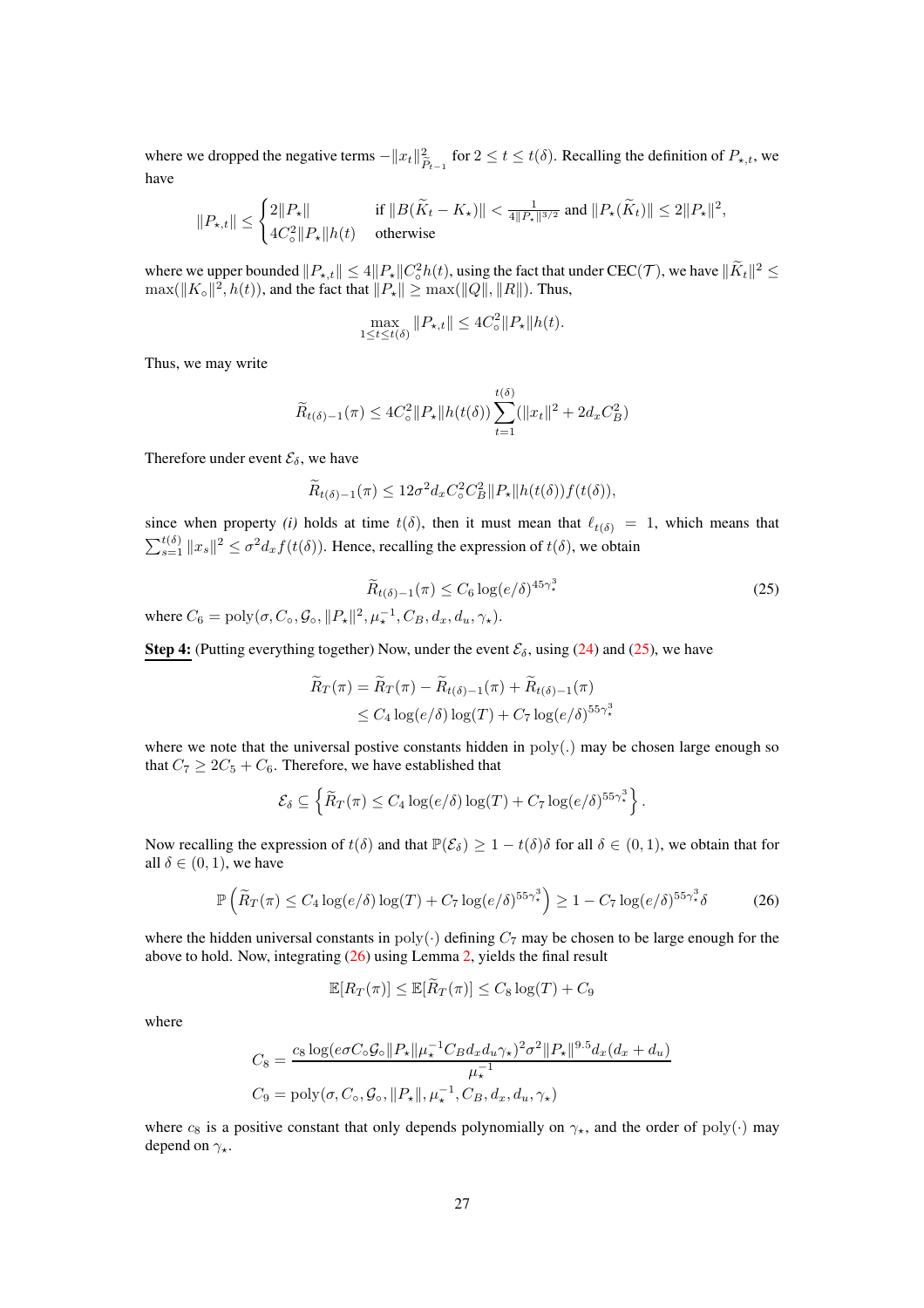### <span id="page-27-0"></span>B.6 Proof of Theorem [2](#page-5-1) - Regret analysis in Scenario II - B known

Again, the proof is very similar to that of Theorems [1](#page-5-0) and [2](#page-5-1) (see [B.4](#page-22-0) and [B.5\)](#page-24-0). Note that in this scenario, there are no input perturbations, and the LSE error rates are as fast as in scenario  $II - (A \text{ known})$ . We shall highlight these differences throughout the proof.

Again following Lemma [1,](#page-20-0) we define the *proxy regret* as follows

$$
\widetilde{R}_T(\pi) = \sum_{t=1}^T \|x_t\|_{P_t - \widetilde{P}_{t-1}}^2 + \text{tr}\left(\widetilde{P}_t - P_\star\right) + \|x_1\|_{\widetilde{P}_0}^2
$$

where  $(\widetilde{P}_t)_{t\geq 1}$  $(\widetilde{P}_t)_{t\geq 1}$  $(\widetilde{P}_t)_{t\geq 1}$  is defined as in Lemma 1 with  $\alpha_t = 0$ ,  $\xi_t = 0$ . Note by the same lemma, we have  $\mathbb{E}[R_T(\pi)] \leq \mathbb{E}[\widetilde{R}_T(\pi)].$ 

Step 1: (Defining the nice event) We start by applying Theorem [5,](#page-30-2) which guarantees that the event

$$
\mathcal{E}_{\delta} = \left\{ \begin{aligned} (i) & \widetilde{K}_{t} = K_{t}, \\ (ii) & \quad \|B(K_{t} - K_{\star})\| \leq (4||P_{\star}||^{3/2})^{-1} \\ (iii) & \quad \|P_{\star}(K_{t}) - P_{\star}\| \leq C_{1}(\delta)r_{t}^{2} \\ (iv) & \quad \|P_{\star}(K_{t})\| \leq 2||P_{\star}|| \\ (v) & \quad \sum_{t=t(\delta)}^{T} r_{t}^{2} ||x_{t}||^{2} \leq C_{2}(\delta) + C_{3}||r_{1:T}||_{2}^{2} \end{aligned} \right\}
$$
(27)

holds with probability at leat  $1 - t(\delta)\delta$ . In the definition of  $\mathcal{E}_{\delta}$ , we have

$$
r_t^2 = i_t^{-1},
$$
  
\n
$$
i_t = \max\{t_k \in \mathcal{T} : t_k \le t\},
$$
  
\n
$$
t(\delta) = \text{poly}(\sigma, C_\circ, \mathcal{G}_\circ, ||P_\star||, d_x, \gamma_\star) \log(e/\delta)^{6\gamma_\star^2},
$$
  
\n
$$
C_1(\delta) = c_6\sigma^2 ||P_\star||^8 d_x \log(e||P_\star||d_x) \log(e/\delta),
$$
  
\n
$$
C_2(\delta) = \text{poly}(\sigma, C_\circ, \mathcal{G}_\circ, ||P_\star||, d_x, \gamma_\star) \log(e/\delta)^{15\gamma_\star^3},
$$
  
\n
$$
C_3 = 24\sigma^2 ||P_\star||^{3/2} d_x,
$$

for some universal postive constants  $c_1, c_3 > 0$ .

The properties  $(i)-(v)$  have the same interpretations as in **B**.4, with the distinction that this time again, the error rates are much better. We use these properties to bound the *proxy regret*.

**Step 2:** (Regret from  $t(\delta)$  onwards under the nice event) We bound  $R_T(\pi) - R_{t(\delta)-1}(\pi)$  under the event  $\mathcal{E}_{\delta}$ . First let us note that under this event, we have  $\alpha_t = 0$  for all  $t \geq t(\delta)$ . Therefore, we have

$$
\widetilde{R}_T(\pi) - \widetilde{R}_{t(\delta)-1}(\pi) \le C_1(\delta) \sum_{t=t(\delta)}^T r_t^2 (\|x_t\|^2 + d_x)
$$
\n
$$
\le C_1(\delta) \left( d_x \|r_{1:T}\|_2^2 + 2 \sum_{t=t(\delta)}^T r_t^2 \|x_t\|^2 \right)
$$
\n
$$
\le C_1(\delta) (d_x \|r_{1:T}\|_2^2 + 2C_2(\delta) + 2C_3 \|r_{1:T}\|^2)
$$
\n
$$
\le 3C_3 C_1(\delta) \|r_{1:T}\|_2^2 + 2C_1(\delta) C_2(\delta)
$$

where in the first inequality, we used the *(i)* to have  $P_t = P_*(K_t)$  for all  $t \ge t(\delta)$ , then used *(iii)* to bound  $||P_*(K_t) - P_*(K_{t-1})|| \le ||P_*(K_t) - P_*|| + ||P_*(K_{t-1}) - P_*|| \le 2C_1(\delta)r_t^2$  for all  $t \ge t(\delta) + 1$ . Since  $\mathcal T$  satisfies [\(5\)](#page-3-1), we can easily verify that  $||r_{1:T}||_2^2 \leq \log(T)$  (see the proof in the previous scenario).

Therefore, recalling the expressions of  $t(\delta)$ ,  $C_1(\delta)$ ,  $C_2(\delta)$  and  $C_3$ , we have

<span id="page-27-1"></span>
$$
\widetilde{R}_T(\pi) - \widetilde{R}_{t(\delta)-1}(\pi) \le C_4 \log(e/\delta) \log(T) + C_5 \log(e/\delta)^{16\gamma_\star^2}
$$
\n(28)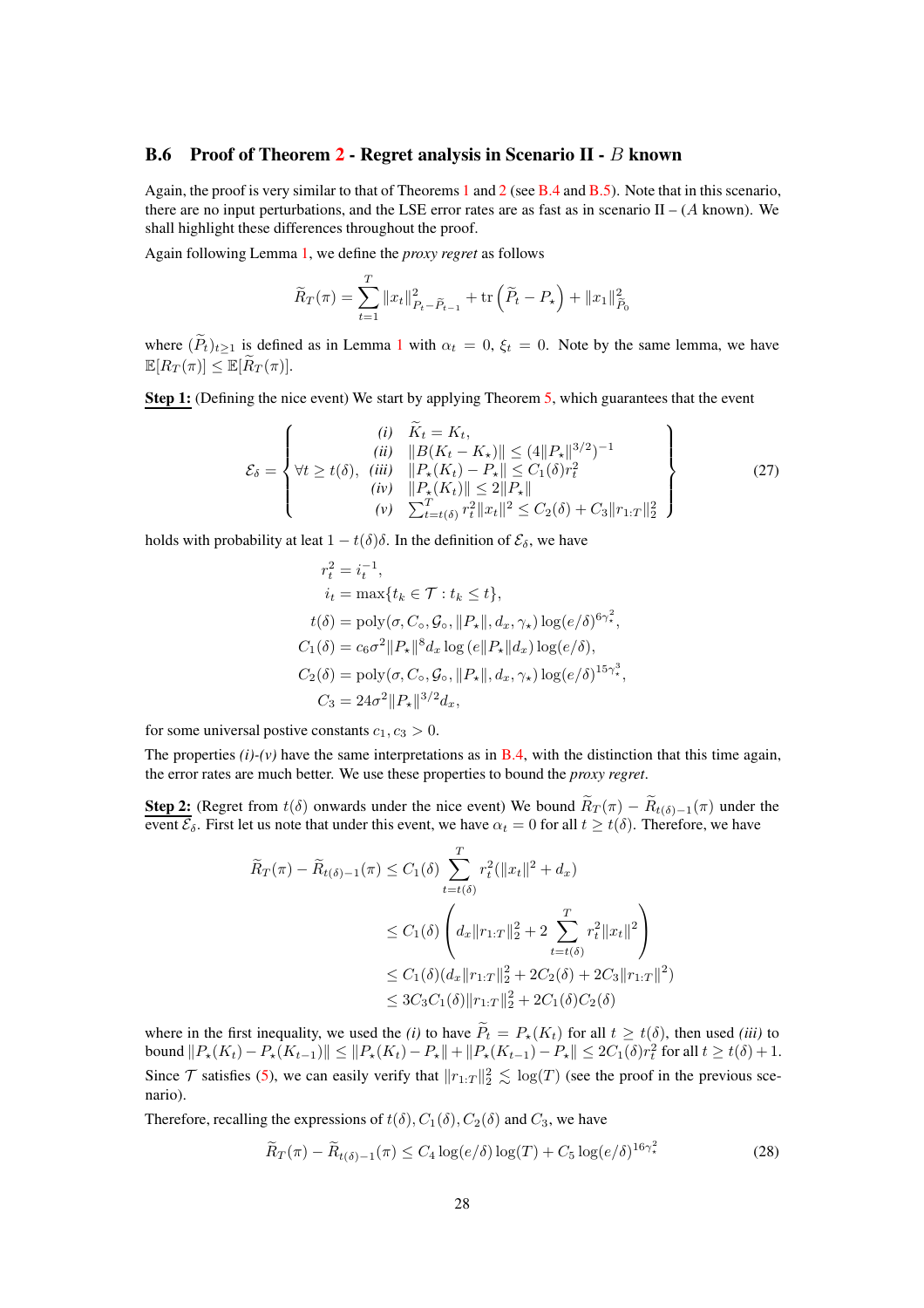with

$$
C_4 = c_4 \sigma^4 ||P_\star||^{9.5} \log (e||P||_\star d_x) d_x^2 \gamma_\star,
$$
  
\n
$$
C_5 = \text{poly}(\sigma, C_0, \mathcal{G}_0, ||P_\star||, \mu_\star^{-1}, d_x, d_u, \gamma_\star),
$$

for some universal positive constant  $c_4 > 0$ .

**Step 3:** (Regret up to  $t(\delta)$  under the nice event). Now, we bound  $R_{t(\delta)}(\pi)$  under the event  $\mathcal{E}_{\delta}$ . Note we can obtain the crude upper bound

$$
\widetilde{R}_{t(\delta)-1}(\pi) \leq \max_{1 \leq t \leq t(\delta)} \|P_{\star,t}\| \sum_{t=1}^{t(\delta)} \|x_t\|^2
$$

where we dropped the negative terms  $-||x_t||_F^2$  $\sum_{\tilde{P}_{t-1}}^2$  for  $2 \le t \le t(\delta)$ . Recalling the definition of  $P_{\star,t}$ , we have

$$
\|P_{\star,t}\| \leq \begin{cases} 2\|P_{\star}\| & \text{if } \|B(\tilde K_t - K_{\star})\| < \frac{1}{4\|P_{\star}\|^{3/2}} \text{ and } \|P_{\star}(\tilde K_t)\| \leq 2\|P_{\star}\|^2, \\ 4C_{\circ}^2\|P_{\star}\|h(t) & \text{otherwise} \end{cases}
$$

where we upper bounded  $||P_{\star,t}|| \leq 4||P_{\star}||C_0^2h(t)$ , using the fact that under  $\text{CEC}(\mathcal{T})$ , we have  $||\tilde{K}_t||^2 \leq$  $\max(||K_{\circ}||^2, h(t)),$  and the fact that  $||P_{\star}|| \ge \max(||Q||, ||R||)$ . Thus,

$$
\max_{1 \le t \le t(\delta)} \|P_{\star,t}\| \le 4C_{\circ}^2 \|P_{\star}\| h(t).
$$

Thus, we may write

$$
\widetilde{R}_{t(\delta)-1}(\pi) \le 4C_{\circ}^2 \|P_{\star}\| h(t(\delta)) \sum_{t=1}^{t(\delta)} \|x_t\|^2.
$$

Therefore, under event  $\mathcal{E}_{\delta}$ , we have

$$
\widetilde{R}_{t(\delta)-1}(\pi) \le 4\sigma^2 d_x C_{\circ}^2 C_B^2 \|P_{\star}\| h(t(\delta)) f(t(\delta))
$$

since when property *(i)* holds at time  $t(\delta)$ , then it must mean that  $\ell_{t(\delta)} = 1$ , which means that  $\sum_{s=1}^{t(\delta)} ||x_s||^2 \le \sigma^2 d_x f(t(\delta))$ . Hence, recalling the expression of  $t(\delta)$ , we obtain

<span id="page-28-0"></span>
$$
\widetilde{R}_{t(\delta)-1}(\pi) \le C_6 \log(e/\delta)^{15\gamma_\star^3} \tag{29}
$$

where  $C_6 = \text{poly}(\sigma, C_\circ, \mathcal{G}_\circ, ||P_\star||, C_B, d_x, \gamma_\star).$ 

Step 4: (Putting everything together) Now, under the event  $\mathcal{E}_{\delta}$ , using [\(28\)](#page-27-1) and [\(29\)](#page-28-0) we have

$$
\widetilde{R}_T(\pi) = \widetilde{R}_T(\pi) - \widetilde{R}_{t(\delta)-1}(\pi) + \widetilde{R}_{t(\delta)-1}(\pi)
$$
\n
$$
\leq C_4 \log(e/\delta) \log(T) + C_7 \log(e/\delta)^{16\gamma_*^3}
$$

where we note that the universal positive constants hidden in  $poly(.)$  may be chosen large enough so that  $C_7 \geq C_5 + C_6$ . Therefore, we have established that

<span id="page-28-1"></span>
$$
\mathcal{E}_{\delta} \subseteq \left\{ \widetilde{R}_T(\pi) \leq C_4 \log(e/\delta) \log(T) + C7 \log(e/\delta)^{16\gamma^3_*} \right\}.
$$

Now recalling the expression of  $t(\delta)$  and that  $\mathbb{P}(\mathcal{E}_{\delta}) \geq 1 - t(\delta)\delta$  for all  $\delta \in (0,1)$ , we obtain that for all  $\delta \in (0,1)$ ,

$$
\mathbb{P}\left(\widetilde{R}_T(\pi) \le C_4 \log(e/\delta) \log(T) + C_7 \log(e/\delta)^{16\gamma_\star^3}\right) \ge 1 - C_7 \log(e/\delta)^{16\gamma_\star^3} \delta \tag{30}
$$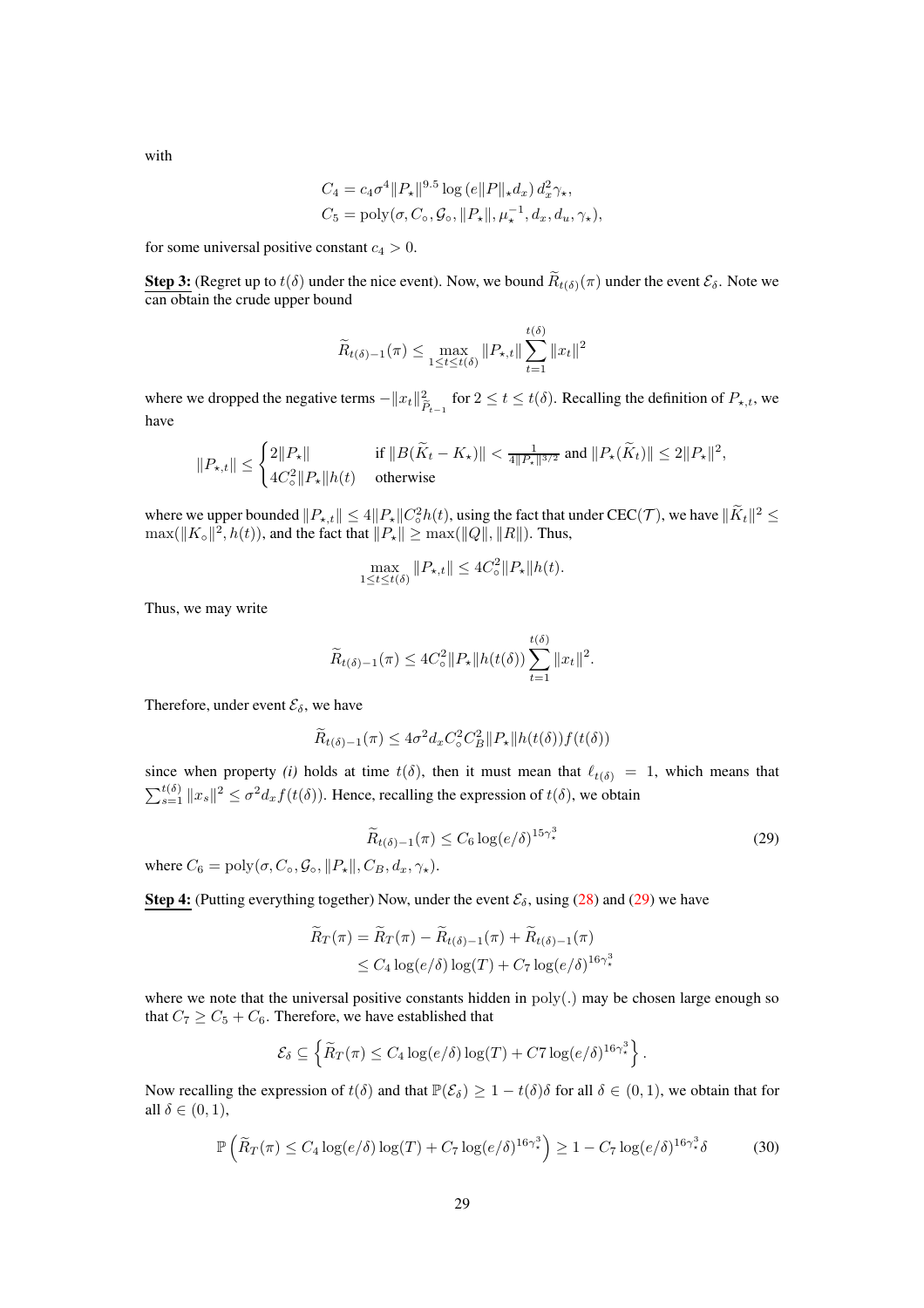where the hidden universal constants in  $poly(\cdot)$  defining  $C_7$  may be chosen large enough for the above to hold. Now, integrating [\(30\)](#page-28-1) using Lemma [2,](#page-21-0) yields the final result

$$
\mathbb{E}[R_T(\pi)] \le \mathbb{E}[\widetilde{R}_T(\pi)] \le C_8 \log(T) + C_9
$$

where

$$
C_8 = c_8 \log(e\sigma C_\circ \mathcal{G}_\circ || P_\star || C_B d_x \gamma_\star)^2 \sigma^4 || P_\star ||^{9.5} d_x^2 \gamma_\star,
$$
  
\n
$$
C_9 = \text{poly}(\sigma, C_\circ, \mathcal{G}_\circ, || P_\star ||, C_B, d_x, \gamma_\star),
$$

where  $c_8$  is a positive constant that only depends polynomially on  $\gamma_{\star}$ , and the order of poly(·) may depend on  $\gamma_{\star}$ .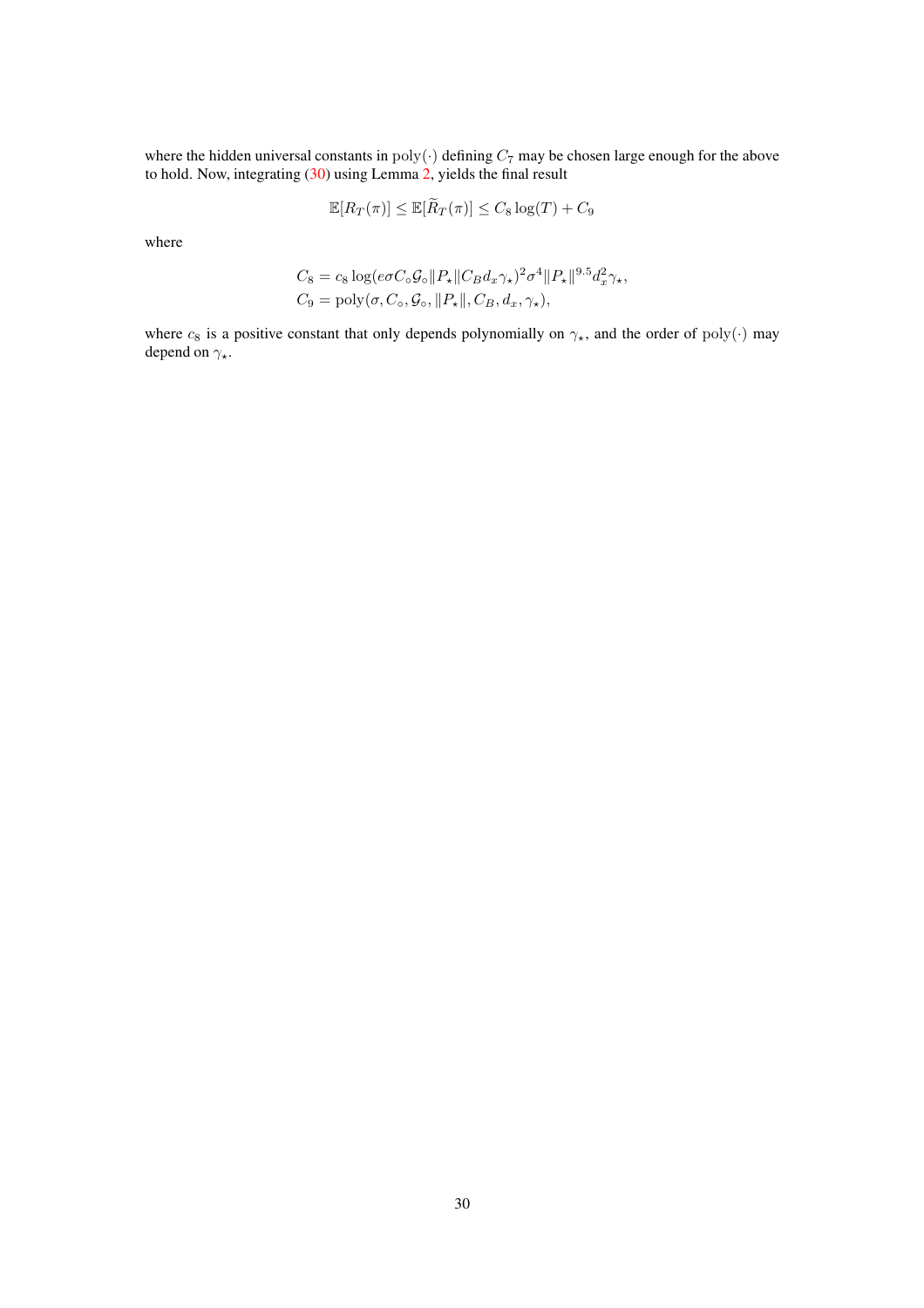# <span id="page-30-0"></span>C The Nice Event and its Likelihood

In Appendix [B,](#page-19-0) we have seen that the regret analysis relied on the definition of a "nice" event  $\mathcal{E}_{\delta}$ , and on the fact that its occurrence probability is close enough to 1. This appendix is devoted to presenting such event and establishing its likelihood for all the three envisioned scenarios. The main results are stated in Theorem [5,](#page-30-2) Theorem [6,](#page-33-0) and Theorem [7](#page-35-1) for Scenario I, Scenario II – A known, and Scenario II – B known, respectively. Their proofs follow the same line of reasoning and rely on the consistency of the least squares estimator (see Appendix [E\)](#page-46-0), perturbations bounds on Riccati equations (see Appendix [H\)](#page-78-0), and the fact that  $\text{CEC}(\mathcal{T})$  eventually just uses the certainty equivalence controller  $K_t$  (see Appendix [D\)](#page-38-0).

### <span id="page-30-1"></span>C.1 Scenario I

To analyse regret, we need to ensure the event  $\mathcal{E}_{\delta}$  where for all  $t \geq t(\delta)$ 

- (i)  $\widetilde{K}_t = K_t$
- (ii)  $||B(K_t K_\star)|| \leq (4||P_\star||^{3/2})^{-1}$
- (iii)  $||P_{\star}(K_t) P_{\star}|| \leq C_1(\delta)r_t^2$
- (iv)  $||P_{\star}(K_t)|| \leq 2||P_{\star}||$
- (v)  $\sum_{s=t(\delta)}^{t} r_t^2 \|x_t\|^2 \leq C_3 \|r_{1:T}\|_2^2 + C_2(\delta)$

holds with probability at least  $1 - t(\delta)\delta$  for all  $\delta \in (0, 1)$ . We shall precise  $t(\delta), C_1(\delta), C_2(\delta)$  and  $C_3$ in Theorem [5.](#page-30-2) As for the sequence  $(r_t)_{t\geq 1}$ , it is defined as

$$
\forall t \ge 1, \quad r_t^2 = \frac{\log(e_i)}{i_t^{1/2}}
$$

where  $i_t = \max\{t_k \in \mathcal{T} : t_k \leq t\}$ . We note that if  $\mathcal{T} = \mathbb{N}$ , then  $i_t = t$ , and if  $\mathcal{T} = \{e^k : t \in \mathbb{N}\}$ , then  $i_t = e^{\lfloor \log(t) \rfloor}.$ 

<span id="page-30-2"></span>**Theorem 5.** Assume  $\mathcal T$  satisfies [\(5\)](#page-3-1). Then under CEC( $\mathcal T$ ), for all  $\delta \in (0,1)$ , we have

<span id="page-30-4"></span>
$$
\mathbb{P}(\forall t \ge t(\delta), (i) - (v) \text{ hold}) \ge 1 - t(\delta)\delta
$$

*where*

$$
t(\delta) = \text{poly}(\sigma, C_{\circ}, \mathcal{G}_{\circ}, ||P_{\star}||, d_x, d_u, \gamma_{\star}) \log(e/\delta)^{12\gamma_{\star}},
$$
  
\n
$$
C_1(\delta) = c_1 \sigma^2 C_K^2 ||P_{\star}||^8 \gamma_{\star} d_x^{-1/2} (d_x + d_u) \log(eC_{\circ} \mathcal{G}_{\circ} d_x) \log(e/\delta),
$$
  
\n
$$
C_2(\delta) = \text{poly}(\sigma, C_{\circ}, \mathcal{G}_{\circ}, ||P_{\star}||, C_B, d_x, d_u, \gamma_{\star}) \log(e/\delta)^{19\gamma_{\star}^3},
$$
  
\n
$$
C_3 = c_3 \sigma^2 C_B^2 ||P_{\star}||^{3/2} \gamma_{\star} d_x,
$$

*for some universal positive constant*  $c_1, c_3 > 0$ *.* 

*Proof.* The proof proceeds in the following steps.

**Step 1:** (Least squares estimation under CEC(T)) First, since T satisifes [\(5\)](#page-3-1), we have by Proposition  $\overline{2}$  $\overline{2}$  $\overline{2}$  that under CEC(T), the following holds

$$
\max(\left\|A_t - A\right\|^2, \left\|B_t - B\right\|^2) \le \frac{C_1 \sigma^2 C_K^2 \left(d\gamma_\star \log\left(\sigma C_\circ \mathcal{G}_\circ d_x t\right) + \log\left(e/\delta\right)\right)}{(d_x t)^{1/2}}\tag{31}
$$

with probability at least  $1 - \delta$ , provided that

<span id="page-30-3"></span>
$$
t^{1/4} \ge c\sigma^2 C_\circ^2 C_K^2 \|P_\star\|^{10} \left(d\gamma_\star \log(e\sigma C_\circ \mathcal{G}_\circ \|P_\star\| d_x d_u \gamma_\star\right) + \log(e/\delta)\right),\tag{32}
$$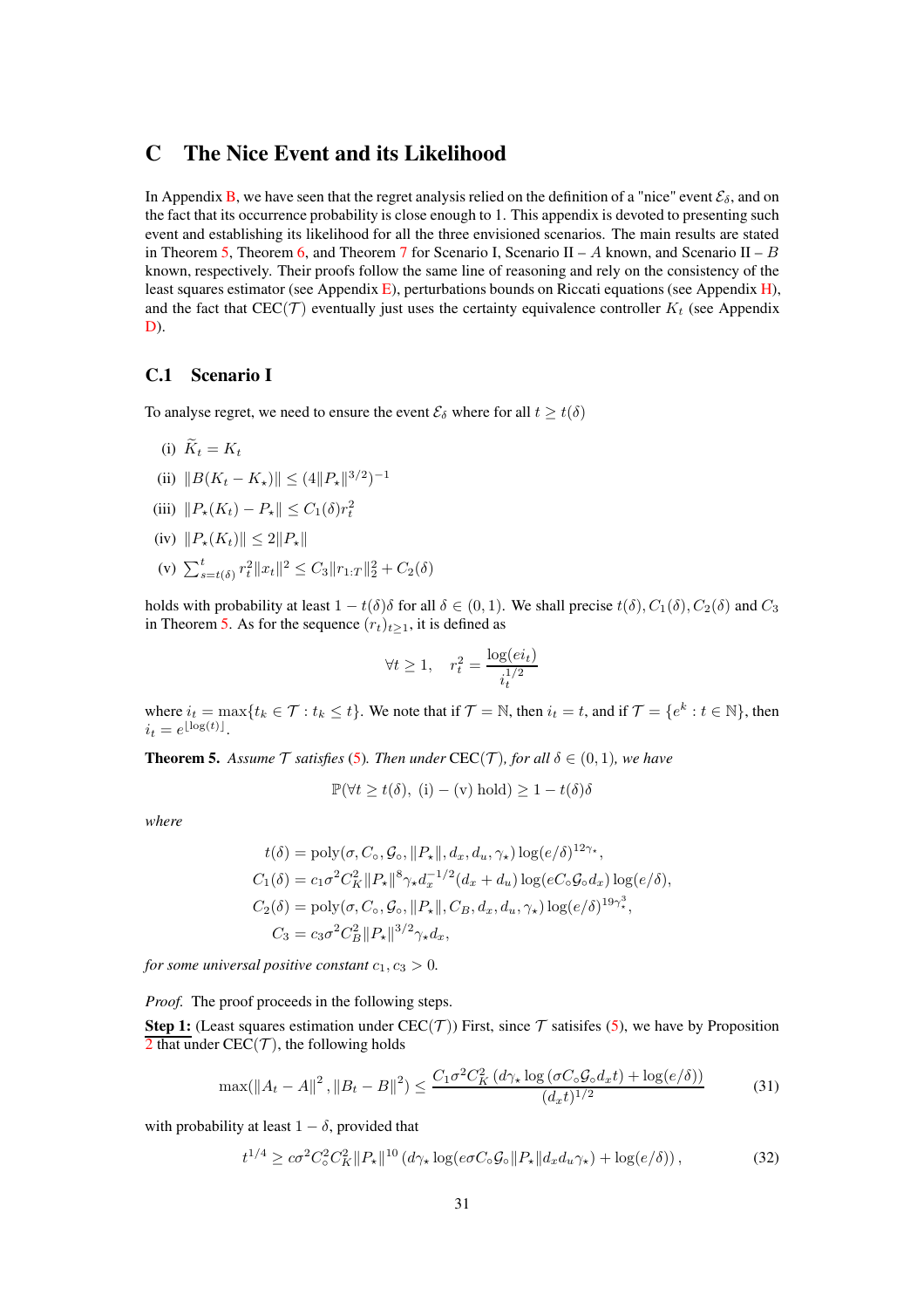for some universal positive constants  $C_1, c_1 > 0$ . Constraining further t to satisfy

<span id="page-31-0"></span>
$$
t^{1/2} \ge \frac{C_1 160^2 \sigma^2 C_K^2 \|P_\star\|^{10} \left(d\gamma_\star \log\left(\sigma C_\circ \mathcal{G}_\circ d_x t\right) + \log(e/\delta)\right)}{(d_x)^{1/2}}\tag{33}
$$

ensures in addition that

<span id="page-31-1"></span>
$$
\max(\|A_t - A\|, \|B_t - B\|) \le \frac{1}{160\|P_{\star}\|^5}.
$$
\n(34)

Now, using Lemma  $22$ , we can find a universal positive constant  $c_2 > 0$  such that if

$$
t^{1/4} \ge c_2 \sigma^2 C_\circ^2 C_K^2 \|P_\star\|^{10} \left(d\gamma_\star \log(e \sigma C_\circ \mathcal{G}_\circ \|P_\star\| d_x d_u \gamma_\star\right) + \log(e/\delta)\right),\tag{35}
$$

then conditions  $(32)$  and  $(33)$  also hold.

We remind here that because  $\mathcal T$  satisfies condition [\(5\)](#page-3-1), if the constant  $c_2 > 0$  is chosen large enough, we can claim that for all  $t \in \mathbb{N}$  such that [\(32\)](#page-30-3) holds, we have  $K_t = K_{t_k}$  for some  $t_k$  that also satisfies [\(32\)](#page-30-3). Therefore, applying Lemma [23,](#page-87-2) ensures that

$$
\mathbb{P}(\forall t \ge t_1(\delta), \quad (31) \text{ and } (34)) \ge 1 - \delta \tag{36}
$$

with

$$
t_1(\delta)^{1/4} = c_3 \sigma^2 C_\circ^2 C_K^2 \|P_\star\|^{10} \left(d\gamma_\star \log(e \sigma C_\circ \mathcal{G}_\circ \|P_\star\| d_x d_u \gamma_\star) + \log(e/\delta)\right). \tag{37}
$$

for some universal postive constant  $c_3 > 0$ . Finally, a direct application of Proposition [16](#page-79-0) ensures that

$$
\mathcal{C}_{\delta} = \left\{ \forall t \ge t_1(\delta), \quad \begin{array}{c} (ii) & \|B(K_t - K_{\star})\| \le \frac{1}{4\|P_{\star}\|^{{3}/{2}}} \\ (iii) & \|P_{\star}(K_t) - P_{\star}\| \le C_1(\delta)r_t^2 \\ (iv) & \|P_{\star}(K_t)\| \le 2\|P_{\star}\| \end{array} \right\} \tag{38}
$$

holds with probability  $1 - \delta$ , with

$$
C_1(\delta) = 140C_1\sigma^2 C_K^2 \|P_\star\|^8 d_x^{-1/2} (d_x + d_u) \gamma_\star \log(e\sigma C_\circ \mathcal{G}_\circ d_x) \log(e/\delta).
$$

Step 2: (Commitment to the certainty equivalence controller) Using Theorem [8,](#page-38-2) we have

$$
\mathcal{D}_{\delta} = \left\{ \forall t \ge t_2(\delta), \quad (i) \ \widetilde{K}_t = K \right\} \tag{39}
$$

holds with probability at least  $1 - 5t<sub>2</sub>(\delta)\delta$ , with

$$
t_2(\delta) = \text{poly}(\sigma, C_\circ, \mathcal{G}_\circ, ||P_\star||, d_x, d_u, \gamma_\star) \log(e/\delta)^{12\gamma_\star} \tag{40}
$$

such that  $t_2(\delta) \ge t_1(\delta)$  (this can be ensured by taking the universal positive constants hidden poly(·) large enough).

Step 3: (Stability under the certainty equivalence controller) Let us define the events

$$
E_{1,\delta,T} = \left\{ \sum_{t=t_2(\delta)}^{T} r_t^2 \|x_t\|^2 \le 8 \|P_\star\|^{3/2} \left( \|r_{1:T}\|_\infty^2 \|x_{t_2(\delta)}\|^2 + 6C_B^2 \sigma^2 \left( \|r_{1:T}\|_2^2 + \log(e/\delta) \right) \right) \right\},
$$
  
\n
$$
E_{2,\delta} = \{ \forall t \ge t_2(\delta), \quad (i) \text{ and } (ii) \text{ hold } \}.
$$

Noting that  $t_2(\delta)$  may be chosen so that  $t_2(\delta) \geq d_x$ , we obtain by a direct application Proposition [18,](#page-82-0)

$$
\mathbb{P}\left(E_{1,\delta,T}\cup E_{2,\delta}^c\right)\geq 1-\delta.
$$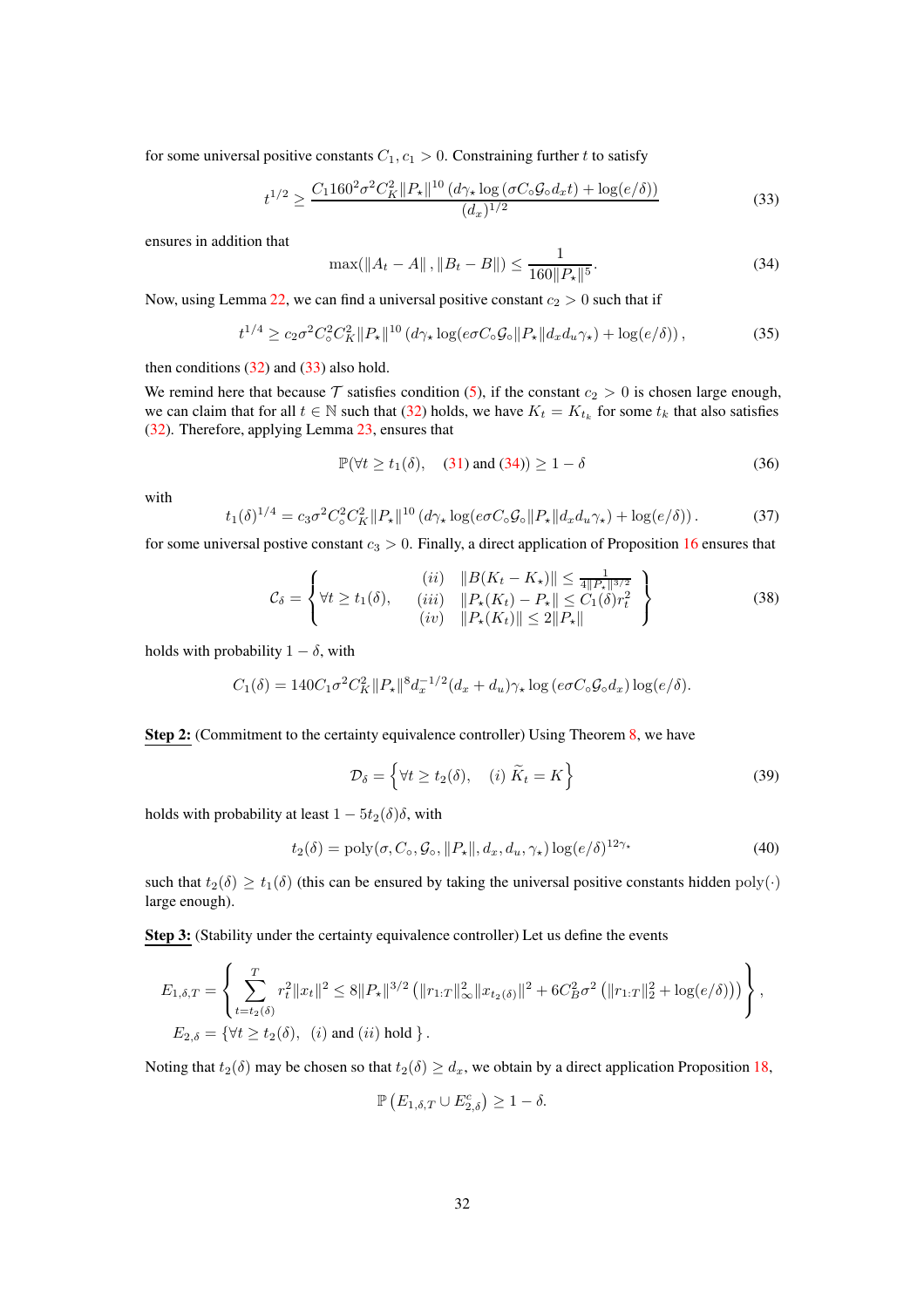Step 4: (Putting everything together) To conclude, we note that under the event  $C_\delta \cap \mathcal{D}_\delta \cap (E_{1,\delta,T} \cup E_{2,\delta}),$ the propoerties  $(i) - (iv)$  hold for all  $t \geq t_2(\delta)$ . Additionally, under CEC(T), it also holds that  $||x_{t_2(\delta)}||^2 \le \sigma^2 d_x f(t_2(\delta))$ , therefore we have

$$
\begin{aligned} &\sum_{t=t_2(\delta)} r_t^2 \|x_t\|^2 \leq 8 \|P_{\star}\|^{3/2} \left( \|r_{t_2(\delta):T}\|_{\infty}^2 \|x_{t_2(\delta)}\|^2 + 6 C_B^2 \sigma^2 \left(d_x \|r_{1:T}\|_2^2 + \log(e/\delta)\right) \right) \\ &\leq 8 \|P_{\star}\|^{3/2} \left( \|r_{t_2(\delta):T}\|_{\infty}^2 \|x_{t_2(\delta)}\|^2 + 6 C_B^2 \sigma^2 \left(d_x \|r_{1:T}\|_2^2 + \log(e/\delta)\right) \right) \\ &\leq 48 \sigma^2 \|P_{\star}\|^{3/2} C_B^2 d_x \|r_{1:T}\|_2^2 + \text{poly}(\sigma, C_{\circ}, \mathcal{G}_{\circ}, \|P_{\star}\|, C_B, d_x, d_u, \gamma_{\star}) \log(e/\delta) t_2(\delta)^{1+\gamma/2} \\ &\leq 48 \sigma^2 \|P_{\star}\|^{3/2} C_B^2 d_x \|r_{1:T}\|_2^2 + \text{poly}(\sigma, C_{\circ}, \mathcal{G}_{\circ}, \|P_{\star}\|, C_B, d_x, d_u, \gamma_{\star}) \log(e/\delta)^{19 \gamma_{\star}^2} \end{aligned}
$$

where we used the fact  $||r_{t:T}||_{\infty}^2 \leq \text{poly}(\sigma, C_\circ, \mathcal{G}_\circ, ||P_\star||, d_x, d_u, \gamma_\star)$ . Thus, defining the property

$$
\text{(v)} \sum_{t=t_2(\delta)}^{T} r_t^2 \|x_t\|^2 \le C_3 \|r_{1:T}\|_2^2 + C_2(\delta),
$$

where

$$
C_2(\delta) = \text{poly}(\sigma, C_\circ, \mathcal{G}_\circ, ||P_\star||, C_B, d_x, d_u, \gamma_\star) \log(e/\delta)^{19\gamma_\star^2},
$$
  

$$
C_3 = 48\sigma^2 ||P_\star||^{3/2} C_B^2 d_x,
$$

we have shown that

$$
\mathcal{E}_{\delta} = \{ \forall t \ge t_2(\delta), \ (i) - (v) \text{ hold} \} \subseteq \mathcal{C}_{\delta} \cap \mathcal{D}_{\delta} \cap E_{1, \delta, T}
$$

Finally, we note that  $C_{\delta} \cap \mathcal{D}_{\delta} \cap (E_{1,\delta,T} \cup E_{2,\delta}) = C_{\delta} \cap \mathcal{D}_{\delta} \cap E_{1,\delta,T}$ . Therefore, by a union bound, we have

$$
\mathbb{P}(\mathcal{E}_{\delta}) \ge 1 - \mathbb{P} (C_{\delta}^{c} \cup \mathcal{D}_{\delta}^{c} \cup (E_{1,\delta,t} \cup E_{d,\delta})^{c})
$$
  
\n
$$
\ge 1 - 2\delta - 5t_{2}(\delta)\delta
$$
  
\n
$$
\ge 1 - 7t_{2}(\delta)\delta.
$$

This gives the desired result with modified universal constants.

 $\Box$ 

### <span id="page-32-0"></span>C.2 Scenario II – A known

To analyse regret, we need to ensure the event  $\mathcal{E}_{\delta}$  where for all  $t \geq t(\delta)$ 

- (i)  $\widetilde{K}_t = K_t$
- (ii)  $||B(K_t K_\star)|| \leq (4||P_\star||^{3/2})^{-1}$
- (iii)  $||P_{\star}(K_t) P_{\star}|| \leq C_1(\delta)r_t^2$
- (iv)  $||P_*(K_t)|| \leq 2||P_*||$
- (v)  $\sum_{s=t(\delta)}^{t} r_t^2 ||x_t||^2 \leq C_3 ||r_{1:T}||_2^2 + C_2(\delta)$

holds with probability at least  $1 - t(\delta)\delta$  for all  $\delta \in (0, 1)$ . We shall precise  $t(\delta), C_1(\delta), C_2(\delta)$  and  $C_3$ in Theorem [6.](#page-33-0) As for the sequence  $(r_t)_{t\geq 1}$ , it is defined this time as

$$
\forall t \ge 1, \quad r_t^2 = \frac{1}{i_t}
$$

where  $i_t = \max\{t_k \in \mathcal{T} : t_k \leq t\}.$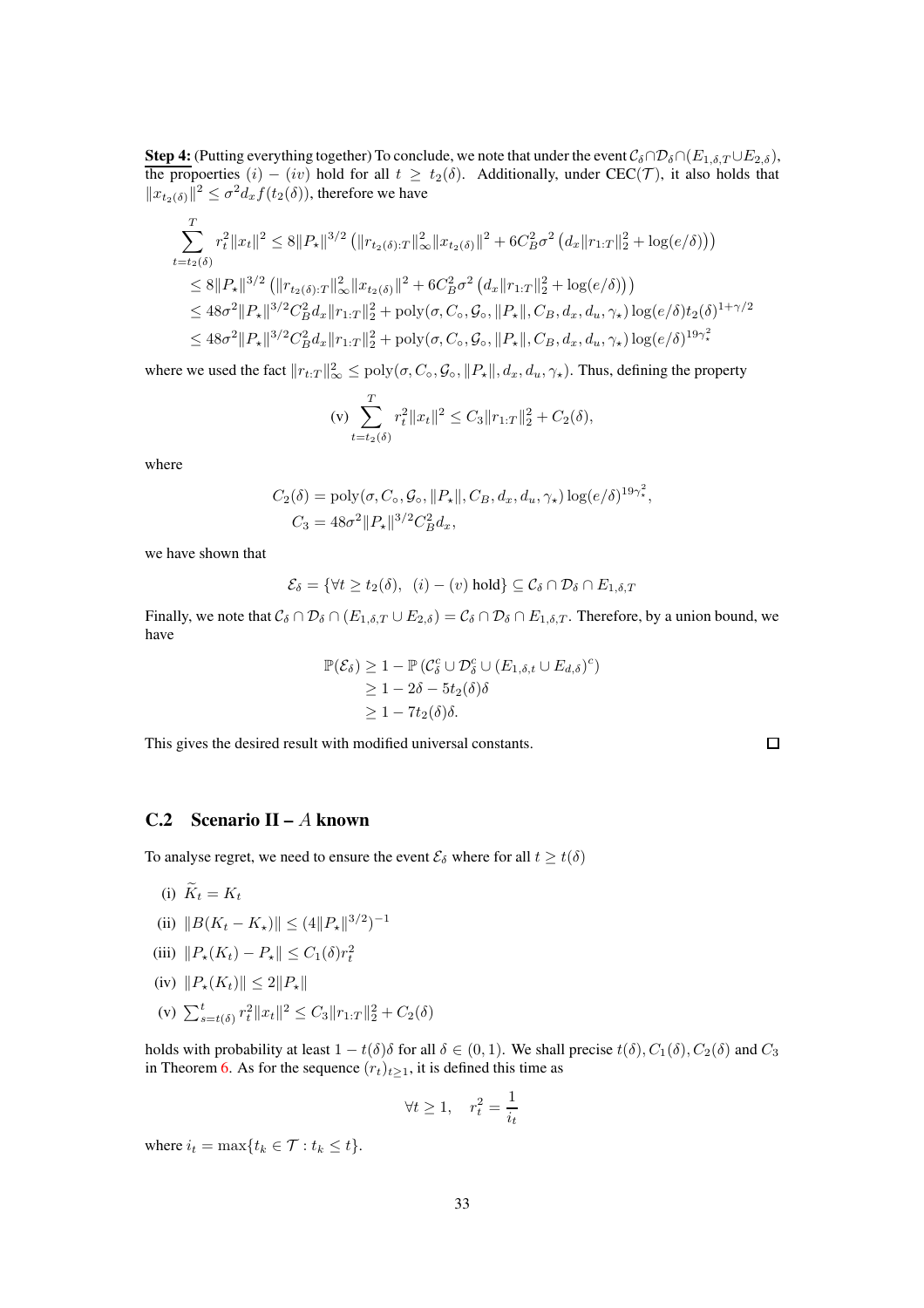<span id="page-33-0"></span>**Theorem 6.** Assume  $\mathcal T$  *satisfies* [\(5\)](#page-3-1). Then under CEC( $\mathcal T$ )*, for all*  $\delta \in (0,1)$ *, we have* 

$$
\mathbb{P}(\forall t \ge t(\delta), \ (i) - (v) \text{ hold}) \ge 1 - t(\delta)\delta
$$

*where*

$$
t(\delta) = \text{poly}(\sigma, C_{\circ}, \mathcal{G}_{\circ}, ||P_{\star}||, \mu_{\star}^{-1}, d_x, d_u, \gamma_{\star}) \log(e/\delta)^{18\gamma_{\star}^{2}},
$$
  
\n
$$
C_{1}(\delta) = \frac{c_{1}\sigma^{2}||P_{\star}||^{8}(d_{u} + d_{x})\gamma_{\star}\log\left(\frac{e\sigma C_{K}||P_{\star}||d_{x}d_{u}}{\mu_{\star}^{2}}\right)}{\mu_{\star}^{2}} \log(e/\delta),
$$
  
\n
$$
C_{2}(\delta) = \text{poly}(\sigma, C_{\circ}, \mathcal{G}_{\circ}, ||P_{\star}||, \mu_{\star}^{-1}, d_x, d_u, \gamma_{\star}) \log(e/\delta)^{54\gamma_{\star}^{3}},
$$
  
\n
$$
C_{3} = c_{3}\sigma^{2}||P_{\star}||^{3/2}d_{x},
$$

*for some universal positive constant*  $c_1, c_3 > 0$ *.* 

*Proof of Theorem [6.](#page-33-0)* The proof proceeds in the following steps.

Step 1: (Least squares estimation under CEC(T)) First, since T satisfies [\(5\)](#page-3-1), we have by Proposition [4](#page-52-0) that under Algorithm  $CEC(\mathcal{T})$ , the following holds

$$
||B_t - B||^2 \le \frac{C_1 \sigma^2 (d_u \gamma_\star \log(\sigma C_\circ \mathcal{G}_\circ d_x d_u t) + d_x + \log(e/\delta))}{\mu_\star^2 t}
$$
(41)

with probability at least  $1 - \delta$ , provided that

<span id="page-33-1"></span>
$$
t^{1/2} \ge \frac{c\sigma^2 C_K^2 \|P_\star\|^{10}}{\mu_\star} \left(d_u \gamma_\star \log(e\sigma C_\circ \mathcal{G}_\circ \|P_\star\| d_x d_u \gamma_\star) + \log(e/\delta)\right) \tag{42}
$$

for some universal positive constants  $C_1, c_1 > 0$ . Constraining further t to satisfy

<span id="page-33-2"></span>
$$
t \ge \frac{C_1 160^2 \sigma^2 \|P_\star\|^{10} \left(d_u \gamma_\star \log\left(\sigma C_\circ \mathcal{G}_o d_x d_u t\right) + d_x + \log\left(e/\delta\right)\right)}{\mu_\star^2} \tag{43}
$$

ensures in addition that

<span id="page-33-4"></span><span id="page-33-3"></span>
$$
||B_t - B|| \le \frac{1}{160||P_*||^5} \tag{44}
$$

Now, using Lemma [22,](#page-87-1) we can find an universal positive constant  $c_2 > 0$  such that if

$$
t^{1/2} \ge \frac{c_2 \sigma^2 C_K^2 \|P_\star\|^{10}}{\mu_\star} \left(d\gamma_\star \log(e \sigma C_\circ \mathcal{G}_\circ \|P_\star\| d_x d_u \gamma_\star) + \log(e/\delta)\right),\tag{45}
$$

then conditions  $(42)$  and  $(43)$  also hold.

We remind here that because  $\mathcal T$  satisfies condition [\(5\)](#page-3-1), if the constant  $c_2 > 0$  is chosen large enough, we can claim that for all  $t \in \mathbb{N}$  such that [\(42\)](#page-33-1) holds, we have  $K_t = K_{t_k}$  for some  $t_k$  that also satisfies [\(42\)](#page-33-1). Therefore, applying Lemma [23,](#page-87-2) ensures that

$$
\mathbb{P}(\forall t \ge t_1(\delta), (41) \text{ and } (44)) \ge 1 - \delta \tag{46}
$$

with

$$
t_1(\delta)^{1/2} = \frac{c_3 \sigma^2 C_K^2 \|P_\star\|^{10}}{\mu_\star} \left( d\gamma_\star \log(e \sigma C_\circ \mathcal{G}_\circ \|P_\star\| d_x d_u \gamma_\star) + \log(e/\delta) \right),\tag{47}
$$

for some universal postive constant  $c_3 > 0$ . Finally, a direct application of Proposition [16](#page-79-0) ensures that

$$
\mathcal{C}_{1,\delta} = \left\{ \forall t \ge t_1(\delta), \qquad \begin{array}{l} (ii) \quad \max(\|B(K_t - K_\star)\|, \|K_t - K_\star\|) \le \frac{1}{4\|P_\star\|^{3/2}} \\ (iv) \quad \|P_\star(K_t)\| \le 2\|P_\star\| \end{array} \right\} \tag{48}
$$

holds with probability  $1 - \delta$ .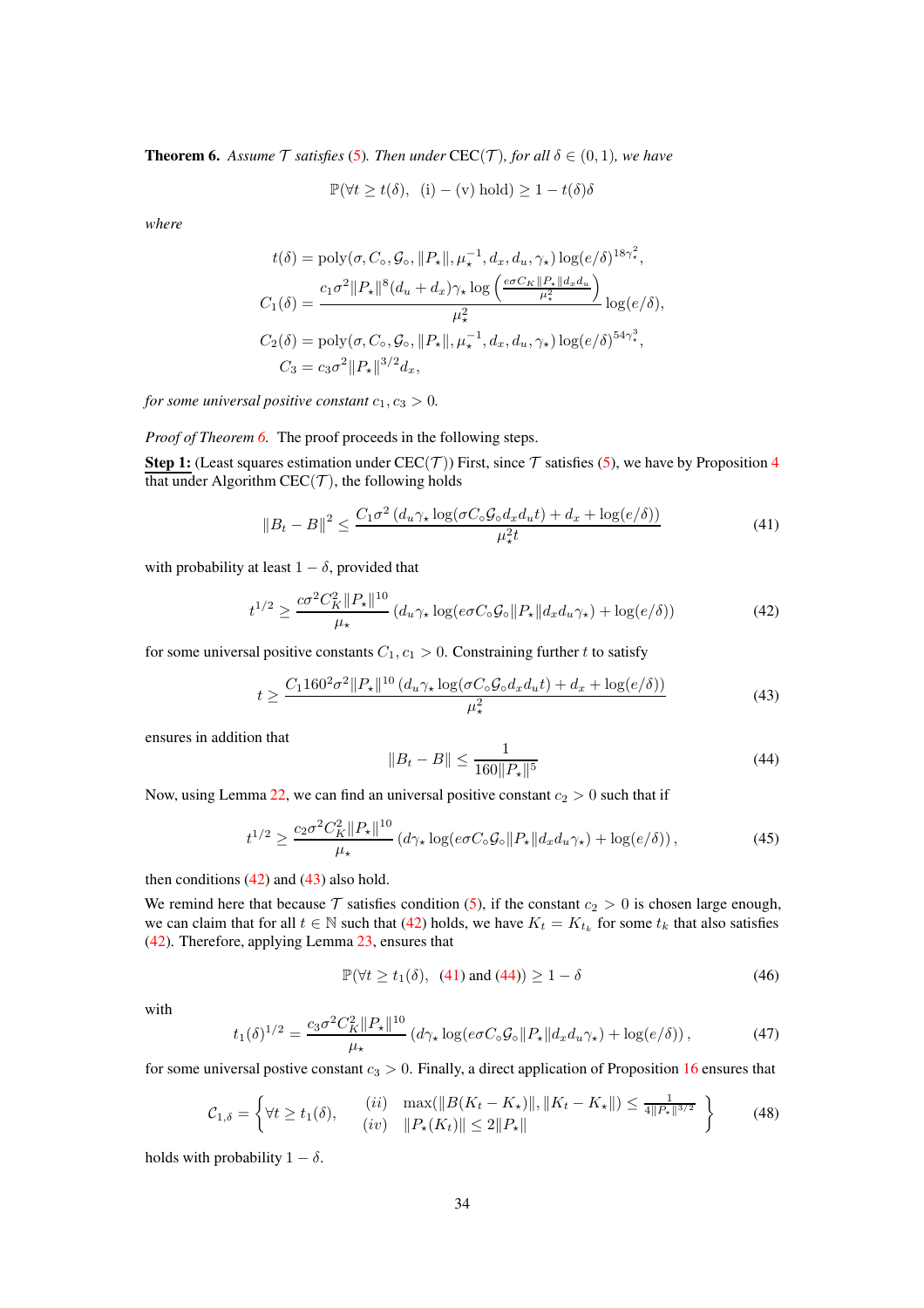Step 2: (Commitment to the certainty equivalence controller) Using Theorem [8,](#page-38-2) we have

$$
\mathcal{D}_{\delta} = \left\{ \forall t \ge t_2(\delta), \quad (i) \ \widetilde{K}_t = K \right\} \tag{49}
$$

holds with probability at least  $1 - 5t_2(\delta)\delta$ , with

$$
t_2(\delta) = \text{poly}(\sigma, C_\circ, \mathcal{G}_\circ, ||P_\star||, \mu_\star^{-1}, d_x, d_u, \gamma_\star) \log(e/\delta)^{6\gamma_\star}
$$
(50)

such that  $t_2(\delta) \ge t_1(\delta)$  (this can be ensured by taking the universal positive constants hidden in  $poly(\cdot)$ large enough).

Step 3: (Refined error rate under the certainty equivalence controller) Now, note that since the event  $\overline{\mathcal{C}_{1,\delta} \cap \mathcal{D}_{1,\delta}}$  holds with probability at least  $1 - 6t_2(\delta)\delta$ , we may apply Proposition [5](#page-52-1) and obtain

$$
||B_t - B|| \le \frac{c_4 \sigma^2}{\mu_*^2 t} \left( (d_u + d_x) \gamma_\star \log \left( \frac{e \sigma C_K ||P_\star|| d_x d_u}{\mu_\star^2} \right) + \log(e/\delta) \right)
$$

provided that

$$
t \ge \text{poly}(\sigma, C_{\circ}, \mathcal{G}_{\circ}, ||P_{\star}||, \mu_{\star}^{-1}, d_x, d_u, \gamma_{\star}) \log(e/\delta)^{18\gamma_{\star}^2}
$$

for some universal positive constant  $c_4 > 0$ . Again, after using Lemma [23,](#page-87-2) and using the perturbation bounds via Proposition [16](#page-79-0) we obtain that the event

$$
\mathcal{C}_{2,\delta} = \left\{ \forall t \ge t_3(\delta), \quad \begin{array}{c} (ii) \quad ||B(K_t - K_{\star})|| \le \frac{1}{4||P_{\star}||^{3/2}}\\ (iii) \quad ||P_{\star}(K_t) - P_{\star}|| \le C_1(\delta)r_t^2\\ (iv) \quad ||P_{\star}(K_t)|| \le 2||P_{\star}|| \end{array} \right\}
$$
(51)

holds with probability at least  $1 - c_5t_3(\delta)\delta$ , where we define

$$
t_3(\delta) = \text{poly}(\sigma, C_\circ, \mathcal{G}_\circ, ||P_\star||, \mu_\star^{-1}, d_x, d_u, \gamma_\star) \log(e/\delta)^{18\gamma_\star^2}
$$

$$
C_1(\delta) = \frac{c_6\sigma^2 ||P_\star||^8 (d_u + d_x)\gamma_\star \log\left(\frac{e\sigma C_K ||P_\star|| d_x d_u}{\mu_\star^2}\right)}{\mu_\star^2} \log(e/\delta)
$$

for some universal positive constants  $c_5, c_6 > 0$ .

Step 4: (Stability under the certainty equivalence controller) Let us define the events

$$
E_{1,\delta,T} = \left\{ \sum_{t=t_3(\delta)}^{T} r_t^2 \|x_t\|^2 \le 8 \|P_\star\|^{3/2} \left( \|r_{1:T}\|_\infty^2 \|x_{t_2(\delta)}\|^2 + 3\sigma^2 \left( \|r_{1:T}\|_2^2 + \log(e/\delta)\right) \right) \right\},
$$
  
\n
$$
E_{2,\delta} = \{ \forall t \ge t_3(\delta), \quad (i) \text{ and } (ii) \text{ hold } \}.
$$

Noting that  $t_2(\delta)$  may be chosen so that  $t_2(\delta) \geq d_x$ , we obtain by a direct application Proposition [18,](#page-82-0) that

$$
\mathbb{P}\left(E_{1,\delta,T}\cup E_{2,\delta}^c\right)\geq 1-\delta.
$$

**Step 5:** (Putting everything together) To conclude, we note that under the event  $C_{2,\delta} \cap \mathcal{D}_{\delta} \cap (E_{1,\delta,T} \cup$  $E_{2,\delta}$ ), propoerties  $(i) - (iv)$  hold for all  $t \ge t_3(\delta)$ . Additionally, under Algorithm CEC(*T*), it also holds that  $\|x_{t_3(\delta)}\|^2 \leq \sigma^2 d_x f(t_3(\delta))$ , therefore it follows that

$$
\sum_{t=t_3(\delta)}^{T} r_t^2 \|x_t\|^2 \leq 8 \|P_{\star}\|^{3/2} \left( \|r_{t_3(\delta):T}\|_{\infty}^2 \|x_{t_3(\delta)}\|^2 + 3\sigma^2 \left( d_x \|r_{1:T}\|_2^2 + \log(e/\delta) \right) \right)
$$
  
\n
$$
\leq 8 \|P_{\star}\|^{3/2} \left( \|r_{t_3(\delta):T}\|_{\infty}^2 \|x_{t_3(\delta)}\|^2 + 3\sigma^2 \left( d_x \|r_{1:T}\|_2^2 + \log(e/\delta) \right) \right)
$$
  
\n
$$
\leq 24\sigma^2 \|P_{\star}\|^{3/2} d_x \|r_{1:T}\|_2^2 + \text{poly}(\sigma, C_\circ, \mathcal{G}_\circ, \|P_{\star}\|, \mu_{\star}^{-1}, d_x, d_u, \gamma_{\star}) \log(e/\delta) t_3(\delta)^{1+\gamma/2}
$$
  
\n
$$
\leq 24\sigma^2 \|P_{\star}\|^{3/2} d_x \|r_{1:T}\|_2^2 + \text{poly}(\sigma, C_\circ, \mathcal{G}_\circ, \|P_{\star}\|, \mu_{\star}^{-1}, d_x, d_u, \gamma_{\star}) \log(e/\delta)^{54\gamma_*^3}
$$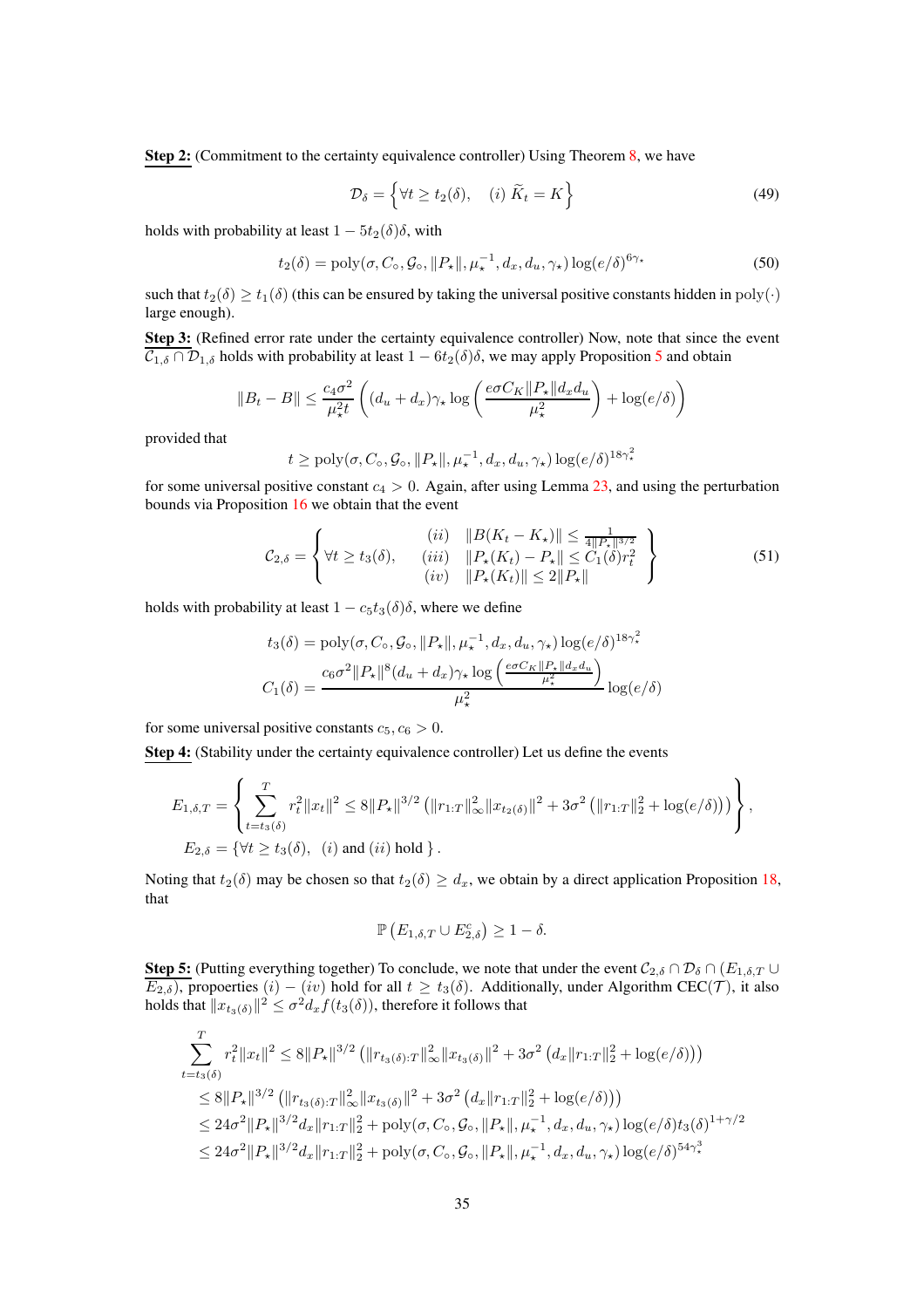where we used the fact  $||r_{t:T}||_{\infty}^2 \le 1$ . Thus, defining the property

(v) 
$$
\sum_{t=t_3(\delta)}^{T} r_t^2 \|x_t\|^2 \leq C_3 \|r_{1:T}\|_2^2 + C_2(\delta),
$$

where

$$
C_2(\delta) = \text{poly}(\sigma, C_{\circ}, \mathcal{G}_{\circ}, ||P_{\star}||, \mu_{\star}^{-1}, d_x, d_u, \gamma_{\star}) \log(e/\delta)^{54\gamma_{\star}^{3}},
$$
  

$$
C_3 = 24\sigma^2 ||P_{\star}||^{3/2} d_x,
$$

we have shown that

$$
\mathcal{E}_{\delta} = \{ \forall t \geq t_3(\delta), (i) - (v) \text{ hold} \} \subseteq \mathcal{C}_{2,\delta} \cap \mathcal{D}_{\delta} \cap E_{1,\delta,T}.
$$

Finally, we note that  $C_{2,\delta} \cap \mathcal{D}_{\delta} \cap (E_{1,\delta,T} \cup E_{2,\delta}) = C_{2,\delta} \cap \mathcal{D}_{\delta} \cap E_{1,\delta,T}$ . Therefore, by a union bound, we have

$$
\mathbb{P}(\mathcal{E}_{\delta}) \ge 1 - \mathbb{P}\left(\mathcal{C}_{\delta}^{c} \cup \mathcal{D}_{\delta}^{c} \cup (E_{1,\delta,t} \cup E_{d,\delta})^{c}\right) \ge 1 - c_{7}t_{3}(\delta)\delta
$$

for some universal positive constant  $c_7 > 0$ . This gives the desired result with modified universal constants. constants.

### <span id="page-35-0"></span>C.3 Scenario II –  $B$  known

To analyse regret, we need to ensure the event  $\mathcal{E}_{\delta}$  where for all  $t \geq t(\delta)$ 

$$
(i) K_t = K_t
$$

(ii)  $||B(K_t - K_\star)|| \leq (4||P_\star||^{3/2})^{-1}$ 

(iii) 
$$
\|P_{\star}(K_t) - P_{\star}\| \leq C_1(\delta)r_t^2
$$

- (iv)  $||P_*(K_t)|| \leq 2||P_*||$
- (v)  $\sum_{s=t(\delta)}^{t} r_t^2 \|x_t\|^2 \leq C_3 \|r_{1:T}\|_2^2 + C_2(\delta)$

holds with probability at least  $1 - t(\delta)\delta$  for all  $\delta \in (0, 1)$ . We shall precise  $t(\delta), C_1(\delta), C_2(\delta)$  and  $C_3$ in Theorem [7.](#page-35-1) As for the sequence  $(r_t)_{t>1}$ , it is defined this time as

$$
\forall t \ge 1, \quad r_t^2 = \frac{1}{i_t}
$$

where  $i_t = \max\{t_k \in \mathcal{T} : t_k \leq t\}.$ 

<span id="page-35-1"></span>**Theorem 7.** Assume  $\mathcal T$  satisfies [\(5\)](#page-3-1). Then under CEC( $\mathcal T$ )*, for all*  $\delta \in (0,1)$ *, we have* 

$$
\mathbb{P}(\forall t \ge t(\delta), \ (i) - (v) \text{ hold}) \ge 1 - t(\delta)\delta
$$

*where*

$$
t(\delta) = \text{poly}(\sigma, C_{\circ}, \mathcal{G}_{\circ}, ||P_{\star}||, d_x, \gamma_{\star}) \log(e/\delta)^{6\gamma_{\star}^{2}},
$$
  
\n
$$
C_{1}(\delta) = c_{6}\sigma^{2} ||P_{\star}||^{8} d_x \log(e||P_{\star}||d_x) \log(e/\delta),
$$
  
\n
$$
C_{2}(\delta) = \text{poly}(\sigma, C_{\circ}, \mathcal{G}_{\circ}, ||P_{\star}||, d_x, \gamma_{\star}) \log(e/\delta)^{15\gamma_{\star}^{3}},
$$
  
\n
$$
C_{3} = 24\sigma^{2} ||P_{\star}||^{3/2} d_x,
$$

*for some universal positive constant*  $c_1, c_3 > 0$ *.*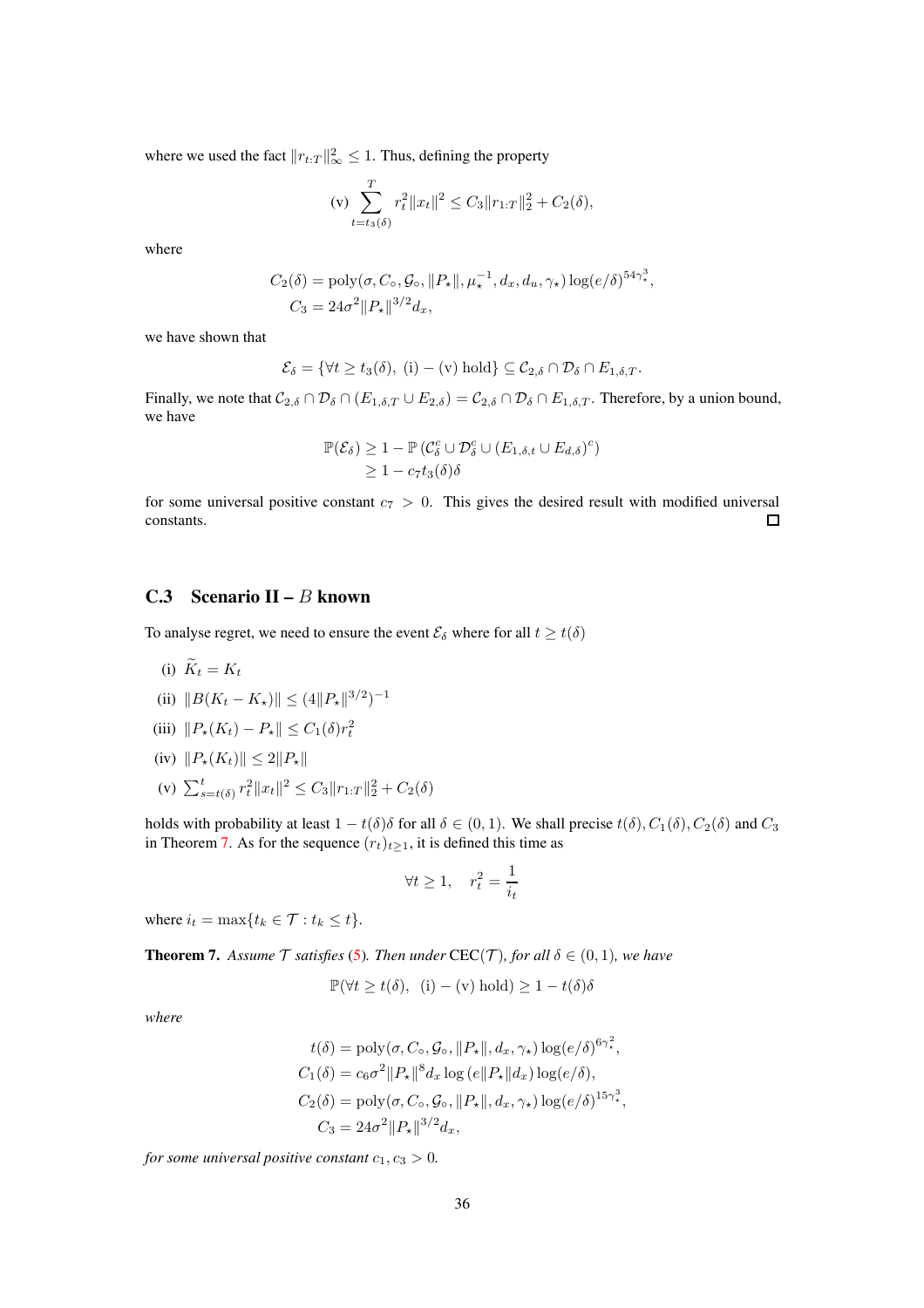*Proof of Theorem [7.](#page-35-0)* The proof proceeds in the following steps.

**Step 1:** (Least squares estimation under CEC(T)) First, since T satisfies [\(5\)](#page-3-0), we have by Proposition [6](#page-54-0) that under  $CEC(\mathcal{T})$ , the following holds

$$
||A_t - A||^2 \le \frac{C_1 \sigma^2 \left(d_x \gamma \log(e \sigma C_\circ \mathcal{G}_\circ d_x t) + \log(e/\delta)\right)}{t} \tag{52}
$$

with probability at least  $1 - \delta$ , provided that

<span id="page-36-0"></span>
$$
t \ge c_1 (d_x \gamma_\star \log(e \sigma C_\circ \mathcal{G}_\circ d_x \gamma_\star) + \log(e/\delta)),\tag{53}
$$

for some universal positive constants  $C_1, c_1 > 0$ . Constraining further t to satisfy

<span id="page-36-1"></span>
$$
t \geq C_1 160^2 \sigma^2 ||P_\star||^{10} \left( d_x \gamma \log(e \sigma C_\circ \mathcal{G}_\circ d_x t) + \log(e/\delta) \right) \tag{54}
$$

ensures in addition that

<span id="page-36-3"></span><span id="page-36-2"></span>
$$
||A_t - A|| \le \frac{1}{160||P_\star||^5}.\tag{55}
$$

Now, using Lemma [22,](#page-87-0) we can find an universal positive constant  $c_2 > 0$  such that if

$$
t \ge c_2 \sigma^2 \|P_\star\|^{10} \left( d_x \gamma \log(e \sigma C_\circ \mathcal{G}_\circ \|P_\star\| d_x \gamma) + \log(e/\delta) \right),\tag{56}
$$

then conditions  $(53)$  and  $(54)$  also hold.

We remind here that because  $\mathcal T$  satisfies condition [\(5\)](#page-3-0), if the constant  $c_2 > 0$  is chosen large enough, we can claim that for all  $t \in \mathbb{N}$  such that [\(53\)](#page-36-0) holds, we have  $K_t = K_{t_k}$  for some  $t_k$  that also satisfies [\(53\)](#page-36-0). Therefore, applying Lemma [23](#page-87-1) ensures that

$$
\mathbb{P}(\forall t \ge t_1(\delta), \quad (52) \text{ and } (55)) \ge 1 - \delta \tag{57}
$$

with

$$
t_1(\delta) = c_3 \sigma^2 \|P_\star\|^{10} \left( d_x \gamma_\star \log(e \sigma C_\circ \mathcal{G}_\circ \| P_\star \| d_x \gamma) + \log(e/\delta) \right),\tag{58}
$$

for some universal postive constant  $c_3 > 0$ . Finally, a direct application of Proposition [16](#page-79-0) ensures that

$$
\mathcal{C}_{1,\delta} = \left\{ \forall t \ge t_1(\delta), \qquad \begin{array}{l} (ii) \quad \max(\|B(K_t - K_\star)\|, \|K_t - K_\star\|) \le \frac{1}{4\|P_\star\|^{3/2}} \\ (iv) \quad \|P_\star(K_t)\| \le 2\|P_\star\| \end{array} \right\} \tag{59}
$$

holds with probability  $1 - \delta$ .

Step 2: (Commitment to the certainty equivalence controller) Using Theorem [8,](#page-38-0) we have

$$
\mathcal{D}_{\delta} = \left\{ \forall t \ge t_2(\delta), \quad (i) \ \widetilde{K}_t = K \right\} \tag{60}
$$

holds with probability at least  $1 - 5t_2(\delta)\delta$ , with

$$
t_2(\delta) = \text{poly}(\sigma, C_\circ, \mathcal{G}_\circ, ||P_\star||, \mu_\star^{-1}, d_x, d_u, \gamma_\star) \log(e/\delta)^{3\gamma_\star}
$$
(61)

such that  $t_2(\delta) \ge t_1(\delta)$  (this can be ensured by taking the universal positive constants hidden in poly(·) large enough)

**Step 3:** (Refined error rate under the certainty equivalence controller) Now note that the event  $C_{1,\delta} \cap$  $\overline{\mathcal{D}_{1,\delta}}$  holds with probability at least  $1 - 6t_2(\delta)\delta$ . Therefore, applying Proposition [5](#page-52-0) we obtain

$$
||A_t - A|| \le \frac{c_4 \sigma^2}{t} \left( d_x \log(e||P_\star||d_x) + \log(e/\delta) \right)
$$

provided that

$$
t \ge \text{poly}(\sigma, C_{\circ}, \mathcal{G}_{\circ}, ||P_{\star}||, d_x, \gamma_{\star}) \log(e/\delta)^{6\gamma_{\star}^2}
$$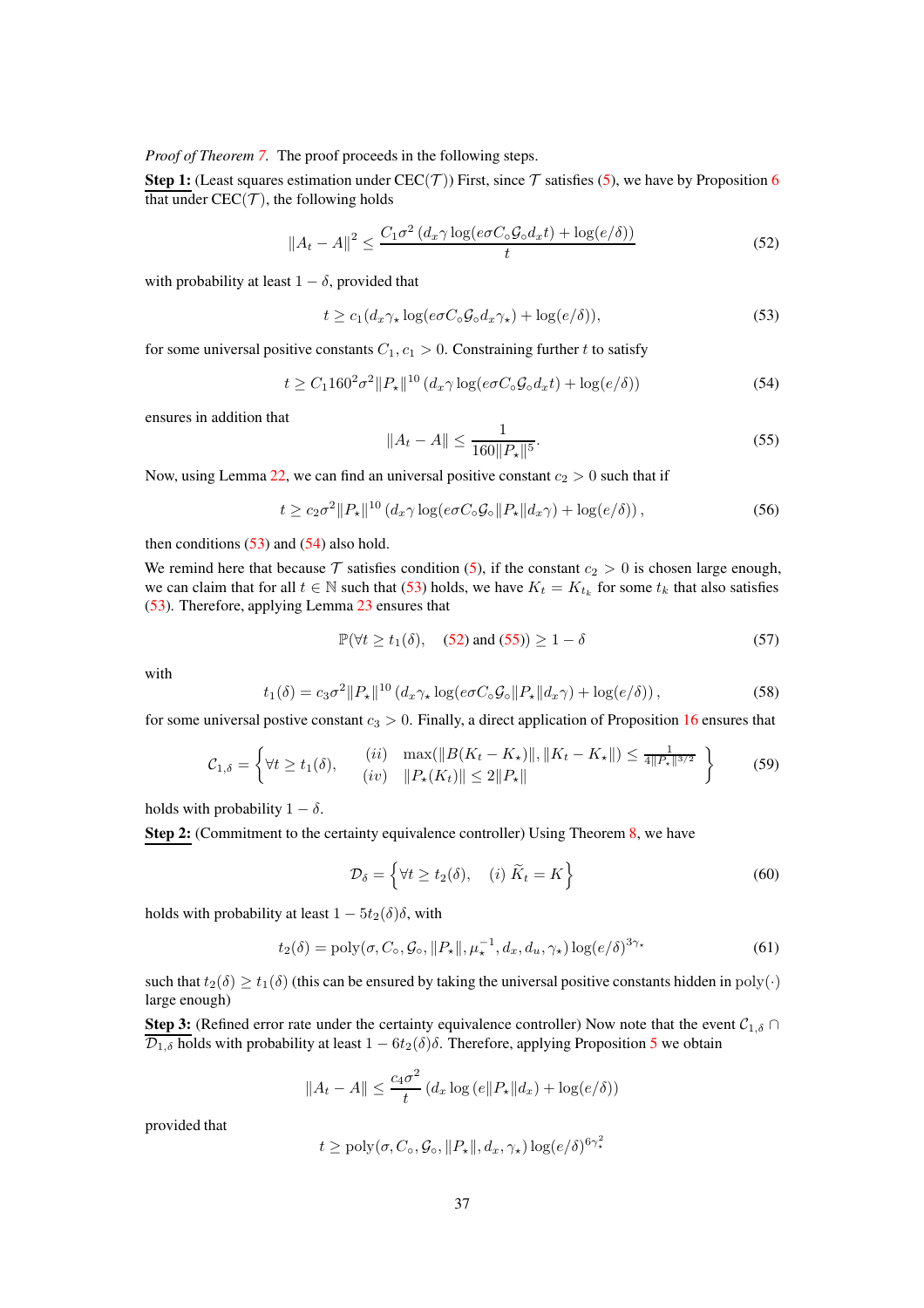for some universal positive constant  $c_4 > 0$ . Again, after using Lemma [23,](#page-87-1) and using the perturbation bounds via Proposition [16](#page-79-0) we obtain that the event

$$
\mathcal{C}_{2,\delta} = \left\{ \forall t \ge t_3(\delta), \quad \begin{array}{c} (ii) & \|B(K_t - K_\star)\| \le \frac{1}{4\|P_\star\|^{3/2}}\\ (iii) & \|P_\star(K_t) - P_\star\| \le C_1(\delta)r_t^2\\ (iv) & \|P_\star(K_t)\| \le 2\|P_\star\| \end{array} \right\} \tag{62}
$$

holds with probability at least  $1 - c_5t_3(\delta)\delta$ , wehre we define

$$
t_3(\delta) = \text{poly}(\sigma, C_\circ, \mathcal{G}_\circ, ||P_\star||, d_x, \gamma_\star) \log(e/\delta)^{6\gamma_\star^2},
$$
  

$$
C_1(\delta) = c_6 \sigma^2 ||P_\star||^8 d_x \log(e||P_\star||d_x) \log(e/\delta),
$$

for some universal positive constants  $c_5, c_6 > 0$ .

Step 4: (Stability under the certainty equivalence controller) Let us define the events

$$
E_{1,\delta,T} = \left\{ \sum_{t=t_3(\delta)}^{T} r_t^2 \|x_t\|^2 \le 8 \|P_\star\|^{3/2} \left( \|r_{1:T}\|_\infty^2 \|x_{t_2(\delta)}\|^2 + 3\sigma^2 \left( \|r_{1:T}\|_2^2 + \log(e/\delta) \right) \right) \right\},
$$
  
\n
$$
E_{2,\delta} = \{ \forall t \ge t_3(\delta), \quad (i) \text{ and } (ii) \text{ hold } \}.
$$

Noting that  $t_3(\delta)$  may be chosen so that  $t_3(\delta) \geq d_x$ , we obtain by a direct application Proposition [18,](#page-82-0) that

$$
\mathbb{P}\left(E_{1,\delta,T}\cup E_{2,\delta}^c\right)\geq 1-\delta.
$$

**Step 5:** (Putting everything together) To conlcude, we note that under the event  $C_{2,\delta} \cap \mathcal{D}_{\delta} \cap (E_{1,\delta,T} \cup$  $E_{2,\delta}$ ), the propoerties  $(i) - (iv)$  hold for all  $t \ge t_3(\delta)$ . Additionally, under CEC(T), it also holds that  $||x_{t_3(\delta)}||^2 \le \sigma^2 d_x f(t_3(\delta))$ , therefore it follows that

$$
\sum_{t=t_3(\delta)}^{T} r_t^2 \|x_t\|^2 \le 8 \|P_\star\|^{3/2} \left( \|r_{t_3(\delta):T}\|_{\infty}^2 \|x_{t_3(\delta)}\|^2 + 3\sigma^2 \left( d_x \|r_{1:T}\|_2^2 + \log(e/\delta) \right) \right)
$$
  
\n
$$
\le 8 \|P_\star\|^{3/2} \left( \|r_{t_3(\delta):T}\|_{\infty}^2 \|x_{t_3(\delta)}\|^2 + 3\sigma^2 \left( d_x \|r_{1:T}\|_2^2 + \log(e/\delta) \right) \right)
$$
  
\n
$$
\le 24\sigma^2 \|P_\star\|^{3/2} d_x \|r_{1:T}\|_2^2 + \text{poly}(\sigma, C_\circ, \mathcal{G}_\circ, \|P_\star\|, d_x, \gamma_\star) \log(e/\delta) t_3(\delta)^{1+\gamma/2}
$$
  
\n
$$
\le 24\sigma^2 \|P_\star\|^{3/2} d_x \|r_{1:T}\|_2^2 + \text{poly}(\sigma, C_\circ, \mathcal{G}_\circ, \|P_\star\|, d_x, \gamma_\star) \log(e/\delta) t_3(\delta)^{1+\gamma/2}
$$

where we used the fact  $||r_{t:T}||_{\infty}^2 \le 1$ . Thus, defining the property

(v) 
$$
\sum_{t=t_3(\delta)}^{T} r_t^2 \|x_t\|^2 \leq C_3 \|r_{1:T}\|_2^2 + C_2(\delta),
$$

where

$$
C_2(\delta) = \text{poly}(\sigma, C_\circ, \mathcal{G}_\circ, ||P_\star||, d_x, \gamma_\star) \log(e/\delta)^{15\gamma_\star^2},
$$
  

$$
C_3 = 24\sigma^2 ||P_\star||^{3/2} d_x,
$$

we have shown that

$$
\mathcal{E}_{\delta} = \{ \forall t \geq t_3(\delta), (i) - (v) \text{ hold} \} \subseteq \mathcal{C}_{\delta} \cap \mathcal{D}_{\delta} \cap E_{1,\delta,T}.
$$

Finally, we note that  $C_{2,\delta} \cap \mathcal{D}_{\delta} \cap (E_{1,\delta,T} \cup E_{2,\delta}) = C_{2,\delta} \cap \mathcal{D}_{\delta} \cap E_{1,\delta,T}$ . Therefore, by a union bound, we have

$$
\mathbb{P}(\mathcal{E}_{\delta}) \geq 1 - \mathbb{P}\left(\mathcal{C}_{\delta}^{c} \cup \mathcal{D}_{\delta}^{c} \cup (E_{1,\delta,t} \cup E_{d,\delta})^{c}\right) \geq 1 - c_{7}t_{3}(\delta)\delta
$$

for some universal positive constant  $c_7 > 0$ . This gives the desired result with modified universal constants.  $\Box$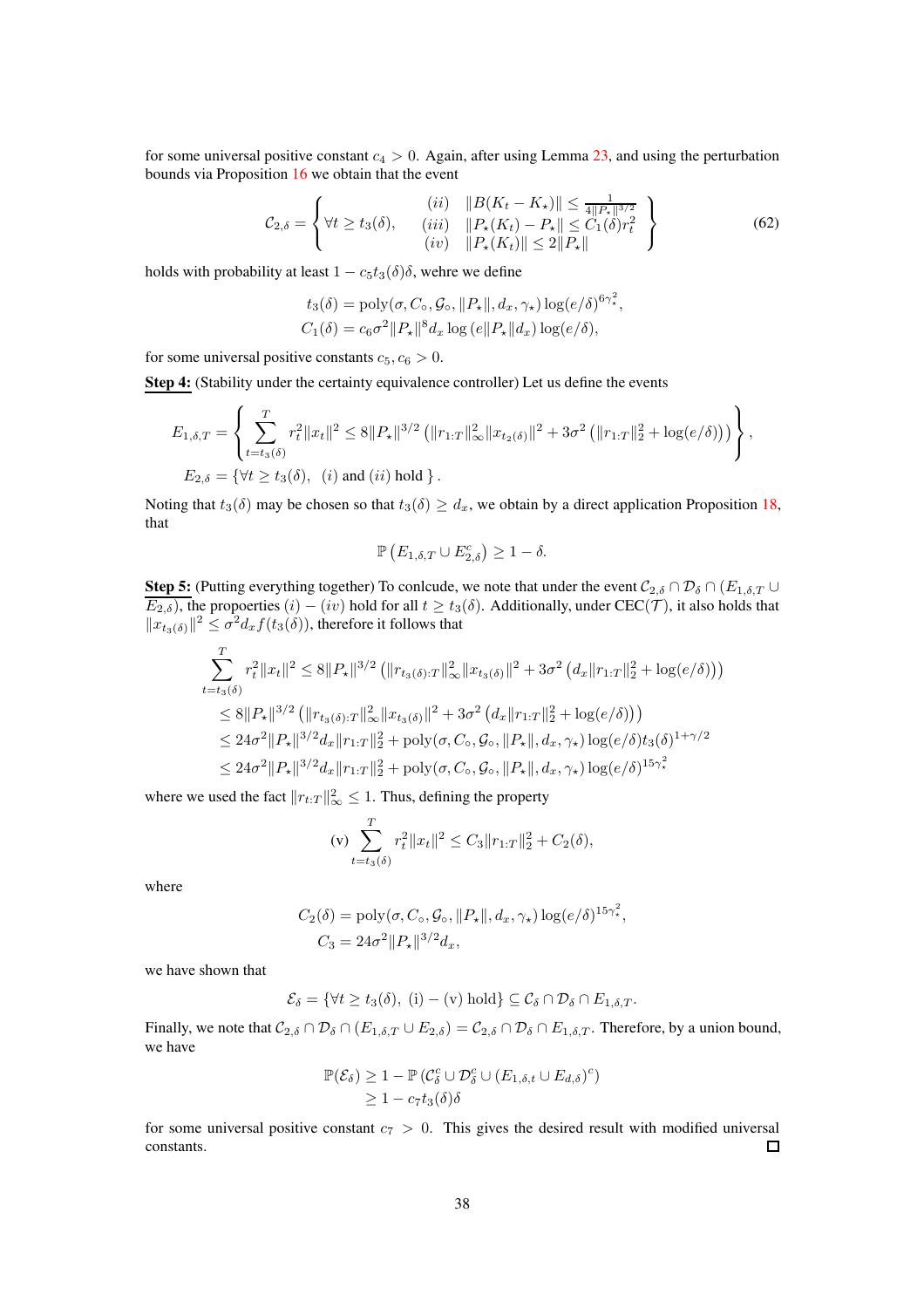# D Hysteresis Switching

In this appendix, we analyze the hysteresis switching scheme of  $CEC(\mathcal{T})$ . The main result is stated in Theorem [8,](#page-38-0) and essentially says that eventually,  $CEC(\mathcal{T})$  just uses the certainty equivalence controller  $K_t$ . The proof of this result relies mainly on the consistency of the least squares estimator (see Appendix [E\)](#page-46-0), and on the perturbation bounds on Riccati equations (see Appendix [H\)](#page-78-0). The stability behaviour of the resulting dynamical system is also instrumental in the analysis (see Appendix [I\)](#page-80-0).

## D.1 Main result

The following theorem says that after time  $t(\delta)$ , CEC(T) only uses the certainty equivalence controller  $K_t$ . In its proof, we will use lemmas presented later in this appendix.

<span id="page-38-0"></span>**Theorem 8.** Assume that  $\mathcal T$  satisfies [\(5\)](#page-3-0). For all  $\delta \in (0,1)$ , there exists a stopping time  $v(\delta)$ , such *that* CEC(T) *uses the certainty equivalence controller at*  $v(\delta)$ *, and such that the stopping time*  $\tau(\delta)$  =  $\inf\{t > v(\delta): \text{CEC}(\mathcal{T})\}$  *uses stabilizing controller at time t {verifies}* 

$$
\mathbb{P}(v(\delta) \le t(\delta), \tau(\delta) = \infty) \ge 1 - 5t(\delta)\delta
$$

*where*

$$
t(\delta) = \text{poly}(\sigma, C_{\circ}, \mathcal{G}_{\circ}, ||P_{\star}||, \mu_{\star}^{-1}, d_x, d_u, \gamma_{\star}) \log(e/\delta)^{3\gamma_{\star}\beta}
$$

*and where the order of the polynomial only depends on*  $\gamma$ , and  $\beta = 4$ ,  $\alpha = 0$  *in Scenario I*,  $\beta = 2$  *in Scenario II – (*A *known), and* β = 1 *in Scenario II – (*B *known). We note that in Scenario I and Scenario*  $II - (B \text{ known})$ , we have  $\text{poly}(\sigma, C_\circ, \mathcal{G}_\circ, ||P_\star||, \mu_\star^{-1}, d_x, d_u, \gamma_\star) = \text{poly}(\sigma, C_\circ, \mathcal{G}_\circ, ||P_\star||, d_x, d_u, \gamma_\star)$ *since we have no more dependency on*  $\mu_{\star}$ *.* 

*Proof of Theorem [8.](#page-38-0)* The proof for the three scenarios are very similar. We provide the proof for Scenario I, as for the other two scenarios, we simply highlight the differences in the proof.

**Scenario I.** By Lemma [4,](#page-41-0) we have for all  $\delta \in (0,1)$ ,  $\mathbb{P}(E_{1,\delta}) \geq 1 - \delta$ , provided that

$$
t_1(\delta)^{1/4} = c\sigma C_{\circ}^2 C_K^2 ||P_{\star}||^{10} d\gamma_{\star} \log(e\sigma C_{\circ} \mathcal{G}_{\circ} || P_{\star} || d_x d_u \gamma_{\star}) \log(e/\delta)
$$

for some universal positive constant  $c_1 > 0$  large enough so that  $t_1(\delta) \geq d_x + \log(e/\delta)$ . We note here that we may have the crude upper bound  $C_K \leq C_\circ ||P_*||$ . Now defining

$$
v(\delta) = \inf \{ t > t_1(\delta) : \ell_t = 1 \},
$$
  

$$
\tau(\delta) = \inf \{ t > v(\delta) : \ell_t = 0 \}.
$$

and denoting

$$
t(\delta) = c_2 (C_\circ \mathcal{G}_\circ)^{8/\gamma} ||P_\star||^{3/\gamma} t_1(\delta)^{3\gamma_\star})
$$

where  $c_2 > 0$  is a universal positive constant. Note that  $t(\delta) \ge c_2(C_\circ \mathcal{G}_\circ)^{8/\gamma} t_1(\delta)^{3\gamma_\star}$  (recall that  $||P_*|| \ge 1$ ). Thus, provided  $c_2$  is large enough, we may apply Lemma [3](#page-39-0) and obtain

$$
\mathbb{P}(v(\delta) \le t(\delta)) \ge 1 - \delta.
$$

Furthermore, note that  $t(\delta) \ge c_2 \|P_\star\|^{3/2} t_1(\delta)$ . Hence, provided  $c_2$  is large enough, we may apply Lemma [7,](#page-41-1) and obtain

$$
\mathbb{P}(v(\delta) \le t(\delta), \tau(\delta) < \infty) \le 4t(\delta)\delta.
$$

Therefore, we have

$$
\mathbb{P}(v(\delta) \le t(\delta), \tau(\delta) = \infty) = \mathbb{P}(v(\delta) \le t(\delta)) - \mathbb{P}(v(\delta) \le t(\delta), \tau(\delta) < \infty)
$$
  

$$
\le 1 - \delta - 4t(\delta)\delta
$$
  

$$
\ge 1 - 5t(\delta)\delta,
$$

where  $c_2$  may be chosen sufficiently large so that  $t(\delta) \geq 1$ .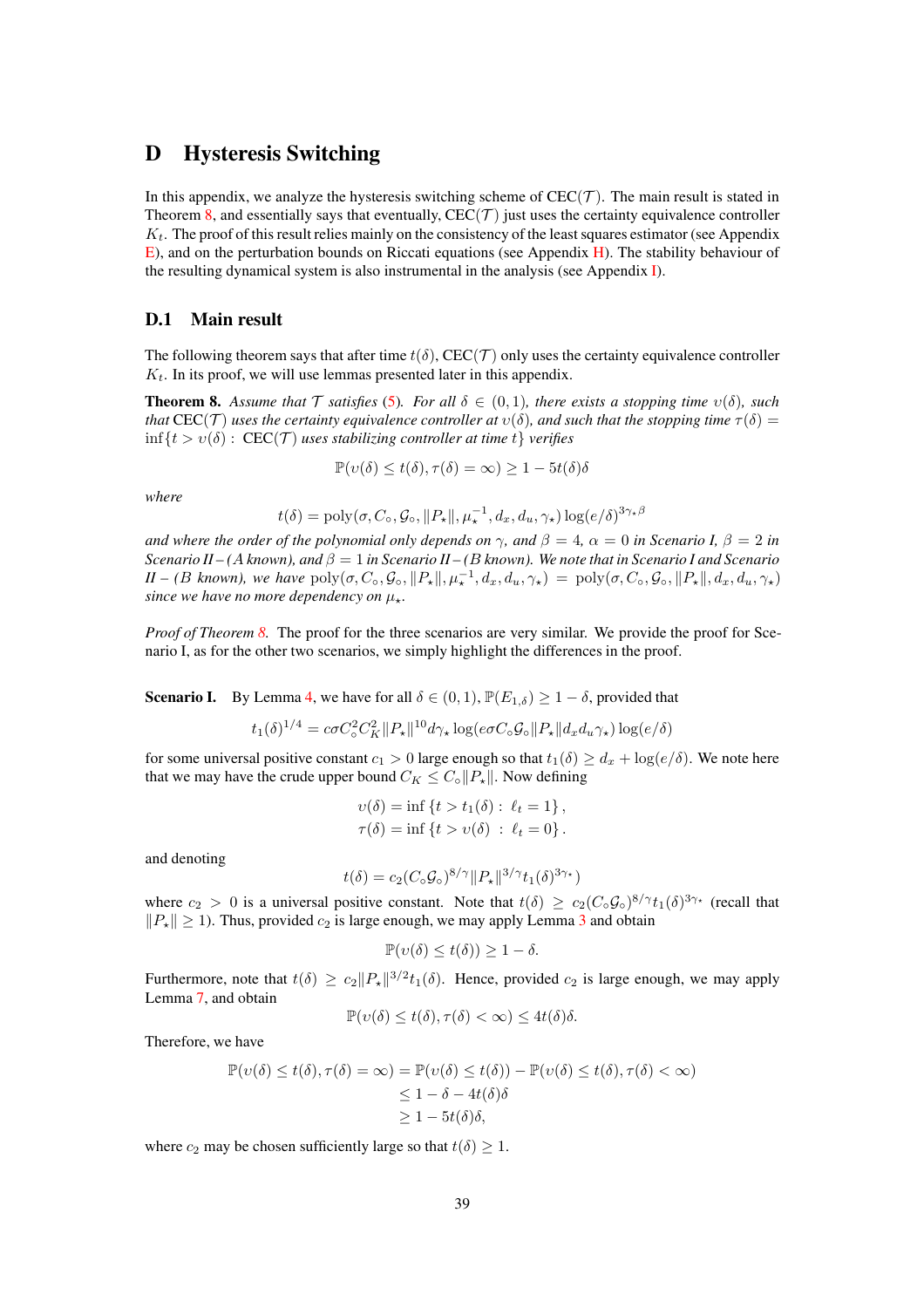**Scenario II** – (A known). We start by applying Lemma [6,](#page-41-2) to obtain that  $\mathbb{P}(E_{2,\delta}) \geq 1 - \delta$ , provided that

$$
t_1(\delta)^{1/2} = \frac{c\sigma^2 C_K \|P_\star\|^{10}}{\mu_\star^2} \left( d\gamma_\star \log(e\sigma C_\circ \mathcal{G}_\circ) \|P_\star\| \mu_\star^{-1} d_x d_u \gamma_\star \right) + \log(e/\delta) \right).
$$

The remaining of the proof follows similarly as in Scenario I.

**Scenario II –** (B known). We start by applying Lemma [5,](#page-41-3) to obtain that  $\mathbb{P}(E_{3,\delta}) \geq 1 - \delta$ , provided that

$$
t_1(\delta) = c||P_\star||^{10}(d_x \gamma_\star \log(e\sigma C_\circ \mathcal{G}_\circ || P_\star || d_x \gamma_\star) + \log(e/\delta)).
$$

The remaining of the proof follows similarly as in Scenario I.

# $\Box$

# D.2 The time it takes for  $CEC(\mathcal{T})$  to use the certainty equivalence controller

Lemma [3](#page-39-0) quantifies the probability of switching to the certainty equivalence controller (i.e.,  $\tilde{K}_t = K_t$ ) at some time, say between  $i$  and  $j$ . The proof of Lemma [3](#page-39-0) relies on Lemma [15\)](#page-80-1) and Proposition [15.](#page-76-0) The stabilizing controller (i.e.,  $\hat{K}_t = K_{\circ}$ ) will eventually bring the system to a stable behaviour, thus to a state where it can attempt the certainty equivalence controller.

<span id="page-39-0"></span>**Lemma 3.** *Under* CEC(*T*)*, for all*  $\delta \in (0,1)$  *we have* 

$$
\mathbb{P}\left(\exists k\in\{i,\ldots,j\}:\ell_k=1\right)\geq 1-\delta
$$

*provided that*

$$
i \ge d_x + \log(e/\delta)
$$
 and  $j \ge c(C_\circ \mathcal{G}_\circ)^{8/\gamma} i^{3\gamma_\star}$ 

*for some universal positive constant*  $c > 0$ *. Refer to the pseudo-code of*  $CEC(\mathcal{T})$  *for the definition of*  $\ell_k$ .

*Proof of Lemma [3.](#page-39-0)* We start by defining the following events.

$$
\mathcal{E}_{i,j} = \left\{ \exists k \in \{i, \ldots, j\} : \quad \ell_k = 1 \right\},
$$
  

$$
\mathcal{A}_{\delta,t} = \left\{ \sum_{s=0}^t ||x_s||^2 \le C_1 \sigma^2 \mathcal{G}_\circ^2 C_\circ^2 (d_x t^{1+2\gamma} + \log(e/\delta)) \right\}.
$$

We have, by Proposition [15,](#page-76-0) that the event  $A_{\delta,t}$  holds with probability at least  $1 - \delta$  for some universal positive constant  $C_1 > 1$ . Our analysis is essentially the same for all the envisioned scenarios. Therefore, to avoid unnecessary rewriting, we denote

$$
\forall s \ge 0: \quad \xi_s = \begin{cases} \nu_s & \text{if in Scenario I} \\ \zeta_s & \text{if in Scenario II} - (A \text{ known}) \\ 0 & \text{if in Scenario II} - (B \text{ known}) \end{cases}
$$

where we remark that for all  $s \geq 0$ ,  $\xi_s$  is a zero-mean, sub-gaussian random vector that has variance proxy at worst  $\sigma^2$  for all  $s \geq d_x$ .

Now, provided that  $i \geq \log(e/\delta)$ , observe that under the event  $\mathcal{A}_{\delta,t} \cap \mathcal{E}_{i,j}^c$  the following holds

- (a)  $\sum_{s=0}^{j} ||x_s||^2 > \sigma^2 d_x f(j) = \sigma^2 d_x j^{1+\gamma/2},$ *(b)*  $\sum_{s=0}^{i} ||x_s||^2 \le C_1 \sigma^2 \mathcal{G}_o^2 C_o^2$  $2^2(d_x i^{1+2\gamma} + \log(e/\delta)) \leq 2C_1 \sigma^2 \mathcal{G}_\circ^2 C_\circ^2 d_x i^{3\gamma_\star},$
- *(c)* ∀s ∈ {*i*, ..., *j*},  $u_s = K_0 x_s + \xi_s$ .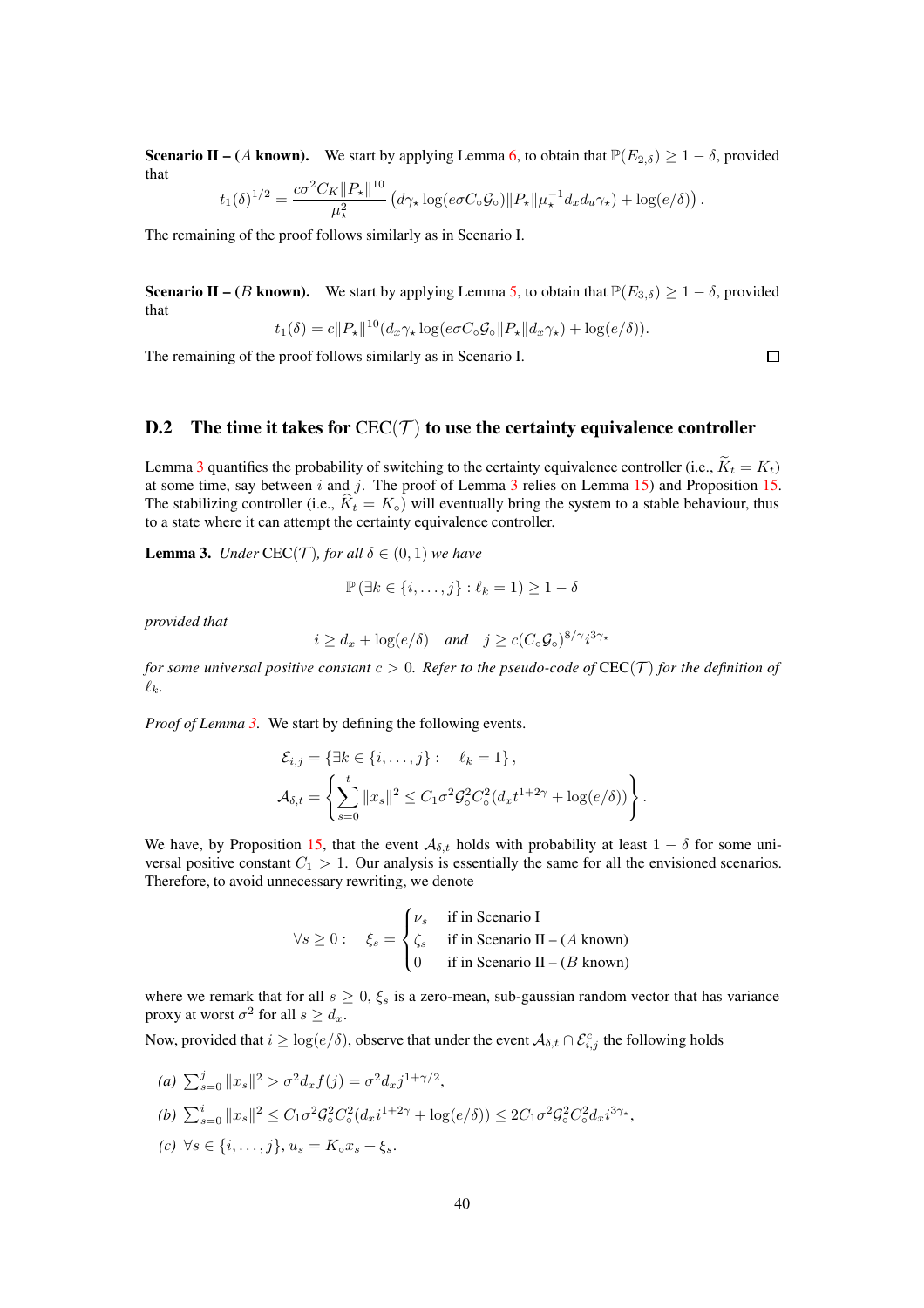Consider the following dynamical system

$$
\forall s \geq 0: \qquad y_{s+1} = (A+BK_{\circ})y_s + B\xi_{i+s} + \eta_{i+s} \quad \text{with} \quad y_0 = x_i
$$

and note that when *(c)* holds, we have  $(x_i, \ldots, x_j) = (y_0, \ldots, y_{j-i})$ , thus,  $\sum_{s=i}^j ||x_s||^2 = \sum_{s=0}^{j-i} ||y_s||^2$ . On the other hand, the event

$$
\mathcal{E}_{1,\delta,i,j} = \left\{ \sum_{s=0}^{j-i} \|y_s\|^2 \le 2\mathcal{G}_\circ^2 \left( \|x_i\|^2 + 2\sigma^2 C_\circ^2 (d_x(j-i) + \log(e/\delta)) \right) \right\}
$$

holds with probability at least  $1-\delta$  provided  $i \geq d_x$ . This follows from Lemma [15.](#page-80-1) Therefore, provided  $i \geq d_x + \log(e/\delta)$ , under the event  $\mathcal{A}_{\delta,t} \cap \mathcal{E}_{i,j}^c \cap \mathcal{E}_{1,\delta,i,j}$ , we have

$$
\sum_{s=0}^{j} ||x_{s}||^{2} \leq \sum_{s=0}^{i} ||x_{s}||^{2} + \sum_{s=i}^{j} ||x_{s}||^{2}
$$
\n
$$
\leq 2C_{1}\sigma^{2}C_{\circ}^{2}\mathcal{G}_{\circ}^{2}d_{x}i^{3\gamma_{\star}} + \sum_{s=0}^{j-i} ||y_{s}||^{2}
$$
\n
$$
\leq 2C_{1}\sigma^{2}C_{\circ}^{2}\mathcal{G}_{\circ}^{2}d_{x}i^{3\gamma_{\star}} + 2\mathcal{G}_{\circ}^{2}||x_{i}||^{2} + 2\sigma^{2}C_{\circ}^{2}\mathcal{G}_{\circ}^{2}d_{x}j
$$
\n
$$
\leq 4C_{1}\sigma^{2}C_{\circ}^{2}\mathcal{G}_{\circ}^{4}d_{x}(i^{3\gamma_{\star}} + j).
$$
\n
$$
(Because (b) holds)
$$

After some elementary calculations, we obtain that if  $j \geq (8C_1C_0^2\mathcal{G}_0^4)$  $i_0^4$  $(i_0^4)^2$ ,  $j \geq i_0^3$ <sup> $\gamma$ </sup>, and  $i \geq d_x +$ log(e/ $\delta$ ), then, under the event  $\mathcal{A}_{\delta,t} \cap \mathcal{E}_{i,j}^c \cap \mathcal{E}_{1,\delta,i,j}$ , we have

$$
\sum_{s=0}^j \|x_s\|^2 \le \sigma^2 d_x f(j).
$$

But this cannot hold under  $\mathcal{E}_{i,j}^c$  otherwise it would contradict property *(a)*, therefore it must be that  $A_{\delta,t} \cap \mathcal{E}_{1,\delta,i,j} \subseteq \mathcal{E}_{i,j}$ . Hence by union bound, we have

$$
\mathbb{P}\left(\mathcal{E}_{i,j}\right) \geq 1-\mathbb{P}(\mathcal{A}^{c}_{\delta,t} \cup \mathcal{E}^{c}_{1,\delta,i,j}) \geq 1-2\delta
$$

provided that

$$
i \ge d_x + \log(e/\delta)
$$
 and  $j \ge c(C_\circ \mathcal{G}_\circ)^{8/\gamma} i^{3\gamma_\star}$ 

for some universal positive constant  $c > 0$ . Reparametrizing by  $\delta' = 2\delta$  yields the desired result with modified positive constants.  $\Box$ 

## D.3 Consistency of LSE leads to commitment

The event that leads to commitment. We note that the conditions under which  $CEC(\mathcal{T})$  switches to the certainty equivalence controller vary depending on which scenario we are in. Therefore, we are constrained to define the event that leads to commitment in each of the three envisioned scenarios.

For scenario I, we define for all  $\delta \in (0,1)$ , the event of interest as

<span id="page-40-0"></span>
$$
E_{1,\delta} = \left\{ \forall t \ge t_1(\delta), \begin{array}{c} (i) \quad ||B(K_t - K_\star)|| \le \frac{1}{||P_\star||^{3/2}} \\ (ii) \quad ||K_t||^2 \le h(t) \\ (iii) \quad \lambda_{\min} \left( \sum_{s=0}^{t-1} \begin{bmatrix} x_s \\ u_s \end{bmatrix} \begin{bmatrix} x_s \\ u_s \end{bmatrix}^\top \right) \ge t^{1/4} \end{array} \right\}.
$$
 (63)

The definition of the time  $t_1(\delta)$  is made precise in the following result, proved in [D.5.](#page-43-0)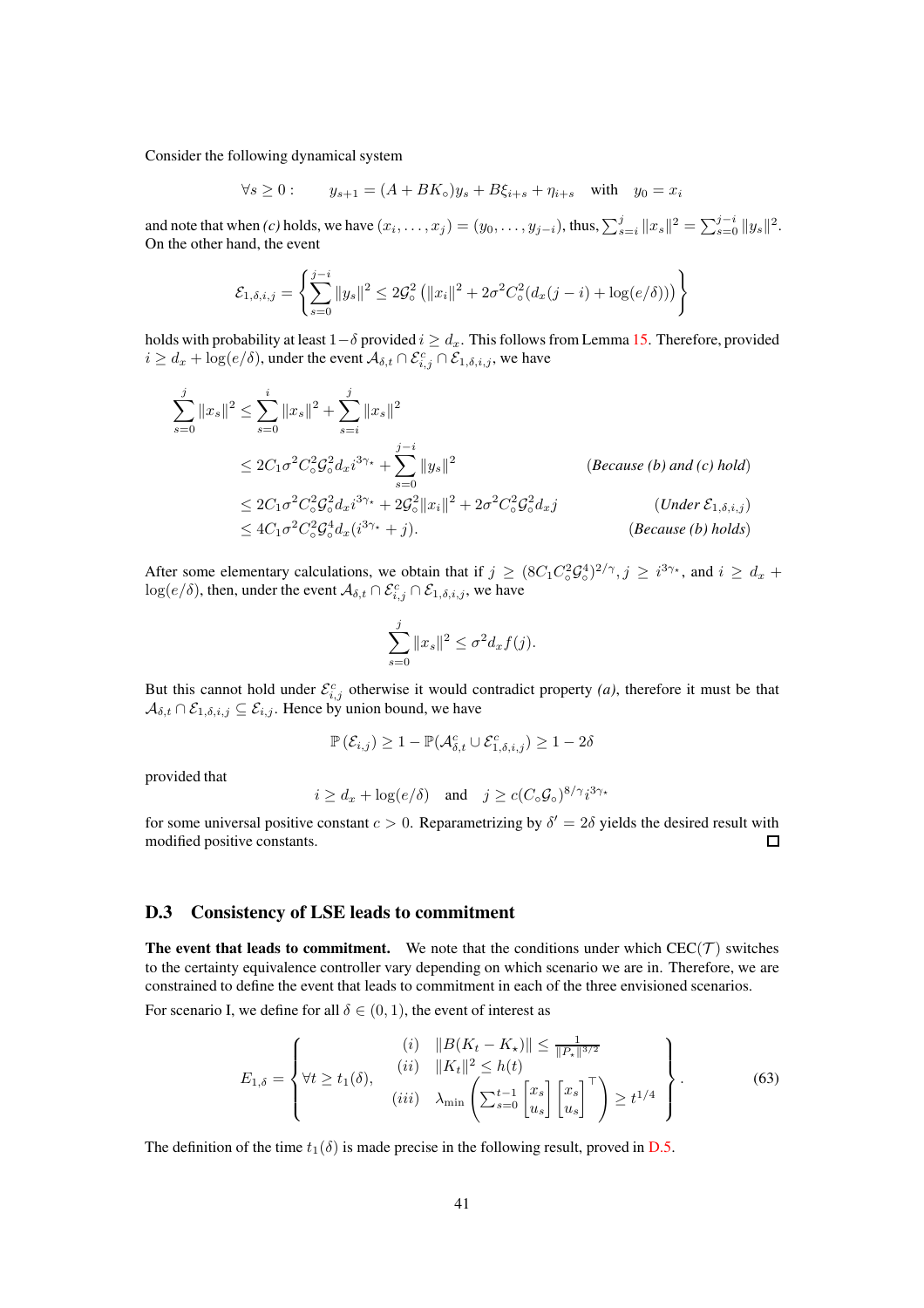<span id="page-41-0"></span>**Lemma 4.** *For all*  $\delta \in (0,1)$ *, let*  $E_{1,\delta}$  *be defined as in* [\(63\)](#page-40-0)*. Under Algorithm* CEC(*T*)*, assuming that T* satisifes [\(5\)](#page-3-0), then, for all  $\delta \in (0,1)$ ,

$$
\mathbb{P}\left(E_{1,\delta}\right)\geq1-\delta,
$$

*provided that*

$$
t_1(\delta)^{1/4} = c\sigma C_{\circ}^2 C_K^2 \|P_{\star}\|^{10} \left(d\gamma_{\star} \log(e\sigma C_{\circ} \mathcal{G}_{\circ}) \|P_{\star}\|d_x d_u \gamma_{\star}\right) + \log(e/\delta).
$$

For Scenario II–(A known), we define for all  $\delta \in (0,1)$ , the event of interest as

<span id="page-41-4"></span>
$$
E_{2,\delta} = \left\{ \forall t \ge t_2(\delta), \quad \begin{array}{c} (i) & \|B(K_t - K_\star)\| \le \frac{1}{\|P_\star\|^{3/2}} \\ (ii) & \|K_t\|^2 \le h(t) \\ (iii) & \lambda_{\min} \left( \sum_{s=0}^{t-1} u_s u_s^\top \right) \ge t^{1/2} \end{array} \right\}.
$$
\n(64)

<span id="page-41-3"></span>**Lemma 5.** *For all*  $\delta \in (0,1)$ *, let*  $E_{2,\delta}$  *be defined as in* [\(64\)](#page-41-4)*. Under Algorithm* CEC(*T*)*, assuming that T satisifes* [\(5\)](#page-3-0)*, then, for all*  $\delta \in (0,1)$ *,* 

$$
\mathbb{P}\left(E_{2,\delta}\right)\geq1-\delta,
$$

*provided that*

$$
t_2(\delta)^{1/2} = \frac{c\sigma^2 C_K ||P_\star||^{10}}{\mu_\star^2} \left( d\gamma_\star \log(e\sigma C_\circ \mathcal{G}_\circ) ||P_\star|| \mu_\star^{-1} d_x d_u \gamma_\star \right) + \log(e/\delta) \right),
$$

For Scenario II-(B known),

<span id="page-41-5"></span>
$$
E_{3,\delta} = \left\{ \forall t \ge t_3(\delta), \quad \begin{array}{ll} (i) & \|B(K_t - K_\star)\| \le \frac{1}{\|P_\star\|^{3/2}} \\ (ii) & \|K_t\|^2 \le h(t) \end{array} \right\} . \tag{65}
$$

<span id="page-41-2"></span>**Lemma 6.** *For all*  $\delta \in (0, 1)$ *, let*  $E_{3,\delta}$  *be defined as in* [\(65\)](#page-41-5)*. Under Algorithm* CEC(*T*)*, assuming that T* satisifes [\(5\)](#page-3-0), then, for all  $\delta \in (0,1)$ ,

 $\mathbb{P}(E_{3,\delta}) \geq 1-\delta,$ 

*provided that*

$$
t_3(\delta) = c||P_\star||^{10}(d_x \gamma_\star \log(e\sigma C_\circ \mathcal{G}_\circ || P_\star || d_x \gamma_\star) + \log(e/\delta)).
$$

The proofs of Lemma [4,](#page-41-0) Lemma [5,](#page-41-3) and Lemma [6](#page-41-2) are presented in [D.5.](#page-43-0) They rely on the consistency of the Least squares algorithm under CEC(T) when T satisfies [\(5\)](#page-3-0).

In the definitions of the events  $E_{1,\delta}$ ,  $E_{2,\delta}$ , and  $E_{3,\delta}$ , property (i) is the most important for establishing the commitment lemma that we shall provide shortly.

# D.4 The commitment lemma

Lemma [7](#page-41-1) states that  $CEC(\mathcal{T})$  will eventually only use the certainty equivalence conotroller, provided that  $K_t$  is sufficiently close to  $K_{\star}$  (this is captured by property (i) in the aforementioned events).

<span id="page-41-1"></span>**Lemma 7.** Assume that  $\mathcal T$  *satisfies* [\(5\)](#page-3-0). Assume that for all  $\delta \in (0,1)$ ,

$$
\mathbb{P}(E_{p,\delta}) \geq 1-\delta
$$

*for some*  $t_p(\delta) \geq d_x + \log(e/\delta)$  *for*  $p \in \{1, 2, 3\}$  *and where*  $E_{1,\delta}$ *,*  $E_{2,\delta}$ *, and*  $E_{3,\delta}$  *are defined in* [\(63\)](#page-40-0)*,* [\(65\)](#page-41-5)*, and* [\(64\)](#page-41-4)*, respectively. Define the following stopping times*

$$
v(\delta) = \inf \{ t > t_p(\delta) : \ell_t = 1 \},
$$
  

$$
\tau(\delta) = \inf \{ t > v(\delta) : \ell_t = 0 \}.
$$

*Then for all*  $\delta \in (0,1)$ *, we have* 

$$
\mathbb{P}\left(v(\delta) \leq k, \tau(\delta) < \infty\right) \leq 4k\delta
$$

*provided that*  $k \geq 18^{2/\gamma} ||P_{\star}||^{3/\gamma} t_p(\delta)$  *for some universal positive constant*  $c > 0$ *.*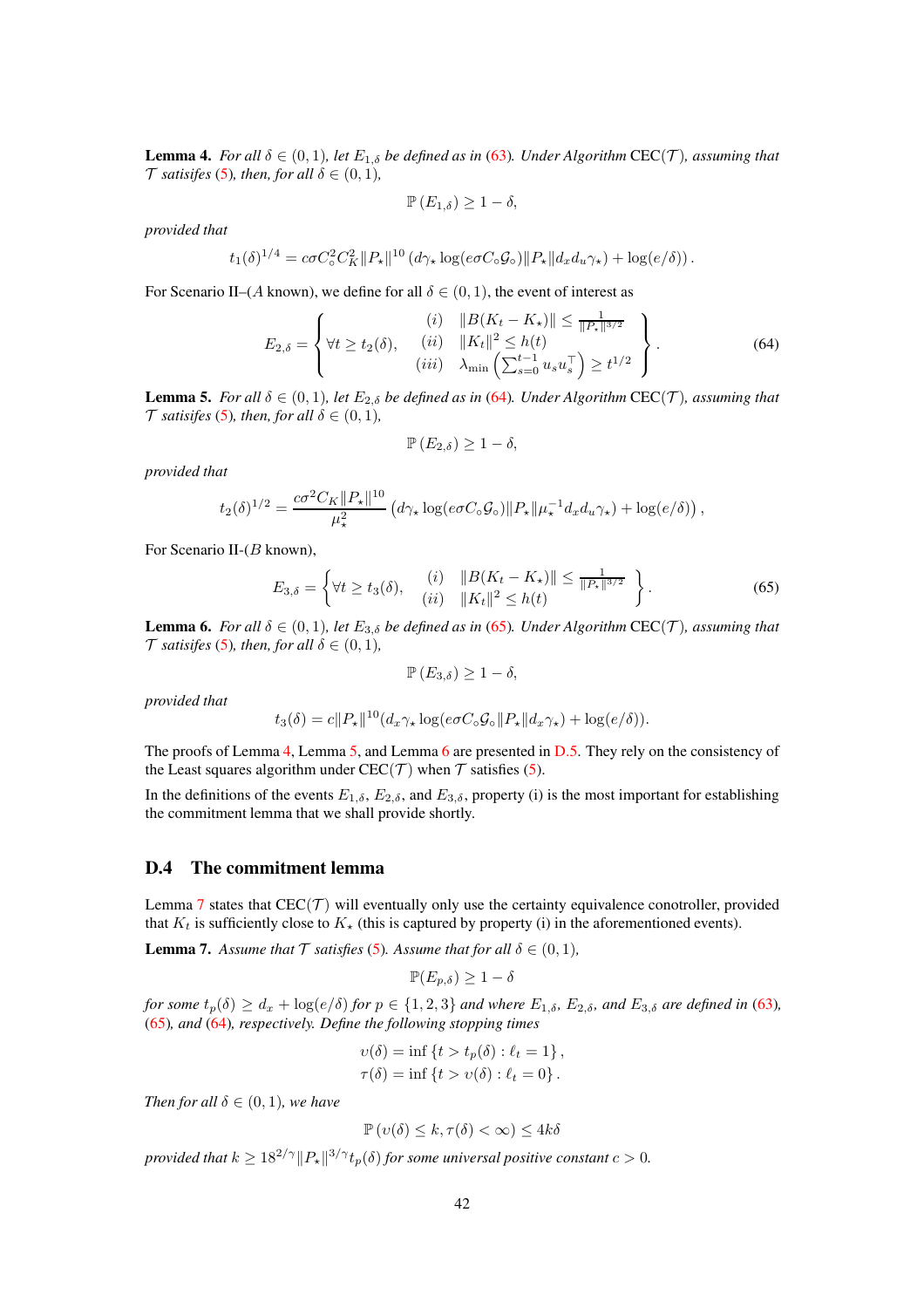*Proof of Lemma* [7.](#page-41-1) For ease of notation, we drop the dependency of  $v(\delta)$ , and  $\tau(\delta)$  on  $\delta$ , and simply write  $v$ , and  $\tau$ . Furthermore, we shall refer to

$$
\forall s \ge 0 \quad \xi_s = \begin{cases} \nu_s & \text{If in Scenario I} \\ 0 & \text{If in Scenario II} \\ - (A \text{ known}) \text{ o in Scenario II} \\ - (B \text{ known}). \end{cases}
$$

We note that  $\xi_s$  is a zero-mean, sub-gaussian random vector with variance proxy at most  $\sigma^2$  provided  $s \geq d_x$ . Fix  $p \in \{1, 2, 3\}$ 

We have

$$
\mathbb{P}(v \leq k, \tau < \infty) \leq \mathbb{P}(\{v \leq k, \tau < \infty\} \cap E_{p,\delta}) + \mathbb{P}(\mathcal{E}_{1,\delta}^c) \\
\leq \mathbb{P}(\{v \leq k, \tau < \infty\} \cap E_{p,\delta}) + \delta \\
\leq \sum_{i=t(\delta)+1}^k \mathbb{P}(\{v = i, \tau < \infty\} \cap E_{p,\delta}) + \delta \\
\leq \sum_{i=t(\delta)+1}^k \sum_{j=i+1}^\infty \mathbb{P}(\{v = i, \tau = j\} \cap E_{p,\delta}) + \delta.
$$

**Computing the probabilities**  $\mathbb{P}(\{v = i, \tau = j\} \cap E_{p,\delta})$ . Let  $j > i$ . First, let us note that under the event  $\{v = i, \tau = j\} \cap E_{p,\delta}$ , the following must hold

- (a) For all  $i \le t \le j$ ,  $u_t = K_t x_t + \xi_t$  (since  $\ell_t = 0$  and conditions *(ii)-(iii)* hold),
- (b)  $\sum_{s=0}^{i} ||x_s||^2 < \sigma^2 d_x f(i) = \sigma^2 d_x i^{1+\gamma/2},$ (c)  $\sum_{s=0}^{j} ||x_s||^2 > \sigma^2 d_x g(j) = \sigma^2 d_x j^{1+\gamma}.$

First, we use a truncation trick, and define

$$
\forall t \ge 0, \ \ \tilde{K}_t = (K_t - K_\star) \mathbf{1}_{\left\{ \|K_{i+s} - K_\star\| \le \frac{1}{4 \|P_\star\|^{{3}/{2}}} \right\}} + K_\star
$$

and note that under the event  $E_{p,\delta}$ , we have  $K_t = \widetilde{K}_t$  for all  $t \geq t(\delta)$ . Now consider the following dynamical system

$$
\forall s \ge 1: \quad y_{s+1} = (A + B\tilde{K}_{i+s})y_s + B\xi_{i+s} + \eta_{i+s} \quad \text{with} \quad y_0 = x_i
$$

.

We note that under the event  $E_{p,\delta}$ , we have  $(x_i, \ldots, x_j) = (y_0, \ldots, y_{j-i})$ . On the other hand, the event

$$
\mathcal{E}_{2,\delta,i,j} = \left\{ \sum_{s=0}^{j-i} \|y_s\|^2 \le 8 \|P_{\star}\|^{3/2} \left( \|x_i\|^2 + 6\sigma^2 C_{\circ}^2 (d_x(j-i) + \log(j^2/\delta)) \right) \right\}
$$

holds with probability at least  $1 - \delta/j^2$ , provided that  $i \geq d_x$ . This follows by Lemma [16](#page-81-0) (see also Proposition [18\)](#page-82-0). Therefore, under the event  $E_{p,\delta} \cap \mathcal{E}_{2,\delta,i,j} \cap \{v = i, \tau = j\}$ , we have

$$
\sum_{s=0}^{j} ||x_{s}||^{2} \le \sum_{s=0}^{i} ||x_{s}||^{2} + \sum_{s=i}^{j} ||x_{s}||^{2}
$$
\n
$$
\le \sigma^{2} d_{x} i^{1+\gamma/2} + \sum_{s=i}^{j} ||x_{s}||^{2}
$$
\n
$$
\le \sigma^{2} d_{x} i^{1+\gamma/2} + 8 ||P_{\star}||^{3/2} ||x_{i}||^{2} + 6\sigma^{2} C_{\circ}^{2} (d_{x} + 2)j \qquad (Under \mathcal{E}_{2, \delta, i, j} \cap E_{p, \delta})
$$
\n
$$
\le 9\sigma^{2} ||P_{\star}||^{3/2} d_{x} i^{1+\gamma/2} + 3\sigma^{2} C_{\circ}^{2} d_{x} j \qquad (Because (a) holds)
$$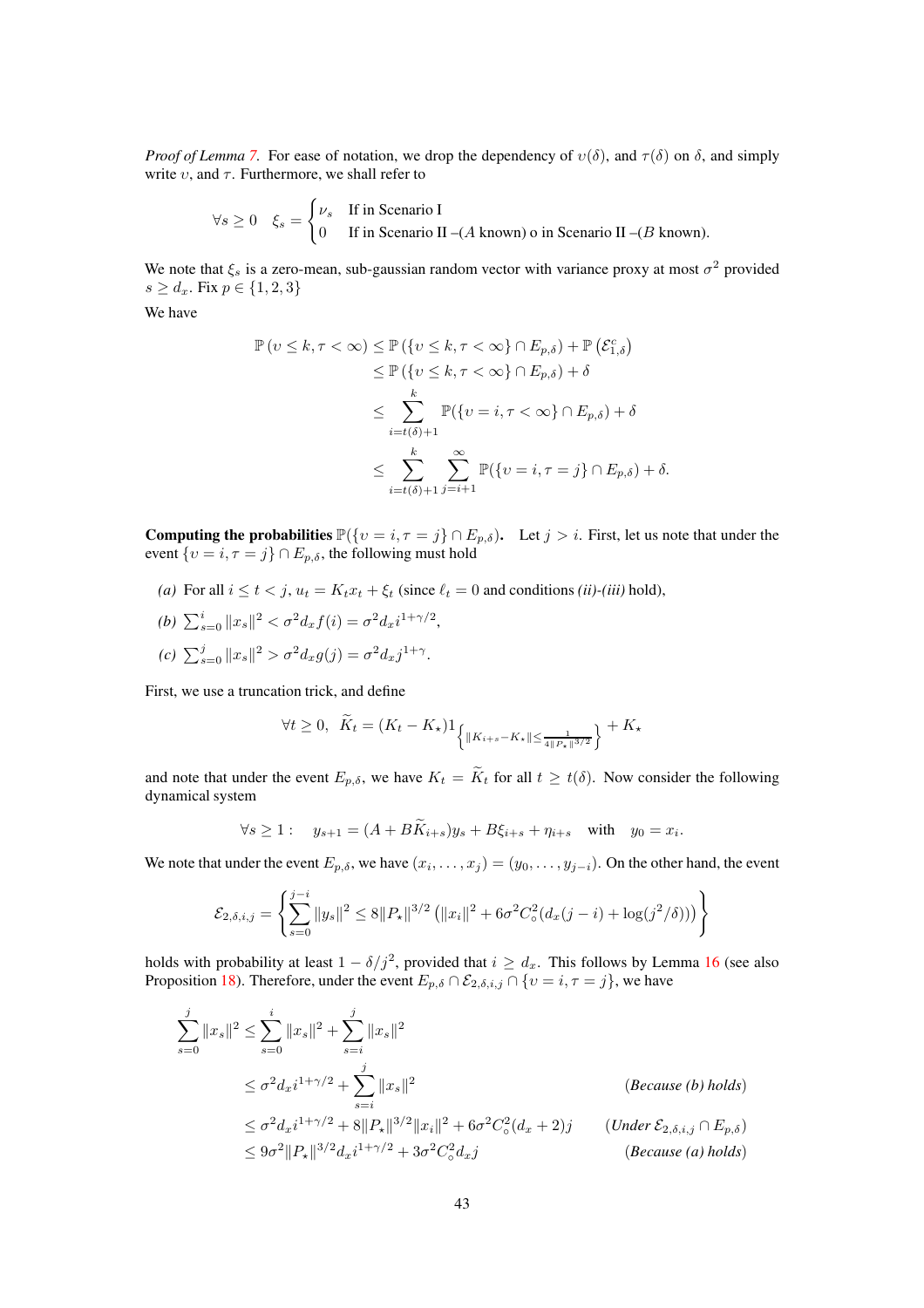provided that  $i > log(e/\delta)$ .

After some elementary computations, we obtain that if  $j > 18^{2/\gamma} ||P_{\star}||^{3/\gamma}$ , and  $i \ge \log(e/\delta)$ , then under the event  $E_{p,\delta} \cap \mathcal{E}_{2,\delta,i,j} \cap \{v = i, \tau = j\}$ , we have

$$
\sum_{s=0}^j \|x_s\|^2 \leq \sigma^2 d_x j^{1+\gamma}.
$$

But this cannot be under the event  $\{v = i, \tau = j\} \cap E_{p,\delta}$ , otherwise it would contradict *(c)*. Therefore, it must be that  $\{v = i, \tau = j\} \cap E_{p,\delta} \subseteq \mathcal{E}_{2,\delta,i,j}^c$ . Hence

$$
\mathbb{P}(\{v=i, \tau=j\} \cap E_{p,\delta}) \leq \mathbb{P}(\mathcal{E}_{2,\delta,i,j}^c) \leq \frac{\delta}{j^2}
$$

provided that

$$
i \ge d_x + \log(e/\delta)
$$
 and  $j > 18^{2/\gamma} ||P_{\star}||^{3/\gamma}$ .

Let us remind here that  $j > i$  and  $i > t(\delta)$ .

**Concluding step.** To conclude, provided that  $k \ge 18^{2/\gamma} ||P_{\star}||^{3/\gamma} (d_x + \log(e/\delta))$ , we have

$$
\mathbb{P}\left(v \leq k, \tau(\delta) < \infty\right) \leq \sum_{i=t(\delta)+1}^{k} \sum_{j=i+1}^{\infty} \mathbb{P}\left(v = i, \tau = j, E_{p,\delta}\right) + \delta
$$
\n
$$
\leq \sum_{i=t(\delta)+1}^{k} \sum_{j=i+1}^{\infty} \frac{\delta}{j^2} + \delta
$$
\n
$$
\leq \frac{\pi^2 k\delta}{6} + \delta \leq 4k\delta.
$$

# <span id="page-43-0"></span>D.5 Remaining proofs

*Proof of Lemma [4.](#page-41-0)* Using Lemma [8,](#page-48-0) we have already established that:

$$
\mathbb{P}\left(\forall t \ge t_4(\delta) : \|B(K_t - K_\star)\| \le \frac{1}{5\|P_\star\|^{3/2}} \quad \text{and} \quad \|K_t\|^2 \le h(t)\right) \ge 1 - \delta \tag{66}
$$

with

$$
t_4(\delta)^{1/4} = c_1 \sigma C_\circ^2 \|P_\star\|^{10} \left(d\gamma_\star \log(e \sigma C_\circ \mathcal{G}_\circ \|P_\star\| d_x d_u \gamma_\star\right) + \log(e/\delta)\right) \tag{67}
$$

for some universal positive constant  $c_1 > 0$ . Now we may use Proposition [11](#page-63-0) to obtain that:

$$
\mathbb{P}\left(\lambda_{\min}\left(\sum_{s=0}^{t-1} \begin{bmatrix} x_s \\ u_s \end{bmatrix} \begin{bmatrix} x_s \\ u_s \end{bmatrix}^\top\right) \ge \frac{C_2\sigma^2\sqrt{d_xt}}{C_K^2}\right) \ge 1-\delta
$$

provided that  $t^{1/4} \geq c_2 \sigma C_0^2 C_K^2 ||P_\star||^{10} (d\gamma_\star \log(e \sigma C_0 \mathcal{G}_0 || P_\star || d_x d_u \gamma_\star) + \log(e/\delta))$  for some universal positive constants  $C_2, c_2 > 0$ . From which we may conclude that

$$
\mathbb{P}\left(\lambda_{\min}\left(\sum_{s=0}^{t-1} \begin{bmatrix} x_s \\ u_s \end{bmatrix} \begin{bmatrix} x_s \\ u_s \end{bmatrix}^\top\right) \geq t^{1/4}\right) \geq 1 - \delta
$$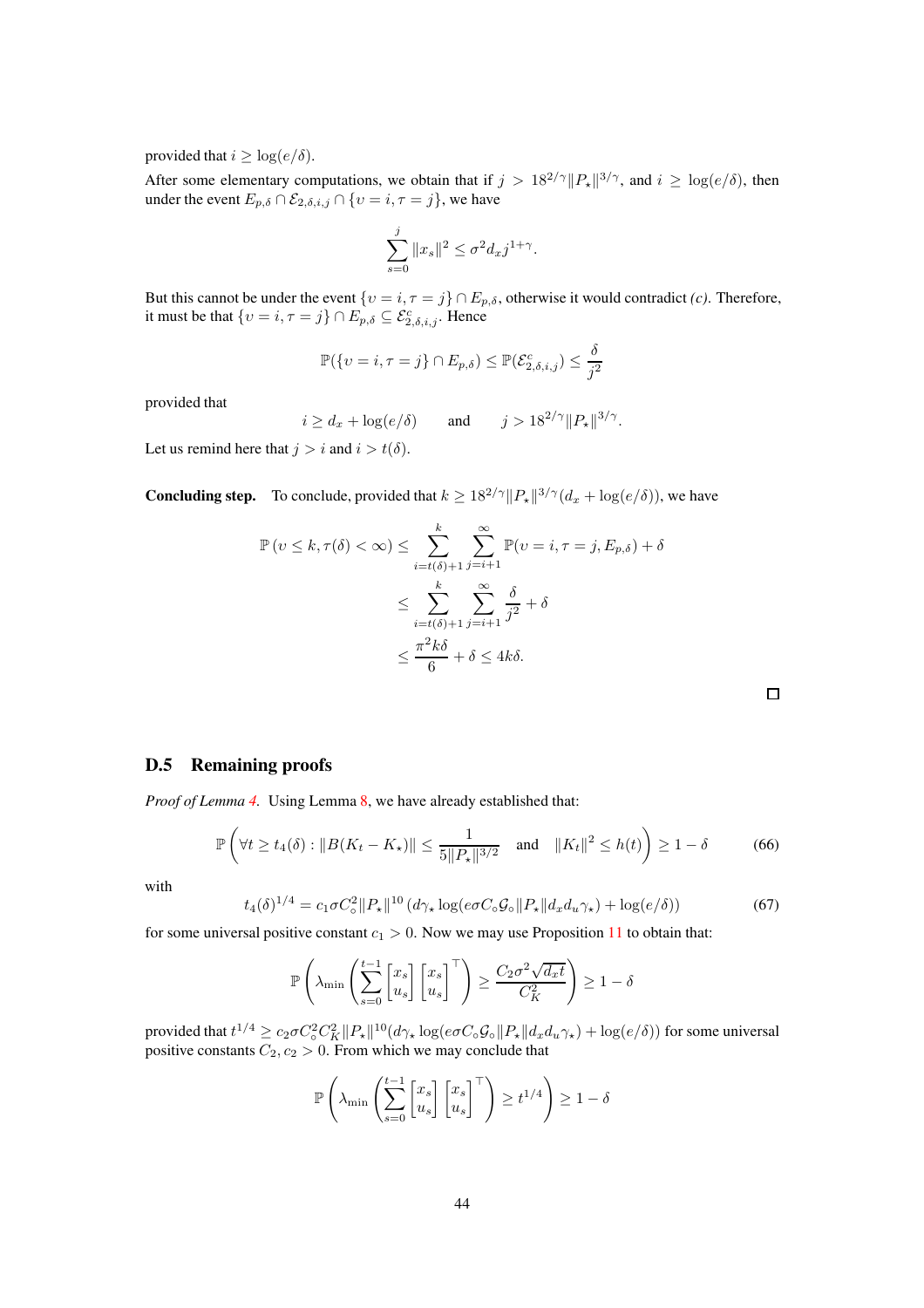provided that  $t^{1/4} \ge c_3 \sigma C_0^2 C_K^2 ||P_\star||^{10} (d\gamma_\star \log(e \sigma C_0 \mathcal{G}_0 || P_\star || d_x d_u \gamma_\star) + \log(e/\delta))$ , for some universal positive constant  $c_3 > 0$  that is chosen to be large enough so that  $\frac{C_2 \sigma^2 \sqrt{d_x t}}{C_K^2} \ge t^{1/4}$ . Next, we apply Lemma [23](#page-87-1) to obtain the following bound that holds uniformly over time.

$$
\mathbb{P}\left(\forall t \ge t_5(\delta): \quad \lambda_{\min}\left(\sum_{s=0}^{t-1} \begin{bmatrix} x_s \\ u_s \end{bmatrix} \begin{bmatrix} x_s \\ u_s \end{bmatrix}^\top\right) > t^{1/4}\right) \ge 1 - \delta \tag{68}
$$

where

$$
t_5(\delta)^{1/4} = c_4 \sigma C_\circ^2 C_K^2 ||P_\star||^{10} (d\gamma_\star \log(e \sigma C_\circ \mathcal{G}_\circ ||P_\star|| d_x d_u \gamma_\star) + \log(e/\delta)) \tag{69}
$$

for some universal constant  $c_4 > 0$ . Now, using a union bound, we obtain from [\(71\)](#page-44-0), and [\(73\)](#page-44-1) that

$$
\mathbb{P}\left(E_{1,\delta}\right) \ge 1 - 2\delta\tag{70}
$$

with

$$
t_1(\delta)^{1/4} = c\sigma C_{\circ}^2 C_K^2 \|P_{\star}\|^{10} \left(d\gamma_{\star}\log(e\sigma C_{\circ}\mathcal{G}_{\circ})\|P_{\star}\|d_xd_u\gamma_{\star}\right) + \log(e/\delta)\right)
$$

for some universal positive constant  $c > 0$  chosen large enough so that  $t_1(\delta) \ge \max(t_4(\delta), t_5(\delta))$ .  $\Box$ 

*Proof of Lemma [5.](#page-41-3)* Using Lemma [8,](#page-48-0) we have already established that:

<span id="page-44-0"></span>
$$
\mathbb{P}\left(\forall t \ge t_4(\delta) : \|B(K_t - K_\star)\| \le \frac{1}{5\|P_\star\|^{3/2}} \text{ and } \|K_t\|^2 \le h(t)\right) \ge 1 - \delta \tag{71}
$$

with

$$
t_4(\delta)^{1/2} = c||P_\star||^{10}(d\gamma_\star \log(e\sigma C_\circ \mathcal{G}_\circ || P_\star || d_x d_u \gamma_\star) + \log(e/\delta))
$$
\n<sup>(72)</sup>

for some universal positive constant  $c_1 > 0$ . Now we may use Proposition [13](#page-69-0) to obtain that:

$$
\mathbb{P}\left(\lambda_{\min}\left(\sum_{s=0}^{t-1} u_s u_s^\top\right) \ge \frac{\mu_\star^2 t}{10}\right) \ge 1 - \delta
$$

provided that  $t^{1/2} \ge c_2 \frac{\sigma^2 C_K ||P_{\star}||^{10}}{\mu_{\star}}$  $\frac{c||P_\star||}{\mu_\star}(d\gamma_\star \log(e\sigma C_\circ \mathcal{G}_\circ || P_\star || d_x d_u \gamma_\star) + \log(e/\delta))$  for some universal positive constants  $c_2 > 0$ . From which we may conclude that

$$
\mathbb{P}\left(\lambda_{\min}\left(\sum_{s=0}^{t-1} u_s u_s^\top\right) \ge t^{1/2}\right) \ge 1-\delta
$$

provided that  $t^{1/4} \ge \frac{c_3 \sigma^2 C_K ||P_\star||^{10}}{\mu_\star^2}$  $\frac{\kappa \|P_\star\|^{\infty}}{\mu_\star^2} (d\gamma_\star \log(e\sigma C_\circ \mathcal{G}_\circ \|P_\star \| d_x d_u \gamma_\star) + \log(e/\delta)),$  for some universal positive constant  $c_3 > 0$  that is chosen to be large enough so that  $\frac{\mu_*^2 t}{10} \ge t^{1/2}$ . Next, we apply Lemma [23](#page-87-1) to obtain the following bound that holds uniformly over time.

<span id="page-44-1"></span>
$$
\mathbb{P}\left(\forall t \ge t_5(\delta): \quad \lambda_{\min}\left(\sum_{s=0}^{t-1} u_s u_s^\top\right) > t^{1/2}\right) \ge 1 - \delta \tag{73}
$$

where

$$
t_5(\delta)^{1/2} = \frac{c_4\sigma^2 C_K \|P_\star\|^{10}}{\mu_\star^2} (d\gamma_\star \log(e\sigma C_\circ \mathcal{G}_\circ \|P_\star\|\mu_\star^{-1} d_x d_u \gamma_\star) + \log(e/\delta))\tag{74}
$$

for some universal constant  $c_4 > 0$ . Now, using a union bound we obtain from [\(71\)](#page-44-0), and [\(73\)](#page-44-1) that

$$
\mathbb{P}\left(E_{2,\delta}\right) \ge 1 - 2\delta\tag{75}
$$

with

$$
t_2(\delta)^{1/2} = \frac{c\sigma^2 C_K ||P_\star||^{10}}{\mu_\star^2} \left( d\gamma_\star \log(e\sigma C_\circ \mathcal{G}_\circ) ||P_\star|| \mu_\star^{-1} d_x d_u \gamma_\star \right) + \log(e/\delta) \right)
$$

for some universal positive constant  $c > 0$  chosen large enough so that  $t_2(\delta) \ge \max(t_4(\delta), t_5(\delta))$ .  $\Box$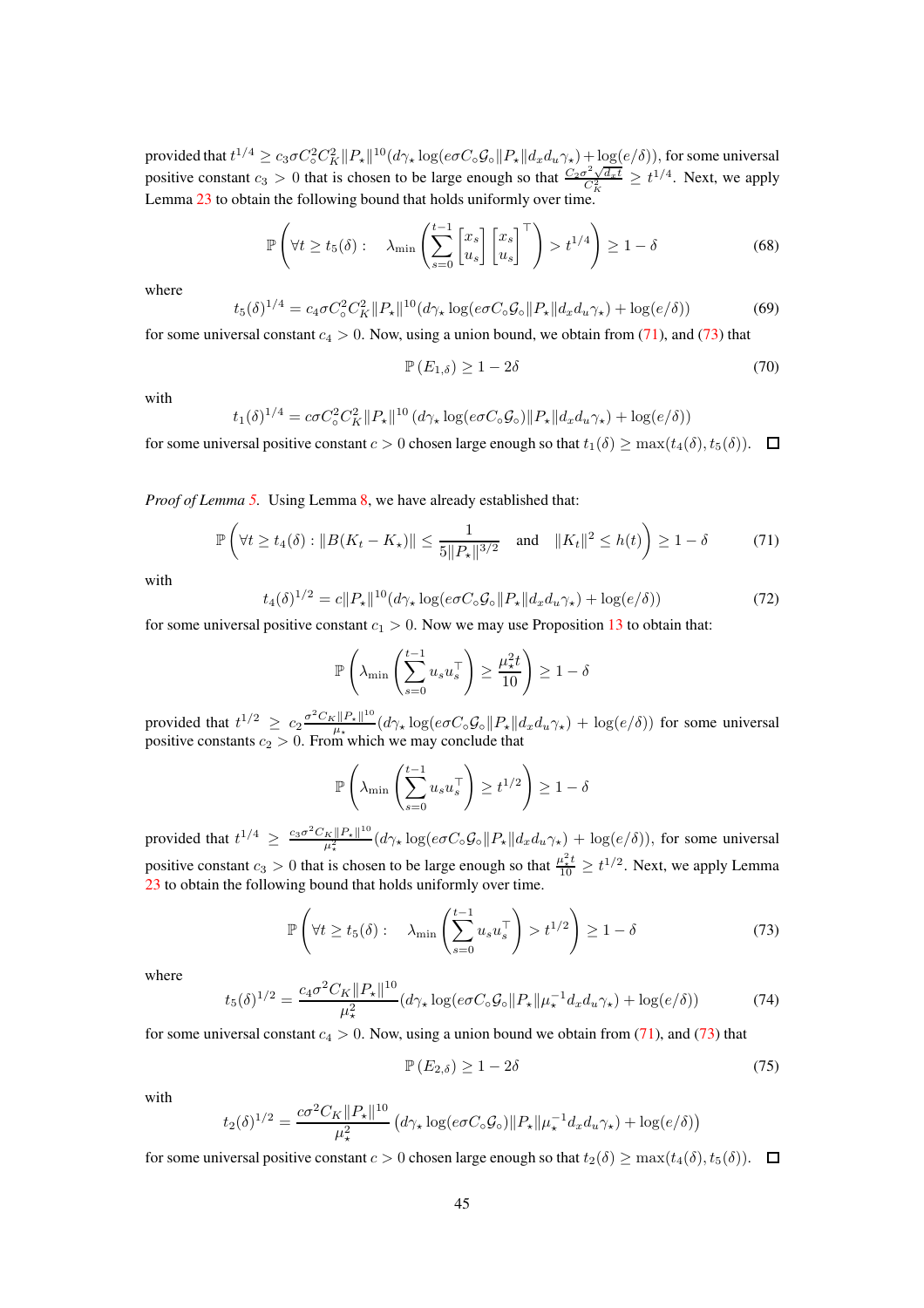*Proof of Lemma* [6.](#page-41-2) Let  $t \ge 0$  and  $\delta \in (0, 1)$ . Assume the following condition holds.

<span id="page-45-0"></span>
$$
t^{1/2} \ge C 160^2 \|P_{\star}\|^{10} \left( d_x \gamma \log \left( \sigma C_{\circ} \mathcal{G}_{\circ} d_x t \right) + \log(e/\delta) \right). \tag{76}
$$

Then, by Proposition [6,](#page-54-0) if the condition

<span id="page-45-1"></span>
$$
t \ge c_1 (d_x \gamma_\star \log(e \sigma C_\circ \mathcal{G}_\circ d_x \gamma_\star) + \log(e/\delta)),\tag{77}
$$

also holds, then we have

$$
\mathbb{P}\left(\|A_t - A\|^2 \le \frac{1}{160^2 \|P_\star\|^{10}}\right) \ge 1 - \delta. \tag{78}
$$

Note that  $\mathcal T$  satisfies condition [\(5\)](#page-3-0). Therefore, provided that the constant  $c_1 > 0$  is chosen large enough, we can claim that for all  $t \in \mathbb{N}$  such that [\(76\)](#page-45-0) and [\(77\)](#page-45-1) hold, we have  $K_t = K_{t_k}$  for some  $t_k$  that also satisfies  $(76)$  and  $(85)$ .

Using Propostion [16,](#page-79-0) we may conclude that provided [\(76\)](#page-45-0) and [\(77\)](#page-45-1) hold, we have

$$
\mathbb{P}\left(\max(||K_t - K_{\star}||, ||B(K_t - K_{\star})||) \le \frac{1}{5||P_{\star}||^{3/2}}\right) \ge 1 - \delta.
$$

By Lemma [22,](#page-87-0) we can find a universal positive constant  $c_2 > 0$  such that

$$
t \geq c_2 \|P_\star\|^{10} (d_x \gamma_\star \log(e \sigma C_\circ \mathcal{G}_\circ \|P_\star\| d_x \gamma_\star) + \log(e/\delta))
$$

implies that the conditions [\(76\)](#page-45-0) and [\(77\)](#page-45-1) hold, and  $||K_t||^2 \le h(t)$ . Now using Lemma [23](#page-87-1) gives that

$$
\mathbb{P}(E_{3,\delta}) \geq 1-\delta
$$

where

$$
t_3(\delta) = c||P_\star||^{10}(d_x \gamma_\star \log(e\sigma C_\circ \mathcal{G}_\circ || P_\star || d_x \gamma_\star) + \log(e/\delta))
$$

for some universal positive constant  $c > c_2$ .

 $\Box$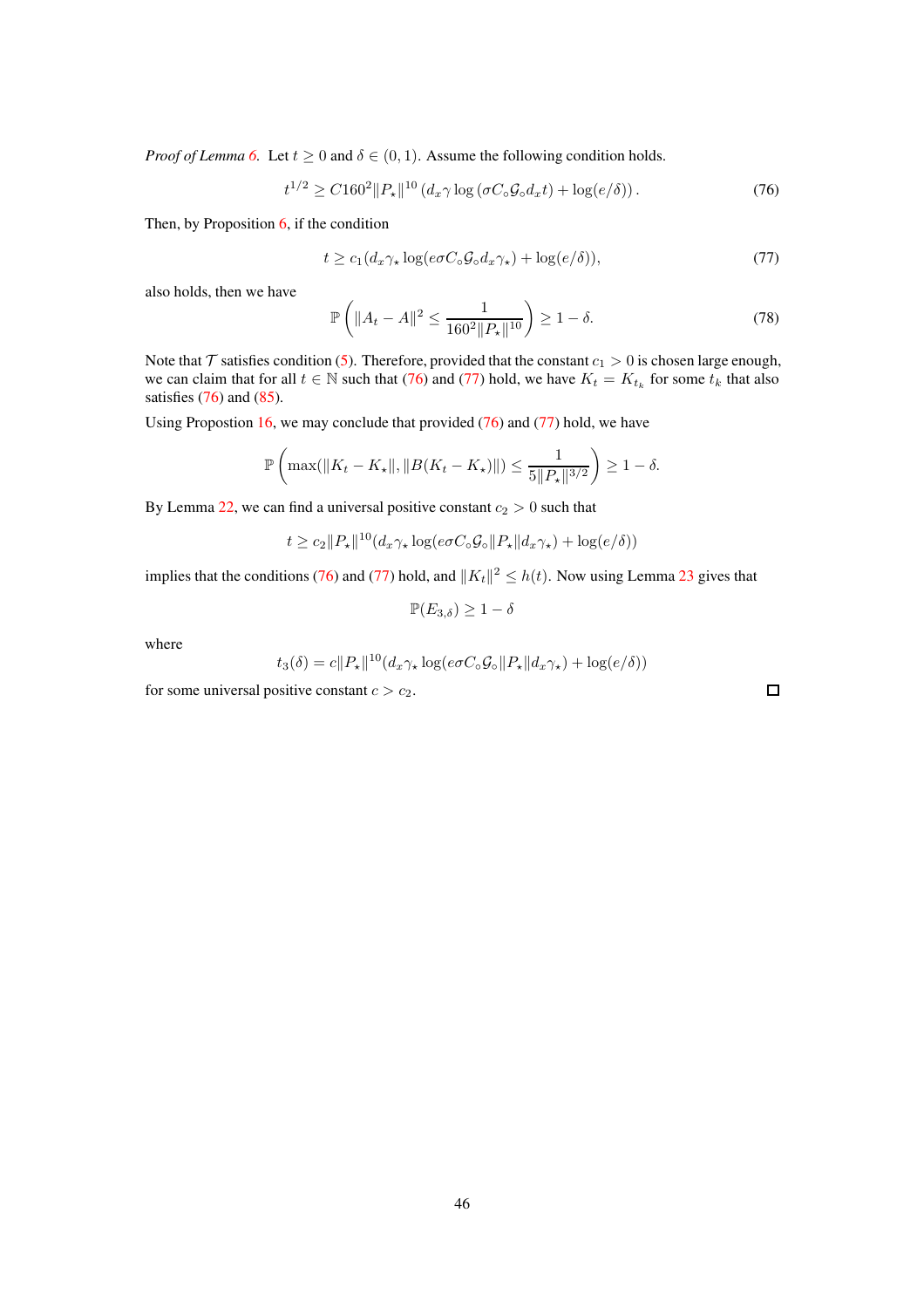# <span id="page-46-0"></span>E The Least Squares Estimator and its Error Rate

In this appendix, we study the performance of the Least Squares Estimator (LSE) of  $(A, B)$ . We first provide the pseudo-code of the algorithm giving this estimator, see Algorithm [2.](#page-46-1) The error rate of the LSE in Scenario I is characterized in Propositions [1](#page-46-2) and [2.](#page-49-0) The error rate is analyzed for Scenario II – A known in Proposition [3,](#page-49-1) [4,](#page-52-1) and [5.](#page-52-0) Propositions [6](#page-54-0) and [7](#page-56-0) upper bound the error rate in Scenario II – B known. It is worth mentioning that these results are established without the use of a doubling trick that would essentially mean that the controller is fixed. Here, in  $CEC(\mathcal{T})$ , we allow the controller to change over time. Further note that the results hold under  $CEC(\mathcal{T})$  regardless of how  $\mathcal{T}$  is chosen provided it satisifes [\(5\)](#page-3-0). To derive upper bounds on the LSE error rate, we extensively exploit the results related to the smallest eigenvalue of the covariates matrix, presented in the next appendix.

The performance of  $\text{CEC}(\mathcal{T})$  depends on the error rate of the LSE, but also on how well the certainty equivalence controller  $K_t$  approximates the optimal controller  $K_{\star}$ . In Lemmas [8](#page-48-0) and [9,](#page-51-1) we present upper bounds of  $||K_t - K_{\star}||$  in the different scenarios. These lemmas are also used to refine the error rates of the LSE.

#### <span id="page-46-1"></span>E.1 Pseudo-code of the LSE

Algorithm 2: Least Squares Estimation (LSE) **input** : Sample path  $(x_0, u_0, \ldots, x_{t-1}, u_{t-1}, x_t)$  and the cost matrices Q and R **output :** Estimator  $(A_t, B_t)$  of  $(A, B)$ <sup>1</sup> if B *known* then 2  $A_t \leftarrow \left( \sum_{s=0}^{t-1} (x_{s+1} - Bu_s) x_s^\top \right) \left( \sum_{s=0}^{t-1} x_s x_s^\top \right)^\dagger;$ <sup>3</sup> end <sup>4</sup> if A *known* then  $5 \quad B_t \leftarrow \left( \sum_{s=0}^{t-2} (x_{s+1} - Ax_s) u_s^{\top} \right) \left( \sum_{s=0}^{t-2} u_s u_s^{\top} \right)^{\dagger};$ <sup>6</sup> end  $\sigma$  **if**  $(A, B)$  *are unkown* then 8  $[A_t \ B_t] \leftarrow$  $\sqrt{ }$  $\sum_{s=0}^{t-2} x_{s+1} \begin{bmatrix} x_s \\ u_s \end{bmatrix}$  $u_s$  $\begin{bmatrix} \overline{a} \\ \overline{b} \\ \overline{c} \end{bmatrix}$   $\begin{pmatrix} \sum_{s=0}^{t-2} \begin{bmatrix} x_s \\ u_s \end{bmatrix}$  $u_s$  $\lceil x_s \rceil$  $u_s$ <sup>⊤</sup> !† ; <sup>9</sup> end

#### E.2 Error rate in Scenario I

<span id="page-46-2"></span>**Proposition 1.** *Under* CEC(*T*)*, for all*  $\delta \in (0,1)$ *,* 

$$
\max(\|A_t - A\|^2, \|B_t - B\|^2) \le \frac{C\sigma^2 (d\gamma_\star \log(\sigma C_\circ \mathcal{G}_\circ d_x d_u t) + \log(e/\delta))}{t^{1/4}}
$$

*holds with probability at least*  $1 - \delta$ , *provided that*  $t \ge c\sigma^4 C_{\delta}^8$  $\frac{8}{\infty} (d\gamma_\star \log(e\sigma C_\circ \mathcal{G}_\circ d_x d_u \gamma_\star) + \log(e/\delta))$ *for some positive constants*  $C, c > 0$ *.* 

*Proof of Proposition [1.](#page-46-2)* Fix  $t \geq 2$ . We start by writing the LSE error

$$
\begin{bmatrix} A_t - A & B_t - B \end{bmatrix} = \left( \sum_{s=0}^{t-2} \eta_s \begin{bmatrix} x_s \\ u_s \end{bmatrix}^\top \right) \left( \sum_{s=0}^{t-2} \begin{bmatrix} x_s \\ u_s \end{bmatrix} \begin{bmatrix} x_s \\ u_s \end{bmatrix}^\top \right)^\dagger.
$$

For ease of notation, let  $y_s =$  $\lceil x_s \rceil$  $u_s$ for all *s* ≥ 1. Provided the  $\sum_{s=0}^{t-2} y_s y_s^\top$  is invertible, we can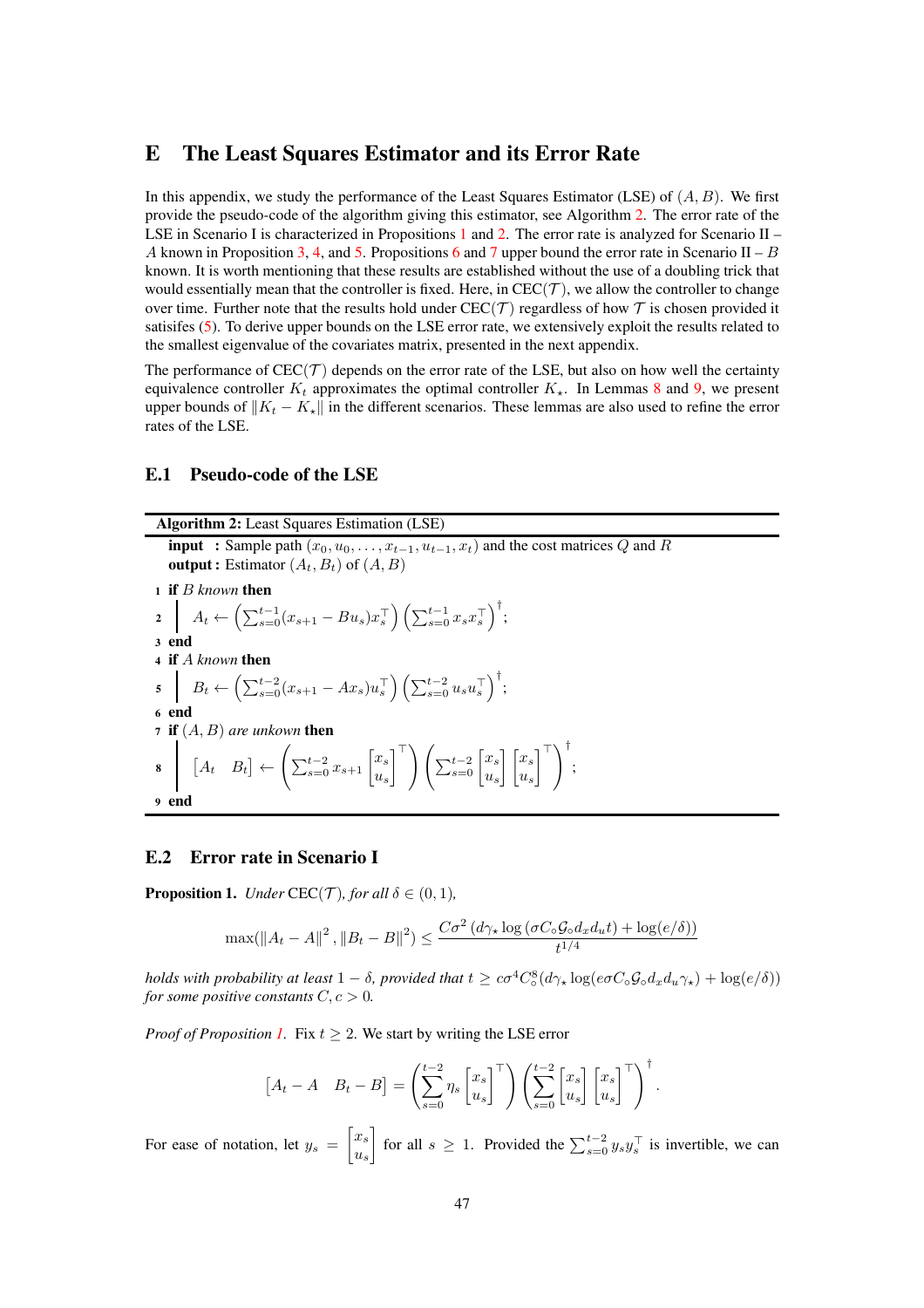decompose the error as

$$
\left\| \begin{bmatrix} A_t - A & B_t - B \end{bmatrix} \right\|^2 \le \left\| \left( \sum_{s=0}^{t-2} y_s y_s^\top \right)^{-1/2} \left( \sum_{s=0}^{t-2} y_s \eta_s^\top \right) \right\|^2 \frac{1}{\lambda_{\min} \left( \sum_{s=0}^{t-2} y_s y_s^\top \right)}.
$$

Step 1: (Bounding the smallest eigenvalue) Define the event

$$
\mathcal{B}_t = \left\{ \lambda_{\min} \left( \sum_{s=0}^{t-2} y_s y_s^\top \right) \ge \left( \frac{t}{4} \right)^{1/4} \right\}.
$$

Using Proposition [10,](#page-60-0) we know that the event  $B_t$  holds with probability at least  $1 - \delta$  provided

$$
(\star) \quad t \ge c_1 \sigma^4 C_\circ^8(\gamma_\star d \log(e \sigma C_\circ \mathcal{G}_\circ d_x d_u \gamma_\star) + \log(e/\delta)),
$$

for some  $c_1 > 0$ . Under the event  $\mathcal{B}_t$ , the estimation error may be upper bounded as

$$
\left\| \begin{bmatrix} A_t - A & B_t - B \end{bmatrix} \right\|^2 \leq \frac{\sqrt{2}}{t^{1/4}} \left\| \left( \sum_{s=0}^{t-2} y_s y_s^\top \right)^{-1/2} \left( \sum_{s=0}^{t-2} y_s \eta_s^\top \right) \right\|^2,
$$
  

$$
\leq \frac{2\sqrt{2}}{t^{1/4}} \left\| \left( \sum_{s=0}^{t-2} y_s y_s^\top + \frac{t^{1/4}}{\sqrt{2}} I_{d_x + d_u} \right)^{-1/2} \left( \sum_{s=0}^{t-2} y_s \eta_s^\top \right) \right\|^2,
$$

where we used, for the last inequality, the fact that  $2\sum_{s=0}^{t-2} y_s y_s^\top \succeq \sum_{s=0}^{t-2} y_s y_s^\top + \frac{t^{1/4}}{\sqrt{2}} I_{d_x+d_y}$ . Step 2: (Bounding the self-normalized term) Define the events

$$
\mathcal{E}_{1,t,\delta} = \left\{ \left\| \left( \sum_{s=0}^{t-2} y_s y_s^{\top} + \frac{t^{1/4}}{\sqrt{2}} I_{d_x + d_u} \right)^{-1/2} \left( \sum_{s=0}^{t-2} y_s \eta_s^{\top} \right) \right\|^2 \leq 7\sigma^2 \log \left( \frac{e^d \det \left( \frac{\sqrt{2}}{t^{1/4}} \sum_{s=0}^{t-2} y_s y_s^{\top} + I_d \right)}{\delta} \right) \right\},
$$
  

$$
\mathcal{E}_{2,t,\delta} = \left\{ \sum_{s=0}^{t-2} ||\nu_s||^2 \leq \sigma^2 \sqrt{d_x} (2d_u t + 3 \log(e/\delta)) \right\},
$$
  

$$
\mathcal{A}_{t,\delta} = \left\{ \sum_{s=0}^{t} ||x_s||^2 \leq c_2 \sigma^2 C_o^2 \mathcal{G}_o^2 (d_x t^{1+2\gamma} + \log(1/\delta)) \right\}.
$$

Then by Proposition [15,](#page-76-0) the event  $A_{t,\delta}$  holds with probability at least  $1-\delta$  for some absolution positive constant  $c_2 > 0$ . By proposition [9,](#page-60-1) the event  $\mathcal{E}_{1,t}$  holds with probability at least  $1 - \delta$ , and by Hanson-Wright inequality (see Proposition [19\)](#page-87-2), the event  $\mathcal{E}_{2,t,\delta}$  holds with probability  $1 - \delta$ . Under the event  $\mathcal{A}_{t,\delta} \cap \mathcal{E}_{1,t,\delta} \cap \mathcal{E}_{2,t,\delta}$ , we have

$$
\left(\det\left(\frac{\sqrt{2}}{t^{1/4}}\sum_{s=0}^{t-2}y_{s}y_{s}^{\top}+I_{d}\right)\right)^{1/d} \leq \frac{\sqrt{2}}{t^{1/4}}\sum_{s=0}^{t-2}||y_{s}||^{2}+1
$$
  

$$
\leq \frac{\sqrt{2}}{t^{1/4}}\sum_{s=0}^{t-2}||x_{s}||^{2}+||u_{s}||^{2}+1
$$
  

$$
\leq \frac{\sqrt{2}}{t^{1/4}}\sum_{s=0}^{t-2}||x_{s}||^{2}+||\widetilde{K}_{s}||^{2}||x_{s}||^{2}+||\nu_{s}||^{2}+1
$$
  

$$
\leq \sqrt{2}(4c_{2}+6)\sigma^{2}C_{\circ}^{4}\mathcal{G}_{\circ}^{2}d_{x}d_{u}t^{3/4+5\gamma/2}
$$
  

$$
\leq \sqrt{2}(4c_{2}+6)\sigma^{2}C_{\circ}^{4}\mathcal{G}_{\circ}^{2}d_{x}d_{u}t^{4\gamma_{*}},
$$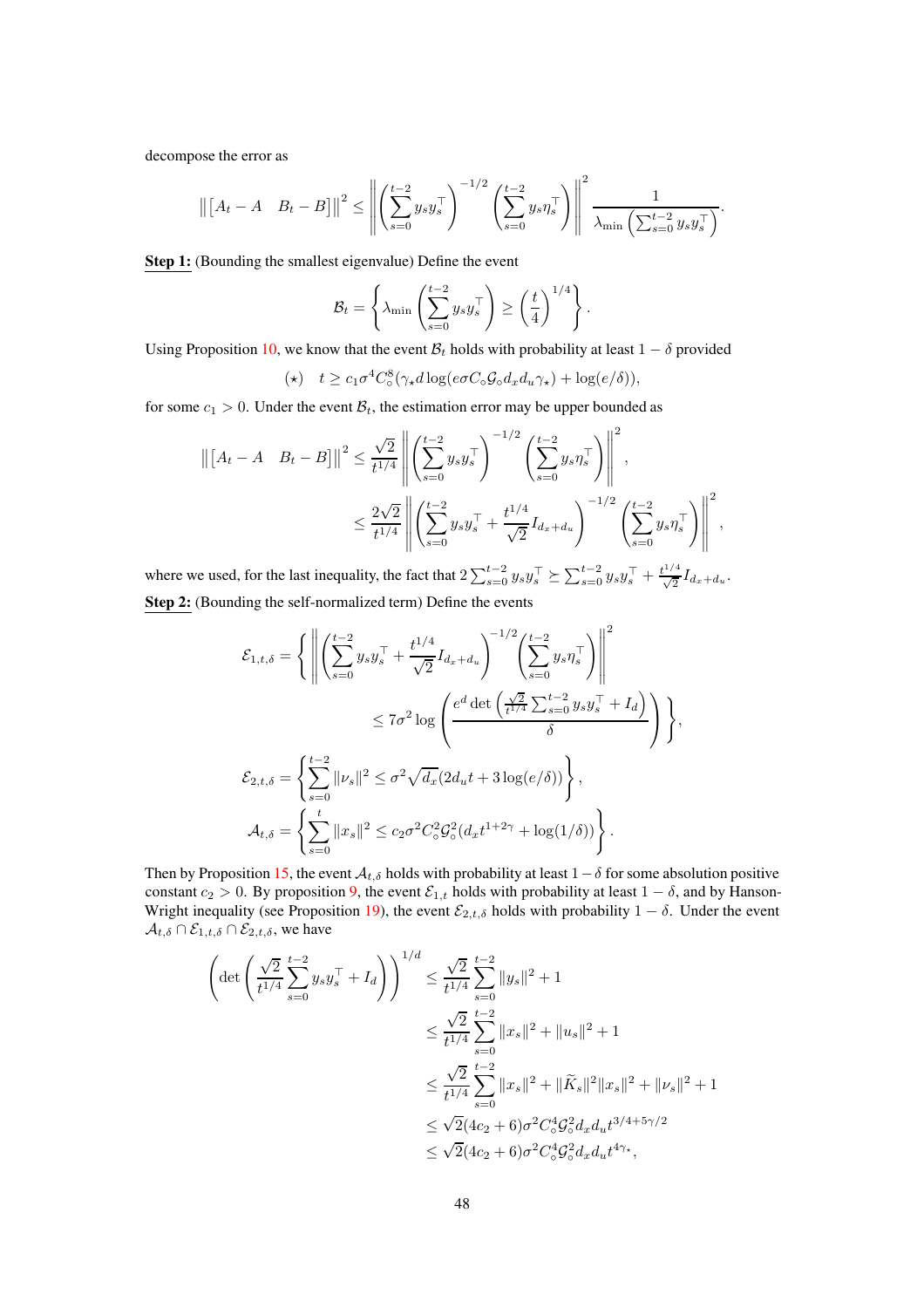where we used  $\|\tilde{K}_s\|^2 \leq C_K^2 h(s)$ , assumed that

$$
(\star \star) \quad t \geq \log(e/\delta),
$$

and used  $\gamma_{\star} = \max(1, \gamma)$  to obtain the last two inequalities. Therefore, assuming  $(\star \star)$ , we have under the event  $\mathcal{A}_{t,\delta} \cap \mathcal{E}_{t,\delta}$  that

$$
\log\left(\frac{e^d\det\left(\frac{\sqrt{2}}{t^{1/4}}\sum_{s=0}^{t-2}y_sy_s^\top + I_d\right)}{\delta}\right) \leq c_3\sigma^2\left(d\gamma_\star\log\left(\sigma C_\circ\mathcal{G}_\circ d_xd_ut\right) + \log(e/\delta)\right),
$$

for some universal positive constants.

**Step 3:** (Putting everything together) To conclude, under the event  $A_{t,\delta} \cap B_t \cap \mathcal{E}_{t,\delta}$ ,

<span id="page-48-1"></span>
$$
\max(\left\|A_t - A\right\|^2, \left\|B_t - B\right\|^2) \le \frac{C\sigma^2\left(d\gamma_\star \log\left(\sigma C_\circ \mathcal{G}_\circ d_x d_u t\right) + \log\left(e/\delta\right)\right)}{t^{1/4}},\tag{79}
$$

where  $C = 2\sqrt{2}c_3$ . Therefore, the upper bound [\(79\)](#page-48-1) holds with probability  $1 - 3\delta$  when  $(\star)$  and  $(\star \star)$ hold. These two conditions hold whenever

$$
t \geq c\sigma^4 C_\circ^8 (d\gamma_\star \log(e\sigma C_\circ \mathcal{G}_\circ d_x d_u \gamma_\star) + \log(e/\delta)),
$$

for c is large enough. Reparametrizing by  $\delta' = \delta/3$  yields the desired guarantee with modified universal positive constants.  $\Box$ 

<span id="page-48-0"></span>**Lemma 8.** Assume that  $\mathcal T$  satisfies [\(5\)](#page-3-0). Then, under Algorithm CEC( $\mathcal T$ )*, we have, for all*  $\delta \in (0,1)$ *,* 

$$
\mathbb{P}\left(\forall t \ge t(\delta), \quad \begin{array}{ll} (i) & \max(\|K_t - K_{\star}\|, \|B(K_t - K_{\star})\|) \le \frac{1}{5\|P_{\star}\|^{3/2}} \\ (ii) & \|K_t\|^2 \le h(t) \end{array}\right) \ge 1 - \delta
$$

 $where t(\delta)^{1/4} = c\sigma C_{\circ}^2 \|P_{\star}\|^{10}(d\gamma_{\star} \log(e\sigma C_{\circ} \mathcal{G}_{\circ} \|P_{\star}\| d_x d_u \gamma_{\star}) + \log(e/\delta)), for some universal positive$ *constant*  $c > 0$ *.* 

*Proof of Lemma* [8.](#page-48-0) Let  $t \ge 0$  and  $\delta \in (0, 1)$ . Assume that:

<span id="page-48-2"></span>
$$
t^{1/4} \ge C 160^2 \sigma^2 ||P_\star||^{10} \left( d\gamma_\star \log \left( \sigma C_\circ \mathcal{G}_\circ d_x d_u t \right) + \log(e/\delta) \right). \tag{80}
$$

Then, by Proposition [1,](#page-46-2) if the condition

<span id="page-48-3"></span>
$$
t \ge c_1 \sigma^4 C_\circ^8(d\gamma_\star \log(e\sigma C_\circ \mathcal{G}_\circ d_x d_u \gamma_\star) + \log(e/\delta)),\tag{81}
$$

also holds, then we have

$$
\mathbb{P}\left(\max(\|A_t - A\|^2, \|B_t - B\|^2) \le \frac{1}{160^2 \|P_\star\|^{10}}\right) \ge 1 - \delta. \tag{82}
$$

Since  $\mathcal T$  satisfies condition [\(5\)](#page-3-0), if the constant  $c_1 > 0$  is chosen large enough, we can claim that for all  $t \in \mathbb{N}$  such that [\(80\)](#page-48-2) and [\(81\)](#page-48-3) hold, we have  $K_t = K_{t_k}$  for some  $t_k$  that also satisfies [\(80\)](#page-48-2) and [\(81\)](#page-48-3).

Using the perturbation bounds of Propostion  $16$ , we conclude that, provided  $(80)$  and  $(81)$  hold, we have

$$
\mathbb{P}\left(\max(\|K_t - K_{\star}\|, \|B(K_t - K_{\star})\|) \le \frac{1}{5\|P_{\star}\|^{3/2}}\right) \ge 1 - \delta.
$$

By Lemma [22,](#page-87-0) we can find a universal positive constant  $c_2 > 0$  such that

$$
t^{1/4} \ge c_2 \sigma^2 C_{\circ}^2 ||P_{\star}||^{10} (d\gamma_{\star} \log(e\sigma C_{\circ} \mathcal{G}_{\circ} || P_{\star} || d_x d_u \gamma_{\star}) + \log(e/\delta))
$$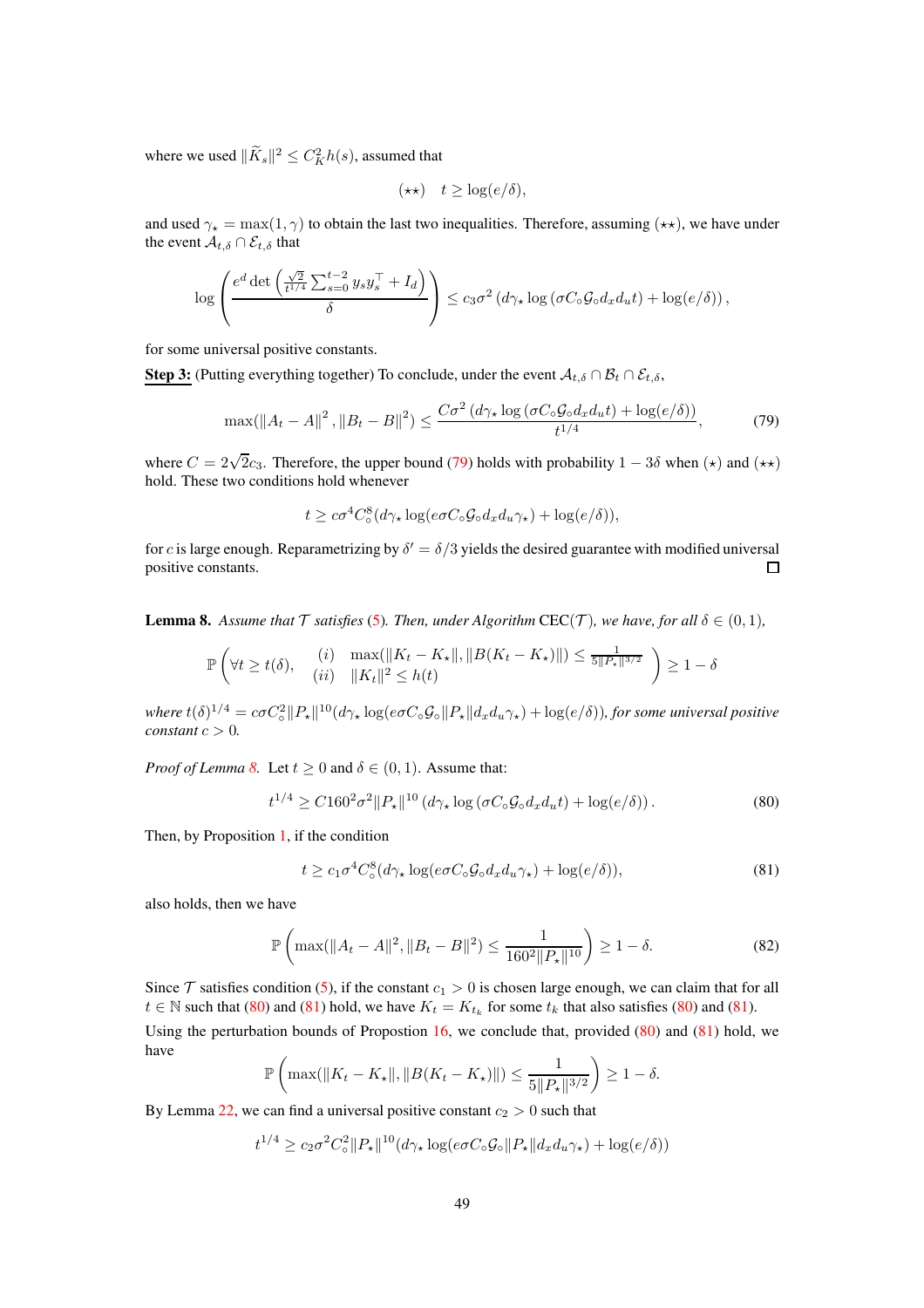implies that the conditions [\(80\)](#page-48-2) and [\(81\)](#page-48-3) hold, and  $||K_t||^2 \leq h(t)$ . Finally, to obtain a bound that holds uniformly over time, we use Lemma [23](#page-87-1) and obtain

$$
\mathbb{P}\left(\forall t \geq t(\delta), \quad \begin{array}{ll} (i) & \max(\|K_t - K_{\star}\|, \|B(K_t - K_{\star})\|) \leq \frac{1}{5\|P_{\star}\|^{3/2}} \\ (ii) & \|K_t\|^2 \leq h(t) \end{array}\right) \geq 1 - \delta,
$$

where  $t(\delta)^{1/4} = c\sigma^2 C_{\rm o}^2$  $\frac{d^2}{d\sigma} ||P_{\star}||^{10}(d\gamma_{\star} \log(e\sigma C_{\circ} \mathcal{G}_{\circ}||P_{\star}||d_x d_u \gamma_{\star}) + \log(e/\delta))$  for some universal positive constant  $c > c_2$ .

<span id="page-49-0"></span>**Proposition 2.** Assume that  $\mathcal T$  *satisfies* [\(5\)](#page-3-0)*. Under algorithm*  $\text{CEC}(\mathcal T)$ *, for all*  $\delta \in (0,1)$ *,* 

$$
\max(\left\|A_t - A\right\|^2, \left\|B_t - B\right\|^2) \le \frac{CC_K^2(d\gamma_\star \log\left(\sigma C_\circ \mathcal{G}_\circ d_x t\right) + \log(e/\delta))}{(d_x t)^{1/2}}
$$

*holds with probability at least* 1 − δ*, when*

$$
t^{1/4} \geq c\sigma C_{\circ}^2 C_K^2 \|P_{\star}\|^{10} \left(d\gamma_{\star}\log(e\sigma C_{\circ}\mathcal{G}_{\circ}\|P_{\star}\|d_xd_u\gamma_{\star}\right) + \log(e/\delta)\right),\,
$$

*for some positive constants*  $C, c > 0$ *.* 

*Proof.* The proof differs from that of Proposition [1](#page-46-2) only in the second step, where instead we define the event

$$
\mathcal{B}_t = \left\{ \lambda_{\min} \left( \sum_{s=0}^{t-2} \begin{bmatrix} x_s \\ u_s \end{bmatrix} \begin{bmatrix} x_s \\ u_s \end{bmatrix}^\top \right) \ge \frac{C\sigma^2 \sqrt{d_x t}}{C_K^2} \right\},\,
$$

where  $C > 0$  is some universal constant to be defined through Proposition [11.](#page-63-0) Indeed, using Lemma [8,](#page-48-0) we may apply Proposition [11](#page-63-0) which guarantees that  $B_t$  holds with probability at least  $1 - \delta$ , provided that

 $t^{1/4} \geq c\sigma^2 C_{\rm o}^2 C_K^2 \|P_{\star}\|^{10} (d\gamma_{\star} \log(e\sigma C_{\rm o} \mathcal{G}_{\rm o} \|P_{\star}\| d_x d_y \gamma_{\star}) + \log(e/\delta))$ 

for some positive constant  $c > 0$ . The remaining steps are identical to those of the proof of Proposition  $\Box$ [1.](#page-46-2)

## E.3 Error rate in Scenario II –  $A$  known

<span id="page-49-1"></span>**Proposition 3.** *Under* CEC(*T*)*, for all*  $\delta \in (0,1)$ *,* 

$$
||B_t - B|| \le \frac{C\sigma^2 (d_u \gamma_\star \log(\sigma C_\circ \mathcal{G}_\circ d_x d_u t) + d_x + \log(e/\delta))}{t^{1/2}}
$$

*with probability at least*  $1 - \delta$ *, provided that* 

$$
t \ge c_1 \sigma^2 (d_x \gamma_\star \log(e \sigma C_\circ \mathcal{G}_\circ d_x \gamma_\star) + \log(e/\delta))
$$

*for some universal positive constants*  $C, c > 0$ *.* 

*Proof of Proposition* [3.](#page-49-1) Fix  $t \geq 2$ . We start by writing the estimation error as

$$
B_t - B = \left(\sum_{s=0}^{t-2} \eta_s u_s^\top\right) \left(\sum_{s=0}^{t-2} u_s u_s^\top\right)^\dagger.
$$

When  $\sum_{s=0}^{t-2} u_s u_s^\top$  is invertible, we can decompose the estimation error as

$$
||B_t - B||^2 \le \left\| \left( \sum_{s=0}^{t-2} u_s u_s^\top \right)^{-1/2} \left( \sum_{s=0}^{t-2} u_s \eta_s^\top \right) \right\|^2 \frac{1}{\lambda_{\min} \left( \sum_{s=0}^{t-2} u_s u_s^\top \right)}.
$$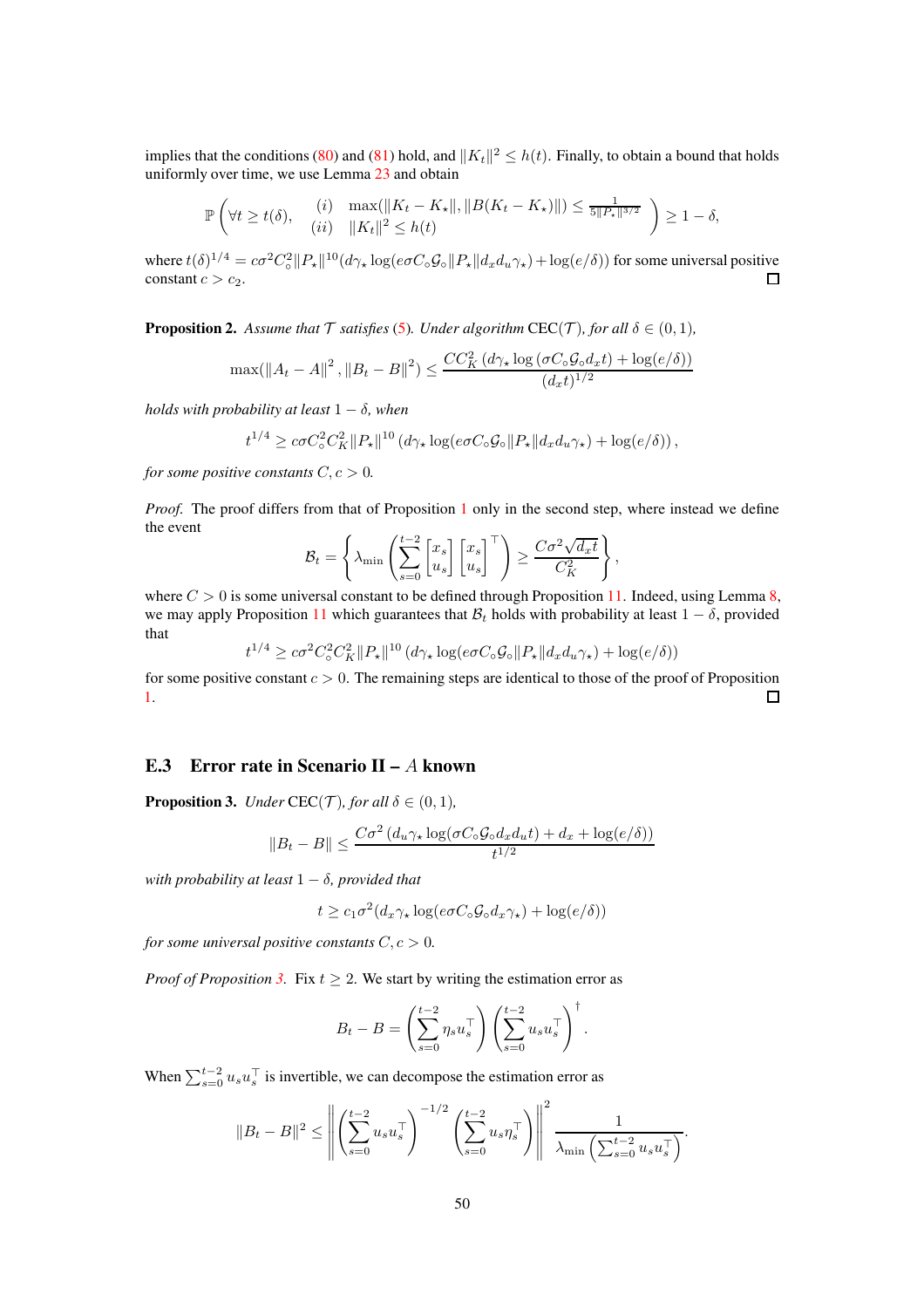Step 1: (Bounding the smallest eigenvalue) Define the event

$$
\mathcal{B}_t = \left\{ \lambda_{\min} \left( \sum_{s=0}^t u_s u_s^\top \right) \ge \left( \frac{t}{2} \right)^{1/2} \right\}.
$$

Using Proposition [12,](#page-67-0) we have the event  $\mathcal{B}_t$  holds with probability at least  $1 - \delta$ , if the following condition  $(\star)$  hold:

$$
(\star) \quad t \geq c_1(d_u \gamma_\star \log(e \sigma C_\circ \mathcal{G}_\circ d_x \gamma_\star) + \log(e/\delta)).
$$

Under the event  $B_t$ , the estimation error may be upper bounded as

$$
||B_t - B||^2 \leq \frac{\sqrt{2}}{t^{1/2}} \left\| \left( \sum_{s=0}^{t-2} u_s u_s^\top \right)^{-1/2} \left( \sum_{s=0}^{t-2} u_s \eta_s^\top \right) \right\|^2
$$
  

$$
\leq \frac{2\sqrt{2}}{t^{1/2}} \left\| \left( \sum_{s=0}^{t-2} u_s u_s^\top + \frac{t^{1/2}}{\sqrt{2}} \right)^{-1/2} \left( \sum_{s=0}^{t-2} u_s \eta_s^\top \right) \right\|^2,
$$

where we used the fact that  $2 \sum_{s=0}^{t-2} u_s u_s^{\top} \succeq \sum_{s=0}^{t-2} u_s u_u^{\top} + \frac{t^{1/2}}{\sqrt{2}}$ . Step 2: (Bounding the self-normalized term) Consider the events,

$$
\mathcal{E}_{1,t,\delta} = \left\{ \left\| \left( \sum_{s=0}^{t-2} u_s u_s^{\top} + \frac{t^{1/2}}{\sqrt{2}} I_{d_u} \right)^{-1/2} \left( \sum_{s=0}^{t-2} u_s \eta_s^{\top} \right) \right\|^2 \leq 7\sigma^2 \log \left( \frac{e^d \det \left( \frac{\sqrt{2}}{t^{1/2}} \sum_{s=0}^{t-2} u_s u_s^{\top} + I_{d_u} \right)}{\delta} \right) \right\},
$$
  

$$
\mathcal{E}_{2,t,\delta} = \left\{ \sum_{s=0}^{t-2} ||\zeta_s||^2 \leq \sigma^2 (2d_u t + 3 \log(1/\delta)) \right\},
$$
  

$$
\mathcal{A}_{t,\delta} = \left\{ \sum_{s=0}^{t} ||x_s||^2 \leq c_2 \sigma^2 C_o^2 \mathcal{G}_o^2 (d_x t^{1+2\gamma} + \log(1/\delta)) \right\}.
$$

By Proposition [15,](#page-76-0) the event  $A_{t,\delta}$  holds with probability at least  $1 - \delta$  for some universal positive constant  $c_2 > 0$ . By Proposition [9,](#page-60-1) the event  $\mathcal{E}_{1,t,\delta}$  holds with probability at least  $1 - \delta$ , and by Hanson-Wright inequality (See Proposition [19\)](#page-87-2) the event  $\mathcal{E}_{2,t,\delta}$  holds with probability at least  $1 - \delta$ . Under the event  $A_{t,\delta} \cap \mathcal{E}_{1,t,\delta}$  we have

$$
\left(\det\left(\frac{\sqrt{2}}{t^{1/2}}\sum_{s=0}^{t-2}u_{s}u_{s}^{\top}+I_{d_{u}}\right)\right)^{\frac{1}{d}} \leq \frac{\sqrt{2}}{t^{1/2}}\sum_{s=0}^{t-2}||u_{s}||^{2}+1
$$
  

$$
\leq \frac{\sqrt{2}}{t^{1/2}}\sum_{s=0}^{t-2}||\widetilde{K}_{s}||^{2}||x_{s}||^{2}+||\zeta_{s}||^{2}+1
$$
  

$$
\leq \sqrt{2}C_{\circ}^{2}t^{(\gamma-1)/2}\sum_{s=0}^{t-2}||x_{s}||^{2}+||\zeta_{s}||^{2}+1
$$
  

$$
\leq 2\sqrt{2}(c_{2}+3)\sigma^{2}C_{\circ}^{4}\mathcal{G}_{\circ}^{2}d_{x}d_{u}t^{(1+3\gamma)/2},
$$

where in the last two inequalities, we used the fact  $\|\tilde{K}_s\|^2 \leq \|K_{\circ}\|^2 h(t)$ , we assumed that

$$
(\star\star)\quad t\geq \log(e/\delta)
$$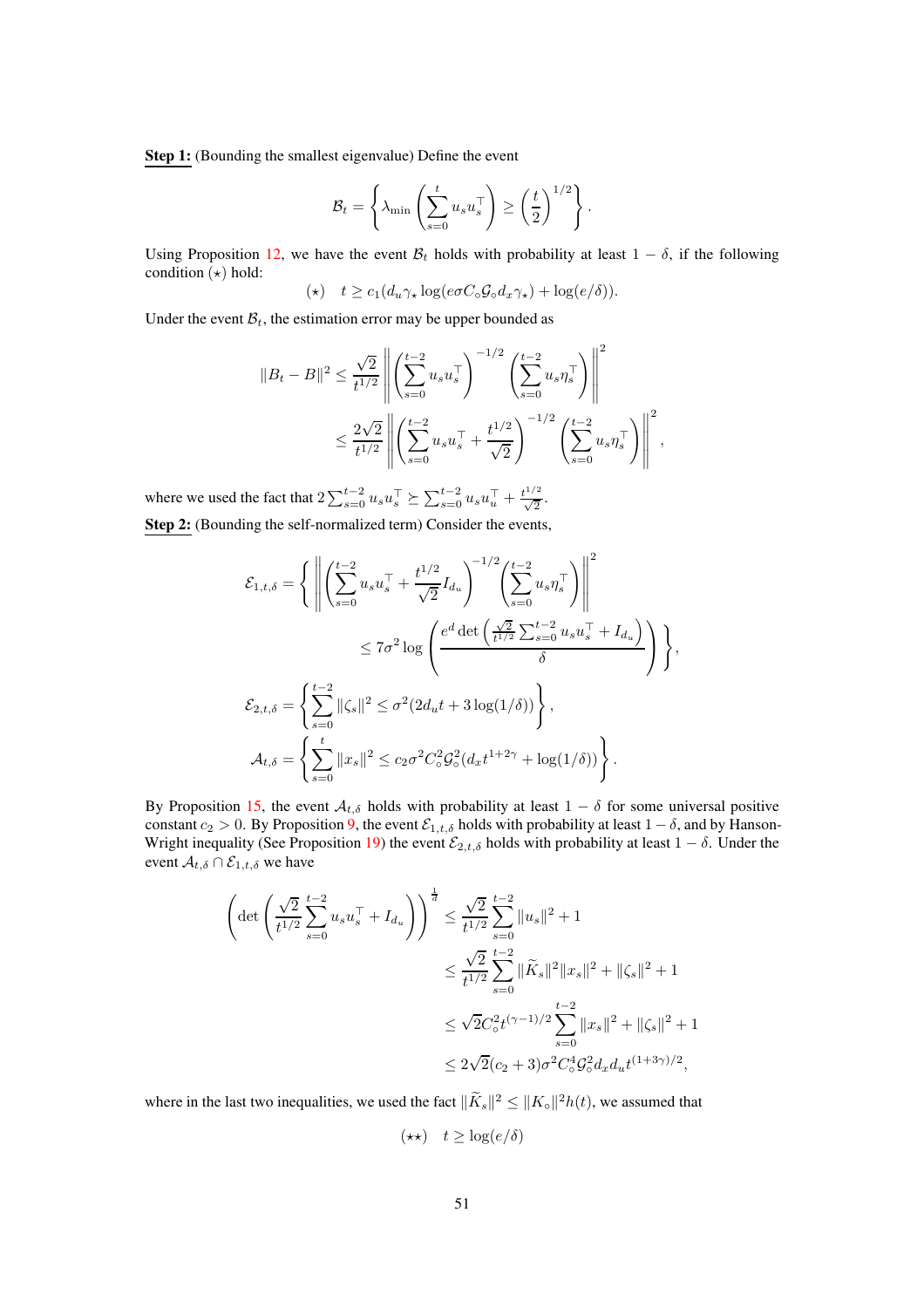holds and used  $\gamma_{\star} = \max(\gamma, 1)$ . Therefore, assuming that  $(\star \star)$  holds, under the event  $\mathcal{E}_{1,t,\delta} \cap \mathcal{E}_{2,t,\delta}$  $\mathcal{A}_{t,\delta}$ , we have

$$
\log \left( \frac{e^d \det \left( \frac{\sqrt{2}}{t^{1/2}} \sum_{s=0}^{t-2} u_s u_s^\top + I_{d_u} \right)}{\delta} \right) \leq c_3 \sigma^2 \left( d_u \gamma_\star \log(\sigma C_\circ \mathcal{G}_\circ d_x d_u t) + \log(e/\delta) \right)
$$

for some universal constant  $c_3 > 0$ .

**Step 3:** (Putting everything together) To conclude, under the event  $A_{t,\delta} \cap B_t \cap \mathcal{E}_{1,t,\delta} \cap \mathcal{E}_{2,t,\delta}$ , we have

$$
||B_t - B|| \le \frac{C\sigma^2 \left(d_u \gamma_\star \log(\sigma C_\circ \mathcal{G}_0 d_x d_u t) + \log(e/\delta)\right)}{t^{1/2}} \tag{83}
$$

for some universal constant  $C > 0$ . Therefore, the upper bound [\(87\)](#page-54-1) holds with probability at least  $1 - \delta$ , provided that  $(\star)$  and  $(\star \star)$  hold. These two conditions hold whenever

$$
t \geq c\sigma^2(d_u\gamma_\star \log(e\sigma C_\circ \mathcal{G}_\circ d_x \gamma_\star) + \log(e/\delta))
$$

for some universal constant  $c > 0$ . This concludes the proof.

<span id="page-51-1"></span>**Lemma 9.** Assume that  $\mathcal T$  *satisfies* [\(5\)](#page-3-0)*.* Under CEC( $\mathcal T$ )*, for all*  $\delta \in (0,1)$ *, we have* 

$$
\mathbb{P}\left(\forall t \geq t(\delta), \quad \begin{array}{ll} (i) & \max(\|K_t - K_{\star}\|, \|B(K_t - K_{\star})\|) \leq \frac{1}{5\|P_{\star}\|^{3/2}} \\ (ii) & \|K_t\|^2 \leq h(t) \end{array}\right) \geq 1 - \delta,
$$

 $where t(\delta)^{1/2} = c\sigma^2 ||P_\star||^{10} (d\gamma_\star \log(e\sigma C_\circ \mathcal{G}_\circ || P_\star || d_x d_u \gamma_\star) + \log(e/\delta))$  *for some universal positive constant*  $c > 0$ *.* 

*Proof.* Let  $t \geq 0$  and  $\delta \in (0, 1)$ . Assume that the following condition holds.

<span id="page-51-2"></span>
$$
t^{1/2} \ge C 160^2 \sigma^2 ||P_\star||^{10} \left( d_u \gamma_\star \log \left( \sigma C_\circ \mathcal{G}_\circ d_x d_u t \right) + d_x + \log(e/\delta) \right). \tag{84}
$$

Then, by proposition  $3$ , if the condition

<span id="page-51-0"></span>
$$
t \ge c_1 (d_u \gamma_\star \log(e \sigma C_\circ \mathcal{G}_\circ d_x d_u \gamma_\star) + \log(e/\delta)),\tag{85}
$$

also holds, then we have

$$
\mathbb{P}\left(\|B_t - B\|^2 \le \frac{1}{160^2 \|P_\star\|^{10}}\right) \ge 1 - \delta. \tag{86}
$$

Since  $\mathcal T$  satisfies condition [\(5\)](#page-3-0), if the constant  $c_1 > 0$  is chosen large enough, we can claim that for all  $t \in \mathbb{N}$  such that [\(84\)](#page-51-2) and [\(85\)](#page-51-0) hold, we have  $K_t = K_{t_k}$  for some  $t_k$  that also satisfies [\(84\)](#page-51-2) and [\(85\)](#page-51-0).

Using Propostion [16,](#page-79-0) we may conclude that when  $(84)$  and  $(85)$  hold, we have

$$
\mathbb{P}\left(\max(||K_t - K_{\star}||, ||B(K_t - K_{\star})||) \le \frac{1}{5||P_{\star}||^{3/2}}\right) \ge 1 - \delta.
$$

By Lemma [22,](#page-87-0) we can find a universal positive constant  $c_2 > 0$  such that

$$
t^{1/2} \ge c_2 \sigma^2 \|P_\star\|^{10} (d_u \gamma_\star \log(e \sigma C_\circ \mathcal{G}_\circ \|P_\star\| d_x d_u \gamma_\star) + \log(e/\delta))
$$

implies that the conditions [\(84\)](#page-51-2) and [\(85\)](#page-51-0) hold, and  $||K_t||^2 \leq h(t)$ . Now using Lemma [23](#page-87-1) yields

$$
\mathbb{P}\left(\forall t \geq t(\delta), \quad \begin{array}{ll} (i) & \max(\|K_t - K_{\star}\|, \|B(K_t - K_{\star})\|) \leq \frac{1}{5\|P_{\star}\|^{3/2}} \\ (ii) & \|K_t\|^2 \leq h(t) \end{array}\right) \geq 1 - \delta,
$$

where  $t(\delta)^{1/2} = c\sigma^2 ||P_\star||^{10} (d_u \gamma_\star \log(e\sigma C_\circ \mathcal{G}_\circ ||P_\star|| d_x d_u \gamma_\star) + d_x + \log(e/\delta))$  for some universal positive constant  $c > c_2$ .

 $\Box$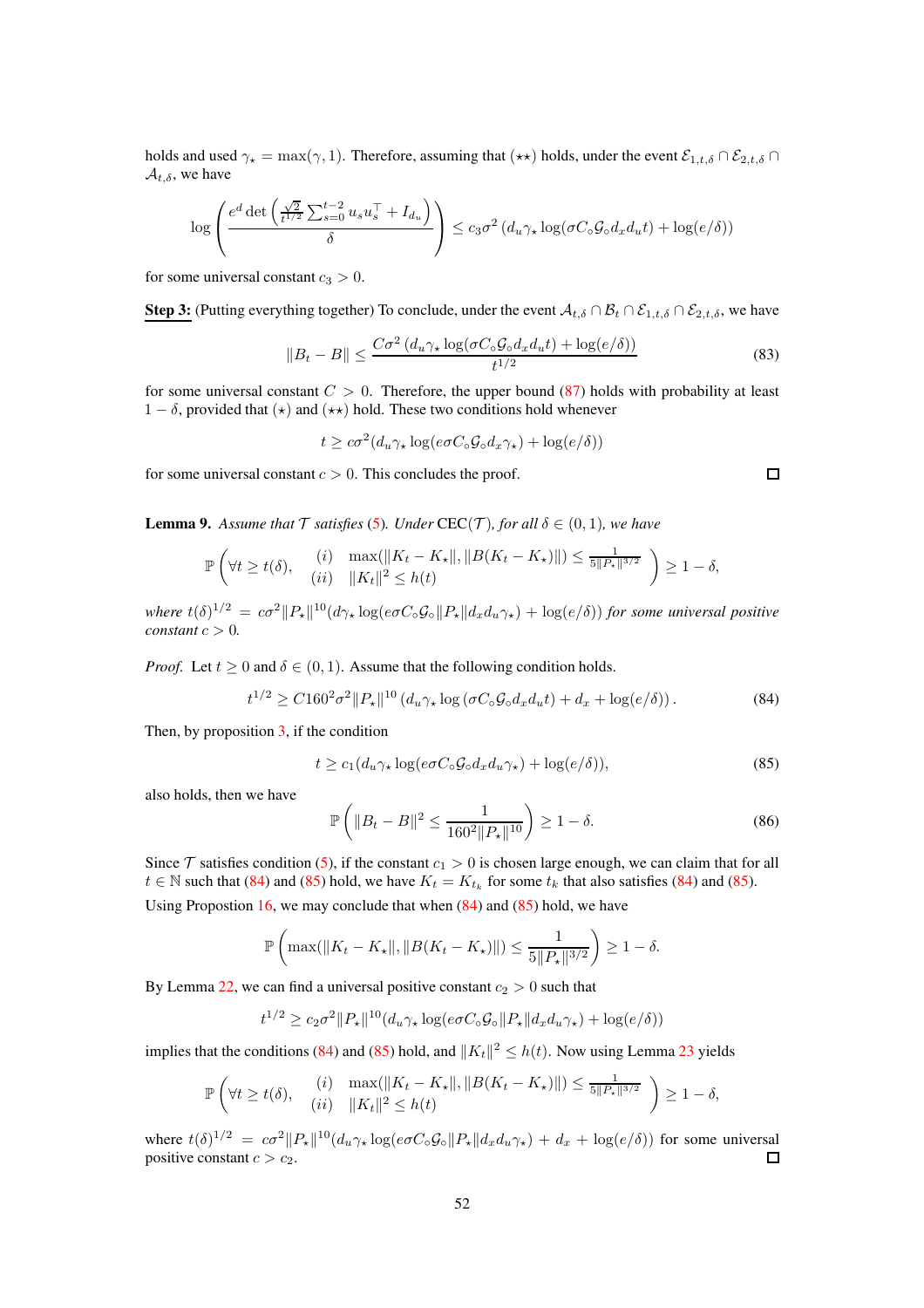<span id="page-52-1"></span>**Proposition 4.** Assume that  $\mathcal T$  *satisfies* [\(5\)](#page-3-0)*.* Under CEC( $\mathcal T$ )*, for all*  $\delta \in (0,1)$ *,* 

$$
||B_t - B|| \le \frac{C\sigma^2 (d_u \gamma_\star \log(\sigma C_\circ \mathcal{G}_\circ d_x d_u t) + d_x + \log(e/\delta))}{\mu_\star^2 t}
$$

*holds with probability at least*  $1 - \delta$ *, provided that* 

$$
t^{1/2} \ge \frac{c\sigma^2 C_K^2 \|P_\star\|^{10}}{\mu_\star} \left(d_u \gamma_\star \log(e\sigma C_\circ \mathcal{G}_\circ \|P_\star\|d_xd_u\gamma_\star) + \log(e/\delta)\right)
$$

*for some positive constants*  $C, c > 0$ *.* 

*Proof.* The proof differs from that of Proposition [3](#page-49-1) only in the second step, where instead we define the event

$$
\mathcal{B}_t = \left\{ \lambda_{\min} \left( \sum_{s=0}^{t-2} u_s u_s^\top \right) \ge C \mu_\star^2 t \right\},\,
$$

where  $\mu^2_{\star} = \min(\lambda_{\min}(K_{\star}K_{\star}^{\top}), 1)$ , and  $C > 0$  is some universal constant to be defined through Proposition [13.](#page-69-0) Indeed, using Lemma [9,](#page-51-1) we may apply Proposition [13](#page-69-0) which guarantees that  $B_t$  holds with probability at least  $1 - \delta$ , provided that

$$
t^{1/2} \geq c \frac{\sigma^2 C_K^2 \|P_\star\|^{10}}{\mu_\star} \left(d_u \gamma_\star \log(e\sigma C_\circ \mathcal{G}_\circ \|P_\star\|d_xd_u\gamma_\star) + \log(e/\delta)\right)
$$

for some positive constant  $c > 0$ . The remaining steps are identical to those of the proof of Proposition [3.](#page-49-1)  $\Box$ 

<span id="page-52-0"></span>**Proposition 5.** Assume that  $\mathcal T$  *satisfies* [\(5\)](#page-3-0)*, and that under*  $\text{CEC}(\mathcal T)$ *, for all*  $\delta \in (0,1)$ *, we have* 

$$
\mathbb{P}\left(\forall t \geq t(\delta), \begin{array}{cc} (i) & \widetilde{K}_t = K_t \\ (ii) & \max(\|B(K_t - K_\star), \|K_t - K_\star\|)\| \leq (4\|P_\star\|^{3/2})^{-1} \end{array}\right) \geq 1 - t(\delta)(\delta)
$$

*for some*  $t(\delta) > \log(e/\delta)$ *. Then for all*  $\delta \in (0,1)$ *, the following* 

$$
||B_t - B|| \le \frac{c\sigma^2}{\mu_*^2 t} \left( (d_u + d_x)\gamma_\star \log \left( \frac{e\sigma C_K ||P_\star|| d_x d_u}{\mu_*^2} \right) + \log(e/\delta) \right)
$$

*holds with probability at least*  $1 - c_1t(\delta)\delta$  *provided that* 

$$
t \ge c_2 \max(t(\delta)^{3\gamma_\star}, \sigma^4(d_u\gamma_\star \log(e\sigma C_\circ \mathcal{G}_\circ d_x \gamma_\star) + \log(e/\delta))^2
$$

*for some universal constants*  $C, c_1, c_2 > 0$ *.* 

*Proof of Proposition* [5.](#page-52-0) Fix  $t \geq 2$ . We start by writing the estimation error as

$$
B_t - B = \left(\sum_{s=0}^{t-2} \eta_s u_s^\top \right) \left(\sum_{s=0}^{t-2} u_s u_s^\top \right)^\top.
$$

When  $\sum_{s=0}^{t-2} u_s u_s^\top$  is invertible, we can decompose the estimation error as

$$
\|B_t-B\|^2\leq \left\|\left(\sum_{s=0}^{t-2}u_su_s^\top\right)^{-1/2}\left(\sum_{s=0}^{t-2}u_s\eta_s^\top\right)\right\|^2\frac{1}{\lambda_{\min}\left(\sum_{s=0}^{t-2}u_su_s^\top\right)}.
$$

Step 1: (Bounding the smallest eigenvalue) We define the event

$$
\mathcal{B}_t = \left\{ \lambda_{\min} \left( \sum_{s=0}^{t-2} u_s u_s^\top \right) \ge C_1 \mu_\star^2 t \right\},\,
$$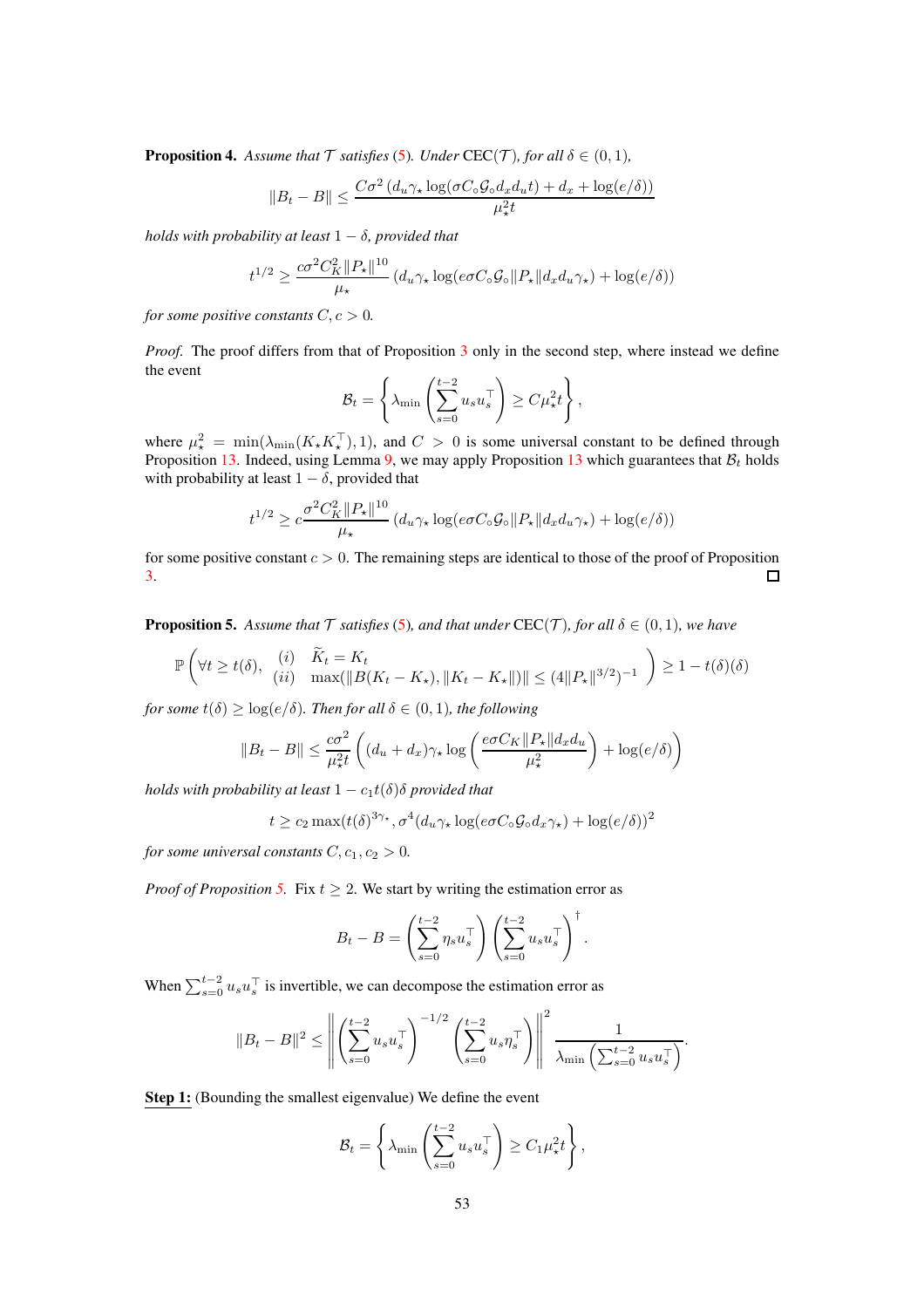where  $\mu^2_{\star} = \min(\lambda_{\min}(K_{\star}K_{\star}^{\top}), 1)$ , and  $C_1 > 0$  is some universal constant to be defined through Proposition [13.](#page-69-0) Indeed, using Lemma [9,](#page-51-1) we may apply Proposition [13](#page-69-0) which guarantees that  $B_t$  holds with probability at least  $1 - \delta$ , provided that

$$
(\star) \quad t^{1/2} \ge c_1 \frac{\sigma^2 C_K^2 \|P_\star\|^{10}}{\mu_\star} \left(d_u \gamma_\star \log(e\sigma C_\circ \mathcal{G}_\circ \|P_\star\| d_x d_u \gamma_\star) + \log(e/\delta)\right)
$$

for some positive constant  $c_1 > 0$ . Under the event  $\mathcal{B}_t$ , the estimation error may be upper bounded as

$$
||B_t - B||^2 \le \frac{1}{C_1 \mu_*^2 t} \left\| \left( \sum_{s=0}^{t-2} u_s u_s^\top \right)^{-1/2} \left( \sum_{s=0}^{t-2} u_s \eta_s^\top \right) \right\|^2
$$
  

$$
\le \frac{2}{C_1 \mu_*^2 t} \left\| \left( \sum_{s=0}^{t-2} u_s u_s^\top + C_1 \mu_*^2 t I_{d_u} \right)^{-1/2} \left( \sum_{s=0}^{t-2} u_s \eta_s^\top \right) \right\|^2,
$$

where we used the fact that  $2 \sum_{s=0}^{t-2} u_s u_s^{\top} \succeq \sum_{s=0}^{t-2} u_s u_u^{\top} + C_1 \mu_{\star}^2 t I_{d_u}$ . Step 2: (Bounding the self-normalized term) Consider the events,

$$
\mathcal{E}_{1,t,\delta} = \left\{ \left\| \left( \sum_{s=0}^{t-2} u_s u_s^{\top} + C_1 \mu_{\star}^2 t I_{d_u} \right)^{-1/2} \left( \sum_{s=0}^{t-2} u_s \eta_s^{\top} \right) \right\|^2 \right\}
$$
  
\n
$$
\leq 7\sigma^2 \log \left( \frac{e^{d_x} \det \left( \frac{1}{C_1 \mu_{\star}^2 t} \sum_{s=0}^{t-2} u_s u_s^{\top} + I_{d_u} \right)}{\delta} \right) \right\},
$$
  
\n
$$
\mathcal{E}_{2,t,\delta} = \left\{ \sum_{s=0}^{t-2} ||\zeta_s||^2 \leq \sigma^2 (2d_u t + 3 \log(1/\delta)) \right\},
$$
  
\n
$$
E_{1,\delta,t} = \left\{ \sum_{t(\delta)}^t ||x_t||^2 \leq 8 ||P_{\star}||^{3/2} (||x_{t(\delta)}|| + 3\sigma^2 (d_x t + \log(e/\delta))) \right\}
$$
  
\n
$$
\mathcal{C}_{1,\delta} = \left\{ \forall t \geq t(\delta), \quad (i) \quad \widetilde{K}_t = K_t
$$
  
\n
$$
u_{1,\delta} = \left\{ \forall t \geq t(\delta), \quad (i) \quad \max_{t \in \mathcal{H}} ||B(K_t - K_{\star}), ||K_t - K_{\star}||) || \leq (4||P_{\star}||^{3/2})^{-1} \right\}
$$

By Proposition [15,](#page-76-0) the event  $A_{t,\delta}$  holds with probability at least  $1 - \delta$  for some universal positive constant  $c_2 > 0$ . By Proposition [9,](#page-60-1) the event  $\mathcal{E}_{1,t,\delta}$  holds with probability at least  $1 - \delta$ , and by Hanson-Wright inequality (See Proposition [19\)](#page-87-2) the event  $\mathcal{E}_{2,t,\delta}$  holds with probability at least  $1 - \delta$ . By Proposition [18](#page-82-0) we have  $\mathbb{P}(E_{1,\delta,t} \cup C_{1,\delta}^c) \geq 1-\delta$ , and by assumption the event  $C_{1,\delta}^c$  holds with probability at least  $1 - t(\delta)\delta$ . Under the event  $\mathcal{E}_{2,t} \cap E_{1,\delta} \cap \mathcal{C}_{1,\delta}$  we have

$$
\left(\det\left(\frac{1}{C\mu_{\star}^{2}t}\sum_{s=0}^{t-2}u_{s}u_{s}^{\top}+I_{d_{u}}\right)\right)^{\frac{1}{d_{u}}}\leq\frac{1}{C\mu_{\star}^{2}t}\sum_{s=0}^{t-2}\|u_{s}\|^{2}+1
$$
\n
$$
\leq\frac{2}{C\mu_{\star}^{2}t}\sum_{s=0}^{t-2}\|\tilde{K}_{s}\|^{2}\|x_{s}\|^{2}+\|\zeta_{s}\|^{2}+1
$$
\n
$$
\leq\frac{2}{C\mu_{\star}^{2}t}\left(\sum_{s=0}^{t(\delta)}\tilde{K}_{s}\|x_{s}\|^{2}+\sum_{s=t(\delta)}^{t-2}4C_{K}^{2}\|x_{s}\|^{2}+\sum_{s=0}^{t-2}\|\zeta_{s}\|^{2}\right)+1.
$$

Now always under  $\mathcal{E}_{2,t} \cap E_{1,\delta} \cap \mathcal{C}_{1,\delta}$ , provided  $t \geq t(\delta)^{1+3\gamma/2}$  we have

$$
\sum_{s=0}^{t(\delta)} \widetilde{K}_s \|x_s\|^2 \le \|K_{\circ}\|^2 h(t(\delta)) \sum_{s=0}^{t(\delta)} \|x_s\|^2 \le \sigma^2 d_x \|K_{\circ}\|t(\delta)^{1+3\gamma/2} \le \sigma^2 d_x \|K_{\circ}\|t
$$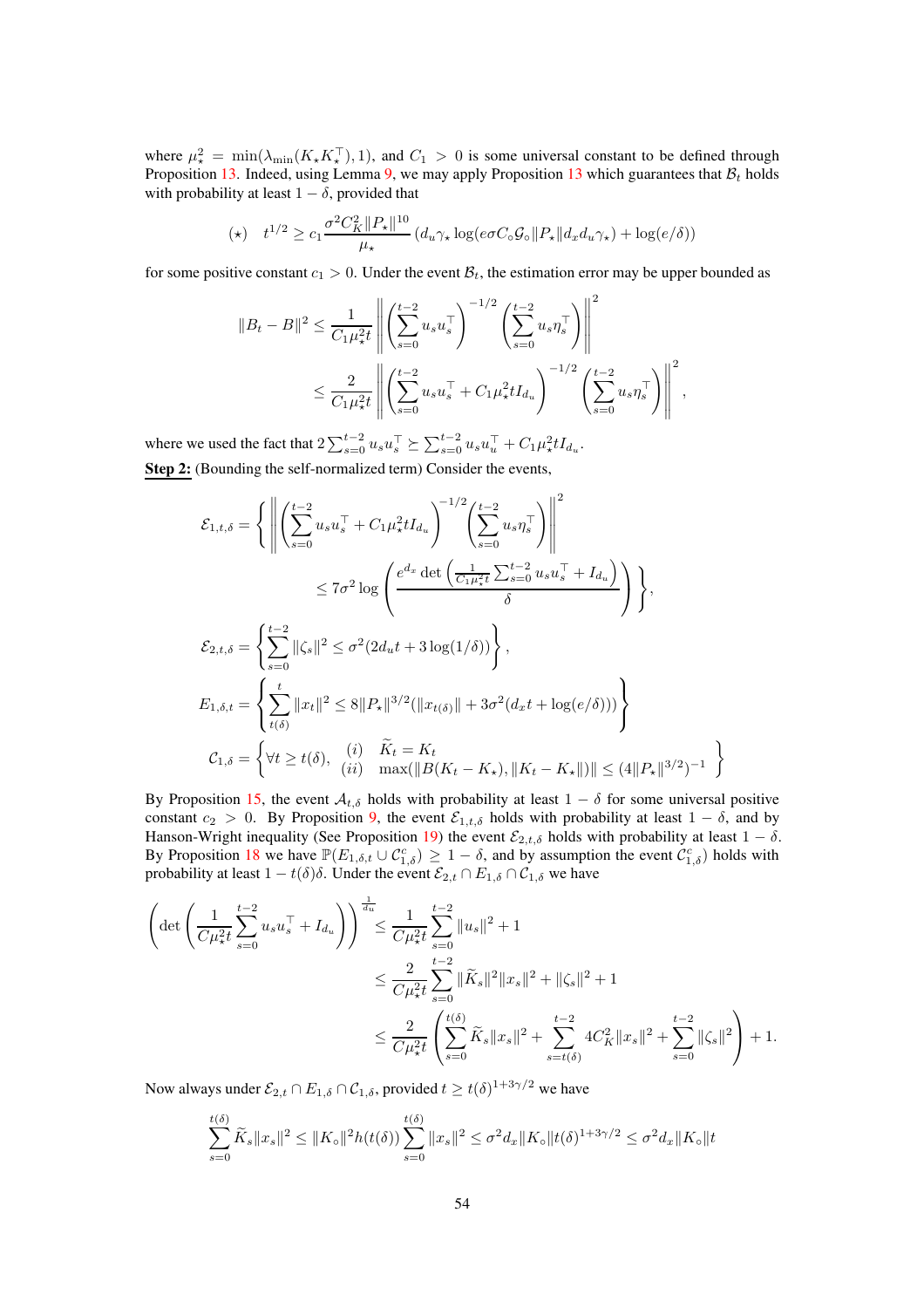where we used the fact  $\|\tilde{K}_s\|^2 \leq \|K_{\circ}\|^2 h(t)$ , and the fact at time  $t = t(\delta) \tilde{K}_t = K_t$ , so that  $\sum_{s=0}^{t(\delta)} \|x_s\|^2 \leq \sigma^2 d_x f(t(\delta))$ . Furthermore, we have

$$
\sum_{s=t(\delta)}^{t-2} 4C_K^2 \|x_s\|^2 \le 32C_K^2 \|P_\star\|^{3/2} (\|x_{t(\delta)}\| + 3\sigma^2 (d_x t + \log(e/\delta)))
$$
  

$$
\le 96C_K^2 \|P_\star\|^{3/2} \sigma^2 d_x (2t(\delta)^{1+\gamma/2} + t)
$$
  

$$
\le 200C_K^2 \|P_\star\|^{3/2} \sigma^2 d_x t.
$$

Thus, provided that  $t \ge t(\delta)^{1+3/2\gamma}$ , we obtain that under the event  $\mathcal{E}_{2,t} \cap E_{1,\delta} \cap \mathcal{C}_{1,\delta}$  we have

$$
\left(\det\left(\frac{1}{C\mu_{\star}^2 t} \sum_{s=0}^{t-2} u_s u_s^\top + I_{d_u}\right)\right)^{\frac{1}{d}} \le \frac{c_1 \sigma^2 C_K^2 \|P_\star\|^{3/2} d_x d_u}{\mu_{\star}^2}
$$

for some universal positive constant  $c_1 > 0$ . Denote

$$
(\star \star) \quad t \ge t(\delta)^{1+3/2\gamma}
$$

Therefore, assuming that  $(\star \star)$  holds, under the event  $\mathcal{E}_{1,\delta,t} \cap \mathcal{E}_{2,t} \cap E_{1,\delta} \cap \mathcal{C}_{1,\delta}$ , we have

$$
\log \left( \frac{e^{d_x} \det \left( \frac{1}{C_1 \mu_x^2 t} \sum_{s=0}^{t-2} u_s u_s^\top + I_{d_u} \right)}{\delta} \right) \leq c_4 \left( d \log \left( \frac{e \sigma C_K \|P_\star\| d_x d_u}{\mu_\star^2} \right) + \log(e/\delta) \right)
$$

for some universal constant  $c_4 > 0$ .

**Step 3:** (Putting everything together) To conclude, under the event  $\mathcal{B}_t \cap \mathcal{E}_{1,\delta,t} \cap \mathcal{E}_{2,t} \cap E_{1,\delta} \cap \mathcal{C}_{1,\delta}$ , we have

$$
||B_t - B|| \le \frac{C\sigma^2}{\mu_x^2 t} \left( d \log \left( \frac{e \sigma C_K ||P_\star|| d_x d_u}{\mu_x^2} \right) + \log(e/\delta) \right) \tag{87}
$$

for some universal constant  $C > 0$ . Therefore, the upper bound [\(87\)](#page-54-1) holds with probability at least  $1 - Ct(\delta)\delta$ , provided that  $(\star)$  and  $(\star \star)$  hold. These two conditions hold whenever

$$
t \geq c \max(t(\delta)^{3\gamma_{\star}}, \sigma^4(d_u \gamma_{\star} \log(e\sigma C_{\circ} \mathcal{G}_{\circ} d_x \gamma_{\star}) + \log(e/\delta))^2)
$$

for some universal constants  $C, c > 0$ . This concludes the proof.

<span id="page-54-1"></span> $\Box$ 

#### E.4 Error rate in Scenario II - B known

<span id="page-54-0"></span>**Proposition 6.** *Under* CEC(*T*)*, for all*  $\delta \in (0,1)$ *,* 

$$
||A_t - A||^2 \le \frac{C\sigma^2 (d_x \gamma \log(e\sigma C_\circ \mathcal{G}_\circ d_x t) + \log(e/\delta))}{t}
$$

*with probability at least*  $1 - \delta$ *, when*  $t \geq c(d_x \gamma_\star \log(e \sigma C_\circ \mathcal{G}_0 d_x \gamma_\star) + \log(e/\delta))$ *, for some universal positive constants*  $C, c > 0$ *.* 

*Proof of Proposition* [6.](#page-54-0) Fix  $t \geq 2$ . We start by writing the estimation error as

$$
A_t - A = \left(\sum_{s=0}^{t-2} \eta_s x_s^\top \right) \left(\sum_{s=0}^{t-2} x_s x_s^\top \right)^\dagger.
$$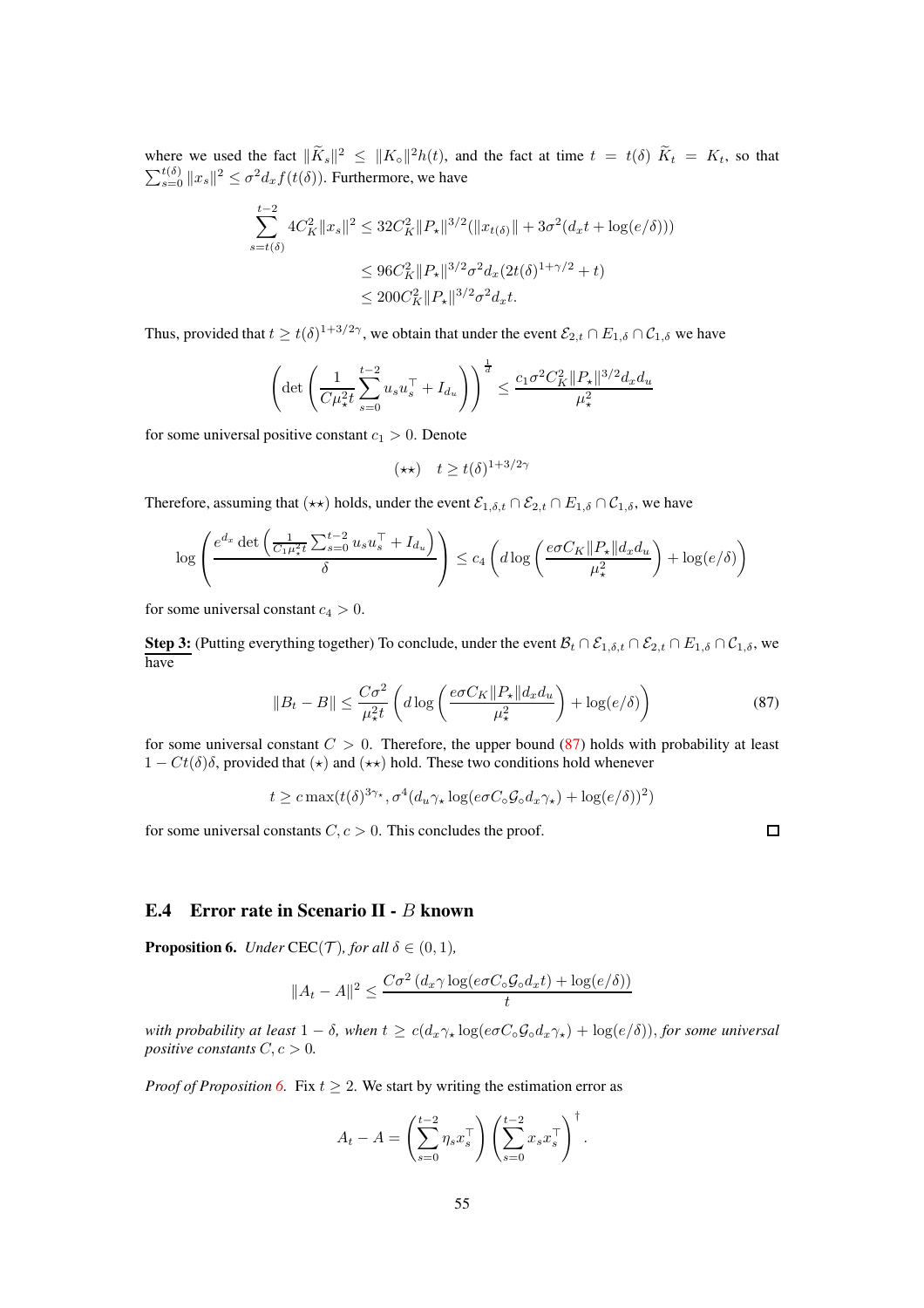When  $\sum_{s=0}^{t-2} x_s x_s^{\top}$  is invertible, we can decompose the estimation error as

$$
||A_t - A||^2 \le \left\| \left( \sum_{s=0}^{t-2} x_s x_s^\top \right)^{-1/2} \left( \sum_{s=0}^{t-2} x_s \eta_s^\top \right) \right\|^2 \frac{1}{\lambda_{\min} \left( \sum_{s=0}^{t-2} x_s x_s^\top \right)}.
$$

Step 1: (Bounding the smallest eigenvalue) Define the event

$$
\mathcal{B}_t = \left\{ \lambda_{\min} \left( \sum_{s=0}^t x_s x_s^\top \right) \geq C_1 t \right\}.
$$

By Proposition [14,](#page-71-0) the event  $B_t$  holds with probability at least  $1 - \delta$ , provided that the condition  $(\star)$ holds:

$$
(\star) \quad t \ge c_1 \sigma^2 (d_x \gamma_\star \log(e \sigma C_\circ \mathcal{G}_\circ d_x \gamma_\star) + \log(e/\delta)),
$$

for some universal constants  $C_1$ ,  $c_1 > 0$ . Under the event  $\mathcal{B}_t$ , we have

$$
||A_t - A||^2 \le \frac{1}{C_1 t} \left\| \left( \sum_{s=0}^{t-2} x_s x_s^\top \right)^{-1/2} \left( \sum_{s=0}^{t-2} x_s \eta_s^\top \right) \right\|^2
$$
  

$$
\le \frac{2}{C_1 t} \left\| \left( \sum_{s=0}^{t-2} x_s x_s^\top + C_1 t I_{d_x} \right)^{-1/2} \left( \sum_{s=0}^{t-2} x_s \eta_s^\top \right) \right\|^2,
$$

where we used the fact that  $2\sum_{s=0}^{t-2} x_s x_s^\top \succeq \sum_{s=0}^{t-2} x_s x_s^\top + C_1 t$ . Step 2: (Bounding the self-normalized term) Consider the events,

$$
\mathcal{E}_{t,\delta} = \left\{ \left\| \left( \sum_{s=0}^{t-2} x_s x_s^{\top} + C_1 t I_{d_u} \right)^{-1/2} \left( \sum_{s=0}^{t-2} x_s \eta_s^{\top} \right) \right\|^2 \right\}
$$
  

$$
\leq 7\sigma^2 \log \left( \frac{e^{d_x} \det \left( \frac{1}{C_1 t} \sum_{s=0}^{t-2} x_s x_s^{\top} + I_{d_x} \right)}{\delta} \right) \right\},
$$
  

$$
\mathcal{A}_{t,\delta} = \left\{ \sum_{s=0}^{t} ||x_s||^2 \leq c_2 \sigma^2 C_o^2 \mathcal{G}_o^2 (d_x t^{1+2\gamma} + \log(1/\delta)) \right\}.
$$

By Proposition [15,](#page-76-0) the event  $A_{t,\delta}$  holds with probability at least  $1 - \delta$  for some universal positive constant  $c_2 > 0$  (involved in the definition of  $A_{t,\delta}$ ). By Proposition [9,](#page-60-1) the event  $\mathcal{E}_{t,\delta}$  holds with probability at least  $1 - \delta$ . Under the event  $\mathcal{A}_{t,\delta} \cap \mathcal{E}_{t,\delta}$ , we have

$$
\left(\det\left(\frac{1}{C_1t}\sum_{s=0}^{t-2}x_sx_s^\top + I_{d_u}\right)\right)^{\frac{1}{d_x}} \leq \frac{1}{C_1t}\sum_{s=0}^{t-2}||x_s||^2 + 1
$$

$$
\leq \frac{2c_1}{C_1}\sigma^2 C_o^2 \mathcal{G}_o^2 d_x t^{2\gamma},
$$

where we assumed that  $(\star \star)$ :  $t \geq \log(e/\delta)$ . Therefore, assuming that  $(\star \star)$  holds, we have, under the event  $\mathcal{E}_{t,\delta} \cap \mathcal{E}_{2,t,\delta} \cap \mathcal{A}_{t,\delta}$ ,

$$
\log\left(\frac{e_x^d \det\left(\frac{1}{C_1t}\sum_{s=0}^{t-2}x_s x_s^\top + I_{d_x}\right)}{\delta}\right) \leq c_3\sigma^2 \left(d_x\gamma \log(e\sigma C_\circ \mathcal{G}_\circ d_x t) + \log(e/\delta)\right),
$$

for some universal constant  $c_3 > 0$ .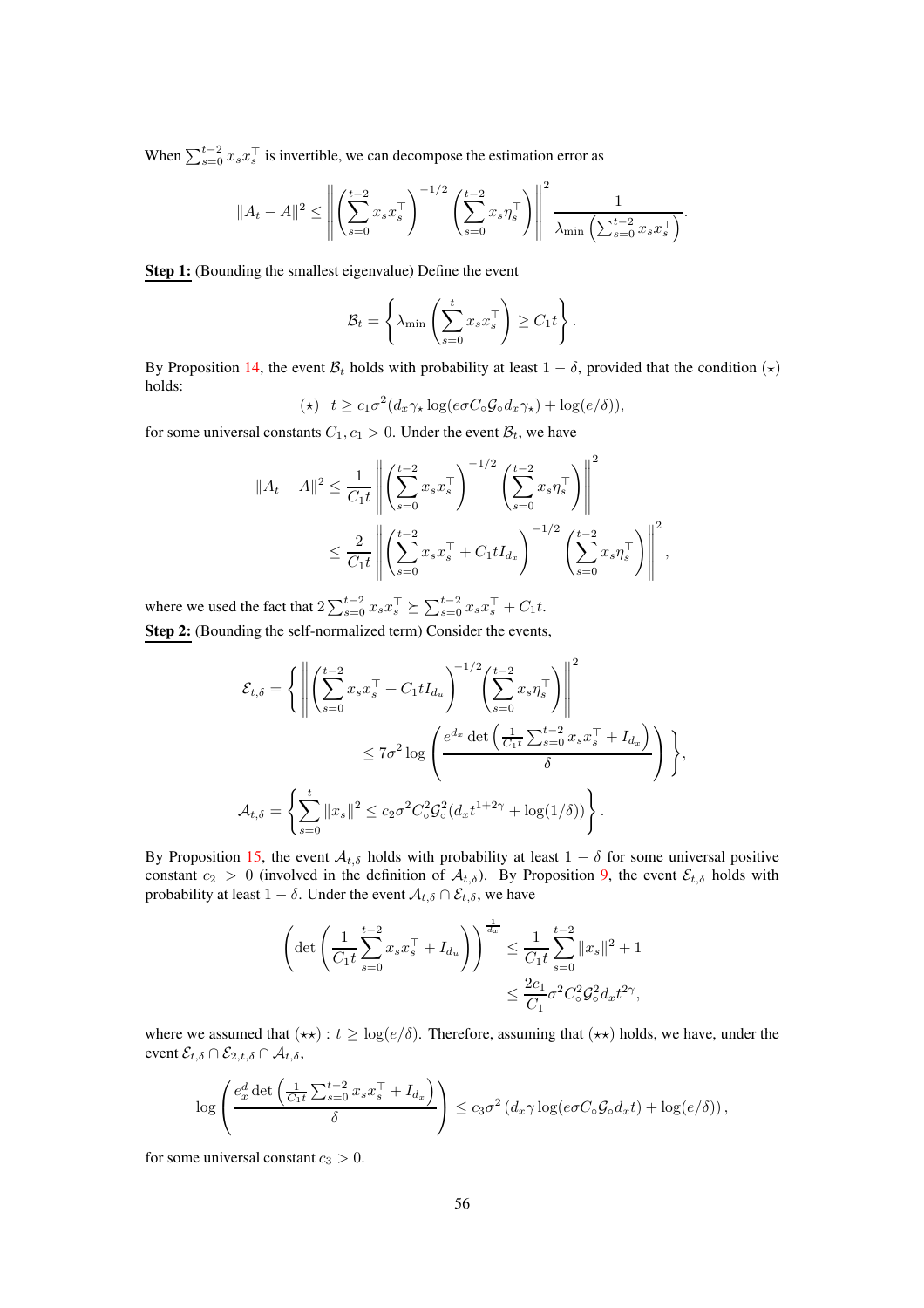**Step 3:** (Putting everything together) To conclude, under the event  $A_{t,\delta} \cap B_t \cap \mathcal{E}_{t,\delta}$ , we have

$$
||A_t - A|| \le \frac{C\sigma^2 \left(d_x \gamma \log(e \sigma C_\circ \mathcal{G}_\circ d_x t) + \log(e/\delta)\right)}{t} \tag{88}
$$

for some universal constant  $C > 0$ . Therefore the upper bound [\(87\)](#page-54-1) holds with probability at least  $1 - 2\delta$ , provided that  $(\star)$  and  $(\star \star)$  hold. These two conditions hold whenever

$$
t \geq c\sigma^2(d_x \gamma_\star \log(e\sigma C_\circ \mathcal{G}_\circ d_x \gamma_\star) + \log(e/\delta)),
$$

for some universal constant  $c > 0$ . This concludes the proof.

 $\Box$ 

<span id="page-56-0"></span>**Proposition 7.** Assume that  $\mathcal T$  satisfies [\(5\)](#page-3-0), and that under CEC( $\mathcal T$ ), for all  $\delta \in (0,1)$ *, we have* 

$$
\mathbb{P}\left(\forall t \ge t(\delta), \begin{array}{cc} (i) & \widetilde{K}_t = K_t \\ (ii) & \max(\|B(K_t - K_\star), \|K_t - K_\star\|)\| \le (4\|P_\star\|^{3/2})^{-1} \end{array}\right) \ge 1 - t(\delta)\delta
$$

*for some*  $t(\delta) \geq \log(e/\delta)$ *. Then for all*  $\delta \in (0,1)$ *, the following* 

$$
||A_t - A|| \le \frac{C\sigma^2}{t} \left( d_x \log(e||P_\star||d_x) + \log(e/\delta) \right)
$$

*holds with probability at least*  $1 - c_1t(\delta)\delta$ 

$$
t \geq c_2 \max(t(\delta)^{2\gamma_\star}, \sigma^2(d_x \gamma_\star \log(e \sigma C_\circ \mathcal{G}_\circ d_x \gamma_\star) + \log(e/\delta)))
$$

*for some universal constants*  $C, c_1, c_2 > 0$ *.* 

*Proof of Proposition* [7.](#page-56-0) Fix  $t \geq 2$ . We start by writing the estimation error as

$$
A_t - A = \left(\sum_{s=0}^{t-2} \eta_s x_s^\top \right) \left(\sum_{s=0}^{t-2} x_s x_s^\top \right)^\dagger.
$$

When  $\sum_{s=0}^{t-2} x_s x_s^\top$  is invertible, we can decompose the estimation error as

$$
||A_t - A||^2 \le \left\| \left( \sum_{s=0}^{t-2} x_s x_s^\top \right)^{-1/2} \left( \sum_{s=0}^{t-2} x_s \eta_s^\top \right) \right\|^2 \frac{1}{\lambda_{\min} \left( \sum_{s=0}^{t-2} x_s x_s^\top \right)}.
$$

Step 1: (Bounding the smallest eigenvalue) Define the event

$$
\mathcal{B}_t = \left\{ \lambda_{\min} \left( \sum_{s=0}^t x_s x_s^\top \right) \ge C_1 t \right\}.
$$

By Proposition [14,](#page-71-0) the event  $\mathcal{B}_t$  holds with probability at least  $1 - \delta$ , provided that the condition  $(\star)$ holds:  $\overline{a}$ 

$$
(\star) \quad t \geq c_1 \sigma^2 (d_x \gamma_\star \log(e \sigma C_\circ \mathcal{G}_\circ d_x \gamma_\star) + \log(e/\delta)),
$$

for some universal constants  $C_1$ ,  $c_1 > 0$ . Under the event  $\mathcal{B}_t$ , we have

$$
||A_t - A||^2 \le \frac{1}{C_1 t} \left\| \left( \sum_{s=0}^{t-2} x_s x_s^\top \right)^{-1/2} \left( \sum_{s=0}^{t-2} x_s \eta_s^\top \right) \right\|^2
$$
  

$$
\le \frac{2}{C_1 t} \left\| \left( \sum_{s=0}^{t-2} x_s x_s^\top + C_1 t I_{d_x} \right)^{-1/2} \left( \sum_{s=0}^{t-2} x_s \eta_s^\top \right) \right\|^2,
$$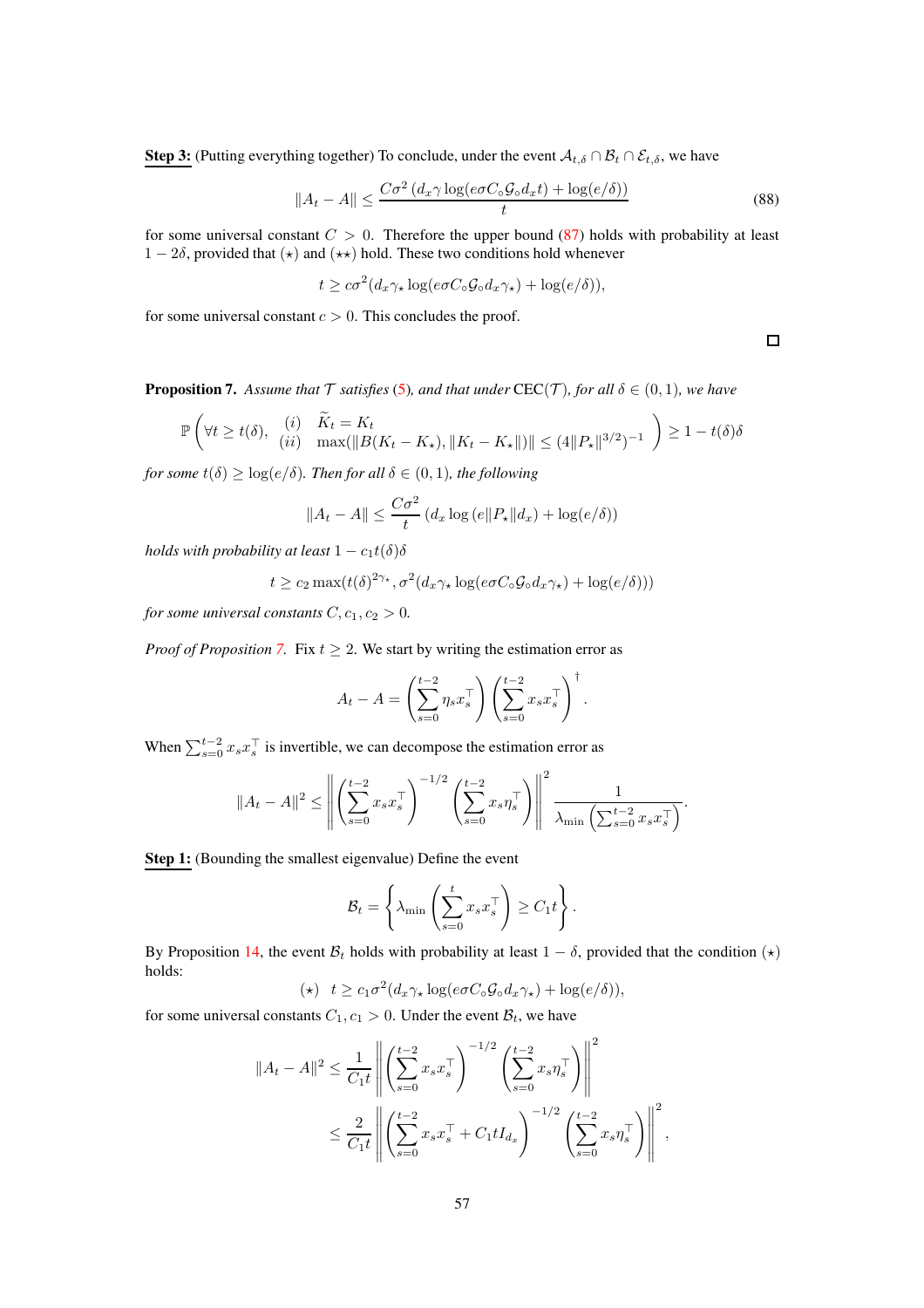where we used the fact that  $2\sum_{s=0}^{t-2} x_s x_s^\top \succeq \sum_{s=0}^{t-2} x_s x_s^\top + C_1 t$ . Step 2: (Bounding the self-normalized term) Consider the events,

$$
\mathcal{E}_{1,t,\delta} = \left\{ \left\| \left( \sum_{s=0}^{t-1} x_s x_s^{\top} + C_1 t I_{d_u} \right)^{-1/2} \left( \sum_{s=0}^{t-1} x_s \eta_s^{\top} \right) \right\|^{2},
$$
  

$$
\leq 7\sigma^2 \log \left( \frac{e^{d_x} \det \left( \frac{1}{C_1 t} \sum_{s=0}^{t-1} x_s x_s^{\top} + I_{d_u} \right)}{\delta} \right) \right\},
$$
  

$$
E_{1,\delta,t} = \left\{ \sum_{t(\delta)}^{t} \|x_t\|^2 \leq 8 \|P_{\star}\|^{3/2} (\|x_{t(\delta)}\| + 3\sigma^2 (d_x t + \log(e/\delta))) \right\},
$$
  

$$
\mathcal{C}_{1,\delta} = \left\{ \forall t \geq t(\delta), \quad (i) \quad \widetilde{K}_t = K_t
$$
  

$$
(ii) \quad \max(\|B(K_t - K_{\star}), \|K_t - K_{\star}\|)\| \leq (4\|P_{\star}\|^{3/2})^{-1} \right\}.
$$

By Proposition [9,](#page-60-1) the event  $\mathcal{E}_{1,t,\delta}$  holds with probability at least  $1 - \delta$ . By Proposition [18](#page-82-0) we have  $\mathbb{P}(E_{1,\delta,t} \cup C_{1,\delta}^c) \geq 1-\delta$ , and by assumption the event  $C_{1,\delta}^c$  holds with probability at least  $1-t(\delta)\delta$ . Under the event  $E_{1,\delta} \cap C_{1,\delta}$  we have

$$
\left(\det\left(\frac{1}{C_1\mu_{\star}^2 t} \sum_{s=0}^{t-2} x_s x_s^\top + I_{d_u}\right)\right)^{\frac{1}{d_x}} \leq \frac{1}{C_1 t} \sum_{s=0}^{t-1} \|x_s\|^2 + 1
$$
  

$$
\leq \frac{2}{C_1 t} \left(\sum_{s=0}^{t(\delta)} \|x_s\|^2 + \sum_{s=t(\delta)}^{t-2} \|x_s\|^2\right) + 1.
$$

Now always under  $\mathcal{E}_{2,t} \cap E_{1,\delta} \cap \mathcal{C}_{1,\delta}$ , provided  $t \geq t(\delta)^{1+\gamma/2}$  we have

$$
\sum_{s=0}^{t(\delta)} \widetilde{K}_s \|x_s\|^2 \le \sigma^2 d_x t(\delta)^{1+\gamma/2} \le \sigma^2 d_x t
$$

where we used the fact at time  $t = t(\delta)$ ,  $\widetilde{K}_t = K_t$ , so that  $\sum_{s=0}^{t(\delta)} ||x_s||^2 \le \sigma^2 d_x f(t(\delta))$ . Furthermore, we have

$$
\sum_{s=t(\delta)}^{t-1} ||x_s||^2 \le 8||P_\star||^{3/2} (||x_{t(\delta)}|| + 3\sigma^2(d_x t + \log(e/\delta)))
$$
  

$$
\le 21||P_\star||^{3/2} \sigma^2 d_x(t(\delta)^{1+\gamma/2} + t)
$$
  

$$
\le 42||P_\star||^{3/2} \sigma^2 d_x t.
$$

Thus, provided that  $t \ge t(\delta)^{1+1/2\gamma}$ , we obtain that under the event  $E_{1,\delta} \cap C_{1,\delta}$  we have

$$
\left(\det\left(\frac{1}{C_1t}\sum_{s=0}^{t-1}x_s x_s^\top + I_{d_u}\right)\right)^{\frac{1}{d_x}} \le c_1\sigma^2 \|P_\star\|^{3/2} d_x
$$

for some universal positive constant  $c_1 > 0$ . Denote

$$
(\star\star)\quad t\geq t(\delta)^{1+1/2\gamma}
$$

Therefore, assuming that  $(\star \star)$  holds, under the event  $\mathcal{E}_{1,\delta,t} \cap E_{1,\delta} \cap \mathcal{C}_{1,\delta}$ , we have

$$
\log \left( \frac{e^{d_x} \det \left( \frac{1}{C_1 \mu_x^2 t} \sum_{s=0}^{t-2} u_s u_s^\top + I_{d_u} \right)}{\delta} \right) \leq c_4 \left( d_x \log \left( e \sigma ||P_\star|| d_x \right) + \log(e/\delta) \right)
$$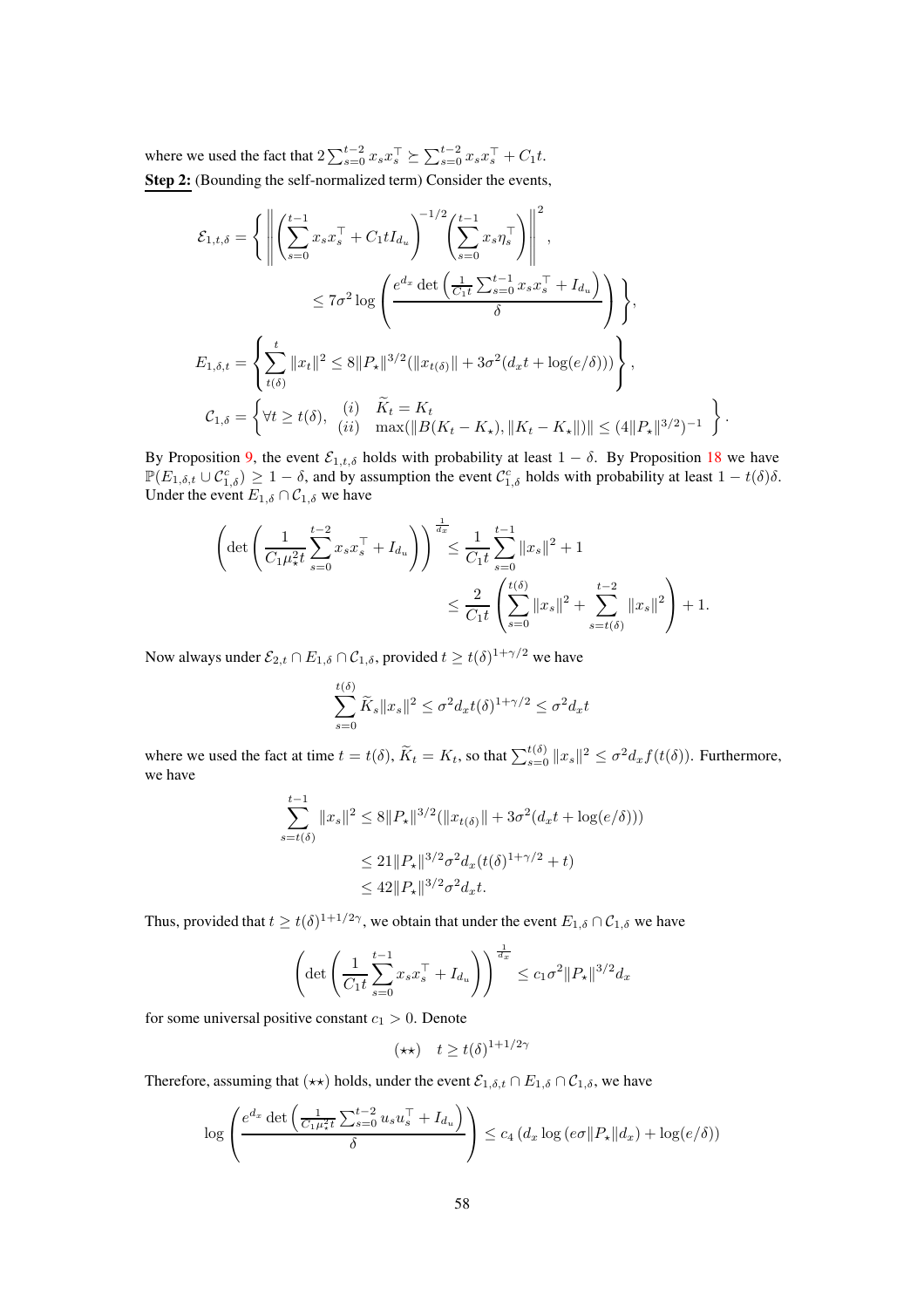for some universal constant  $c_4 > 0$ .

**Step 3:** (Putting everything together) To conclude, under the event  $\mathcal{B}_t \cap \mathcal{E}_{1,\delta,t} \cap \mathcal{E}_{2,t} \cap E_{1,\delta} \cap \mathcal{C}_{1,\delta}$ , we have

$$
||A_t - A|| \le \frac{C\sigma^2}{t} \left( d_x \log\left(e||P_\star||d_x\right) + \log\left(e/\delta\right) \right) \tag{89}
$$

for some universal constant  $C > 0$ . Therefore, the upper bound [\(89\)](#page-58-0) holds with probability at least  $1 - Ct(\delta)\delta$ , provided that  $(\star)$  and  $(\star \star)$  hold. These two conditions hold whenever

 $t \geq c \max(t(\delta)^{2\gamma_\star}, \sigma^2(d_x\gamma_\star \log(e\sigma C_\circ \mathcal{G}_\circ d_x \gamma_\star) + \log(e/\delta)))$ 

for some universal constants  $C, c > 0$ . This concludes the proof.

<span id="page-58-0"></span> $\Box$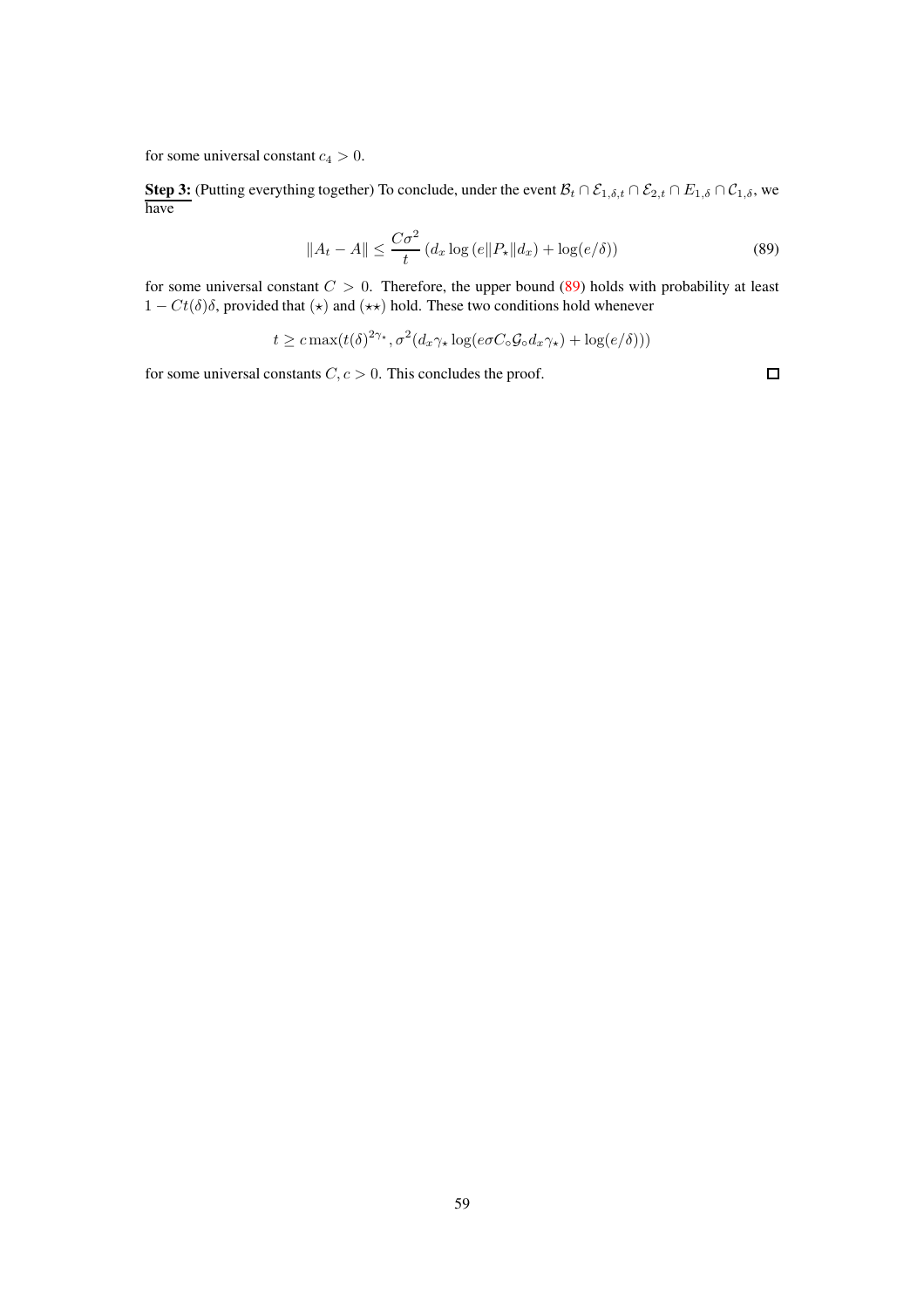# F Smallest Eigenvalue of the Cumulative Covariates Matrix

This appendix is devoted to the analysis of the smallest eigenvalue of the cumulative covariates matrix. This eigenvalue should exhibit an appropriate scaling so that the LSE performs well. We first provide a generic recipe for the analysis of this eigenvalue, and then apply it to the three scenarios. For Scenario I, the results are stated in Proposition [10](#page-60-0) and [11.](#page-63-0) Our analysis of Scenario II – A known is summarized in Propositions [12](#page-67-0) and [13.](#page-69-0) Finally, for Scenario II – B known, we establish Proposition [14.](#page-71-0)

### F.1 A generic recipe

In the three scenarios, we will have to obtain high probability bounds on the smallest eigenvalue of a matrix of the form  $\sum_{s=1}^{t} y_s y_s^{\top}$  where  $y_s = z_s + M_s \xi_s$  where  $\xi_s$  is a random variable independent of  $z_1, \ldots, z_s$  and  $M_1, \ldots, M_s$  for all  $s \ge 1$ . The need for such guarantee stems mainly from the analysis of the least squares estimator. Because of this structure, common to the three settings, our proofs for the different scenarios will be similar in spirit up to some technical details that are mainly related to the nature of the sequence of matrices  $(M_s)_{s>1}$ . We shall now sketch a generic recipe for our proofs.

**Sketch of the recipe.** The first step is to use Lemma [10,](#page-59-0) which will allow us to lower bound<sup>[6](#page-59-1)</sup>  $\sum_{s=1}^{t} y_s y_s^{\top}$ . We obtain, for all  $\lambda > 0$ ,



Then, we bound the random matrix (first term) using conditional independence via Proposition [8.](#page-59-2) Finally, we also bound the Self-Normalized Matrix Process (the second term) using Proposition [9.](#page-60-1)

Ingredients of the recipe. Let us now list the main lemmas and propositions used above. Their proofs are presented in [F.5.](#page-72-0)

<span id="page-59-0"></span>**Lemma 10.** *Let*  $(y_t)_{t\geq 1}$ ,  $(z_t)_{t\geq 1}$ , and  $(\xi_t)_{t\geq 1}$  be three sequences of vectors in  $\mathbb{R}^d$  satisfying, for all  $s \geq 0$ *, the linear relation*  $y_s = z_s + \xi_s$ *. Then, for all*  $\lambda > 0$ *, all*  $t \geq 1$  *and all*  $\varepsilon \in (0,1]$ *, we have* 

$$
\sum_{s=1}^t y_s y_s^\top \succeq \sum_{s=1}^t \xi_s \xi_s^\top + (1-\varepsilon) \sum_{s=1}^t z_s z_s^\top - \frac{1}{\varepsilon} \left( \sum_{s=1}^t z_s \xi_s \right)^\top \left( \sum_{s=1}^t z_s z_s^\top + \lambda I_d \right)^{-1} \left( \sum_{s=1}^t z_s \xi_s^\top \right) - \varepsilon \lambda I_d.
$$

<span id="page-59-2"></span>**Proposition 8.** *Let*  $(\mathcal{F}_t)_{t>0}$  *be a filtration over the underlying probability space. Let*  $(\xi_t)_{t>1}$  *be a sequence of independent, zero-mean, σ*<sup>2</sup>-sub-gaussian, isotropic random vectors taking values in R<sup>p</sup> *and such that*  $\xi_t$  *is*  $\mathcal{F}_t$ -measurable for all  $t \geq 1$ . Let  $(M_t)_{t \geq 1}$  be a sequence of random matrices *taking values in*  $\mathbb{R}^{d \times p}$ , such that  $M_t$  *is*  $\mathcal{F}_{t-1}$ *-measurable and its norm*  $||M_s||$  *is bounded a.s..* Let  $m = (m_t)_{t>1}$  *refer to the sequence of such bounds (e.g.*  $||M_s|| \leq m_s$ ). Then

$$
\mathbb{P}\left(\left\|\sum_{s=1}^{t} (M_s \xi_s)(M_s \xi_s)^{\top} - \sum_{s=1}^{t} M_s M_s^{\top}\right\| > 8\sigma^2 \|m_{1:t}\|_2^2 \max\left(\sqrt{\frac{2\rho + 5d}{r_t^2}}, \frac{2\rho + 5d}{r_t^2}\right)\right) \le 2e^{-\rho}
$$

 $where \, \|m_{1:t}\|_\infty = \max_{1 \leq s \leq t} |m_s|, \|m_{1:t}\|_2 = \sqrt{\sum_{s=1}^t |m_s|^2}, \text{ and } r_t = \|m_{t:t}\|_2/\|m_{1:t}\|_\infty.$ 

**Remark 1.** For our purposes,  $||m_{1:t}||_2^2$  and  $r_t^2$  will be either of order  $\mathcal{O}(1)$  and  $\mathcal{O}(t)$  respectively, or of *order*  $\mathcal{O}(\log(t))$  and  $\mathcal{O}(\sqrt{t})$  *respectively. These scalings will depend on the scenario considered.* 

<span id="page-59-1"></span><sup>&</sup>lt;sup>6</sup>Here we mean lower bound in the Löwner partial order over symmetric matrices.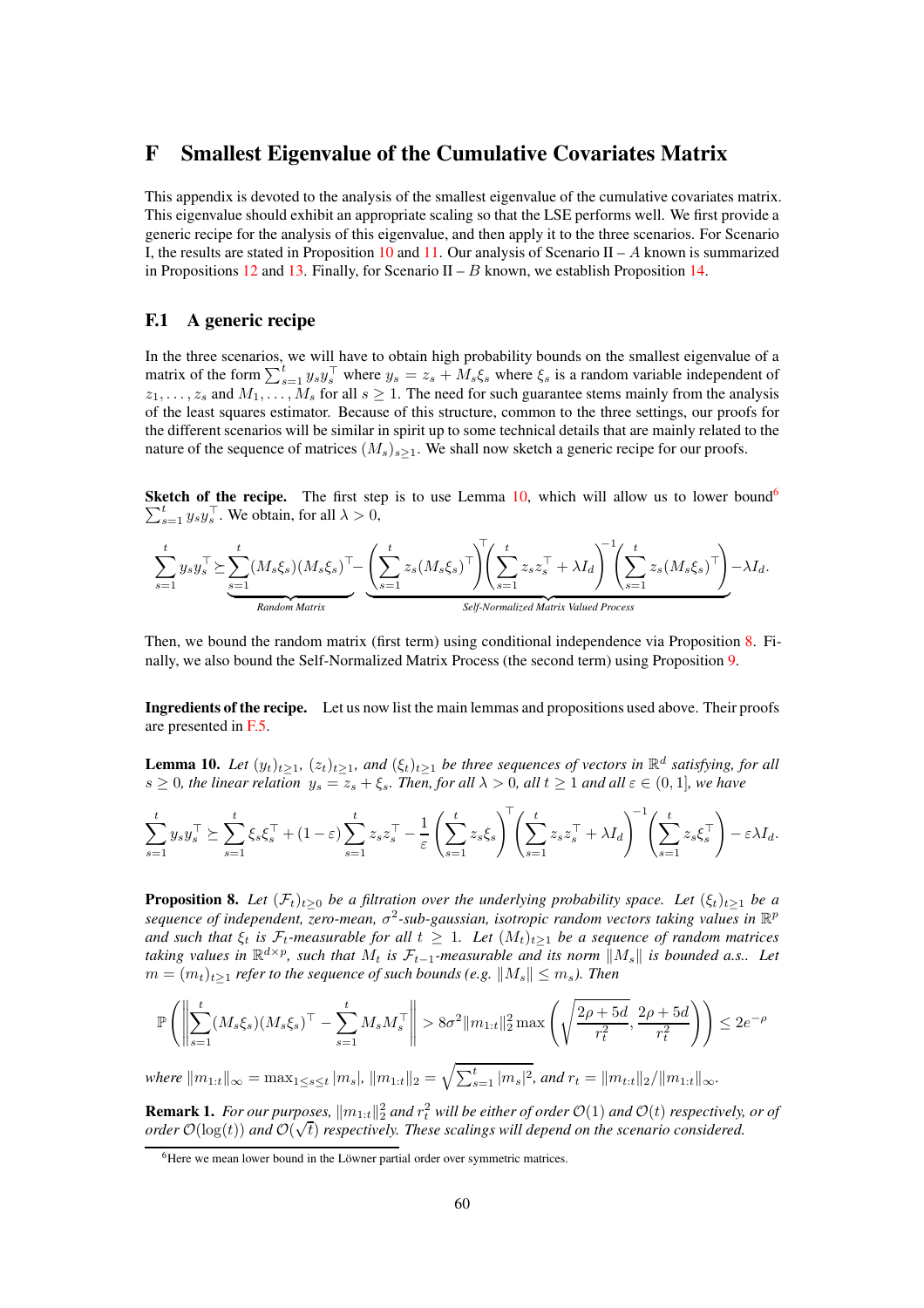An immediate consequence of Proposition [8](#page-59-2) is:

<span id="page-60-2"></span>**Corollary 1.** *Under the same assumptions on*  $(\xi_t)_{t\geq 1}$  *and*  $(M_s)_{t\geq 1}$  *as in Proposition [8,](#page-59-2) if we further assume that*  $\sup_{s\geq 1}|m_s| \leq m$ , *then we have for all*  $\rho > 0$ ,  $\varepsilon \in (0,1)$ , *and for all*  $t \geq$  $\min\left(\frac{8^2(\sigma m)^4}{\epsilon^2}\right)$  $\frac{(\sigma m)^4}{\varepsilon^2}, \frac{8(\sigma m)^2}{\varepsilon}$ ε  $\int$   $(5d + 2\rho)$ ,

$$
\mathbb{P}\left(\sum_{s=1}^t M_s M_s^\top - \varepsilon t I_d \preceq \sum_{s=1}^{t-1} (M_s \xi_s) (M_s \xi_s)^\top \preceq \sum_{s=1}^t M_s M_s^\top + \varepsilon t I_d\right) \ge 1 - 2e^{-\rho}.
$$

*In particular if*  $M_s = I_d$ ,  $(\xi_t)_{t\geq 1}$  *are now taking values in*  $\mathbb{R}^d$ , *we have for all*  $\rho > 0$ ,  $\varepsilon \in (0,1)$ , and *for all*  $t \geq \min \left( \frac{8^2 \sigma^4}{\varepsilon^2} \right)$  $\frac{2\sigma^4}{\varepsilon^2}, \frac{8\sigma^2}{\varepsilon}$ ε  $\left(5d + 2\rho\right)$ 

$$
\mathbb{P}\left((1-\varepsilon)tI_d \preceq \sum_{s=1}^{t-1} \xi_s \xi_s^\top \preceq (1+\varepsilon)tI_d\right) \ge 1-2e^{-\rho}.
$$

<span id="page-60-1"></span>**Proposition 9** (Self-normalized matrix processes). Let  $(\mathcal{F}_t)_{t\geq0}$  be a filtration over the underlying *probability space. Let*  $(\xi_t)_{t\geq 1}$  *be a sequence of independent, zero-mean,*  $\sigma^2$ -sub-gaussian, isotropic *random vectors taking values in*  $\mathbb{R}^p$  *and such that*  $\xi_t$  *is*  $\mathcal{F}_t$ -measurable for all  $t \geq 1$ *. Let*  $(M_t)_{t \geq 1}$ *be a sequence of random matrices taking values in*  $\mathbb{R}^{d \times p}$ , such that  $M_t$  is  $\mathcal{F}_{t-1}$ *-measurable and its norm*  $||M_s||$  *is bounded a.s.. Let*  $m = (m_t)_{t\geq 1}$  *refer to the sequence of such bounds. Let*  $(z_t)_{t\geq 1}$  *be a sequence of random vectors taking values in*  $\mathbb{R}^d$ , *such that*  $z_t$  *is*  $\mathcal{F}_{t-1}$ *-measurable for all*  $t \geq 1$ *. Then for all positive definite matrix*  $V \succ 0$ *, the following self-normalized matrix process defined by* 

$$
\forall t \geq 1, \ S_t(z, M\xi) \triangleq \left(\sum_{s=1}^t z_s (M_s \xi_s)^\top\right)^\top \left(\sum_{s=1}^t z_s z_s^\top + V\right)^{-1} \left(\sum_{s=1}^t z_s (M_s \xi_s)^\top\right)
$$

*satisfies, for all*  $\rho > 1$  *and*  $t > 1$ *,* 

$$
\mathbb{P}\left[\|S_t(z,M\xi)\| > \sigma^2 \|m_{1:t}\|_{\infty}^2 \left(2\log \det \left(V^{-1}\sum_{s=1}^t z_s z_s^\top + I_d\right) + 7d + 4\rho\right)\right] \leq e^{-\rho}.
$$

## F.2 Application to Scenario I

We now apply the recipe described in the previous subsection to lower bound the smallest eigenvalue of the cumulative covariates matrix in Scenario I. We first prove the following result, that will then be refined.

<span id="page-60-0"></span>**Proposition 10** (Sufficent exploration). *Under Algorithm* CEC(*T*)*, for all*  $\delta \in (0,1)$ *,* 

$$
\lambda_{\min} \left( \sum_{s=0}^{t-1} \begin{bmatrix} x_s \\ u_s \end{bmatrix} \begin{bmatrix} x_s \\ u_s \end{bmatrix}^\top \right) \ge \left( \frac{t}{2} \right)^{1/4}
$$

*holds with probability at least* 1 − δ*, provided that*

$$
t \geq c\sigma^4 C_\circ^8((d_x + d_u)\gamma_\star \log(e\sigma C_\circ \mathcal{G}_\circ d_x d_u \gamma_\star) + \log(e/\delta))
$$

*for some universal positive constant*  $c > 0$ *.* 

*Proof of Proposition [10.](#page-60-0)* Define for all  $t \geq 1$ , the event

$$
\mathcal{E}_{1,t} = \left\{ \exists i \in \{t/2,\ldots,t-1\}: \ \lambda_{\min}\left(\sum_{s=0}^{i-1} \begin{bmatrix} x_s \\ u_s \end{bmatrix} \begin{bmatrix} x_s \\ u_s \end{bmatrix}^\top \right) \geq i^{1/4} \right\}.
$$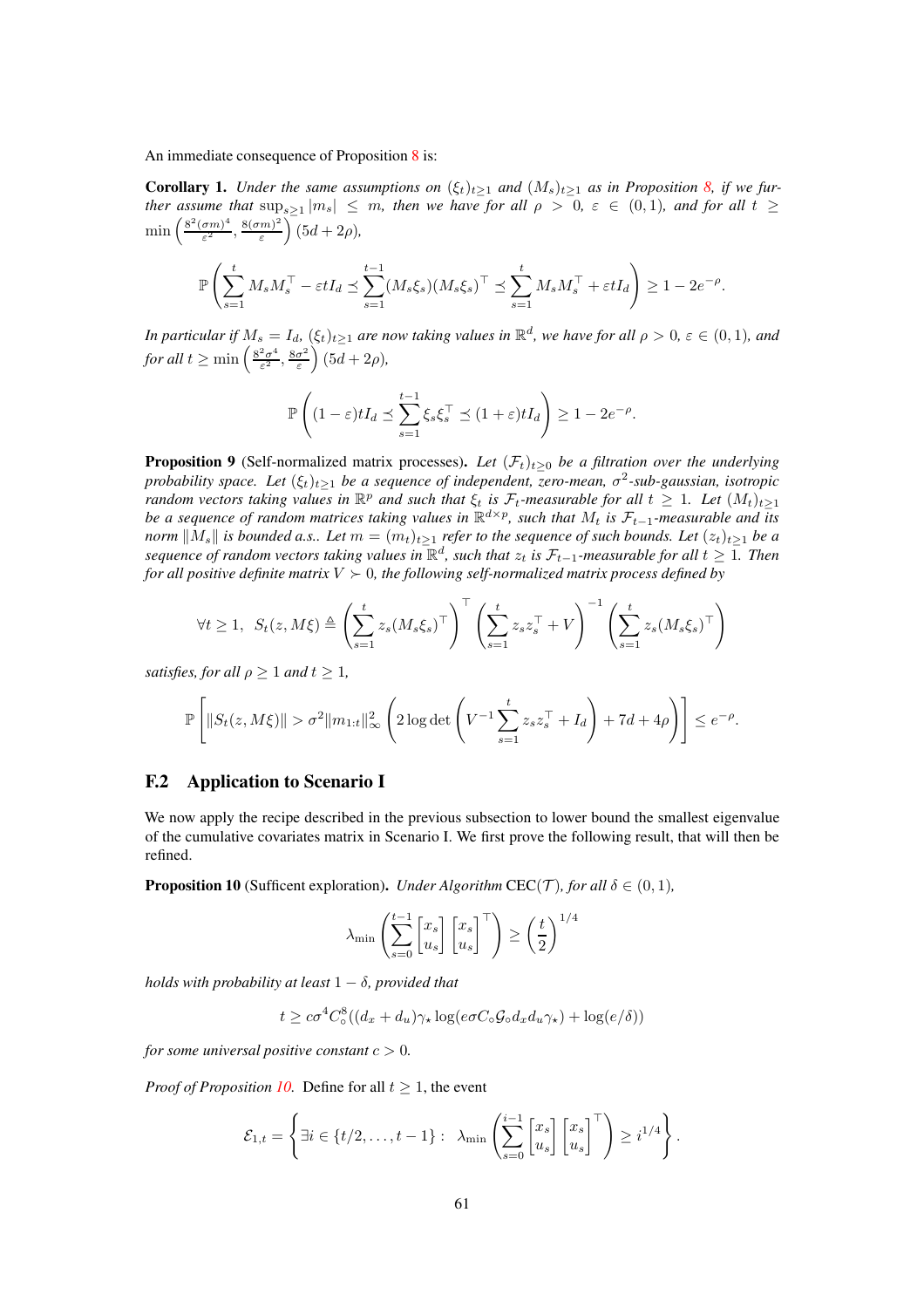Let us recall that under  $CEC(\mathcal{T})$ , we have

$$
u_t \leftarrow \begin{cases} K_t x_t + \nu_t & \text{if } \ell_t = 1 \text{ and } \|K_t\|^2 \le h(t), \text{ and } \lambda_{\min} \left( \sum_{s=0}^{t-1} \begin{bmatrix} x_s \\ u_s \end{bmatrix} \begin{bmatrix} x_s \\ u_s \end{bmatrix}^\top \right) \ge t^{1/4} \\ K_\circ x_t + \nu_t & \text{otherwise.} \end{cases}
$$

Define for all  $s \geq 1$ ,

$$
y_s = \begin{bmatrix} x_s \\ u_s \end{bmatrix}
$$
,  $z_s = \begin{bmatrix} Ax_{s-1} + Bu_{s-1} \\ K_0 (Ax_{s-1} + Bu_{s-1}) \end{bmatrix}$ ,  $M_o = \begin{bmatrix} I_{d_x} & O \\ K_0 & I_{d_u} \end{bmatrix}$ , and  $\xi_s = \begin{bmatrix} \eta_{s-1} \\ \nu_s \end{bmatrix}$ .

Note that under the event  $\mathcal{E}_{1,t}^c$  we have  $y_s = z_s + M_\circ \xi_s$  for all  $s \in \{t/2, \ldots, t-1\}$ . Applying Lemma [10,](#page-59-0) we obtain

$$
\sum_{s=t/2}^{t} y_s y_s^{\top} \succeq \sum_{s=t/2}^{t} (M_o \xi_s) (M_o \xi_s)^{\top} - I_{d_u} - \left\| \left( \sum_{s=t/2}^{t} z_s z_s^{\top} + I_{d_u s} \right)^{-1/2} \left( \sum_{s=t/2}^{t} z_s (M_o \xi_s)^{\top} \right) \right\|^2 I_{d_u}.
$$

For all  $\delta \in (0, 1)$  and  $t \geq 1$ , we define the following events

$$
\mathcal{A}_{\delta,t} = \left\{ \sum_{s=0}^{t} ||x_s|| \le C_1 \sigma^2 C_o^2 \mathcal{G}_\circ^2 (d_x t^{1+2\gamma} + \log(e/\delta)) \right\},
$$
\n
$$
\mathcal{E}_{2,\delta,t} = \left\{ \left\| \left( \sum_{s=t/2}^{t-1} z_s z_s^\top + I_d \right)^{-1/2} \left( \sum_{s=t/2}^{t-1} z_s (M_\circ \xi_s)^\top \right) \right\|^2 \right\}
$$
\n
$$
\le 7\sqrt{d_x} \sigma^2 \log \left( \frac{e^d \det \left( \sum_{s=t/2}^{t-1} z_s z_s^\top + I_{d_x} \right)}{\delta} \right) \right\},
$$
\n
$$
\mathcal{E}_{3,t} = \left\{ \sum_{s=t/2}^{t-1} \xi_s \xi_s^\top \ge \left[ \frac{(t/2)I_{d_x}}{O} \frac{O}{\sigma^2 \sqrt{d_x t}/2I_{d_u}} \right] \right\},
$$
\n
$$
\mathcal{E}_{4,t} = \left\{ \lambda_{\text{max}} \left( \sum_{s=0}^{t-1} \eta_s \eta_s^\top \right) \le \frac{3t}{2} \right\}.
$$

In view of Proposition [15,](#page-76-0)  $\mathbb{P}(\mathcal{A}_{t,\delta}) \geq 1 - \delta$ . From Proposition [9,](#page-60-1) we have  $\mathbb{P}(\mathcal{E}_{2,\delta,t}) \geq 1 - \delta$ . From Proposition [8,](#page-59-2)  $\mathbb{P}(\mathcal{E}_{3,t}) \geq 1-\delta$  provided that  $t \geq c_1\sigma^2(d+\log(e/\delta))$ , where we first normalize to obtain  $\sum_{s=t/2}^{t} (\mathbb{E}[\xi_t \xi_t^{\top}]^{-1/2} \xi_s) (\mathbb{E}[\xi_t \xi_t^{\top}]^{-1/2} \xi_s)^{\top}$  then apply the proposition to get the high probability bound. We have by Proposition [8,](#page-59-2) that  $\mathbb{P}(\mathcal{E}_{4,t}) \geq 1 - \delta$  provided that  $t \geq \sigma^2(d_x + \log(e/\delta)).$ 

Provided that  $t \geq \log(e/\delta)$ , we have under the event  $A_{\delta,t} \cap \mathcal{E}_{1,t} \cap \mathcal{E}_{2,\delta,t} \cap \mathcal{E}_{4,t}$  that

$$
\det \left( \sum_{s=t/2}^{t-1} z_s z_s^\top + I_{d_x} \right)^{1/d} \le \sum_{s=t/2}^t \|z_s\|^2 + 1
$$
  

$$
\le \sum_{s=t/2}^t 2C_o^2 \|x_s - \eta_{s-1}\|^2 + 1
$$
  

$$
\le 4C_o^2 \sum_{s=0}^t \|x_s\|^2 + \|\eta_{s-1}\|^2 + 1
$$
  

$$
\le 21C_1 \sigma^2 C_o^4 \mathcal{G}_o^2 d_x t^{3\gamma^*}.
$$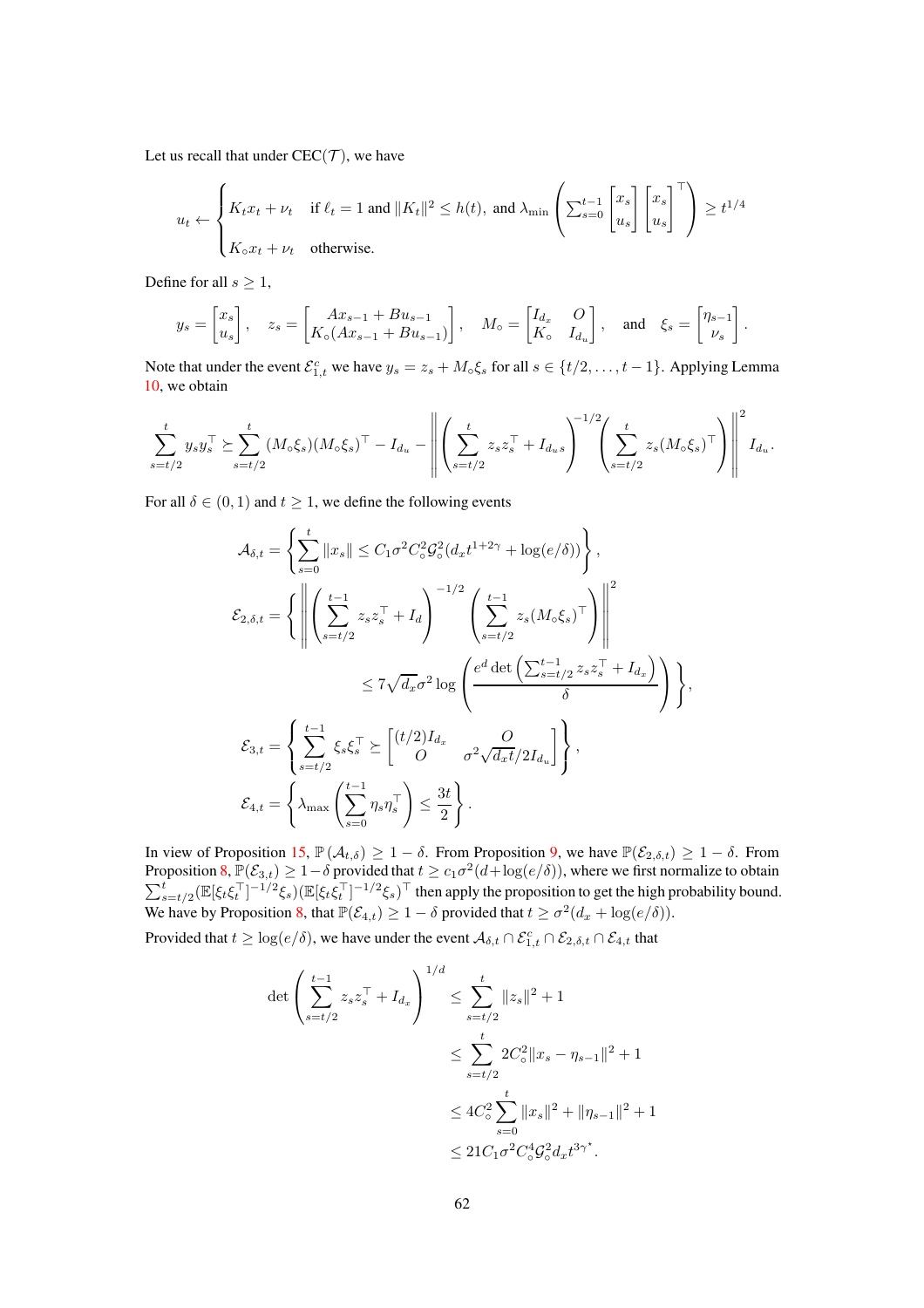Therefore, provided that  $t \geq \log(e/\delta)$ , we have under the event  $\mathcal{A}_{\delta,t} \cap \mathcal{E}_{1,t} \cap \mathcal{E}_{2,\delta,t} \cap \mathcal{E}_{4,t}$  that

$$
\left\| \left( \sum_{s=t/2}^{t-1} z_s z_s^\top + I_d \right)^{-1/2} \left( \sum_{s=t/2}^{t-1} z_s (M \circ \xi_s)^\top \right) \right\|^2 \leq C_2 \sqrt{d_x} \sigma^2 (d\gamma_\star \log(e \sigma C \circ \mathcal{G}_0 d_x t) + \log(e/\delta))
$$

for some universal positive constant  $C_2 > 0$ . Furthermore, if  $t \ge \sigma^4 d_x$ , under the event  $\mathcal{E}_{3,t}$ , we have

$$
\sum_{t/2}^{t} (M_{\circ} \xi_{s}) (M_{\circ} \xi_{s})^{\top} \succeq M_{\circ} \begin{bmatrix} (t/2) I_{d_{x}} & O \\ O & \sigma^{2} \sqrt{d_{x} t}/2 I_{d_{u}} \end{bmatrix} M_{\circ}^{\top}
$$
\n
$$
\succeq \frac{1}{2} \begin{bmatrix} t I_{d_{x}} & t K_{\circ}^{\top} \\ t K_{\circ} & t K_{\circ}^{\top} K_{\circ} + \sigma^{2} \sqrt{d_{x} t} I_{d_{u}} \end{bmatrix}
$$
\n
$$
\succeq \frac{t}{2} \min \left( \frac{\sigma^{2} \sqrt{d_{x}}}{2 \| K_{\circ} \|^{2} \sqrt{t} + \sigma^{2} \sqrt{d_{x}}}, \frac{\sigma^{2} \sqrt{d_{x}}}{2 \sqrt{t}} \right) I_{d}
$$
\n
$$
\succeq \frac{\sigma^{2} \sqrt{d_{x}}}{2} \min \left( \frac{t}{2 \| K_{\circ} \|^{2} \sqrt{t} + \sigma^{2} \sqrt{d_{x}}}, \frac{\sqrt{t}}{2} \right) I_{d}
$$
\n
$$
\succeq \frac{\sigma^{2} \sqrt{d_{x} t}}{6 C_{\circ}^{2}} I_{d},
$$

where we used Lemma [11](#page-75-0) (with  $\alpha = 1/2$ , and  $\beta = 1$ ).

Therefore, provided that  $t \ge \sigma^2 d_x$  and  $t \ge \log(e/\delta)$ , we have under the event  $\mathcal{A}_{\delta,t} \cap \mathcal{E}_{1,t} \cap \mathcal{E}_{2,\delta,t} \cap$  $\mathcal{E}_{3,t} \cap \mathcal{E}_{4,t}$  that

$$
\lambda_{\min}\left(\sum_{s=0}^{t-1} u_s u_s^\top\right) \ge \frac{\sigma^2 \sqrt{d_x t}}{6C_\circ^2} - 1 - C_2 \sqrt{d_x} \sigma^2 (d\gamma_\star \log(e\sigma C_\circ \mathcal{G}_0 d_x t) + \log(e/\delta)).
$$

Using Lemma [22,](#page-87-0) there exists  $c_3 > 0$  such that if

$$
t \ge c_3 \sigma^4 C_\circ^8 (d\gamma_\star \log(e \sigma C_\circ \mathcal{G}_\circ d_x d_u \gamma_\star) + \log(e/\delta)) \tag{90}
$$

then

• 
$$
\frac{\sigma^2 \sqrt{d_x t}}{6C_o^2} - 1 - C_2 \sqrt{d_x} \sigma^2 (d\gamma_\star \log(e\sigma C_o \mathcal{G}_o d_x t) + \log(e/\delta)) \geq \frac{\sigma^2 \sqrt{d_x t}}{10C_o^2} > t^{1/4},
$$
  
• 
$$
t \geq \log(e/\delta),
$$
  
• 
$$
t \geq \sigma^4 d_x.
$$

Therefore, if condition [\(90\)](#page-62-0) holds, we have under  $A_{\delta,t} \cap \mathcal{E}_{1,t} \cap \mathcal{E}_{2,\delta,t} \cap \mathcal{E}_{3,t} \cap \mathcal{E}_{4,t}$ 

<span id="page-62-0"></span>
$$
\lambda_{\min} \left( \sum_{s=0}^{t-1} u_s u_s^\top \right) > t^{1/4}.
$$

But this cannot hold under the event  $\mathcal{E}_{1,t}^c$ , therefore it must be that  $\mathcal{A}_{\delta,t} \cap \mathcal{E}_{2,\delta,t} \cap \mathcal{E}_{3,t} \cap \mathcal{E}_{4,t} \subseteq \mathcal{E}_{1,t}$ which in turns impies that

$$
\mathbb{P}\left(\mathcal{E}_{1,t}\right) \geq 1-\mathbb{P}(\mathcal{A}_{\delta,t}^c \cup \mathcal{E}_{2,\delta,t}^c \cup \mathcal{E}_{3,t}^c \cup \mathcal{E}_{4,t}^c) \geq 1-4\delta.
$$

reparametrizing by  $\delta' = 4\delta$  gives the desired result with modified universal postive constants.  $\Box$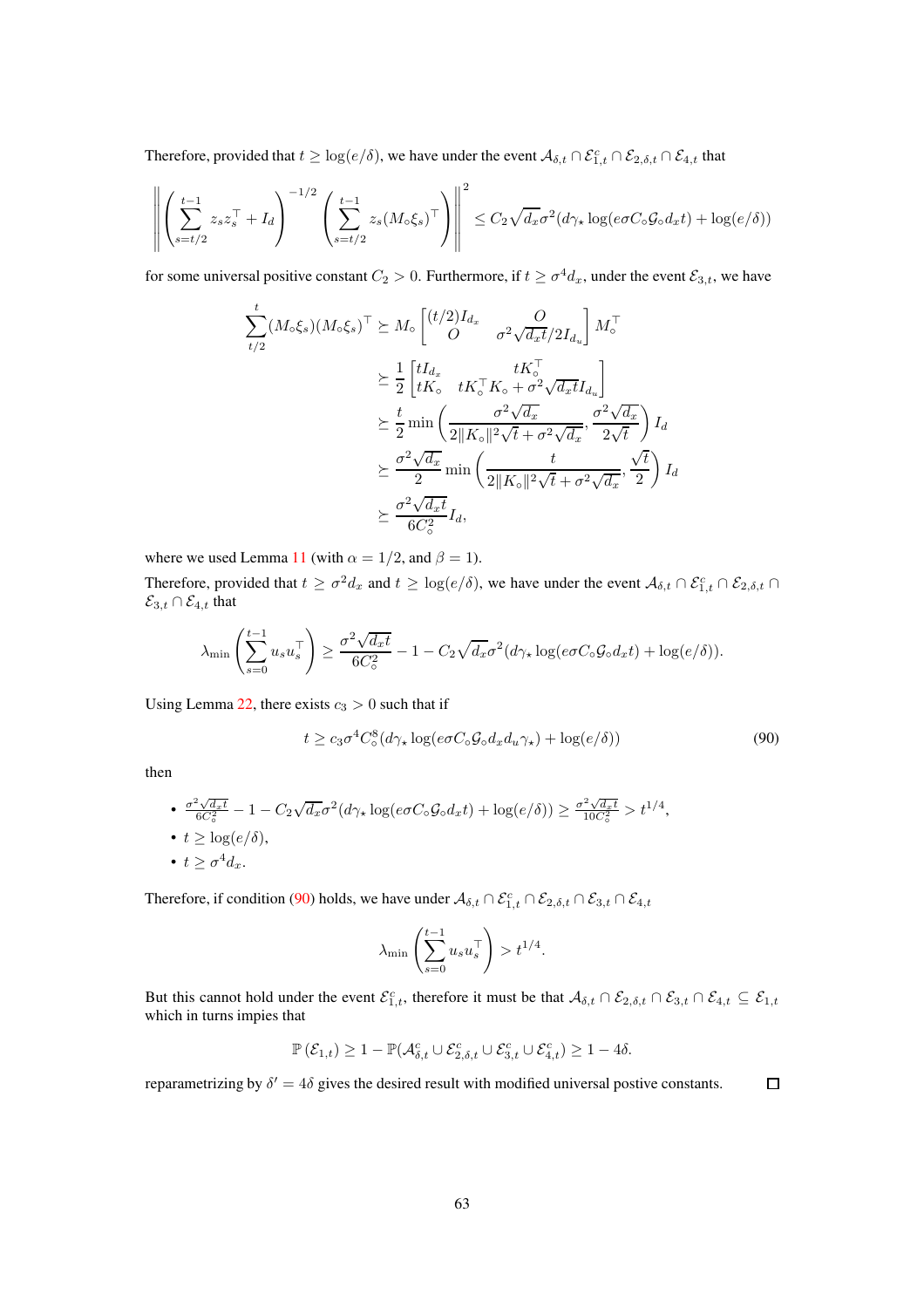<span id="page-63-0"></span>**Proposition 11** (Sufficient exploration with refined rates). *Under* CEC(T), assume that for all  $\delta \in$ (0, 1)*, we have*

$$
\mathbb{P}(\forall t \ge t(\delta), \|K_t - K_{\star}\| \le 1) \ge 1 - \delta
$$

*for some*  $t(\delta) \geq 1$ *. Then for all*  $\delta \in (0,1)$ *,* 

$$
\lambda_{\min} \left( \sum_{s=0}^{t-1} \begin{bmatrix} x_s \\ u_s \end{bmatrix} \begin{bmatrix} x_s \\ u_s \end{bmatrix}^\top \right) \ge \frac{C\sigma^2 \sqrt{d_x t}}{C_K^2}
$$

*with probability at least* 1 − δ*, provided that*

$$
t^{1/2} \geq c \max(t(\delta)^{1/2}, C_K^4(d\gamma_\star \log(e\sigma C_\circ \mathcal{G}_\circ || P_\star || d_x d_u \gamma_\star) + \log(e/\delta)))\tag{91}
$$

*for some universal positive constants*  $C, c > 0$ *.* 

*Proof of Proposition [11.](#page-63-0)* Let us start by defining

$$
\mathcal{E}_{1,\delta} = \{ \forall t \ge t(\delta), \, \|K_t - K_{\star}\| \le 1 \}.
$$

Now, we recall that under CEC(T), we have  $u_t = (1 - \alpha_t)(K_tx_t + \nu_t) + \alpha_t(K_0x_t + \zeta_t)$  for all  $t \ge 1$ , where we defined

$$
\forall t \ge 1, \ \alpha_t = \begin{cases} 0 & \text{if } \ell_t = 1 \text{ and } \|K_t\|^2 \le h(t), \text{ and } \lambda_{\min} \left( \sum_{s=0}^{t-1} \begin{bmatrix} x_s \\ u_s \end{bmatrix} \begin{bmatrix} x_s \\ u_s \end{bmatrix}^\top \right) \ge t^{1/4} \tag{92}
$$

Let  $\widetilde{K}_s = (1 - \alpha_s)K_s1_{\{\|K_s - K_{\star}\| \leq 1\}} + \alpha_sK_{\circ}$ , and note that  $\|\widetilde{K}_s\| \leq 2C_K$ . Thus, under the event  $\mathcal{E}_{1,\delta}$ , Let  $I_{\text{S}}$  we have  $\lceil x_s \rceil$ 1 1 1

$$
\begin{bmatrix} x_s \\ u_s \end{bmatrix} = \begin{bmatrix} Ax_{s-1} + Bu_s \\ \widetilde{K}_s Ax_{s-1} + \widetilde{K}_s Bu_{s-1} \end{bmatrix} + \begin{bmatrix} I_{d_x} & O \\ \widetilde{K}_s & I_{d_u} \end{bmatrix} \begin{bmatrix} \eta_{s-1} \\ \nu_s \end{bmatrix}.
$$
\n(93)

Denote for all  $s \geq 1$ ,

$$
y_s = \begin{bmatrix} x_s \\ u_s \end{bmatrix}, \quad z_s = \begin{bmatrix} Ax_{s-1} + Bu_s \\ \widetilde{K}_s Ax_{s-1} + K_s Bu_s \end{bmatrix}, \quad M_s = \begin{bmatrix} I_{d_x} & O \\ \widetilde{K}_s & I_{d_u} \end{bmatrix}, \quad \xi_s = \begin{bmatrix} \eta_{s-1} \\ \nu_s \end{bmatrix},
$$

$$
\xi_{1,s} = \begin{bmatrix} \eta_{s-1} \\ 0 \end{bmatrix}, \quad \text{and} \quad \xi_{2,s} = \begin{bmatrix} 0 \\ \nu_s \end{bmatrix}.
$$

Now, under the event  $\mathcal{E}_{1,\delta}$ , we may simply write  $y_s = z_s + M_s \xi_s = z_s + M_s \xi_{1,s} + \xi_{2,s}$  for all  $s \ge 1$ .<br>Let us note that  $\xi_s$  is independent of  $(M_0, \ldots, M_s)$  and  $(z_0, \ldots, z_s)$ , and that  $||M_s|| \le \sqrt{5} C_K$ . Lemma [10](#page-59-0) ensures that

$$
\sum_{s=0}^{t-1} y_s y_s^\top \succeq \sum_{s=t(\delta)}^{t-1} (M_s \xi_s) (M_s \xi_s)^\top - \left( \sum_{s=t(\delta)}^{t-1} z_s (M_s \xi_s)^\top \right) \left( \sum_{s=t(\delta)}^t z_s z_s^\top + \lambda I_d \right)^\top \left( \sum_{s=t(\delta)}^{t-1} z_s (M_s \xi_s)^\top \right) - I_d.
$$

Upper bounding the self-normalized term. Define the following events

$$
\mathcal{A}_{\delta,t} = \left\{ \sum_{s=0}^{t} ||x_s||^2 \le C_1 \sigma^2 C_o^2 \mathcal{G}_\circ^2 (d_x t^{1+2\gamma} + \log(e/\delta)) \right\},
$$
  
\n
$$
\mathcal{E}_{2,\delta,t} = \left\{ \left\| \left( \sum_{s=t(\delta)}^{t-1} z_s z_s^\top + I_d \right)^{-1/2} \left( \sum_{s=t(\delta)}^{t-1} z_s (M_s \xi_s)^\top \right) \right\|^2 \right\}
$$
  
\n
$$
\le 35 C_K^2 \sqrt{d_x} \sigma^2 \log \left( \frac{e^d \det \left( \sum_{s=t(\delta)}^{t-1} z_s z_s^\top + I_d \right)}{\delta} \right) \right\},
$$
  
\n
$$
\mathcal{E}_{3,t} = \left\{ \lambda_{\max} \left( \sum_{s=0}^{t-1} \eta_s \eta_s^\top \right) \le \frac{3t}{2} \right\}.
$$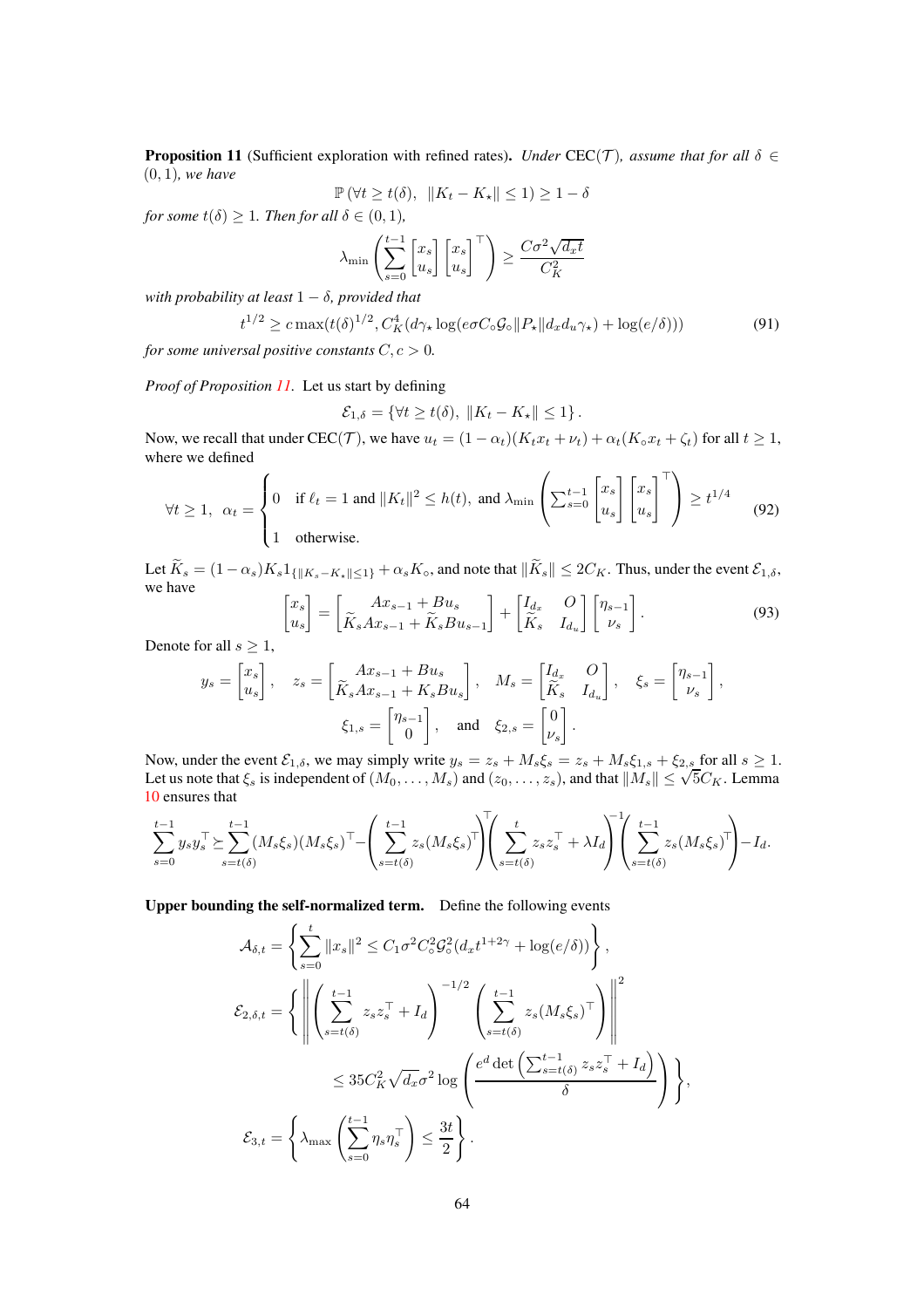We have by Proposition [15](#page-76-0) that the event  $A_{\delta,t}$  holds with probability at least  $1 - \delta$  for some universal positive constant  $C_1 > 1$ . By Proposition [9,](#page-60-1) the event  $\mathcal{E}_{2,\delta,t}$  holds with probability at least  $1-\delta$ . Finally the event  $\mathcal{E}_{3,t}$  holds with probability at least  $1 - \delta$  provided that  $t \geq c_1 \sigma^2 (d_x + \log(e/\delta)).$ 

Provided that  $t \geq \log(e/\delta)$ , under the event  $\mathcal{A}_{t,\delta} \cap \mathcal{E}_{\delta,t} \cap \mathcal{E}_{\delta,t}$  we have

$$
\det \left( \sum_{s=t(\delta)}^{t-1} z_s z_s^\top + I_d \right)^{1/d} \le \sum_{s=t(\delta)}^{t-1} \|z_s\|^2 + 1
$$
  

$$
\le \sum_{s=0}^{t-1} 4C_K^2 \|x_{s+1} - \eta_s\|^2 + 1
$$
  

$$
\le 8C_K^2 \sum_{s=0}^{t-1} \|x_{s+1}\|^2 + \|\eta_s\|^2 + 1
$$
  

$$
\le 8(3C_1 + 4)\sigma^2 C_K^2 C_\sigma^2 \mathcal{G}_\sigma^2 d_x t^{3\gamma_*}.
$$

Thus provided that  $t \geq \log(e/\delta)$ , under the event  $\mathcal{A}_{t,\delta} \cap \mathcal{E}_{2,\delta,t} \cap \mathcal{E}_{3,t}$  we have that

$$
\left\| \left( \sum_{s=t(\delta)}^{t-1} z_s z_s^\top + I_d \right)^{1/2} \left( \sum_{s=t(\delta)}^{t-1} z_s (M_s \xi_s)^\top \right) \right\|^2 \le 35 C_K^2 \sqrt{d_x} \sigma^2 (d\gamma_\star \log(e\sigma C_\circ \mathcal{G}_\circ || P_\star || d_x t) + \log(e/\delta)).
$$

**Lower bounding**  $\sum_{s=t(\delta)}^{t-1} (M_s \xi_s) (M_s \xi_s)^\top$ . This is the most challenging task, and we shall break it into several steps. First, we note that  $\xi_{1,s}$  and  $\xi_{2,s}$  are independent (by design of CEC(T)), and  $M_s \xi_s = M_s \xi_{1,s} + \xi_{2,s}$ . We use Lemma [10](#page-59-0) to write:

$$
\sum_{s=t(\delta)}^{t} (M_s \xi_s)(M_s \xi_s)^{\top} \succeq \xi_2^{\top} \xi_2 + \frac{1}{2} \xi_1^{\top} \xi_1 - 2 \xi_1^{\top} \xi_2 (\xi_2^{\top} \xi_2 + I_d)^{-1} \xi_2^{\top} \xi_1 - \frac{1}{2} I_d
$$

where we define, for ease of notations, the tall matrices  $\xi_1^{\top} = [M_1 \xi_{1,1} \dots M_t \xi_{1,t}]$  and  $\xi_2^{\top} = [\xi_{2,t}, \dots, \xi_{2,t}]$ , so that we have  $\xi_{2,t}$  ...  $\xi_{2,t}$ , so that we have

$$
\xi_1^{\top} \xi_1 = \sum_{s=t(\delta)}^{t-1} (M_s \xi_{1,s}) (M_s \xi_{1,s})^{\top},
$$
  
\n
$$
\xi_2^{\top} \xi_2 = \sum_{s=t(\delta)}^{t-1} \xi_{2,s} \xi_{2,s}^{\top},
$$
  
\n
$$
\xi_1^{\top} \xi_2 (\xi_2^{\top} \xi_2 + I_d)^{-1} \xi_2^{\top} \xi_1 =
$$
  
\n
$$
\left( \sum_{s=t(\delta)}^{t-1} (M_s \xi_{1,s}) \xi_{2,s}^{\top} \right) \left( \sum_{s=t(\delta)}^{t-1} (M_s \xi_{1,s}) (M_s \xi_{1,s})^{\top} + I_d \right)^{-1} \left( \sum_{s=t(\delta)}^{t-1} (M_s \xi_{1,s}) \xi_{2,s}^{\top} \right).
$$

**Step 1:** We first derive a lower bound on the smallest eigenvalue of  $\xi_1 \xi_1^{\top}$ . We have

$$
\xi_1 \xi_1^{\top} = \sum_{s=t(\delta)}^{t-1} \xi_{1,s} \xi_{1,s}^{\top} \succeq \left[ \frac{\lambda}{\|\sum_{s=0}^{t-1} (\widetilde{K}_{s+1}\eta_s)(\widetilde{K}_{s+1}\eta_s)^{\top}\| + \lambda} \sum_{s=0}^{t-1} \eta_s \eta_s^{\top} \begin{array}{c} O \\ -\lambda I_{d_u} \end{array} \right].
$$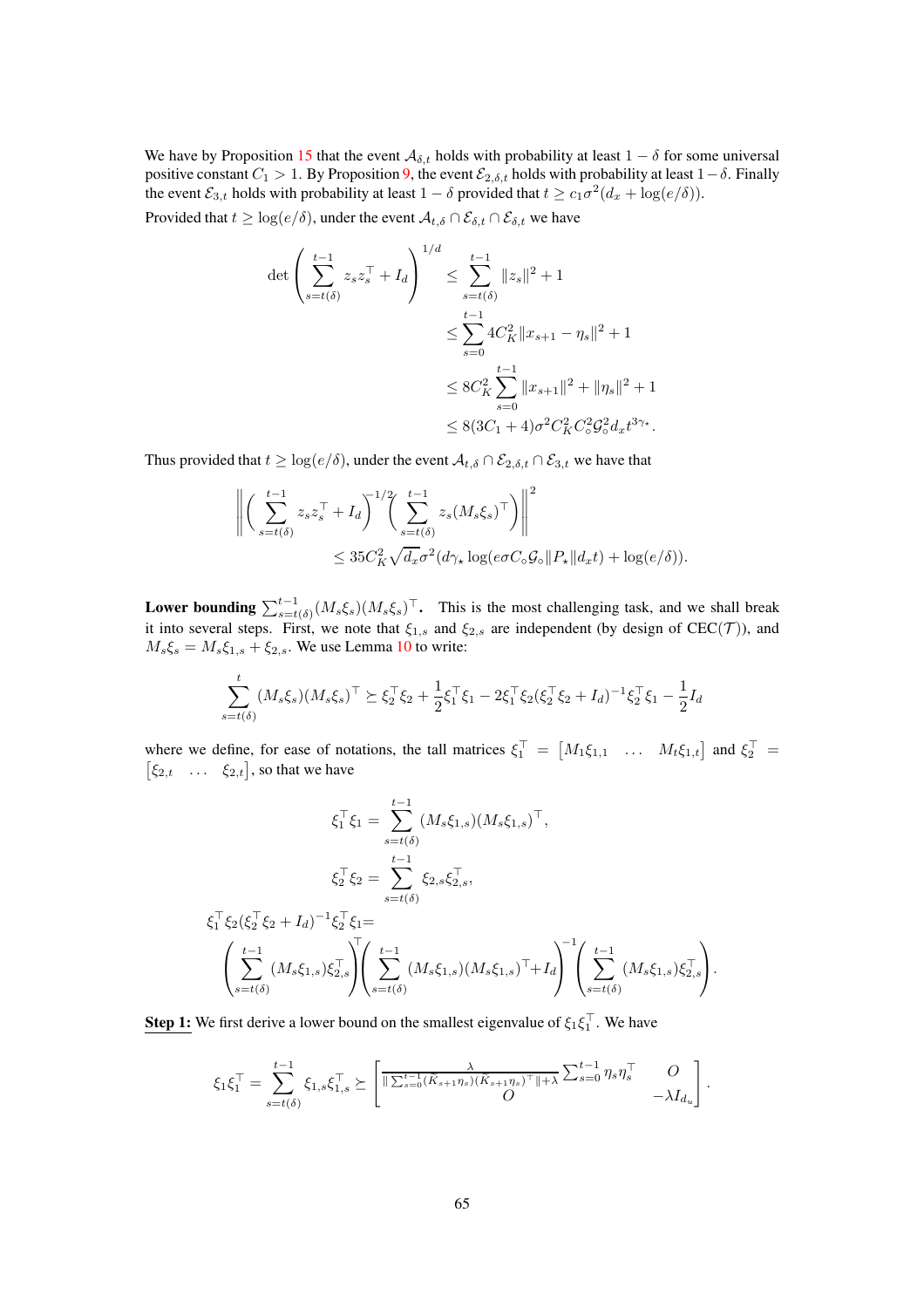Indeed, we have for all  $\lambda > 0$ ,

$$
\xi_1 \xi_1^{\top} = \sum_{s=1}^t \xi_{1,s} \xi_{1,s}^{\top}
$$
\n
$$
= \sum_{s=1}^{t-1} \begin{bmatrix} \eta_{s-1} \eta_{s-1}^{\top} & \eta_{s-1} (\widetilde{K}_s \eta_{s-1})^{\top} \\ \widetilde{K}_s \eta_{s-1} \eta_{s-1}^{\top} & (\widetilde{K}_s \eta_{s-1}) (\widetilde{K}_s \eta_{s-1})^{\top} \end{bmatrix}
$$
\n
$$
= \begin{bmatrix} \eta^{\top} \eta & \eta^{\top} X \\ X \eta & X^{\top} X \end{bmatrix}
$$
\n
$$
\succeq \begin{bmatrix} \frac{\lambda}{\|X\|^2 + \lambda} \eta^{\top} \eta & 0 \\ 0 & -\lambda I_{d_u} \end{bmatrix},
$$

where we defined, for ease of notations, the tall matrices  $\eta^{\top} = [\eta_0 \dots \eta_{t-1}], X^{\top} = [K_1 \eta_0 \dots K_t \eta_{t-1}],$ and used Lemma [12](#page-75-1) to obtain the last inequality. We may apply Corollary [1](#page-60-2) to bound from below the above inequality. First define the events

.

.

$$
\mathcal{E}_{4,t} = \left\{ 2(t - t(\delta)) I_{d_x} \succeq \sum_{s=t(\delta)}^{t-1} \eta_s \eta_s^\top \succeq \frac{t - t(\delta)}{2} I_{d_x} \right\},
$$
  

$$
\mathcal{E}_{5,t} = \left\{ \left\| \sum_{s=t(\delta)}^{t-1} (\widetilde{K}_{s+1} \eta_s) (\widetilde{K}_{s+1} \eta_s)^\top \right\| \leq 8C_K^2 (t - t(\delta)) \right\}
$$

By proposition [8,](#page-59-2) the event  $\mathcal{E}_{4,t}$  holds with probability at least  $1-\delta$ , provided that  $t \geq c_2\sigma^2(d_x +$  $log(e/\delta)$ ) for some universal positive constant  $c_2 > 0$ . By Propostion [8,](#page-59-2) the event  $\mathcal{E}_{5,t}$  holds with probability 1 –  $\delta$ , provided that  $t \geq c_3\sigma^2(d_x + \log(e/\delta))$  for some universal positive constants  $C_3$ ,  $c_3$  > 0. Therefore, provided that  $t \ge 2t(\delta)$  and  $\lambda = \epsilon \sqrt{t}$  under the event  $\mathcal{E}_{4,t} \cap \mathcal{E}_{5,t}$  we have

$$
\xi_1^{\top} \xi_1 \succeq \begin{bmatrix} \frac{\epsilon(t-t(\delta))\sqrt{t}}{8C_K^2(t-t(\delta))+\epsilon\sqrt{t}} I_{d_x} & O \\ O & -\lambda I_{d_u} \end{bmatrix}
$$

$$
\succeq \begin{bmatrix} \frac{\epsilon t\sqrt{t}}{8C_K^2t+2\epsilon\sqrt{t}} I_{d_x} & O \\ O & -\epsilon\sqrt{t}I_{d_u} \end{bmatrix}.
$$

**Step 2:** Next, we find a lower bound on the smallest eigenvalue of the random matrix  $\xi_2 \xi_2^{\perp}$ . Consider the event  $\sim$ 

$$
\mathcal{E}_{6,t} = \left\{ \lambda_{\min} \left( \sum_{s=t(\delta)}^{t-1} \nu_s \nu_s^{\top} \right) \ge \frac{\sigma^2 \sqrt{d_x (t - t(\delta))}}{2} \right\}
$$

By Proposition [8,](#page-59-2) the event  $\mathcal{E}_{6,t}$  holds with probability at least  $1 - \delta$ , provided that we have  $t \geq$  $c_4(d_u + \log(e/\delta)) + t(\delta)$  for some universal positive constant  $c_4 > 0$ . Note that we need to apply Proposition [8](#page-59-2) to the normalized random matrix  $\frac{1}{\sigma^2 \sqrt{d_x t}} \sum_{s=t(\delta)}^t \nu_s \nu_s^\top$ . Thus, provided that  $t \geq 2t(\delta)$ , under the event  $\mathcal{E}_{4,t}$ , we have

$$
\xi_1 \xi_1^{\top} \succeq \begin{bmatrix} O & O \\ O & \frac{\sigma^2 \sqrt{d_x t}}{2\sqrt{2}} I_{d_u} \end{bmatrix}.
$$

**Step 3:** We now upper bound the norm of the self-normalized matrix process  $\xi_1^{\top} \xi_2 (\xi_2^{\top} \xi_2 + I_d)^{-1} \xi_2^{\top} \xi_1$ . Consider the event

$$
\mathcal{E}_{7,\delta,t} = \Big\{ \left\| (\xi_2^\top \xi_2 + I_d)^{-1/2} \xi_2^\top \xi_1 \right\|^2 \leq 7\sigma^2 \sqrt{d_x} \log \left( \frac{e^d \det \left( \sum_{s=t(\delta)}^{t-1} (M_s \xi_{1,s}) (M_s \xi_{1,s})^\top + I_d \right)}{\delta} \right) \Big\}.
$$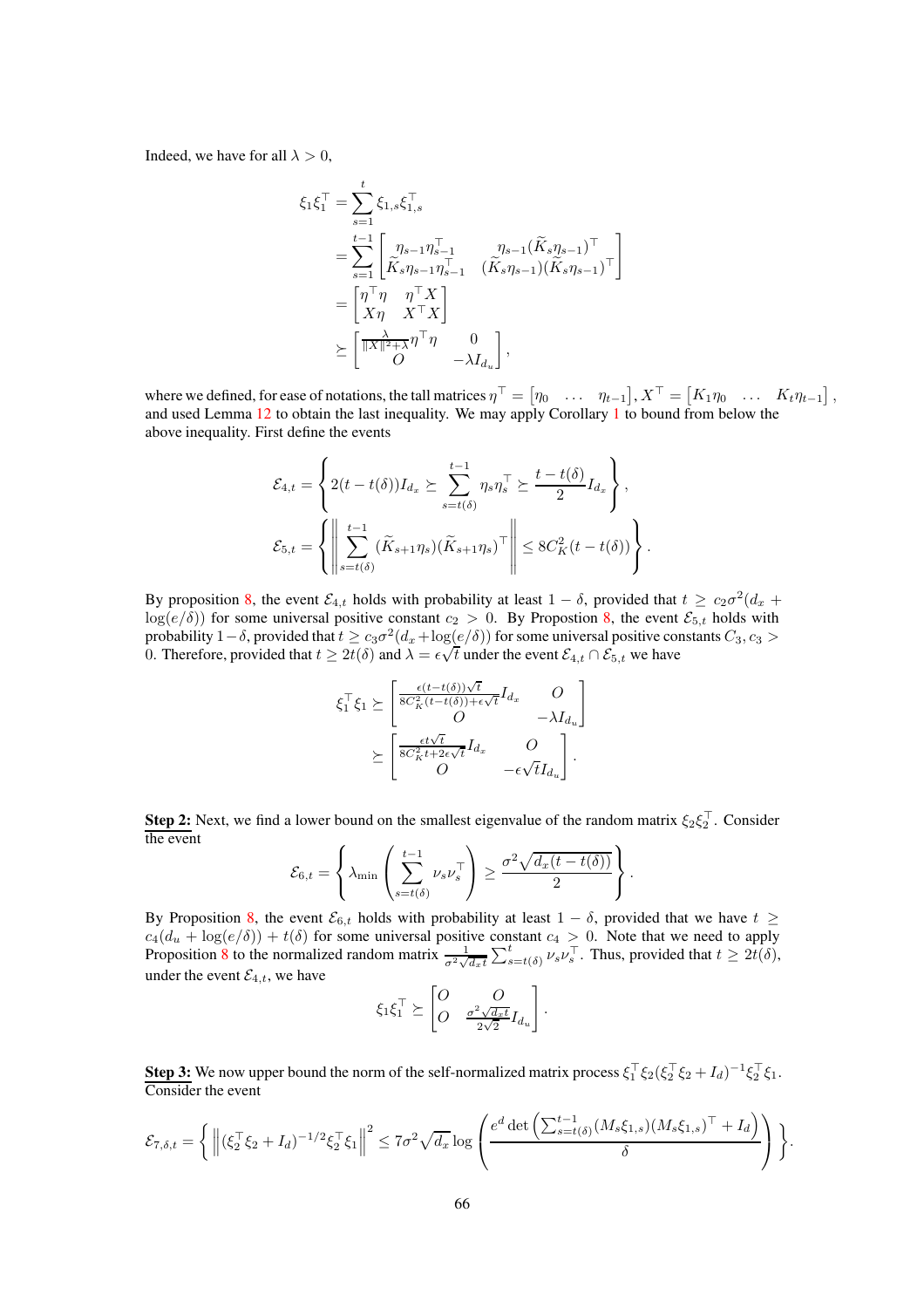By Proposition [9,](#page-60-1) the event  $\mathcal{E}_{7,t,\delta}$  holds with probability at least  $1 - \delta$ . Therefore, provided that  $t \geq$  $log(e/\delta)$ , under the event  $\mathcal{E}_{7,t,\delta} \cap \mathcal{E}_{4,t}$  we have

$$
\det \left( \sum_{s=t(\delta)}^{t-1} (M_s \xi_{1,s}) (M_s \xi_{1,s})^\top + I_d \right)^{1/d} \leq \sum_{s=t(\delta)}^{t-1} \|M_s \xi_{1,s}\|^2 + 1
$$
  

$$
\leq \sum_{s=t(\delta)}^{t-1} 2 \|\widetilde{K}_s\|^2 \|\eta_s\|^2 + 1
$$
  

$$
\leq 8C_K^2 t.
$$

Therefore, for  $t \geq \log(e/\delta)$ , we have, under  $\mathcal{E}_{7,t,\delta} \cap \mathcal{E}_{4,t}$ , that

$$
\left\| (\xi_2^{\top} \xi_2 + I_d)^{-1/2} \xi_2^{\top} \xi_1 \right\|^2 \le C_4 \sigma^2 \sqrt{d_x} (d \log(eC_K t) + \log(e/\delta)),
$$

for some universal positive constant  $C_4 > 0$ .

**Step 4:** *(Putting everything together)* From the first and second step, provided that  $t \geq 2t(\delta)$  and  $t \geq \frac{\sigma^4 d_x}{32}$ , under the event  $\mathcal{E}_{4,t} \cap \mathcal{E}_{5,t} \cap \mathcal{E}_{6,t}$ , we have

$$
\xi_2 \xi_2^{\top} + \frac{1}{2} \xi_1 \xi_1^{\top} \succeq \begin{bmatrix} \frac{\sigma^2 \sqrt{d_x}}{8\sqrt{2}} t\sqrt{t} & O \\ \frac{8C_K^2 t + \frac{\sigma^2 \sqrt{d_x}}{4\sqrt{2}} \sqrt{t}}{O} & \frac{\sigma^2 \sqrt{d_x}}{8\sqrt{2}} \sqrt{t} I_{d_u} \end{bmatrix} \\ \succeq \frac{\sigma^2 \sqrt{d_x t}}{8\sqrt{2}} \begin{bmatrix} \frac{1}{8C_K^2 + \frac{\sigma^2 \sqrt{d_x}}{4\sqrt{2t}}} I_{d_x} & O \\ O & I_{d_u} \end{bmatrix} \\ \succeq \frac{\sigma^2 \sqrt{d_x t}}{81\sqrt{2C_K^2}} I_d
$$

where we chose  $\epsilon = \frac{\sigma^2 \sqrt{d_x}}{8\sqrt{2}}$  $\frac{\sqrt[2]{d_x}}{8\sqrt{2}}$ . Therefore provided  $t \ge 2t(\delta), t \ge \frac{\sigma^4 d_x}{32}$  and  $t \ge \log(e/\delta)$ , we have under the event  $\mathcal{E}_{4,t} \cap \mathcal{E}_{5,t} \cap \mathcal{E}_{6,t} \cap \mathcal{E}_{7,\delta,t}$  that

$$
\lambda_{\min} \left( \sum_{s=t(\delta)}^{t-1} (M_s \xi_s) (M_s \xi_s)^\top \right) \ge \frac{\sigma^2 \sqrt{d_x t}}{81 \sqrt{2} C_K^2} - C_4 \sigma^2 \sqrt{d_x} (\log(e C_K t) + \log(e/\delta)) - \frac{1}{2}
$$

Now, using Lemma [22,](#page-87-0) there exists an universal positive constant  $c_6 > 0$ , such that under the following condition

<span id="page-66-0"></span>
$$
t^{1/2} \ge c_5 \max\left(t(\delta)^{1/2}, \sigma^2 C_K^2(d \log(eC_k d_x d_u) + \log(e/\delta))\right)
$$
(94)

then the following conditions also hold

• 
$$
\frac{\sigma^2 \sqrt{d_x t}}{81\sqrt{2}C_K^2} - C_4 \sigma^2 \sqrt{d_x} (\log(eC_K t) + \log(e/\delta)) - \frac{1}{2} \ge \frac{\sigma^2 \sqrt{d_x t}}{100\sqrt{2}C_K^2}
$$
\n• 
$$
t \ge \log(e/\delta)
$$
\n• 
$$
t \ge 2t(\delta)
$$
\n• 
$$
t \ge \frac{\sigma^4 d_x}{32}
$$
\n• 
$$
t \ge c_2 \sigma^2 (d_x + \log(e/\delta))
$$
\n• 
$$
t \ge c_3 \sigma^2 (d_x + \log(e/\delta))
$$
\n• 
$$
t \ge c_4 (d_u + \log(e/\delta))
$$

Hence, if condition [\(94\)](#page-66-0) holds, we have under the event  $\mathcal{E}_{4,t} \cap \mathcal{E}_{5,t} \cap \mathcal{E}_{6,t} \cap \mathcal{E}_{7,\delta,t}$  that

$$
\lambda_{\min} \left( \sum_{s=t(\delta)}^{t-1} (M_s \xi_s) (M_s \xi_s)^\top \right) \ge \frac{\sigma^2 \sqrt{d_x t}}{100\sqrt{2}C_K^2}.
$$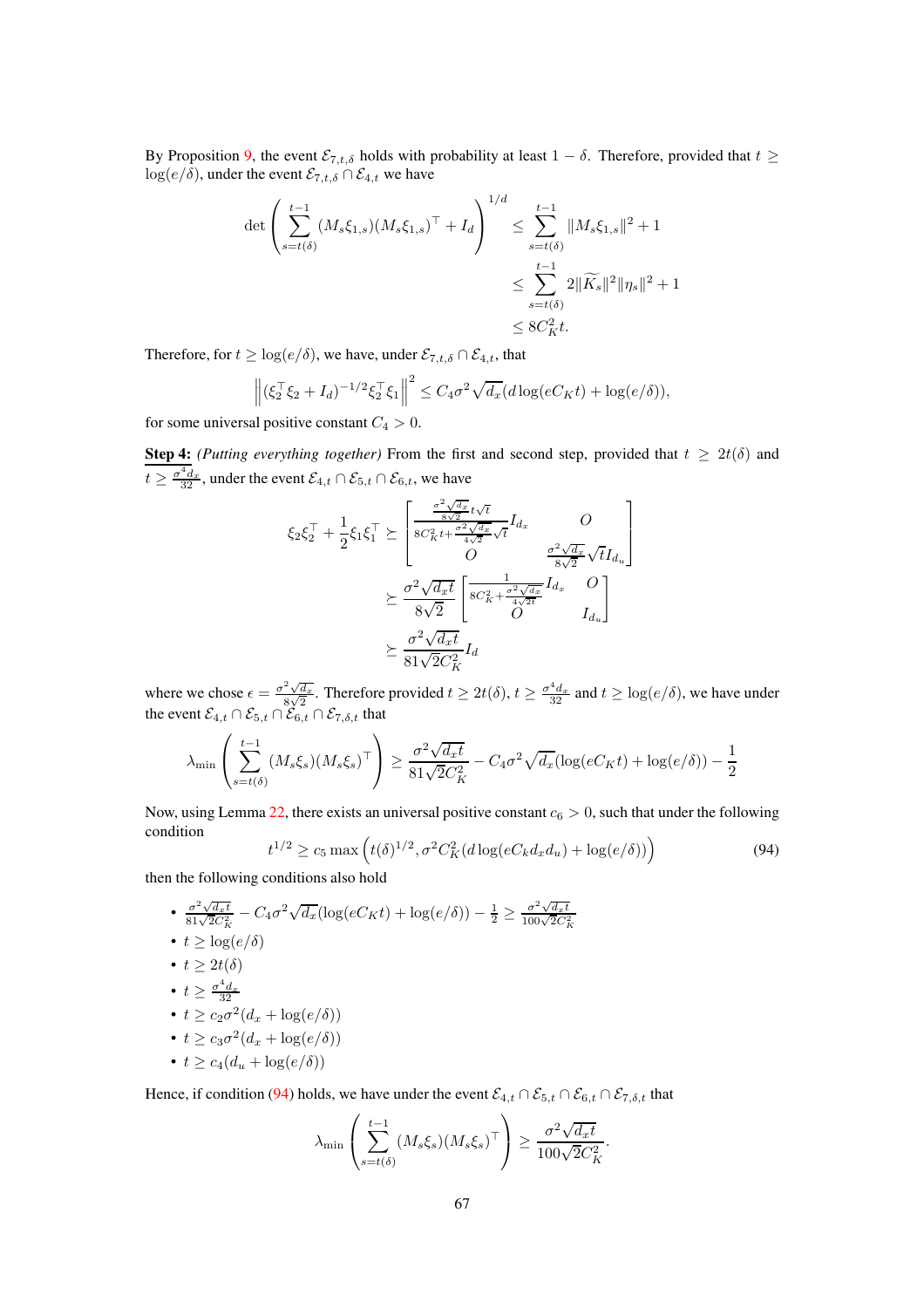The concluding step. To conclude, provided that condition [\(94\)](#page-66-0) holds, we have under the event  $\mathcal{A}_{\delta,t}\cap\mathcal{E}_{1,\delta}\cap\mathcal{E}_{2,\delta,t}\cap\mathcal{E}_{3,t}\cap\mathcal{E}_{4,t}\cap\mathcal{E}_{5,t}\cap\mathcal{E}_{6,t}\cap\mathcal{E}_{7,\delta,t}$ 

$$
\lambda_{\min}\left(\sum_{s=0}^t y_s y_s^\top\right) \ge \frac{\sigma^2 \sqrt{d_x t}}{100\sqrt{2}C_K^2} - 1 - 35C_K^2 \sqrt{d_x} \sigma^2 (d\gamma_\star \log(e\sigma C_\circ \mathcal{G}_\circ || P_\star || d_x t) + \log(e/\delta)).
$$

Using again Lemma [22,](#page-87-0) there exists an universal positive constant  $c > 0$ , such that if

<span id="page-67-1"></span>
$$
t^{1/2} \geq c \max(t(\delta)^{1/2}, C_K^4(d\gamma_\star \log(e\sigma C_\circ \mathcal{G}_\circ || P_\star || d_x d_u \gamma_\star) + \log(e/\delta)))\tag{95}
$$

then

• 
$$
\frac{\sigma^2 \sqrt{d_x t}}{100\sqrt{2}C_K^2} - 1 - 35C_K^2 \sqrt{d_x} \sigma^2 (d\gamma_\star \log(e\sigma C_\circ \mathcal{G}_\circ || P_\star || d_x t) + \log(e/\delta)) \geq \frac{\sigma^2 \sqrt{d_x t}}{150C_K^2},
$$
\n• condition (94) holds.

Therefore provided condition [\(95\)](#page-67-1) holds, we have

$$
\mathbb{P}\left(\lambda_{\min}\left(\sum_{s=0}^{t-1} y_s y_s^{\top}\right) \ge \frac{\sigma^2 \sqrt{d_x t}}{150C_K^2}\right) \ge 1 - \mathbb{P}(\mathcal{A}_{\delta,t}^c \cup \mathcal{E}_{1,\delta}^c \cup \mathcal{E}_{2,\delta,t}^c \cup \mathcal{E}_{3,t}^c \cup \mathcal{E}_{4,t}^c \cup \mathcal{E}_{5,t}^c \cup \mathcal{E}_{6,t}^c \cup \mathcal{E}_{7,\delta,t}^c)
$$

$$
\ge 1 - 8\delta
$$

Hence reparametrizing by  $\delta' = 8\delta$  gives the desired result with modified universal constants.  $\Box$ 

#### F.3 Scenario II –  $(A \text{ known})$

In this scenario, the cumulative covariates matrix is  $\sum_{s=0}^{t-1} u_s u_s^{\top}$ . We present two results about its smallest eigenvalue. In the first result, we show that this eigenvalue scales at least as  $\sqrt{t}$ . In the seco result, we obtain a linear growth rate, when the certainty equivalence controller  $K_t$  has become close to the true optimal controller  $K_{\star}$ .

<span id="page-67-0"></span>**Proposition 12** (Sufficent exploration). *Under Algorithm* CEC(T), we have for all  $t \geq 1$ , and  $\delta \in$ (0, 1)*,*

$$
\lambda_{\min} \left( \sum_{s=0}^{t-1} u_s u_s^\top \right) \ge \sqrt{\frac{t}{2}}
$$

*holds with probability at least*  $1 - \delta$ *, provided that*  $t \ge c(d_u \gamma_\star \log(e \sigma C_\circ \mathcal{G}_\circ d_x \gamma_\star) + \log(e/\delta)$ *for some universal positive constant*  $c > 0$ *.* 

*Proof of Proposition [12.](#page-67-0)* Recall that under  $\text{CEC}(\mathcal{T})$ , we have

$$
u_t \leftarrow \begin{cases} K_t x_t & \text{if } \ell_t = 1 \text{ and } \|K_t\|^2 \le h(t), \text{ and } \lambda_{\min} \left( \sum_{s=0}^{t-1} u_s u_s^\top \right) \ge \sqrt{t} \\ K_\circ x_t + \zeta_t & \text{otherwise.} \end{cases}
$$

For ease of notation, for all  $s \geq 0$ , we denote  $z_s = K_o x_s$ . Consider the event

$$
\mathcal{E}_{1,t} = \left\{ \exists i \in \{t/2, \ldots, t-1\} : \quad \lambda_{\min} \left( \sum_{s=0}^{i-1} u_i u_i^{\top} \right) \geq \sqrt{i} \right\}.
$$

Under the event  $\mathcal{E}_{1,t}^c$ , for all  $s \in \{t/2,\ldots,t-1\}$ ,  $u_s = K_0x_s + \zeta_s = z_s + \zeta_s$ . Thus, by Lemma [10](#page-59-0) (with  $\lambda = 1$ ),

$$
\sum_{s=0}^{t} u_s u_s^{\top} \succeq \sum_{s=t/2}^{t} u_s u_s^{\top} \succeq \sum_{s=t/2}^{t} \zeta_s \zeta_s^{\top} - I_{d_u} - \left\| \left( \sum_{s=t/2}^{t} z_s z_s^{\top} + I_{d_u} \right)^{-1/2} \left( \sum_{s=t/2}^{t} z_s \zeta_s^{\top} \right) \right\|^2 I_{d_u}.
$$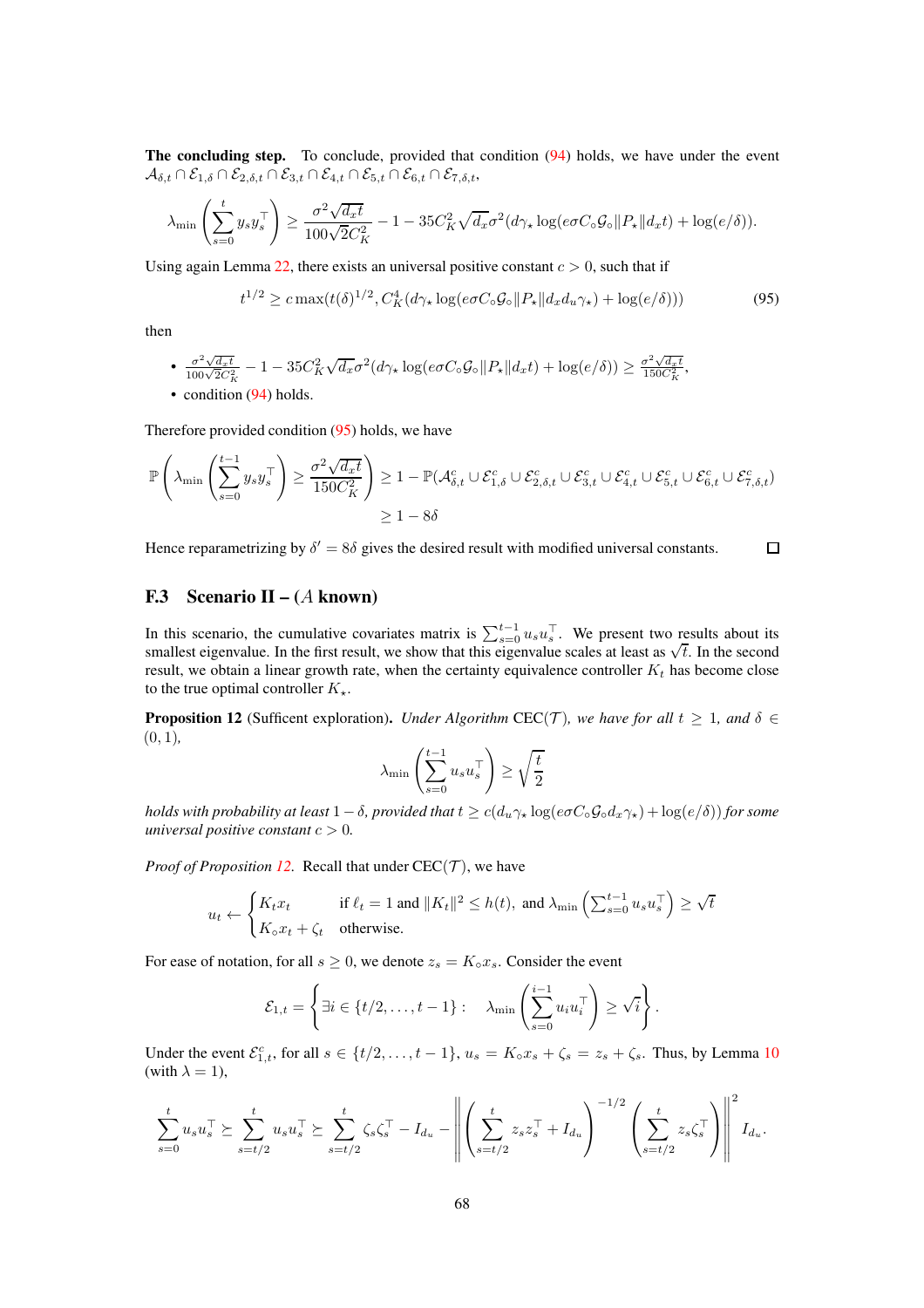For all  $\delta \in (0, 1)$  and  $t \ge 1$ , define the following events

$$
\mathcal{A}_{t,\delta} = \left\{ \sum_{s=0}^{t} ||x_s|| \le C_1 \mathcal{G}_\circ^2 C_\circ^2 \sigma^2 (d_x t^{1+2\gamma} + \log(e/\delta)) \right\},
$$
\n
$$
\mathcal{E}_{2,t,\delta} = \left\{ \left\| \left( \sum_{s=t/2}^{t-1} z_s z_s^\top + I_d \right)^{-1/2} \left( \sum_{s=t/2}^{t-1} z_s \zeta_s^\top \right) \right\|^2 \le 7 \log \left( \frac{e^{d_u} \det \left( \sum_{s=t/2}^{t-1} z_s z_s^\top + I_{d_u} \right)}{\delta} \right) \right\},
$$
\n
$$
\mathcal{E}_{3,t} = \left\{ \lambda_{\min} \left( \sum_{s=t/2}^{t-1} \zeta_s \zeta_s^\top \right) \ge \frac{t}{3} \right\}.
$$

In view of Proposition [15,](#page-76-0)  $\mathbb{P}(\mathcal{A}_{\rho,t}) \geq 1 - \delta$ . By Proposition [9,](#page-60-1) we have  $\mathbb{P}(\mathcal{E}_{2,t,\delta}) \geq 1 - \delta$ , and by Proposition [8,](#page-59-2)  $\mathbb{P}(\mathcal{E}_{3,t}) \geq 1-\delta$  when  $t \geq c_1(d_u + \log(e/\delta))$  for some universal positive constant  $c_1 > 0$ . Under the event  $A_{t,\delta} \cap \mathcal{E}_{1,t}^c \cap \mathcal{E}_{2,t,\delta}$ , when  $t \geq \log(e/\delta)$ , we have

$$
\det \left( \sum_{s=t/2}^{t-1} z_s z_s^\top + I_{d_u} \right)^{1/d_u} \le \sum_{s=t/2}^t \|z_s\|^2 + 1
$$
  

$$
\le \|K_{\circ}\|^2 \sum_{s=0}^t \|x_s\|^2 + 1
$$
  

$$
\le 3C\sigma^2 \|K_{\circ}\|^2 C_{\circ}^2 \mathcal{G}_{\circ}^2 d_x t^{1+2\gamma}
$$
  

$$
\le 3C\sigma^2 C_{\circ}^4 \mathcal{G}_{\circ}^2 d_x t^{3\gamma_*}.
$$

Thus, under the event  $A_{t,\delta} \cap \mathcal{E}_{1,t}^c \cap \mathcal{E}_{2,t,\delta}$ , we have

$$
\left\| \left( \sum_{s=t/2}^{t-1} z_s z_s^\top + I_{d_u} \right)^{-1/2} \left( \sum_{s=t/2}^{t-1} z_s \zeta_s^\top \right) \right\|^2 \leq C_2 (d_u \gamma_\star \log(\sigma C_\circ \mathcal{G}_\circ d_x t) + \log(e/\delta)).
$$

Hence, under the event  $\mathcal{A}_{t,\delta}\cap\mathcal{E}_{1,t}^c\cap\mathcal{E}_{2,t,\delta}\cap\mathcal{E}_{3,t}$ ,

$$
\lambda_{\min}\left(\sum_{s=0}^{t-1} u_s u_s^\top\right) \ge \frac{t}{3} - 1 - C_3 \left(d_u \gamma_\star \log(\sigma C_\circ \mathcal{G}_\circ d_x t) + \log(e/\delta)\right),\,
$$

when  $t \geq \log(e/\delta)$ . Now, Lemma [22](#page-87-0) ensures that there exists some universal constant  $c_1 > 0$  such that if

$$
t \ge c_1 (d_u \gamma_\star \log(\sigma C_\circ \mathcal{G}_\circ d_x d_u \gamma_\star) + \log(e/\delta)) \tag{96}
$$

then

• 
$$
\frac{t}{3} - 1 - C_3 (d_u \gamma_\star \log(\sigma C_\circ \mathcal{G}_\circ d_x t) + \log(e/\delta)) \ge \frac{t}{6} > \sqrt{t},
$$
  
\n•  $t \ge c_1 (d_u + \log(e/\delta)),$   
\n•  $t \ge \log(e/\delta).$ 

Therefore when the condition [\(96\)](#page-68-0) holds, then under the event  $A_{t,\delta} \cap \mathcal{E}_{1,t}^c \cap \mathcal{E}_{2,t,\delta} \cap \mathcal{E}_{3,t}$  it must hold that

$$
\lambda_{\min}\left(\sum_{s=0}^{t-1} u_s u_s^\top\right) > \sqrt{t}
$$

but this cannot hold under  $\mathcal{E}^c_{t,\delta}$ , therefore it must be that  $\mathcal{A}_{t,\delta}\cap\mathcal{E}_{2,t,\delta}\cap\mathcal{E}_{3,t}\subseteq\mathcal{E}_{1,t}$  which in turn implies that

$$
\mathbb{P}(\mathcal{E}_{1,t}) \ge 1 - \mathbb{P}(\mathcal{A}_{t\delta}^c) - \mathbb{P}(\mathcal{E}_{2,t,\delta}^c) - \mathbb{P}(\mathcal{E}_{3,t}^c) \ge 1 - 3\delta.
$$

Reparametrizing  $\delta' = 3\delta$  yields the desired result with modified universal constants.

<span id="page-68-0"></span> $\Box$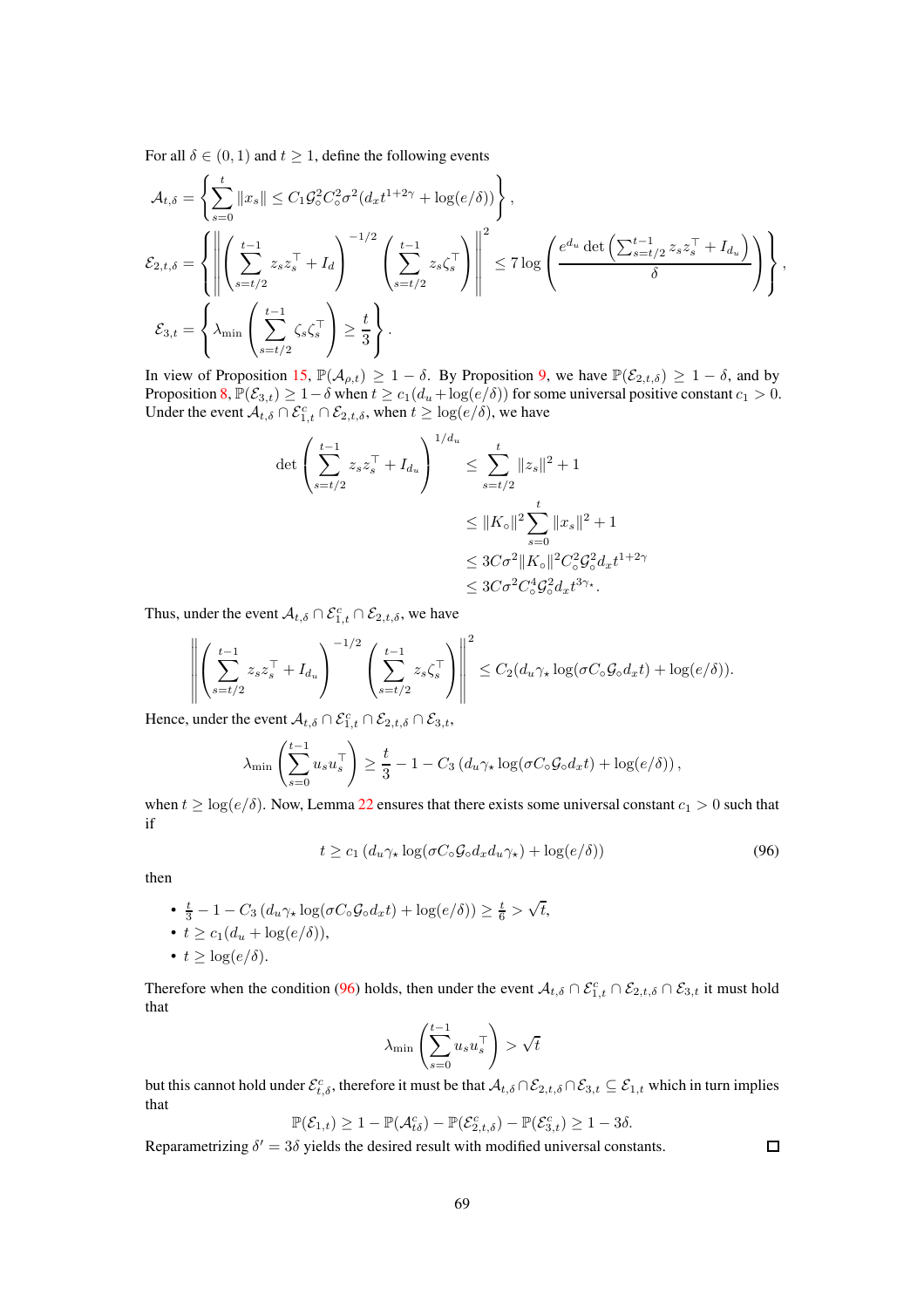<span id="page-69-0"></span>**Proposition 13** (Sufficient exploration with refined rates). *Under* CEC(*T*), assume that  $\mu^2_* = \min(\lambda_{\min}(K_* K_*^{\top}), 1) >$ 0 *and that for all*  $\delta \in (0,1)$  *we have* 

$$
\mathbb{P}\left(\forall t \ge t(\delta), \ \|K_t - K_{\star}\| < \frac{\mu_{\star}}{2}\right) \ge 1 - \delta
$$

*for some*  $t(\delta) \geq 1$ *. Then for all*  $\delta \in (0,1)$ *,* 

$$
\lambda_{\min} \left( \sum_{s=0}^{t-1} u_s u_s^\top \right) \ge \frac{\mu_\star^2 t}{10}
$$

*holds with probability at least*  $1 - \delta$ *, provided that* 

$$
t \geq c \max \left( t(\delta), \frac{\sigma^4 C_K^2}{\mu_\star^2} \left( (d_u + d_x) \gamma_\star \log(e \sigma C_\circ \mathcal{G}_\circ || P_\star || d_u d_x \gamma_\star) + \log(e/\delta) \right) \right),
$$

*for some universal positive constants*  $C, c > 0$ *.* 

*Proof of Proposition [13.](#page-69-0)* We start by defining the event

$$
\mathcal{E}_{1,\delta} = \left\{ \forall t \geq t(\delta) : ||K_t - K_{\star}|| \leq \frac{\mu_{\star}}{2} \right\}.
$$

We note that under the event  $\mathcal{E}_{1,\delta}$ , we have  $(2||K_{\star}||)^2 \succeq K_tK_t^{\top} \succeq (\frac{\mu_{\star}}{2})^2 I_{d_u}$ . Now, recall that under CEC(T), we have  $u_t = (1 - \alpha_t)(K_tx_t) + \alpha_t(K_0x_t + \zeta_t)$  for all  $t \ge 1$ , where

$$
\forall t \ge 1: \quad \alpha_t = \begin{cases} 0 & \text{if } \ell_t = 1 \text{ and } \|K_t\|^2 \le h(t), \text{ and } \lambda_{\min} \left( \sum_{s=0}^{t-1} u_s u_s^\top \right) \ge \sqrt{t} \\ 1 & \text{otherwise.} \end{cases}
$$

Define  $\widetilde{K}_t = (1 - \alpha_t)K_t 1_{\{|K_t - K_{\star}|| \leq \mu_{\star}\}} + \alpha_t K_{\circ}$  for all  $t \geq 1$ , and

$$
z_t = \widetilde{K}_t(Ax_t + Bu_t), \quad M_t = \begin{bmatrix} \widetilde{K}_t & \alpha_t I_{d_u} \end{bmatrix}, \quad \text{and} \quad \xi_t = \begin{bmatrix} \eta_{t-1} \\ \zeta_t \end{bmatrix}.
$$

Note that  $u_t = z_t + M_t \xi_t$  for all  $t \ge t(\delta)$  under the event  $\mathcal{E}_{1,\delta}$ . We may also use Lemma [10,](#page-59-0) and obtain always under  $\mathcal{E}_{1,\delta}$ ,

$$
\sum_{s=t(\rho)}^t u_s u_s^\top \succeq \sum_{s=t(\rho)}^t (M_t \xi_t) (M_t \xi_t)^\top - I_{d_u} - \left\| \left( \sum_{s=t(\delta)}^t z_s z_s^\top + I_{d_u} \right)^{-1/2} \left( \sum_{s=t(\delta)}^t z_s (M_s \xi_s)^\top \right) \right\|^2 I_{d_u}.
$$

It is worth mentioning here that  $\xi_t$  is independent of  $(M_0, \ldots, M_t)$  and  $(\alpha_0, \ldots, \alpha_t)$ . Furthermore, we can easily verify that  $||M_t|| \le 2C_K$  and  $\xi_t$  is zero-mean and  $\sigma^2$ -sub-subgaussian. Let us consider the events

$$
\mathcal{E}_{2,\delta,t} = \left\{ \sum_{s=t(\delta)}^{t} (M_s \xi_s) (M_s \xi_s)^{\top} \succeq \sum_{s=t(\delta)}^{t} M_s M_s^{\top} - \frac{\mu_{\star}^2}{8} (t - t(\delta) + 1) I_{d_u} \right\},
$$
  

$$
\mathcal{E}_{3,\delta,t} = \left\{ \left\| \left( \sum_{s=t(\delta)}^{t} z_s z_s^{\top} + I_{d_u} \right)^{-1/2} \left( \sum_{s=t(\delta)}^{t} z_s (M_s \xi_s)^{\top} \right) \right\|^2
$$
  

$$
\leq 14\sigma^2 C_K^2 \log \left( \frac{e^{d_u} \det \left( \sum_{s=t(\delta)}^{t} z_s z_s^{\top} + I_{d_u} \right)}{\delta} \right) \right\},
$$
  

$$
\mathcal{E}_{4,t} = \left\{ \lambda_{\max} \left( \sum_{s=0}^{t} \eta_t \eta_t^{\top} \right) \leq \frac{3t}{2} \right\},
$$
  

$$
\mathcal{A}_{\delta,t} = \left\{ \sum_{s=0}^{t} \|x_s\|^2 \leq C_1 \sigma^2 \mathcal{G}_{\circ}^2 C_{\circ}^2 (d_x t^{1+2\gamma} + \log(e/\delta)) \right\}.
$$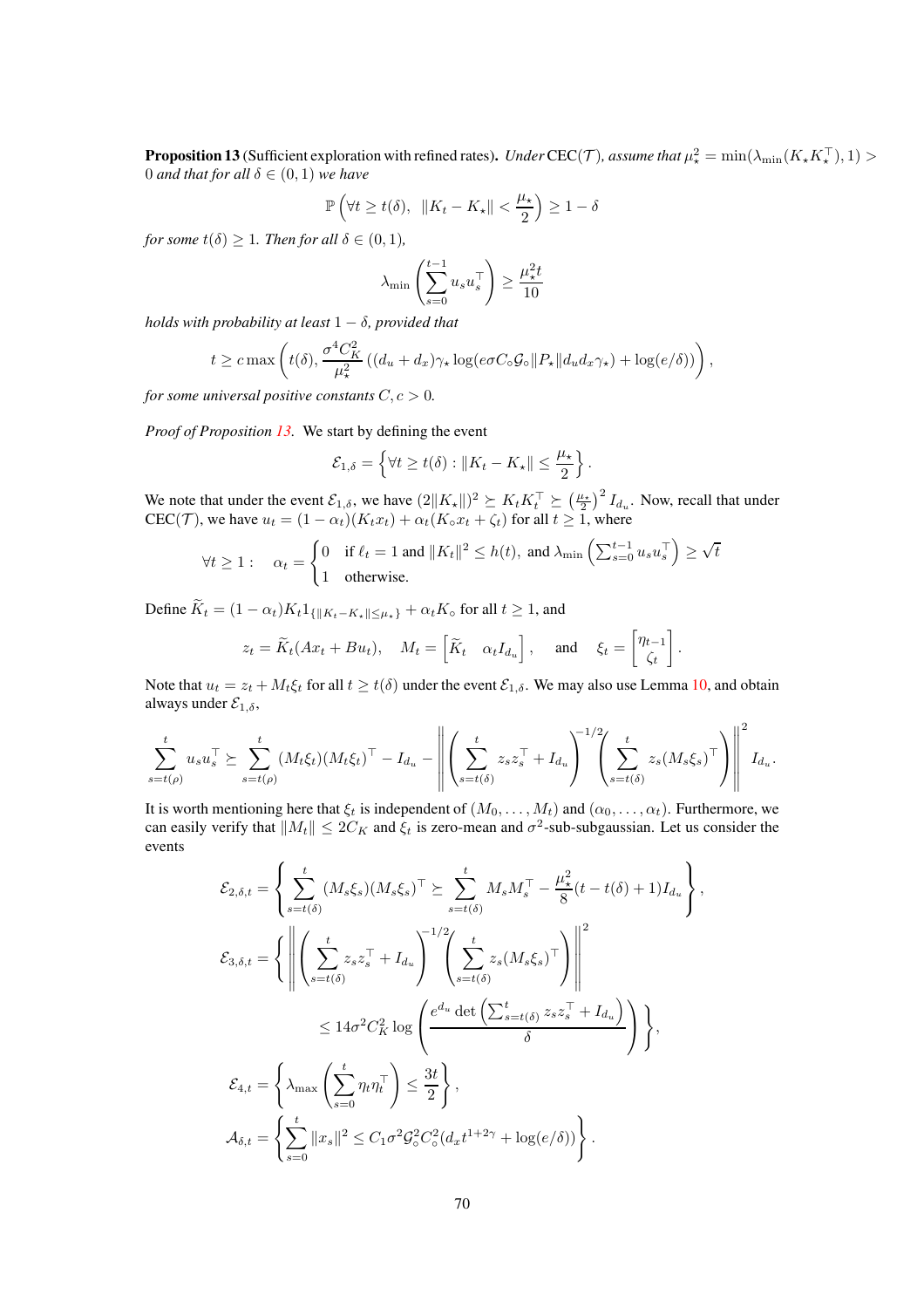We have, by Corollary [1,](#page-60-2) that  $\mathbb{P}\left(\mathcal{E}_{2,\delta,t}\right) \geq 1-\delta$  provided that  $t \geq \frac{c_1(\sigma C_K)^4}{\mu_k^2}$  $\frac{\partial C_K(\mathcal{C})}{\mu_*^2}(d_u + \log(e/\delta))$  for some universal positive constant  $c_1 > 0$ . By Proposition  $\mathcal{P}, \mathbb{P}(\mathcal{E}_{3,\delta,t}) \geq 1 - \delta$ . Applying Corollary [1,](#page-60-2) we get  $\mathbb{P}(\mathcal{E}_{4,t}) \geq 1-\delta$  provided that  $t \geq c_2\sigma^4(d_x + \log(e/\delta))$ . Finally we have under  $\text{CEC}(\mathcal{T})$ , by Proposition [15,](#page-76-0)  $\mathbb{P}(\mathcal{A}_{\delta,t}) \geq 1 - \delta$  for some universal positive constant  $C_1 > 1$  (used in the definition of  $\mathcal{A}_{\delta,t}$ ).

Under the event  $\mathcal{E}_{1,\delta,t} \cap \mathcal{E}_{2,\delta,t}$ , we have

$$
\sum_{s=t(\delta)}^{t} (M_s \xi_s)(M_s \xi_s)^{\top} \succeq \sum_{s=t(\delta)}^{t} M_s M_s^{\top} - \frac{\mu_{\star}^2}{8} (t - t(\delta) + 1) I_{d_u}
$$
\n
$$
\succeq \left( \sum_{s=t(\delta)}^{t} (1 - \alpha_t) 1_{\{ \| K_t - K_{\star} \| < \mu_{\star} \}} K_s K_s^{\top} + \alpha_t K_{\circ} K_{\circ}^{\top} + \alpha_t I_{d_u} \right)
$$
\n
$$
- \frac{\mu_{\star}^2}{8} (t - t(\delta) + 1) I_{d_u}
$$
\n
$$
\succeq \left( \sum_{s=t(\delta)}^{t} (1 - \alpha_t) \frac{\mu_{\star}^2}{4} I_{d_u} + \alpha_t I_{d_u} \right) - \frac{\mu_{\star}^2}{8} (t - t(\delta) + 1) I_{d_u}
$$
\n
$$
\succeq \frac{\mu_{\star}^2}{8} (t - t(\delta) + 1) I_{d_u}.
$$

When  $t \geq \log(e/\delta)$ , under the event  $\mathcal{E}_{3,\delta,t} \cap \mathcal{E}_{4,t} \cap \mathcal{A}_{\delta,t}$ , we obtain

$$
\det \left( \sum_{s=t(\delta)}^{t} z_{s} z_{s}^{\top} + I_{d_{u}} \right)^{1/d_{u}} \leq \sum_{s=t(\delta)}^{t} \|z_{s}\|^{2} + 1
$$
  

$$
\leq 4C_{K}^{2} \sum_{s=t(\delta)}^{t} \|x_{s+1} - \eta_{s}\|^{2} + 1
$$
  

$$
\leq 4C_{K}^{2} \sum_{s=0}^{t} 2\|x_{s+1}\|^{2} + 2\|\eta_{s}\|^{2} + 1
$$
  

$$
\leq 4C_{K}^{2} (4C_{1}\sigma^{2} C_{\circ}^{2} G_{\circ}^{2} d_{x} t^{1+2\gamma} + 3t) + 1
$$
  

$$
\leq C_{2}\sigma^{2} C_{K}^{2} C_{\circ}^{2} G_{\circ}^{2} d_{x} t^{3\gamma^{*}},
$$

for some universal positive constant  $C_2$  that is large enough for the last inequality to hold. Therefore, when  $t \geq \log(e/\delta)$ , under the event  $\mathcal{E}_{3,\delta,t} \cap \mathcal{E}_{4,t} \cap \mathcal{A}_{\delta,t}$  it holds that

$$
\left\| \left( \sum_{s=t(\delta)}^t z_s z_s^\top + I_{d_u} \right)^{-1/2} \left( \sum_{s=t(\delta)}^t z_s (M_s \xi_s)^\top \right) \right\|^2 \leq C_3 \sigma^2 C_K^2 \left( d \log(e \sigma C_\circ \mathcal{G}_\circ \| P_\star \| d_x t \right) + \log(e/\delta) \right),
$$

for some universal positive constant  $C_3 > 0$  where we used the crude upper bound  $C_K \leq C_\circ ||P_\star||$  and denoted  $d = d_x + d_u$ . Therefore, when  $t \geq \log(e/\delta)$ , under the event  $\mathcal{A}_{\delta,t} \cap \mathcal{E}_{1,\delta,t} \cap \mathcal{E}_{2,\delta,t} \cap \mathcal{E}_{3,\delta,t} \cap \mathcal{E}_{4,t}$ , we have

$$
\sum_{s=t(\delta)}^t u_s u_s^\top \succeq \frac{\mu_\star^2}{8} (t-t(\delta)+1) - 1 - C_3 \sigma^2 C_K^2 \left( d \log(e \sigma C_\circ \mathcal{G}_\circ || P_\star || d_x t) + \log(e/\delta) \right).
$$

Using Lemma [22,](#page-87-0) there exists a constant  $c_3 > 0$  such that if

<span id="page-70-0"></span>
$$
t \ge c_3 \left( t(\delta) + \frac{\sigma^4 C_K^2}{\mu_\star^2} (d\gamma_\star \log(e\sigma C_\circ \mathcal{G}_\circ d\gamma_\star) + \log(e/\delta) \right),\tag{97}
$$

then the following holds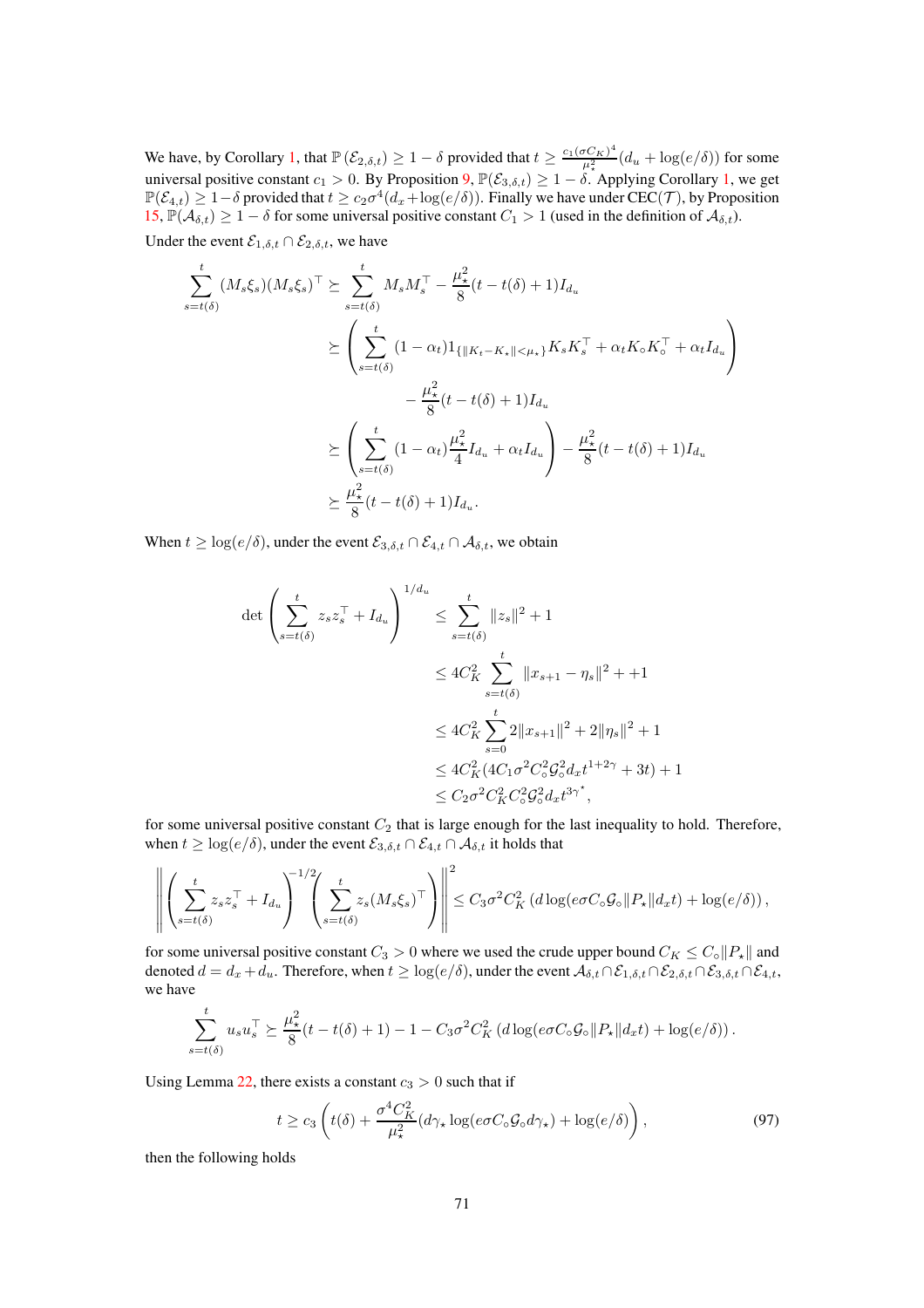• 
$$
\frac{\mu_*^2}{8}(t - t(\delta) + 1) - 1 - C_3 \sigma^2 C_K^2
$$
  $(d \log(e \sigma C_\circ \mathcal{G}_\circ || P_\star || d_x t) + \log(e/\delta)) \ge \frac{\mu_*^2 t}{10}$ ,

•  $t \geq \log(e/\delta)$ ,

• 
$$
t \ge \frac{c_1(\sigma C_K)^2}{\mu_*^2} (d_u + \log(e/\delta)),
$$

• 
$$
t \geq c_2 \sigma^4 (d_x + \log(e/\delta)).
$$

Therefore, provided [\(97\)](#page-70-0) holds,

$$
\mathbb{P}\left(\lambda_{\min}\left(\sum_{s=t(\delta)}^{t} u_s u_s^\top\right) \geq \frac{\mu_{\star}^2 t}{10}\right) \geq 1 - \mathbb{P}(\mathcal{A}_{\delta,t}^c \cup \mathcal{E}_{1,\delta}^c \cup \mathcal{E}_{2,\delta,t}^c \cup \mathcal{E}_{3,\delta,t}^c \cup \mathcal{E}_{4,t}^c) \geq 1 - 5\delta.
$$

Reparametrizing by  $\delta' = 5\delta$  gives the desired result with modified universal positive constant. This concludes the proof.  $\Box$ 

## F.4 Scenario II –  $(B \text{ known})$

In this scenario, the cumulative covariates matrix is  $\sum_{s=0}^{t} x_s x_s^{\top}$ . We establish that its smallest eigenvalue scales linearly with time.

<span id="page-71-0"></span>**Proposition 14.** *Under Algorithm* CEC(*T*)*, for all*  $\delta \in (0, 1)$ *,* 

$$
\lambda_{\min} \left( \sum_{s=0}^{t} x_s x_s^{\top} \right) \ge \frac{t}{4}
$$

*holds with probability at least*  $1 - \delta$ , when  $t \geq c\sigma^2 (d_x \gamma_\star \log(\sigma \mathcal{G} \circ C_\circ d_x \gamma_\star) + \log(e/\delta))$  *for some universal positive constant*  $c > 1$ *.* 

*Proof of Proposition [14.](#page-71-0)* Recall that for all  $s \ge 0$ , we have  $x_{s+1} = Ax_s + Bu_s + \eta_s$ . For ease of notation, we define for all  $s \geq 0$ ,  $z_s = Ax_s + Bu_s$ . Thus, we may write  $x_{s+1} = z_s + \eta_s$  and note that  $\eta_s$  is independent of  $z_s$ . Now, a direct application of Lemma [10](#page-59-0) (with the choice  $\lambda = d_x$ ) gives, for all  $t \geq 1$ ,  $\overline{2}$ 

$$
\sum_{s=0}^{t} x_s x_s^{\top} \succeq \sum_{s=0}^{t-1} \eta_s \eta_s^{\top} - I_{d_x} - \left\| \left( \sum_{s=0}^{t-1} z_s z_s^{\top} + I_{d_x} \right)^{-1/2} \left( \sum_{s=0}^{t-1} z_s \eta_s^{\top} \right) \right\|^2 I_{d_x}.
$$
 (98)

We shall see that the terms appearing on the right hand side of the above inequality can be bounded adequatly when certain events hold. Let  $\delta \in (0,1)$  and  $t \geq 1$ , and define the following events

$$
\mathcal{A}_{\delta,t} = \left\{ \sum_{s=0}^{t} ||x_s|| \le C_1 \mathcal{G}_{\circ}^2 C_{\circ}^2 \sigma^2 (d_x h(t) g(t) + \log(e/\delta)) \right\},
$$
\n
$$
\mathcal{E}_{1,\delta,t} = \left\{ \left\| \left( \sum_{s=0}^{t-1} z_s z_s^{\top} + I_d \right)^{-1/2} \left( \sum_{s=0}^{t-1} z_s \eta_s^{\top} \right) \right\|^{2} \le 7\sigma^2 \log \left( \frac{e^{d_x} \det \left( \sum_{s=0}^{t-1} z_s z_s^{\top} + I_{d_x} \right)}{\delta} \right) \right\},
$$
\n
$$
\mathcal{E}_{2,\rho,t} = \left\{ \frac{2t}{3} \le \lambda_{\min} \left( \sum_{s=0}^{t-1} \eta_s \eta_s^{\top} \right) \quad \text{and} \quad \lambda_{\min} \left( \sum_{s=0}^{t-1} \eta_s \eta_s^{\top} \right) \le \frac{4t}{3} \right\}.
$$

We have:

$$
\mathbb{P}\left(\mathcal{A}_{\rho,t}\right) \ge 1 - \delta,\tag{99}
$$

$$
\mathbb{P}\left(\mathcal{E}_{1,\rho,t}\right) \ge 1 - \delta,\tag{100}
$$

$$
\mathbb{P}\left(\mathcal{E}_{2,\rho,t}\right) \ge 1 - \delta, \quad \text{if} \quad t \ge c_1 \sigma^2 (d_x + \log(e/\delta)).\tag{101}
$$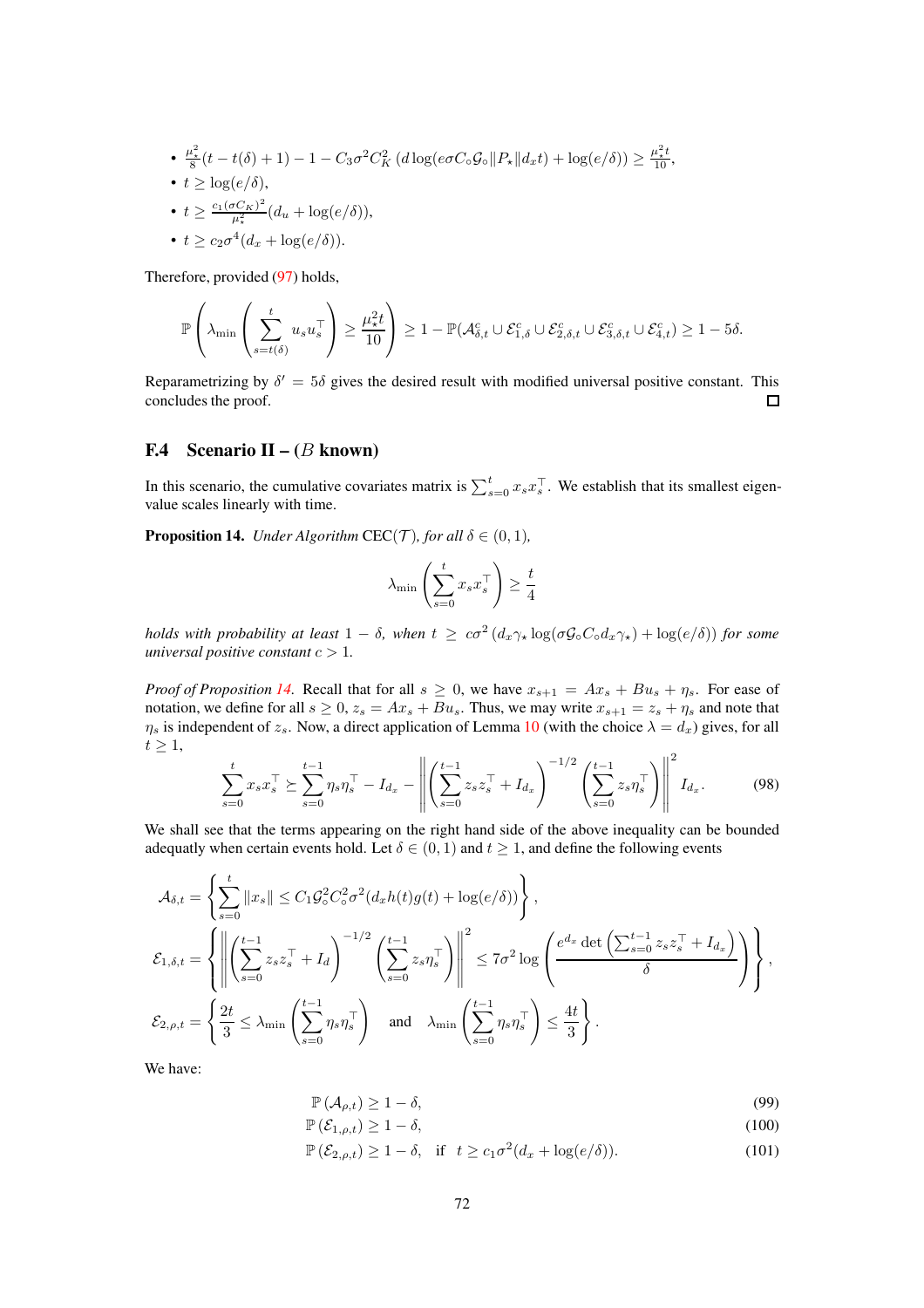[\(99\)](#page-71-0) follows from Proposition [15](#page-76-0) with the constant  $C_1$  defined in the statement of the proposition, [\(100\)](#page-71-1) follows from Proposition [9,](#page-60-0) and finally [\(101\)](#page-71-2) follows from Corollary [1](#page-60-1) (with the choice  $\varepsilon = 1/3$ , and using  $4\sigma^2 \ge 1$  by isotropy of noise).

Under the event  $A_{\rho,t} \cap \mathcal{E}_{2,\rho,t}$ , we have

$$
\det \left( \lambda^{-1} \sum_{s=0}^{t-1} z_s z_s^\top + I_{d_x} \right)^{1/d_x} \leq \frac{1}{\lambda} \sum_{s=0}^{t-1} \|z_s\|^2 + 1
$$
  

$$
\leq \sum_{s=0}^{t-1} \|x_{s+1}\|^2 + \|\eta_s\|^2 + 1
$$
  

$$
\leq 6C_1 \sigma^2 C_0^2 \mathcal{G}_0^2 d_x t^{1+2\gamma}
$$
  

$$
\leq 6C_1 \sigma^2 C_0^2 \mathcal{G}_0^2 d_x t^{3\gamma_\star}
$$

where we assumed that  $t \geq \log(e/\delta)$ . Thus under the event  $\mathcal{A}_{t,\delta} \cap \mathcal{E}_{1,t,\delta} \cap \mathcal{E}_{2,t,\delta}$ , we have

$$
\left\| \left( \sum_{s=0}^{t-1} z_s z_s^\top + I_d \right)^{-1/2} \left( \sum_{s=0}^{t-1} z_s \eta_s^\top \right) \right\|^2 \leq C_2 \sigma^2 (d_x \gamma_\star (\log(e \sigma C_\circ \mathcal{G}_0 d_x t) + \log(e/\delta)).
$$

Therefore, under the event  $A_{t,\delta} \cap \mathcal{E}_{1,t,\delta} \cap \mathcal{E}_{2,t,\delta}$ , in view of [\(98\)](#page-71-3), it must hold that

$$
\lambda_{\min}\left(\sum_{s=0}^t x_s x_s^\top\right) \ge \frac{2t}{3} - 1 - C_2 \sigma^2 (d_x \gamma_\star(\log(e \sigma C_\circ \mathcal{G}_\circ d_x t) + \log(e/\delta)).
$$

Using Lemma [22,](#page-87-0) we can find an universal positive constant  $c > 0$  such that when the following condition holds

<span id="page-72-0"></span>
$$
t \ge c_2 \sigma^2 (d_x \gamma_\star \log(e \sigma C_\circ \mathcal{G}_0 d_x \gamma_\star) + \log(e/\delta)),\tag{102}
$$

 $\Box$ 

then it must also hold that

$$
\frac{2t}{3} - 1 - C_2 \sigma^2 (d_x \gamma_\star (\log(e \sigma C_\circ \mathcal{G}_\circ d_x t) + \log(e/\delta)) \ge \frac{t}{4}, \ \ t \ge \log(e/\delta), \ \text{ and } \ t \ge c_1 \sigma^2 (d_x + \log(e/\delta)).
$$

Hence, when condition [\(102\)](#page-72-0) holds,

$$
\mathbb{P}\left(\lambda_{\min}\left(\sum_{s=0}^t x_s x_s^{\top}\right) \geq \frac{t}{4}\right) \geq 1 - \mathbb{P}(\mathcal{A}_{t,\delta}^c \cup \mathcal{E}_{1,t,\delta}^c \cup \mathcal{E}_{2,t,\delta}^c) \geq 1 - 3\delta.
$$

Reparametrizing  $\delta' = 3\delta$  gives the desired bound with different universal constants.

## F.5 Proofs of the main ingredients

*Proof of Lemma [10.](#page-59-0)* Let  $\lambda, \varepsilon > 0, t \ge 1$ , and  $u \in S^{d-1}$ . We have

$$
\sum_{s=1}^{t} |u^{\top}y_{s}|^{2} = \sum_{s=1}^{t} |u^{\top}\xi_{s}|^{2} + 2(u^{\top}\xi_{s})(u^{\top}z_{s}) + |u^{\top}z_{s}|^{2}
$$
\n
$$
\geq \sum_{s=1}^{t} |u^{\top}\xi_{s}|^{2} + (1 - \varepsilon)|u^{\top}z_{s}|^{2} - \varepsilon\lambda + \inf_{v \in \mathbb{R}^{d}} \varepsilon\lambda v^{\top}v + \sum_{s=1}^{t} 2(u^{\top}\xi_{s})(v^{\top}z_{s}) + \varepsilon|v^{\top}z_{s}|^{2}
$$
\n
$$
\geq \sum_{s=1}^{t} |u^{\top}\xi_{s}|^{2} + (1 - \varepsilon)|u^{\top}z_{s}|^{2} - \varepsilon\lambda - \sup_{v \in \mathbb{R}^{d}} -\varepsilon\lambda v^{\top}v - \sum_{s=1}^{t} 2(u^{\top}\xi_{s})(v^{\top}z_{s}) + \varepsilon|v^{\top}z_{s}|^{2}
$$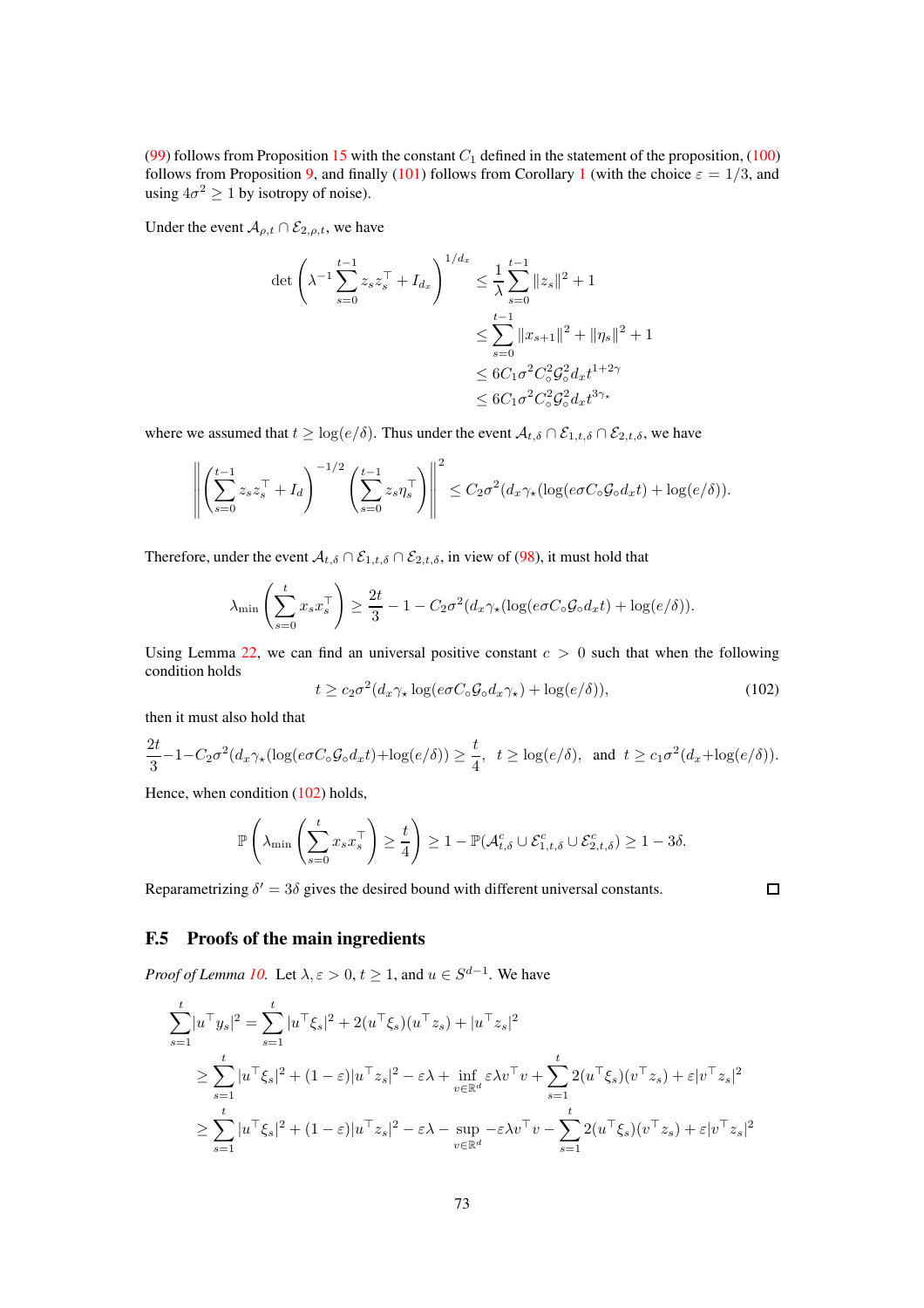where the first inequality follows by adding then substracting  $\lambda u^\top u = \lambda$ , and by taking the infimum over  $v \in \mathbb{R}^d$ . Next, we can easily verify that

$$
\sup_{v \in \mathbb{R}^d} -2v^\top \left( \sum_{s=1}^t z_s (u^\top \xi_s) \right) - \varepsilon v^\top \left( \sum_{s=1}^t z_s z_s^\top + \lambda I_d \right) v
$$
  
=  $\frac{1}{\varepsilon} \left\| \left( \sum_{s=1}^t z_s z_s^\top + \lambda I_d \right)^{-1/2} \left( \sum_{s=1}^t z_s (u^\top \xi_s) \right) \right\|^2.$ 

Thus if follows that

$$
\sum_{s=1}^t |u^\top y_s|^2 \ge \sum_{s=1}^t |u^\top \xi_s|^2 + (1-\varepsilon)|u^\top z_s|^2 - \varepsilon \lambda u^\top u - \frac{1}{\varepsilon} \left\| \left( \sum_{s=1}^t z_s z_s^\top + \lambda I_d \right)^{-1/2} \left( \sum_{s=1}^t z_s \xi_s^\top \right) u \right\|^2
$$

which implies that

$$
\sum_{s=1}^{t} y_s y_s^{\top} \succeq \sum_{s=1}^{t} \xi_s \xi_s^{\top} + (1 - \varepsilon) \sum_{s=1}^{t} z_s z_s^{\top} - \frac{1}{\varepsilon} \left( \sum_{s=1}^{t} z_s \xi_s \right)^{\top} \left( \sum_{s=1}^{t} z_s z_s^{\top} + \lambda I_d \right)^{-1} \left( \sum_{s=1}^{t} z_s \xi_s^{\top} \right) - \varepsilon \lambda I_d
$$

*Proof of Proposition* [8.](#page-59-1) The vectors  $M_s \xi_s$  are zero-mean,  $(\sigma m_s)^2$ -sub-gaussian, conditionally on  $\mathcal{F}_{s-1}$ :

$$
\mathbb{E}\left[\exp(\theta^\top M_s \xi_s)|\mathcal{F}_{s-1}\right] \leq \exp\left(\frac{\|M_s\theta\|^2 \sigma^2}{2}\right) \leq \exp\left(\frac{\|\theta\|^2 (\sigma m_s)^2}{2}\right)
$$

.

Thus, for all  $x \in S^{d-1}$  and  $s \ge 1$ , we have, by Lemma [20,](#page-87-1) that the random variable  $(x^\top M_s \xi_s)^2$  $\mathbb{E}[(x^\top M_s \xi_s)^2 | \mathcal{F}_{s-1}]$  is  $(4\sigma m_s)^2$ -sub-exponential conditionally on  $\mathcal{F}_{s-1}$ . Therefore, fixing  $x \in S^{d-1}$ , with a peeling argument, we immediately obtain for all  $|\lambda| < \frac{1}{(4\sigma)^2 ||m_{1:t}||_{\infty}^2}$ ,

$$
\mathbb{E}\left[\exp\left(\lambda \sum_{s=1}^t (x^\top M_s \xi_s)^2 - \mathbb{E}\left[ (x^\top M_s \xi_s)^2 | \mathcal{F}_{s-1} \right] \right)\right] \leq \exp\left(\frac{\lambda^2 (4\sigma)^4 ||m_{1:t}||_4^4}{2}\right).
$$

Now, Markov inequality yields for all  $\rho > 0$ , and all  $|\lambda| < \frac{1}{(4\sigma)^2 ||m_{1:t}||^2_{\infty}}$ ,

$$
\mathbb{P}\left(\sum_{s=1}^t (x^\top M_s \xi_s)^2 - \mathbb{E}\left[(x^\top M_s \xi_s)^2 | \mathcal{F}_{s-1}\right] > \rho\right) \leq \exp\left(\frac{1}{2} \left(\lambda^2 (4\sigma)^4 \|m_{1:t}\|_4^4 - 2\lambda \rho\right)\right).
$$

Using  $\lambda = \min \left( \frac{\rho}{(4\pi m)^{4/3}} \right)$  $\frac{\rho}{(4\sigma m)^4 \|m_{1:t}\|_4^4}, \frac{1}{(4\sigma)^2 \|m_{1:t}\|_\infty^2}$  gives  $\mathbb{P}\left(\sum_{i=1}^{t}$  $s=1$  $(x^\top M_s \xi_s)^2 - \mathbb{E} \left[ (x^\top M_s \xi_s)^2 | \mathcal{F}_{s-1} \right] > \rho$  $\leq$  exp $\Big($  – 1  $rac{1}{2}$  min  $\left(\frac{\rho^2}{(4\sigma)^4\|n}\right)$  $(4\sigma)^4 \|m_{1:t}\|_4^4$  $\frac{\rho}{(4-2)$  $(4\sigma)^{2}$  $\|m_{1:t}\|_{\infty}^{2}$  $\big)$ .

In a similar way we can establish

$$
\mathbb{P}\left(\sum_{s=1}^t \mathbb{E}\left[(x^\top M_s \xi_s)^2 | \mathcal{F}_{s-1}\right] - (x^\top M_s \xi_s)^2 > \rho\right)
$$
  

$$
\leq \exp\left(-\frac{1}{2} \min\left(\frac{\rho^2}{(4\sigma)^4 \|m_{1:t}\|_4^4}, \frac{\rho}{(4\sigma)^2 \|m_{1:t}\|_\infty^2}\right)\right).
$$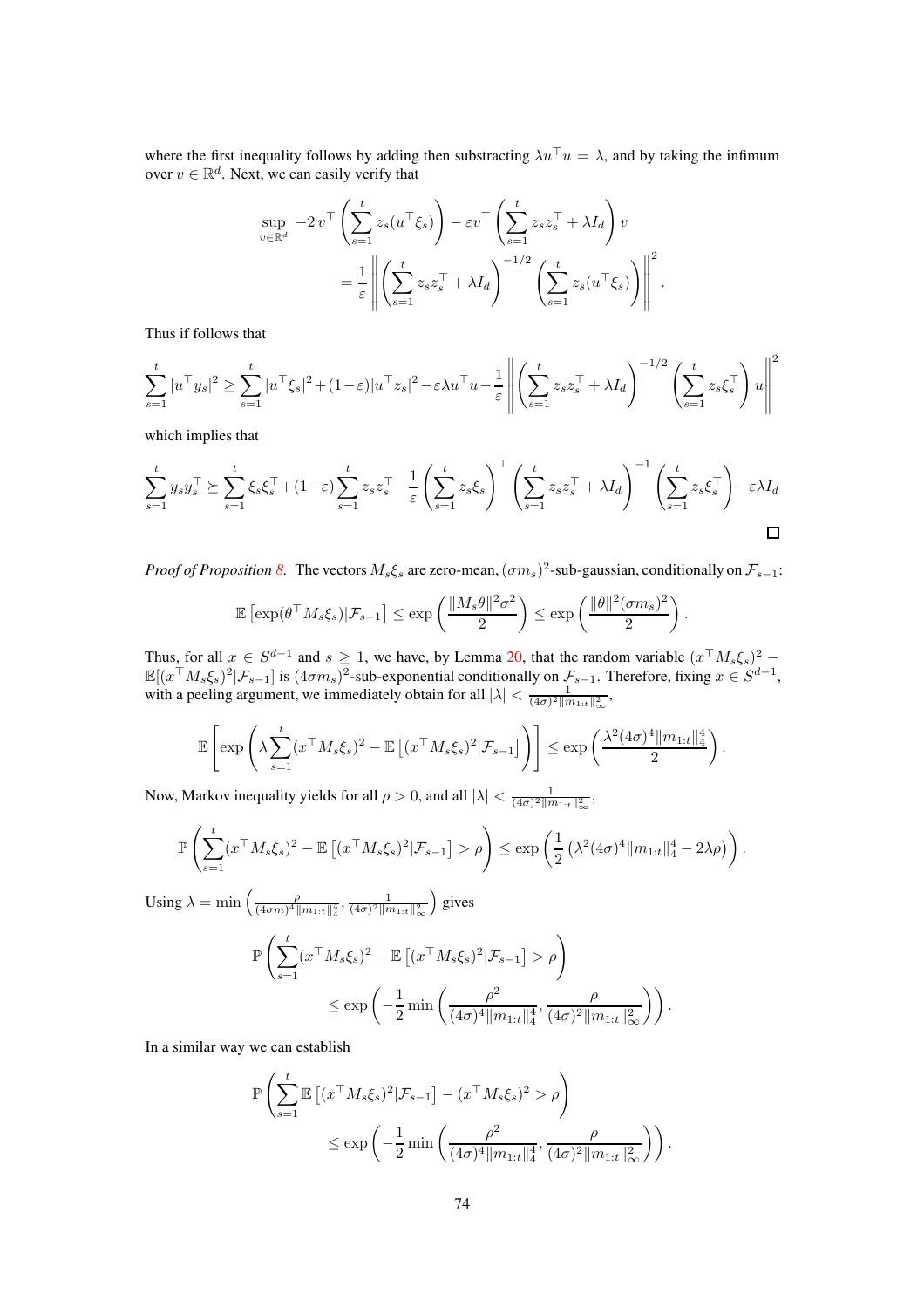Therefore, by union bound we obtain

$$
\mathbb{P}\left(\left|\sum_{s=1}^t (x^\top M_s \xi_s)^2 - \mathbb{E}\left[(x^\top M_s \xi_s)^2 | \mathcal{F}_{s-1}\right]\right| > \rho\right)
$$
  

$$
\leq 2 \exp\left(-\frac{1}{2} \min\left(\frac{\rho^2}{(4\sigma)^4 \|m_{1:t}\|_4^4}, \frac{\rho}{(4\sigma)^2 \|m_{1:t}\|_\infty^2}\right)\right).
$$

By isotropy of the noise vectors  $(\xi_t)_{t\geq 1}$ , we have  $\sum_{s=1}^t \mathbb{E}[(x^\top M_s \xi_s)|\mathcal{F}_{s-1}] = \sum_{s=1}^t x^\top M_s M_s^\top x$ . Now, applying an  $\epsilon$ -net argument with  $\epsilon = 1/4$ , we get, by Lemma [21,](#page-87-2) that

$$
\mathbb{P}\left(\left\|\sum_{s=1}^t (M_s \xi_s)(M_s \xi_s)^\top - \sum_{s=1}^t M_s M_s^\top \right\| > \rho\right) \leq 2 \cdot 9^d \exp\left(-\frac{1}{2} \min\left(\frac{\rho^2}{8^2(\sigma)^4 \|m_{1:t}\|_4^4}, \frac{\rho}{8^2(\sigma)^2 \|m_{1:t}\|_\infty^2}\right)\right).
$$

Exploiting the fact that  $||m_{1:t}||_4^4 \le ||m_{1:t}||_{\infty}^2 ||m_{1:t}||_2^2$ , then reparametrizing, we obtain

$$
\mathbb{P}\left(\left\|\sum_{s=1}^{t} (M_s \xi_s)(M_s \xi_s)^{\top} - \sum_{s=1}^{t} M_s M_s^{\top}\right\| > 8\sigma^2 \|m_{1:t}\|_2^2 \max\left(\sqrt{\frac{2\rho + 5d}{r_t^2}}, \frac{2\rho + 5d}{r_t^2}\right)\right) \le 2e^{-\rho},
$$
  
where  $r_t = \|m_{1:t}\| / \|m_{1:t}\|_{\infty}$ 

where  $r_t = ||m_{1:t}||/||m_{1:t}||_{\infty}$ 

*Proof of Corollary [1.](#page-60-1)* Applying Proposition [8,](#page-59-1)we get for all  $\rho > 0$ ,

$$
\mathbb{P}\left(\frac{1}{t}\left\|\sum_{s=1}^t (M_s \xi_s)(M_s \xi_s)^\top - \sum_{s=1}^t M_s M_s^\top \right\| > 8\sigma^2 m^2 \max\left(\sqrt{\frac{2\rho + 5d}{t}}, \frac{2\rho + 5d}{t}\right)\right) \le 2e^{-\rho}
$$

where we see that  $\left\|\frac{1}{t}M_s\right\| \leq \frac{m}{t}$  almost surely for all  $1 \leq s \leq t$ . Then, we can verify that, under the condition  $t \geq \min \left( \frac{8^2 (\sigma m)^2}{\varepsilon^2} \right)$  $\frac{(\sigma m)^2}{\varepsilon^2}, \frac{8(\sigma m)^2}{\varepsilon}$ ε  $(5d + 2\rho),$ 

$$
\mathbb{P}\left(\frac{1}{t}\left\|\sum_{s=1}^t (M_s \xi_s)(M_s \xi_s)^\top - \sum_{s=1}^t M_s M_s^\top \right\| > \varepsilon\right) \leq 2e^{-\rho}.
$$

This concludes the proof after noting that

$$
\left\| \sum_{s=1}^{t} (M_s \xi_s) (M_s \xi_s)^\top - \sum_{s=1}^{t} M_s M_s^\top \right\| < \varepsilon t
$$

implies that

$$
\sum_{s=1}^t M_s M_s^\top - \varepsilon t I_d \preceq \sum_{s=1}^t (M_s \xi_s) (M_s \xi_s)^\top \preceq \sum_{s=1}^t M_s M_s^\top + \varepsilon t I_d.
$$

 $\Box$ 

*Proof of Proposition [9.](#page-60-0)* The proof follows immediately from Theorem 1 of [\[AYPS11b\]](#page-10-0) together with an  $\epsilon$ -net argument via Lemma [21.](#page-87-2) Start by fixing  $t \ge 1$ . First, since  $S_t(z, M\xi)$  is positive semidefinite matrix, we may express  $||S_t(z, M\xi)|| = \sup_{x \in S^{d-1}} x \cdot S_t(z, M\xi)x$ . Next, we note that the vectors  $(x^{\top}M_s\xi_s)_{1\leq s\leq t}$  are zero-mean,  $(\sigma||m_{1:t}||_{\infty})^2$ -sub-gaussian, conditionally on  $\mathcal{F}_{t-1}$ . Thus, Theorem 1 of [\[AYPS11b\]](#page-10-0) applies and we have for all  $\rho > 0$ ,

$$
\mathbb{P}\left(x^\top S_t(z,M\xi)x>2\sigma^2\|m_{1:t}\|_\infty^2\left(\frac{1}{2}\log\det\left(V^{-1}\sum_{s=1}^t z_sz_s^\top+I_d\right)+\rho\right)\right)\leq e^{-\rho}.
$$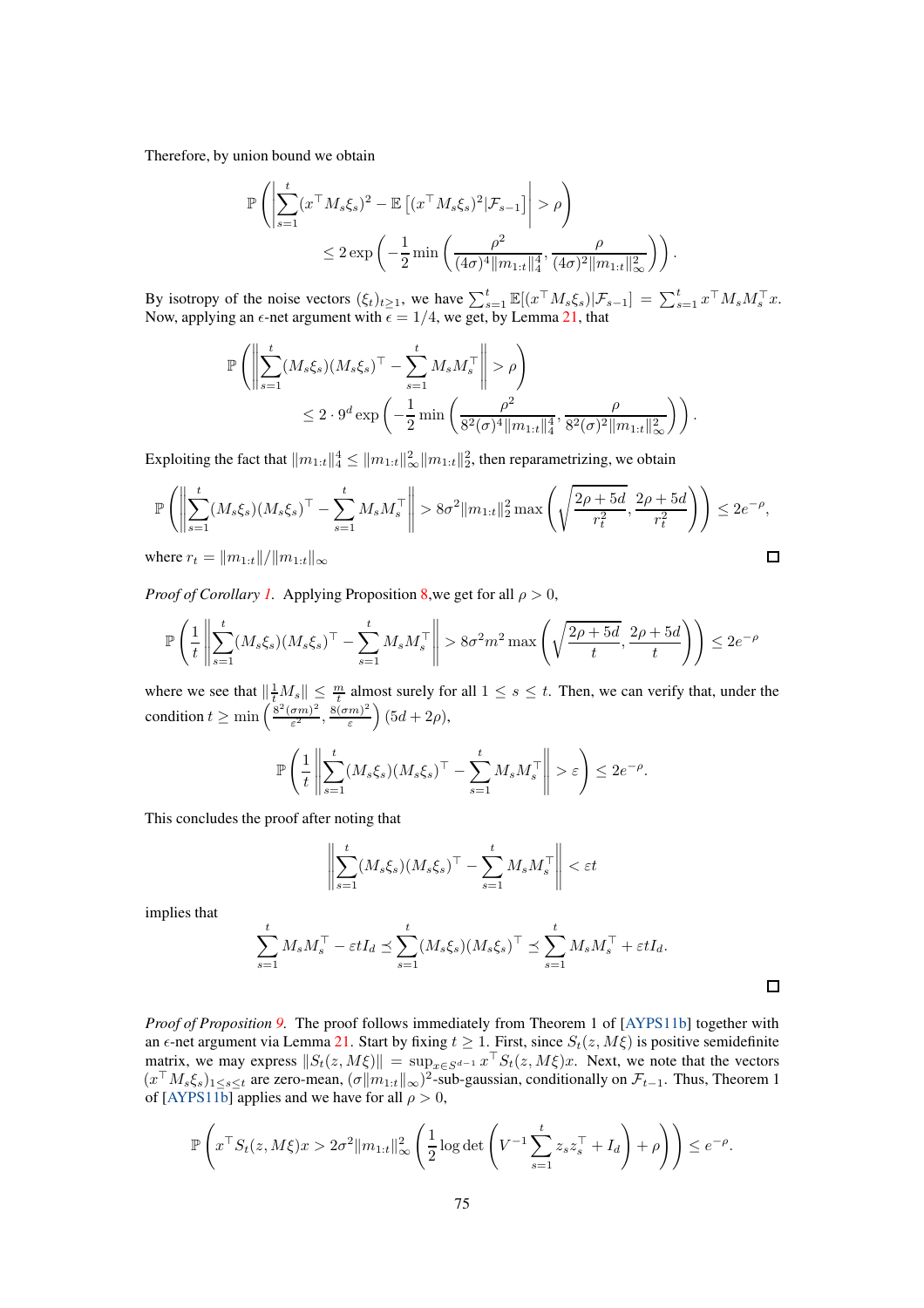Now, an  $\epsilon$ -net arguemnt with  $\epsilon = 1/2$  (Lemma [21\)](#page-87-2) yields

$$
\mathbb{P}\left(\|S_t(z,M\xi)\| > \sigma^2 \|m_{1:t}\|_{\infty}^2 \left(2\log \det\left(V^{-1}\sum_{s=1}^t z_s z_s^\top + I_d\right) + 7d + 4\rho\right)\right) \le e^{-\rho},
$$
  
a concludes the proof.

which concludes the proof.

### F.6 Additional lemmas

<span id="page-75-0"></span>**Lemma 11.** *For all*  $K \in \mathbb{R}^{d_u \times d_x}$ , *there exists an orthogonal matrix Q that depends on* K, such that *for all*  $\beta > 0$  *and*  $\alpha > 0$ *, we have* 

$$
\begin{bmatrix} I_{d_x} & K^\top \\ K & K K^\top + \beta I_{d_u} \end{bmatrix} \succeq Q^\top \begin{bmatrix} I_{d_x - r} & O & O \\ O & \frac{\alpha \beta}{\|K\|^2 + \alpha \beta} I_r & O \\ O & O & (1 - \alpha) \beta I_{d_u} \end{bmatrix} Q, \quad (103)
$$

*where*  $r = \text{rank}(K) \leq \min(d_x, d_u)$ .

*Proof of Lemma [11.](#page-75-0)* Let  $r = \text{rank}(K)$ . Consider the singular value decomposition of  $K: K = U^{\perp} \Sigma V$ ,  $U \in \mathbb{R}^{d_x \times d_x}$  is orthogonal,  $V \in \mathbb{R}^{d_x \times d_x}$  is orthogonal,  $\Sigma \in \mathbb{R}^{d_u \times d_x}$ . Then

$$
\begin{aligned}\n\begin{bmatrix}\nI_{d_x} & K^\top \\
K & K K^\top + \beta I_{d_u}\n\end{bmatrix} &= \begin{bmatrix}\nV^\top V & V\Sigma^\top U \\
U^\top \Sigma V & U\Sigma \Sigma^\top U + \beta U^\top U\n\end{bmatrix} \\
&= Q^\top \begin{bmatrix}\nI_{d_x} & \Sigma^\top \\
\Sigma & \Sigma \Sigma^\top + \beta I_{d_u}\n\end{bmatrix} Q \\
&\succeq Q^\top \begin{bmatrix}\nI_{d_x} - \Sigma^\top (\Sigma \Sigma^\top + \alpha \beta I_{d_u})^{-1} \Sigma & O \\
O & (1 - \alpha) \beta I_{d_u}\n\end{bmatrix} Q \\
&\succeq Q^\top \begin{bmatrix}\nI_{d_x - r} & O & O \\
O & \frac{\alpha \beta}{\|K\|^2 + \alpha \beta} I_r & O \\
O & O & (1 - \alpha) \beta I_{d_u}\n\end{bmatrix} Q\n\end{aligned}
$$

where (i) we set  $Q = \text{diag}(V, U)$ , (ii) we assumed that U and V are properly chosen so that the non zero elements of  $\Sigma^\top (\Sigma\Sigma^\top + \alpha \beta I_{d_u})^{-1} \Sigma$  lie at the bottom right block of the resulting matrix, and (iii) we noted that  $\lambda_{\max} (\Sigma^\top (\Sigma \Sigma^\top + \alpha \beta I_{d_u})^{-1} \Sigma) = \frac{\|K\|^2}{\|K\|^2 + \alpha \beta}.$ 

<span id="page-75-1"></span>Lemma 12. *Let* E, X *be two tall matrices, then*

$$
\begin{bmatrix} E^\top E & E^\top X \\ X^\top E & X^\top X \end{bmatrix} \succeq \begin{bmatrix} \frac{\lambda}{\|X\|^2 + \lambda} E^\top E & O \\ O & -\lambda I_d \end{bmatrix}.
$$

*Proof of Lemma [12.](#page-75-1)* We have

$$
\begin{bmatrix} E^{\top}E & E^{\top}X \\ X^{\top}E & X^{\top}X \end{bmatrix} \succeq \begin{bmatrix} E^{\top}E - E^{\top}X(X^{\top}X + \lambda I_d)^{-1}X^{\top}E & O \\ O & -\lambda I_d \end{bmatrix}
$$

$$
\succeq \begin{bmatrix} E^{\top} \left(I_p - X(X^{\top}X + \lambda I_d)^{-1}X^{\top}\right)E & O \\ O & -\lambda I_d \end{bmatrix}
$$

$$
\succeq \begin{bmatrix} \frac{\lambda}{\|X\|^2 + \lambda}E^{\top}E & O \\ O & -\lambda I_d \end{bmatrix},
$$

where we used the fact that, using an SVD,

$$
I_{td_x} - X^{\top} (X^{\top} X + \lambda I_{d_u})^{-1} X \succeq \frac{\lambda}{\|X\|^2 + \lambda} I_{td_x}.
$$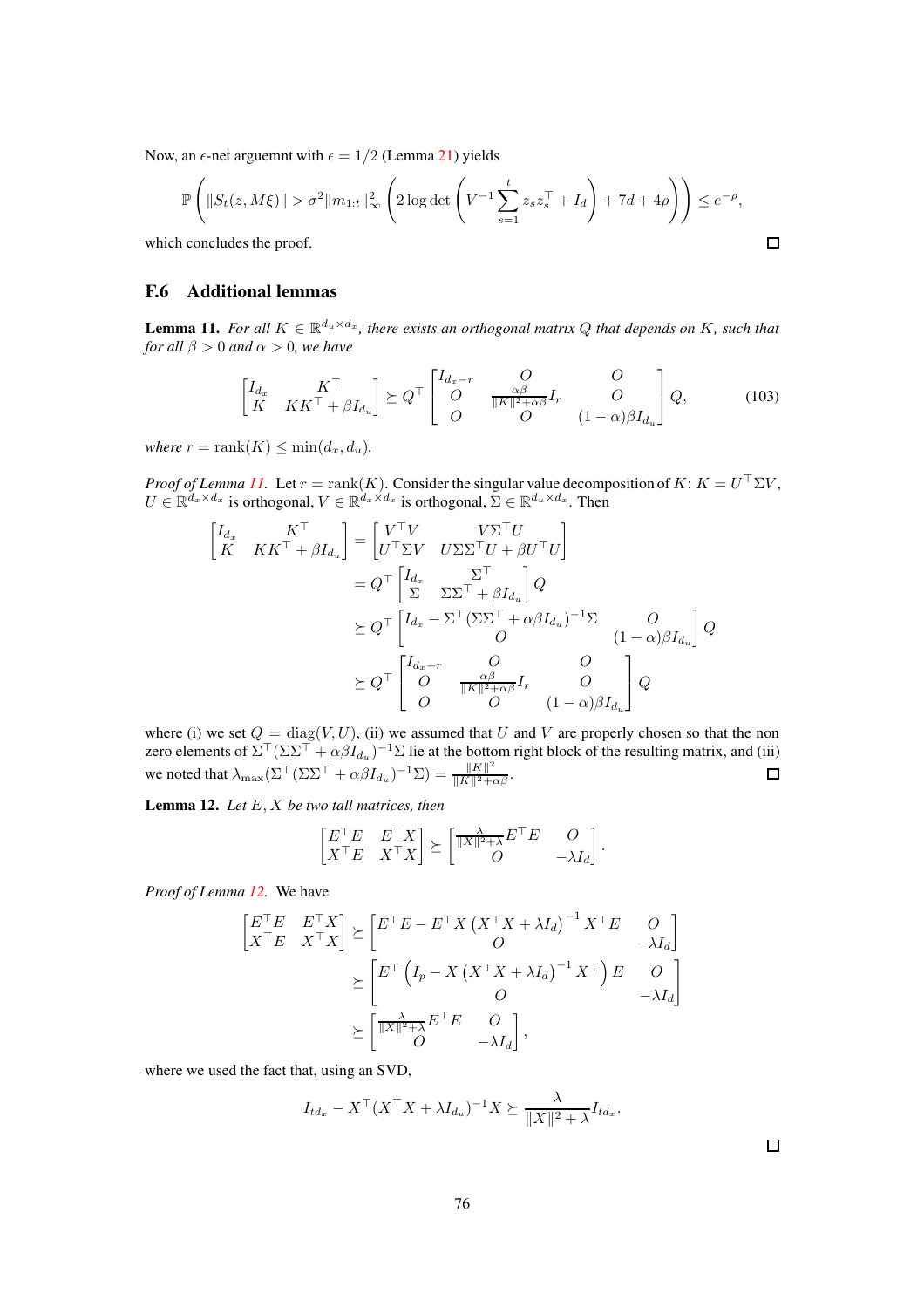# <span id="page-76-2"></span>G Polynomial Growth

In this section, we establish that under CEC(*T*), the growth rate of  $\sum_{s=0}^{t} ||x_s||^2$  is not larger than  $g(t)h(t)$  with high probability. This controlled growth rate is a consequence of the hysteresis switching mechanism of  $CEC(\mathcal{T})$ . The proof of the result relies on further results on the stability of time-varying linear systems presented in Appendix [I.](#page-80-0)

<span id="page-76-0"></span>**Proposition 15.** *Under* CEC(*T*)*, and assuming that for all*  $t > 1$ *, that*  $h(t) > 1$  *and*  $q(t) > t$ *, we have, for all*  $\delta \in (0, 1)$ *,* 

$$
\mathbb{P}\left(\sum_{s=0}^{t} \|x_s\|^2 \ge C\sigma^2 C_o^2 \mathcal{G}_\circ^2 (d_x h(t) g(t) + \log(e/\delta))\right) \le \delta,\tag{104}
$$

*for some universal positive constant*  $C > 0$ *.* 

*Proof.* Let  $t \geq 0$ . We start by defining the following events

$$
\mathcal{E}_t = \left\{ \sum_{s=0}^t \|x_s\|^2 \le \sigma^2 d_x g(t) \right\},
$$
  

$$
\forall i \in \{0, \ldots, t-1\}, \quad \mathcal{E}_i = \left\{ \sum_{s=0}^i \|x_s\|^2 \le \sigma^2 d_x g(i) \right\} \bigcap \left( \bigcap_{j=i+1}^t \left\{ \sum_{s=0}^j \|x_s\|^2 > \sigma^2 d_x g(j) \right\} \right).
$$

Note that the events  $\mathcal{E}_0, \ldots, \mathcal{E}_t$  form a partition of the underlying probability space. Furthermore, for each  $i \in \{0, \ldots, t-1\}$ , if the event  $\mathcal{E}_i$  holds then the following also holds

- *(i)*  $\sum_{s=0}^{i} ||x_s||^2 \le \sigma^2 d_x g(i)$ ,
- *(ii)*  $x_{s+1} = (A + BK_0)x_s + B\nu_s + \eta_s$  for all  $i < s < t$ ,
- $(iii)$   $||x_{i+1}|| \leq 2C_\circ \sigma \sqrt{d_x h(i)g(i)} + ||B\nu_i + \eta_i||,$

where we recall  $C_\circ = \max(||A||, ||B||, ||BK_\circ||, ||K_\circ||, 1)$ . In view of the above, we will show that for all  $i \in \{0, \ldots, t\}$ , for all  $\rho > 0$  we have

<span id="page-76-1"></span>
$$
\mathbb{P}\left(\mathcal{E}_i \cap \left\{\sum_{s=0}^t \|x_s\|^2 > 44\mathcal{G}_\circ^2 C_\circ^2 \sigma^2 (3d_x h(t) g(t) + \rho) \right\}\right) \le 3e^{-\rho},\tag{105}
$$

where  $\mathcal{G}_{\circ} = \limsup_{t \to \infty} \sum_{s=0}^{t} ||(A + BK_{\circ})^{s}||$ . This in turn will allow us to conclude that for all  $\rho > 0$ ,

$$
\mathbb{P}\left(\sum_{s=0}^{t}||x_s||^2 > 44\mathcal{G}_\circ^2 C_\circ^2 \sigma^2 (3d_x h(t)g(t) + \rho)\right)
$$
  
= 
$$
\sum_{i=0}^{t} \mathbb{P}\left(\mathcal{E}_i \cap \left\{\sum_{s=0}^{t}||x_s||^2 > 44\mathcal{G}_\circ^2 C_\circ^2 \sigma^2 (3d_x h(t)g(t) + \rho)\right\}\right)
$$
  
\$\leq 3(t+1)e^{-\rho}\$.

Finally, reparametrizing  $\rho = \rho' + \log(t+1)$ , gives for all  $\rho' > 0$ ,

$$
\mathbb{P}\left(\sum_{s=0}^t \|x_s\|^2 > 44\mathcal{G}_\circ^2 C_\circ^2 \sigma^2 (4d_x h(t)g(t) + \rho')\right) \le 3e^{-\rho'}.
$$

Now, it remains to show that [\(105\)](#page-76-1) indeed holds. Let  $i \in \{0, \ldots, t\}$ . We have

$$
\sum_{s=0}^{t} \|x_s\|^2 = \sum_{s=0}^{i} \|x_s\|^2 + \sum_{s=i+1}^{t} \|x_s\|^2.
$$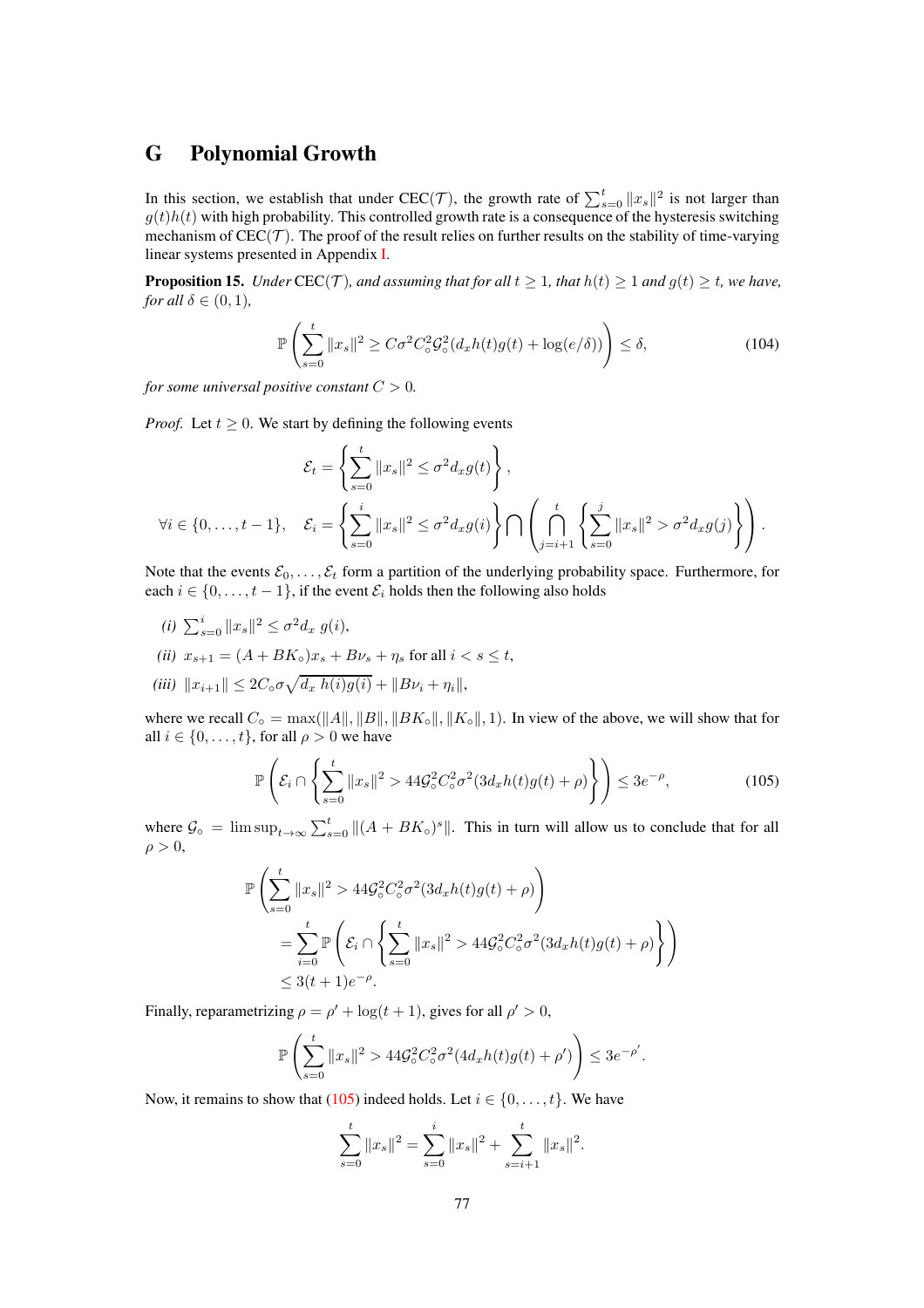If (i) holds then it holds that  $\sum_{s=0}^{i} ||x_s||^2 \le \sigma^2 dx g(i)$ . Next we bound the sum  $\sum_{s=i+1}^{t} ||x_s||^2$  with high probability. To do so, consider the following dynamical system:

$$
\forall k \ge 0, \quad y_{k+1} = (A + BK_{\circ})y_k + B\nu_{i+1+k} + \eta_{i+1+k} \quad \text{and} \quad y_0 = x_{i+1},
$$

where we note that  $Bv_i + \eta_i$  is zero-mean, sub-gaussian with variance proxy  $||B||^2 \sigma_i^2 + \sigma^2 \le 2C_0^2 \sigma^2$ . We further note that if  $(ii)$  holds then  $x_s = y_{s-i-1}$  for all  $i < s \le t$ . Thus, applying Lemma [15](#page-80-1) (see Appendix  $I$ ), we obtain

<span id="page-77-0"></span>
$$
\mathbb{P}\left((ii) \text{ and } \sum_{s=i+1}^{t} \|x_s\|^2 > 2\mathcal{G}_\circ^2 \left(\|x_{i+1}\|^2 + 2C_\circ^2 \sigma^2 \cdot \left(2d_x(t-i-1) + 3\rho\right)\right)\right) \le e^{-\rho}.\tag{106}
$$

Note that if (iii) holds bounding  $||x_{i+1}||$  amounts to bounding  $||Bv_i + \eta_i||$ . Standard concentration bounds lead to

$$
\mathbb{P}\left(\|B\nu_i+\eta_i\|^2>8C_{\circ}^2\sigma^2(2d_x+\rho)\right)\leq 2e^{-\rho},
$$

which implies

<span id="page-77-1"></span>
$$
\mathbb{P}\left((iii) \text{ and } \|x_{i+1}\|^2 > 8C_o^2 \sigma^2 d_x \ h(i)g(i) + 16C_o^2 \sigma^2 (2d_x + \rho)\right) \le 2e^{-\rho}.\tag{107}
$$

Combing the high probability bounds [\(106\)](#page-77-0) and [\(107\)](#page-77-1) using a union bound and considering the fact that  $h(t) \ge 1$  and  $g(t) \ge t$  for all  $t \ge 1$  yields

$$
\mathbb{P}\left( (ii) \text{ and } (iii) \text{ and } \sum_{s=i+1}^t \|x_s\|^2 > 44 \mathcal{G}_\circ^2 C_\circ^2 \sigma^2 (2d_x h(t) g(t) + \rho ) \right) < 3 e^{-\rho}.
$$

Finally putting everything together, after simplifications, gives

$$
\mathbb{P}\left((i) \text{ and } (ii) \text{ and } (iii) \text{ and } \sum_{s=0}^t \|x_s\|^2 > 44\mathcal{G}_\circ^2 C_\circ^2 \sigma^2 (3d_x h(t) g(t) + \rho)\right) \leq 3e^{-\rho}.
$$

Recalling that (i), (ii) and (iii) are implied by the event  $\mathcal{E}_i$ , the desired high probablity bound [\(105\)](#page-76-1) follows immediately. This concludes the proof. Hiding the universal constants and reparametrizing by  $\delta = 3e^{-\rho}$ , we may simply write:

$$
\mathbb{P}\left(\sum_{s=0}^{t} \|x_s\|^2 \lesssim \sigma^2 \mathcal{G}_\circ^2 C_\circ^2 (d_x h(t) g(t) + \rho)\right) \ge 1 - 3e^{-\rho}.\tag{108}
$$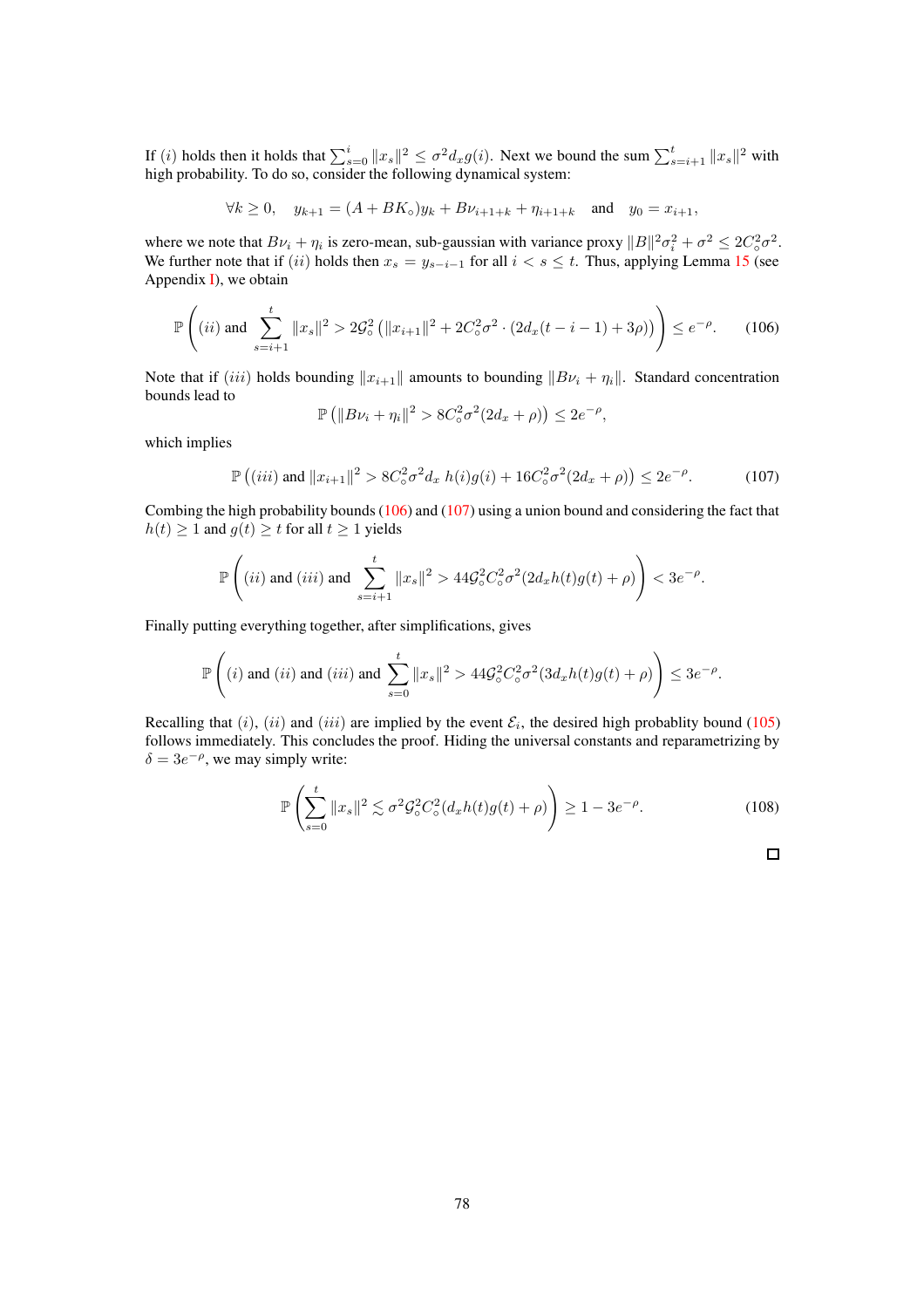## H Control Theory

This section provides basic notions and results in control theory, and more importantly results quantifying the sensitivity of the solution of Riccati equation to small perturbations of the state transition and state-action transition matrices.

## H.1 Lyapunov equation

**The equation and its solution.** Let  $M, N \in \mathbb{R}^{d \times d}$  where N is a symmetric positive definite matrix. The *discrete Lyapunov equation* equation corresponding to the pair  $(M, N)$  is defined as:  $X =$  $M<sup>+</sup>XM + N$  where X is the matrix variable. If  $\rho(M) < 1$ , then the discrete Lyapunov equation admits a unique positive definite matrix that we shall denote by  $\mathcal{L}(M, N)$ . In this case, the explicit value of the solution is:  $\mathcal{L}(M, N) = \sum_{k=0}^{\infty} (M^k)^\top N(M^k)$ .

**Quantifying stability.** The fact that  $\mathcal{L}(M, N)$  is well defined when  $\rho(M) < 1$  follows from Gelfand's formula which ensures that  $\sup_{k\geq 0} ||M^k|| / \rho(M)^k < \infty$ . For our purposes, we wish to quantify the transiant behaviour of  $||M^k||$  in terms  $\mathcal{L}(M, N)$ . The following standard Lemma allows us to do so. We provide its proof for completeness.

<span id="page-78-2"></span>**Lemma 13** (Stabiliy quantified). Let  $M \in \mathbb{R}^{d \times d}$  be a stable matrix. Then, the corresponding Lyapunov *equation to the pair*  $(M, I_d)$  *admits a unique positive definite solution,*  $L = \mathcal{L}(M, I_d)$ *. Furthermore, we have*

$$
\forall k \ge 0, \quad \|M^k\| \le \left(1 - \frac{1}{\|L\|}\right)^{k/2} \|L\|^{1/2}.
$$
 (109)

*Proof.* The existence of  $\mathcal{L}(M, I_d)$  is a standard fact of Lyapunov theory. Using the Lyapunov quation, we write  $M = M^{\top}LM + I_d$ , which we can rearrange as  $M^{\top}LM = L^{1/2}(I_d - L^{-1})L^{1/2}$  using the fact that  $L \succ 0$ . In fact  $L \succ I_d$  in view of the closed form of  $\mathcal{L}(M, I_d)$ , from which we obtain

$$
M^{\top}LM \preceq \left(1 - \frac{1}{\|L\|}\right)L.
$$
\n(110)

Multiplying both sides of the above inequality by  $(M^{k-1})^{\top}$  from left, by  $M^{k-1}$  from right, and reiterating the above inequality yields  $(M^k)^\top M^k \preceq (M^\top)^k LM^k \preceq (1 - ||L||^{-1})^k L$ . Thus, it immediately follows that  $\|M^k\|^2 \leq \left(1-\|L\|^{-1}\right)^k\|L\|$ , which concludes the proof.  $\Box$ 

### H.2 Riccati equation

The equation and its solution. The *Discrete Algebraic Riccati Equation* (DARE) refers to the matrix equation  $P = A^{\top} P A - A^{\top} P B (R + B^{\top} B)^{-1} B^{\top} P A + Q$  in the matrix variable P. When the pair  $(A, B)$  is stabilizable<sup>[7](#page-78-0)</sup> and  $Q \succ 0^8$  $Q \succ 0^8$ , the DARE admits a unique positive definite solution, that we shall denote  $P(A, B)$ . Furthermore, the optimal gain matrix is  $K(A, B) = -(R + B^{\top} P(A, B)B)^{-1} B^{\top} P(A, B)A$ and verifies  $\rho(A + BK(A, B)) < 1$ .

**Relation to Lyapunov equation.** Note that it can be easily verified that  $P(A, B) = \mathcal{L}(A+BK(A, B), Q+\mathcal{L})$  $K(A, B)^{\top} R K(A, B)$ . This motivates the definition  $P(A, B, K) = \mathcal{L}(A + BK, Q + K^{\top} R K)$  whenever  $\rho(A + BK) < 1$ .

<span id="page-78-0"></span><sup>&</sup>lt;sup>7</sup>The pair of matrices  $(A, B)$  is stabilizable if there exists a matrix  $K \in \mathbb{R}^{d_x \times d_u}$  such that  $\rho(A + BK) < 1$ .

<span id="page-78-1"></span> $8$ Actually, the matrix Q may be positive semi-definite but in this case, the pair  $(C, A)$  needs to be detectable for the Riccati equation to admit a unique solution where  $Q = C<sup>T</sup>C$  (see Theorem 8 by [Kuč72])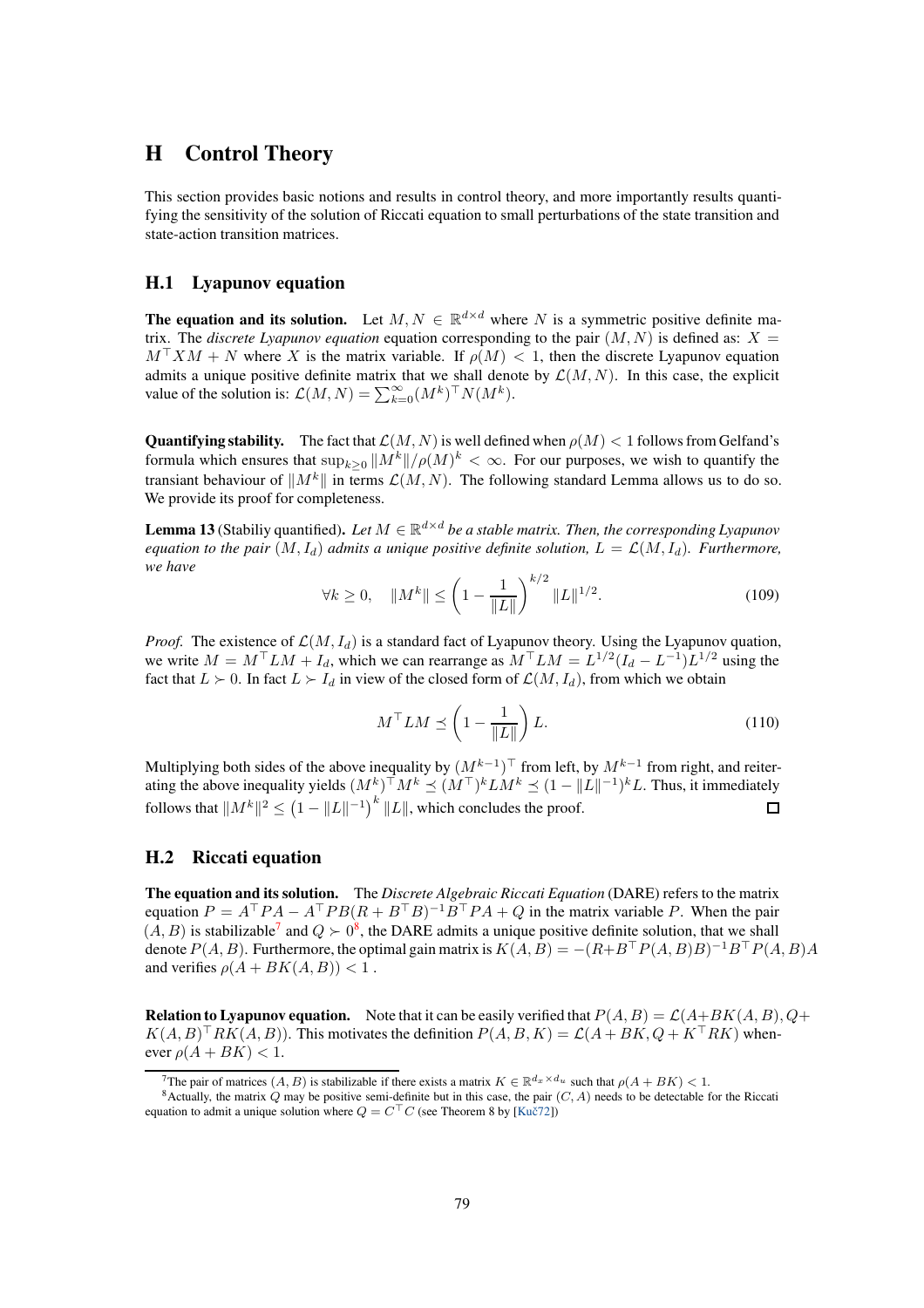Perturbation bounds. To simplify the notations, we adopt the following shorthands: (i) for the true parameter  $(A, B)$ , we shall refer to  $K<sub>\star</sub> = K(A, B)$ ,  $P<sub>\star</sub> = P(A, B) = P(A, B, K<sub>\star</sub>)$ , and  $P<sub>\star</sub>(K) =$  $P(A, B, K)$ , (ii) for an alternate parameter  $(A', B')$ , we shall denote  $K' = K(A', B')$ , and  $P' =$  $P(A', B') = P(A', B', K')$ . Now, a key observation behind existing regret analysis of the online LQR is to obtain the bound  $||P_{\star}(K') - P_{\star}|| \lesssim \max\left\{ ||A' - A||^2, ||B' - B||^2 \right\}$ . The first step towards this bound is to note that  $||P_*(K') - P_*|| \lesssim ||K' - K_*||^2$ . This is ensured by the so-called cost difference lemma which is due to [\[FGKM18\]](#page-10-2).

<span id="page-79-0"></span>**Lemma 14.** *For any matrix*  $K \in \mathbb{R}^{d_u \times d_x}$  *such that*  $\rho(A + BK) < 1$ *. We have* 

$$
P_{\star}(K) - P_{\star} = \mathcal{L}\left(A + BK, (K - K_{\star})^{\top} (R + B^{\top} P_{\star} B)(K - K_{\star})\right). \tag{111}
$$

Perturbation bounds were first rigorously estabilished by [\[KPC93\]](#page-10-3), showing locally the order of perturbation  $||P' - P_*|| \lesssim \max \{||A' - A_*||, ||B' - B_*||\}$  which in turn can be used to show that  $||K' - B_*||$  $K_{\star}$   $\leq$  max { $\|A' - A_{\star}\|$ ,  $\|B' - B_{\star}\|$ }. Combining that with Lemma [14](#page-79-0) allows us to derive the desired inequality. Recently the constants were refined and made explicit in [\[MTR19\]](#page-11-0) and [\[SF20\]](#page-11-1). In this paper, we use the following result (see Theorem 5 and Proposition 6 in Appendix B of [\[SF20\]](#page-11-1) where we computed some constants for simplicity):

**Proposition 16.** Assume that  $R = I_{d_u}$  and  $Q \succeq I_{d_x}$ . Let  $(A, B)$  be a stailizable system. For all  $\mathit{alternative~pairs}~(A',B') \in \mathbb{R}^{d_x \times d_x} \times \mathbb{R}^{d_x \times d_u}, \mathit{if}$ 

$$
\max\left\{\|A'-A\|,\|B'-B\|\right\} < \frac{1}{54\|P_\star\|^5},\tag{112}
$$

*then the following holds:*

- *(i) the system* (A′ , B′ ) *is stabilizable, and consequently its corresponding DARE admits a unique positive definite solution*  $P' = P(A', B')$  *with a corresponding gain matrix*  $K' = K(A', B')$ ;
- *(ii) the optimal gain* K′ *corresponding to the system* (A′ , B′ ) *satisifies*

$$
||P'|| \le 1.09||P_{\star}||,\tag{113}
$$

$$
||B(K'-K_{\star})|| \leq 32||P_{\star}||^{7/2} \max\left\{||A'-A||, ||B'-B||\right\},\tag{114}
$$

$$
||R^{1/2}(K'-K_{\star})|| \le 28||P_{\star}||^{7/2}\max\left\{||A'-A||, ||B'-B||\right\},\tag{115}
$$

$$
||P_{\star}(K') - P_{\star}|| \le 142 ||P_{\star}||^{8} \max \{||A' - A||^{2}, ||B' - B||^{2}\},
$$
 (116)

$$
||P_{\star}(K')|| \le 1,05||P_{\star}||. \tag{117}
$$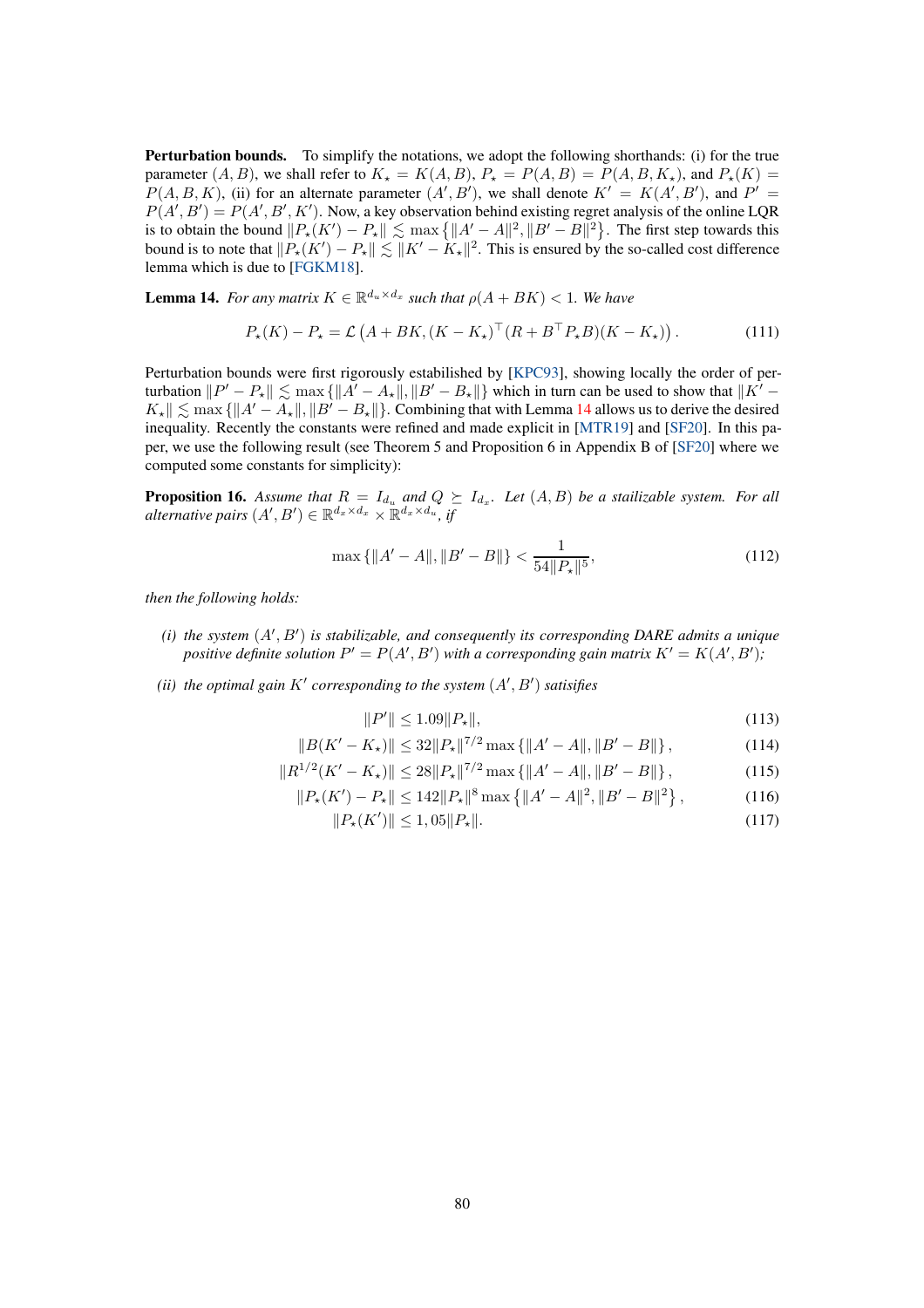## <span id="page-80-0"></span>I Stability of Perturbed Linear Dynamical Systems

This appendix presents an analysis of the stability of time-varying linear systems. The analysis is instrumental to understand the behavior of the system under  $CEC(\mathcal{T})$ , and in particular to show that the system does not grow faster than polynomially in time, see Appendix  $\overline{G}$ . We start this appendix by stating results about the stability of generic time-varying linear systems. We then explain how to apply these results to our system under  $\text{CEC}(\mathcal{T})$ . The proofs are postponed to the end of the appendix.

### I.1 Generic time-varying linear systems and their stability

Consider the stochastic process  $(y_t)_{t\geq 0}$  taking values in  $\mathbb{R}^d$ , such that:

<span id="page-80-2"></span>
$$
\forall t \ge 0, \quad y_{t+1} = M_t y_t + \xi_t. \tag{118}
$$

The initial state  $y_0$  may be random,  $(\xi_t)_{t\geq 0}$  is a sequence of zero-mean,  $\sigma^2$ -sub-gaussian random vectors taking values in  $\mathbb{R}^d$  that are independent of  $y_0$ , and finally,  $(M_t)_{t\geq0}$  is a sequence of matrices taking values in  $\mathbb{R}^{d \times d}$  that are possibly random, or even adversarially chosen. By *stability* of the process  $(y_t)_{t\geq 0}$ , we mean that the growth of  $\sum_{s=0}^{t} ||y_s||^2$  as t increases is no more than t with high probability. We will make this definition precise in the upcoming lemmas.

We investigate two classes of systems:

- (i) Time-invariant systems where  $M_t = M$  for all  $t \geq 0$ ;
- (ii) Adversarially time-varying systems where the matrices  $M_t$  for  $t \geq 0$  are random and may be adversarially selected in a small neighborhood of a stable deterministic matrix M with  $\rho(M)$  < 1.

(i) Time-invariant systems. For time invariant systems, we present Lemma [15](#page-80-1) whose proof relies on Hanson-Wright inequality, and on the specific structure of some truncated block Toeplitz matrices that arise naturally in the analysis. The specific structure of these matrices stems from the causal nature of the dynamical system, and manifests itself in the following constant:

<span id="page-80-3"></span>
$$
\mathcal{G}_M = \limsup_{t \to \infty} \sum_{s=0}^t \|M^s\|,\tag{119}
$$

which is well defined as long as  $\rho(M) < 1$ .

<span id="page-80-1"></span>**Lemma 15** (Time-invariant systems). *Consider the linear system*  $y_{t+1} = M y_t + \xi_t$  *as defined in* [\(118\)](#page-80-2)*. Assume that* M *is deterministic and satisfies*  $\rho(M) < 1$ *. Then:* 

$$
\forall t \ge 1, \forall \rho > 0, \quad \mathbb{P}\left(\sum_{s=0}^{t} \|y_s\|^2 \le 2\mathcal{G}_M^2 \left(\|y_0\|^2 + \sigma^2 \left(dt + 2\sqrt{dt\rho} + 2\rho\right)\right)\right) \ge 1 - e^{-\rho}.\tag{120}
$$

The proof of Lemma [15](#page-80-1) is presented in Appendix [I.3.](#page-83-0)

(ii) Time-varying systems. For time-varying systems, the stability results are presented in Lemma [17.](#page-81-0) Again they rely on Hanson-Wright inequality, and the specific causal structure of the system.  $M_t$ varies around the matrix M and we assume that  $||M_t - M|| \leq \varepsilon$  for all  $t \geq 0$ . The analysis requires us to establish properties of *perturbed* truncated block Toeplitz matrices. In this analysis, the constant  $\mathcal{G}_M$  is replaced by:

<span id="page-80-4"></span>
$$
\mathcal{G}_M(\varepsilon) = \sup \left\{ \limsup_{t \to \infty} \left( 1 + \sum_{s=0}^t \left\| \prod_{k=0}^s N_k \right\| \right) : (N_t)_{t \ge 0} \quad \text{where} \quad \sup_{t \ge 0} \| N_t - M \| \le \varepsilon \right\}.
$$
 (121)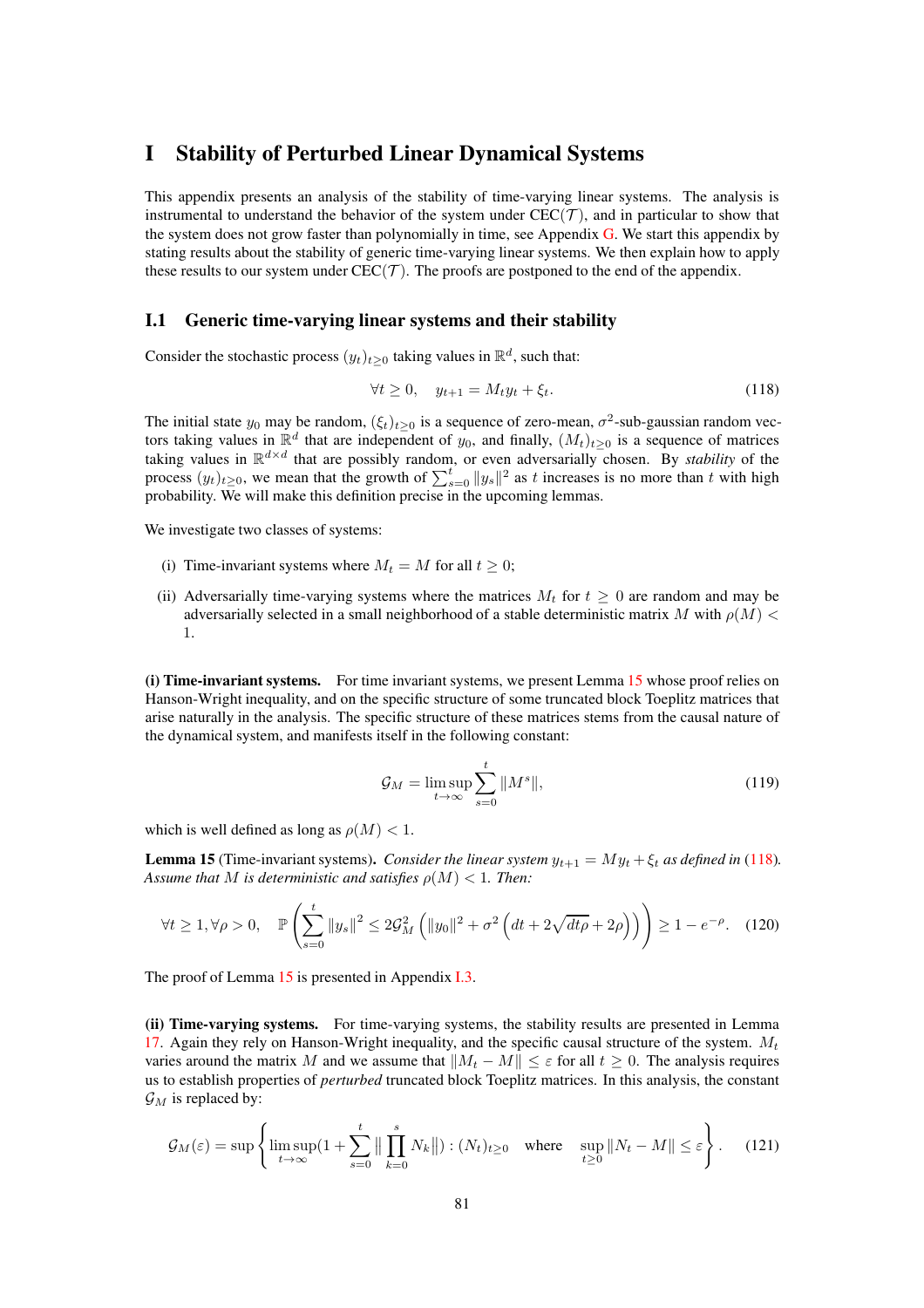In the above definition, the supremum is taken over all possible deterministic sequence of matrices  $(N_t)_{t\geq0}$ . Clearly  $\mathcal{G}_M(0) = \mathcal{G}_M$ . However, it is not obvious to determine under which condition on ε, the constant  $\mathcal{G}_M(\varepsilon) < \infty$ . Lemma [16](#page-81-1) provides an answer to this issue. As it turns out, we may express this condition in terms of the solution of the discrete Lyapunov equation corresponding to the pair  $(M, I_d)$ , which we denote as

$$
L = \mathcal{L}(M, I_d). \tag{122}
$$

<span id="page-81-1"></span>**Lemma 16** (Stability under perturbation). Let  $M \in \mathbb{R}^{d \times d}$  such that  $\rho(M) < 1$ , and  $\varepsilon > 0$ . For any  $s$ equence of matrices  $(\Delta_t)_{t\geq 0}$ ) taking values in  $\R^{d\times d}$ , and such that  $\sup_{t\geq 0} \|\Delta_t\|<\varepsilon$ , it holds that

$$
\forall k \ge 0: \qquad \left\| \prod_{i=1}^{k} (M + \Delta_i) \right\| \le \|L\|^{1/2} \left( \|L\|^{1/2} \varepsilon + \left( 1 - \frac{1}{\|L\|} \right)^{1/2} \right)^k, \tag{123}
$$

*where*  $L = \mathcal{L}(M, I_d)$  *is the positive definite solution to the Lyapunov equation corresponding to the pair*  $(M, I_d)$ *. Furthermore, for all*  $x \in (0, 1)$ *, if*  $\varepsilon < \frac{x}{2||L||^{3/2}}$ *, then*  $\mathcal{G}_M(\varepsilon) \le \frac{2||L||^{3/2}}{(1-x)}$  $\frac{||L||^{-\gamma}}{(1-x)}$ , and  $\rho(M + \Delta_t) < 1$ *for all*  $t \geq 0$ *.* 

The proof of the previous lemma follows the same steps as those of Lemma 5 in [\[MTR19\]](#page-11-0), or Lemma 4 in [\[DMM](#page-10-4)<sup>+</sup>19]) with the slight difference that  $(\Delta_t)_{t\geq 1}$  are not fixed and using the constants that we get from Lemma [13.](#page-78-2) We omit the proof here. We are now ready to state the result on the stability of the system with perturbed dynamics.

<span id="page-81-0"></span>**Lemma 17** (Time-varying systems). *Consider a linear dynamical system*  $(y_t)_{t>0}$  *described as in* [\(118\)](#page-80-2)*. Furthermore, assume that the sequence of matrices*  $(M_t)_{t>0}$  *is such that there exists a stable matrix*  $M \in \mathbb{R}^{d \times d}$ , and a postive  $\varepsilon < \frac{1}{2\|\mathcal{L}(M,I)\|^{3/2}}$  with  $\sup_{t≥0} \|\overline{M}_t - M\| \leq \varepsilon$ . Then, for any non increasing *scalar sequence*  $(a_t)_{t>0}$ *, we have, for all*  $t \geq 1$ *, and for all*  $\rho > 0$ *,* 

$$
\mathbb{P}\left(\sum_{s=0}^{t} a_t^2 \|y_t\|^2 > 2\mathcal{G}_M(\varepsilon)^2 \left(\|a_{0:t}\|_{\infty}^2 \|y_0\|^2 + \sigma^2 \left(d\|a_{0:t-1}\|_2^2 + 2\sqrt{d\|a_{0:t-1}\|_2^2\rho} + 2\rho\right)\right)\right) \le e^{-\rho}
$$
\n(124)

The proof of Lemma [17](#page-81-0) is presented in Appendix [I.3.](#page-83-0) It is worth mentioning that Lemma [15](#page-80-1) is in fact a consequence of Lemma [17,](#page-81-0) but we keep the two lemmas as well as their proofs separate for clarity of the exposition.

## **I.2** Application to  $CEC(\mathcal{T})$

The results presented above will often be used in the analysis of the behaviour of the states  $(x_t)_{t\geq0}$ under  $CEC(\mathcal{T})$  when the controller used is fixed over a period of time, say between s and t. In such cases, we may express the dynamics as follows:

$$
\forall s \leq \tau < t: \qquad x_{\tau+1} = (A + B\tilde{K}_{\tau})x_{\tau} + \xi_{\tau} \qquad \text{with} \qquad x_0 = 0,
$$

where either (i)  $\widetilde{K}_{\tau} = K_{\circ}$  for all  $s \leq \tau < t$  or (ii)  $\widetilde{K}_{\tau} = K_{\tau}$  for all  $s \leq \tau < t$ . We now specify noise sequence  $(\xi_{\tau})_{s\leq \tau \leq t}$  in the three envisioned scenarios.

- In scenario I, under CEC(T), we have  $x_{t+1} = (A + B\widetilde{K}_t)x_t + B\nu_t + \eta_t$  for all  $t \ge 1$ , with  $x_0 = 0$ . We may write  $\xi_t = Bv_t + \eta_t$  for all  $t \ge 0$ , thus  $(\xi_t)_{t \ge 1}$  is a sequence of independent, zero-mean, sub-gaussian random vectors where for each  $t \geq 1$ ,  $\xi_t$  has variance proxy  $||B||^2 \sigma_t^2 + \sigma^2$  where we recall that  $\sigma_t \leq \sigma$  for all  $t \geq 1$ . Hence we may simply use  $\tilde{\sigma}^2 = \sigma^2(||B||^2 + 1)$ .
- In scenario II B known, under CEC(T), we have  $x_{t+1} = (A + B\widetilde{K}_t)x_t + \eta_t$  for all  $t \ge 1$ , with  $x_0 = 0$ . We may write  $\xi_t = \eta_t$  for all  $t \ge 0$ , thus having  $(\xi_t)_{t>1}$  is a sequence of i.i.d. zero-mean,  $\sigma^2$ -sub-gaussian random vectors.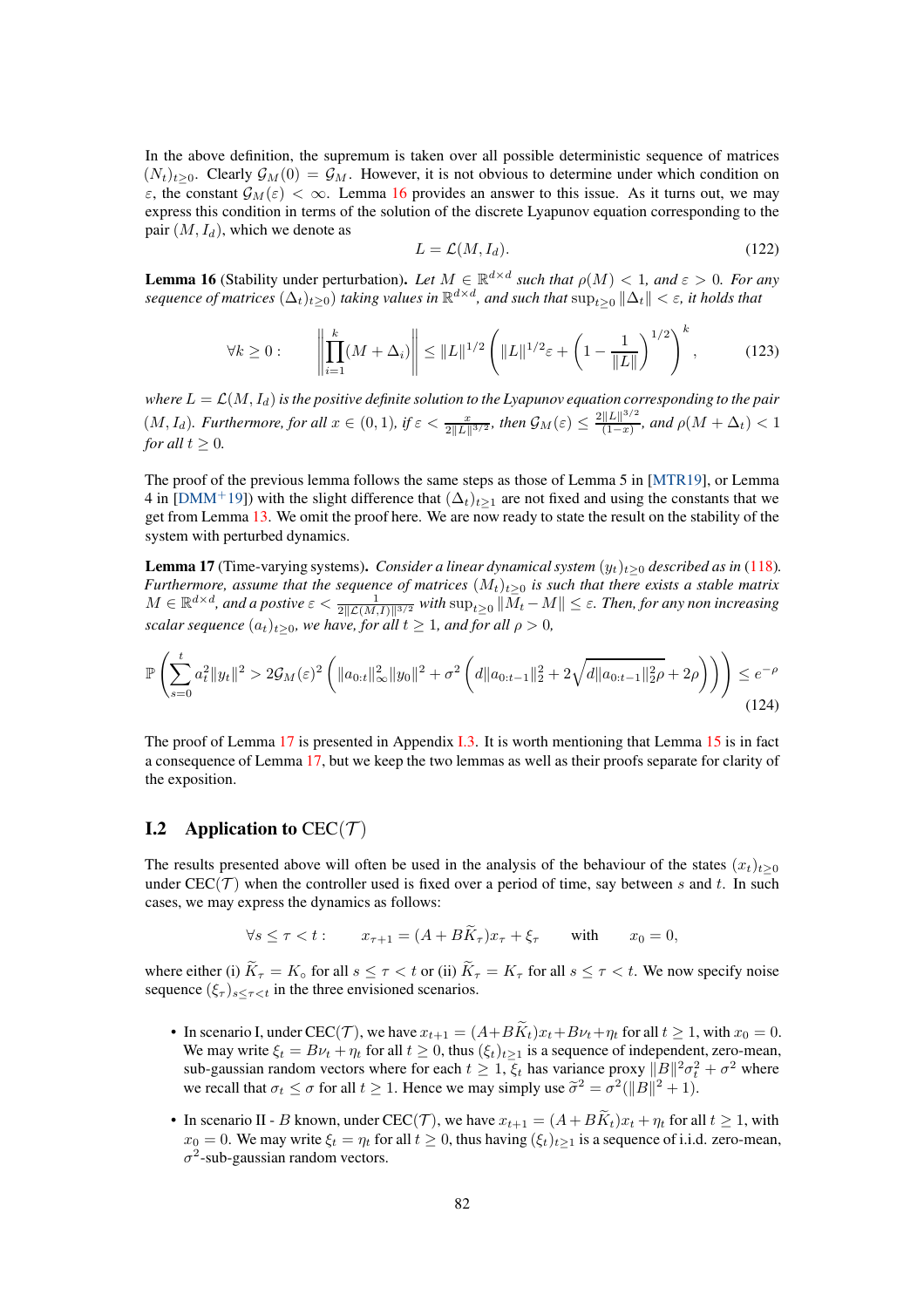• In scenario II - A known, under  $\text{CEC}(\mathcal{T})$ ,  $x_{t+1} = (A + BK_t)x_t + 1_{\{\tilde{K}_t = K_o\}}B\zeta_t + \eta_t$  for all  $t \ge 0$ , with  $x_0 = 0$ , ruling out the pathological case that  $K_t = K_\circ$  which may only happen with probability zero. Hence  $(\xi_{\tau})_{s\leq \tau < t}$  coincide with  $(\eta_t)_{s\leq \tau < t}$  provided  $K_{\tau} = K_{\tau}$  for all  $s \leq \tau < t$ and we can use  $\tilde{\sigma}^2 = \sigma^2$ . Similarly  $(\xi_\tau)_{s \leq \tau < t}$  coincide with  $(B\eta_t + \eta_t)_{s \leq \tau < t}$  provided  $K_\tau = K_\circ$ for all  $s \leq \tau < t$  and we may use  $\tilde{\sigma}^2 = \sigma^2(||B||^2 + 1)$ .

Note that in all cases  $\tilde{\sigma}^2 \leq \sigma^2(||B||^2 + 1)$ 

For the case where  $CEC(\mathcal{T})$  uses the stabilizing controller between rounds s and t, we apply Lemma [15](#page-80-1) and obtain:

**Proposition 17.** *Refer to the condition*  $\{ \forall s \leq \tau < t : \tilde{K}_t = K_\circ \}$  *as* (*SC*)*. Then, for all*  $\rho > 0$ *,* 

$$
\mathbb{P}\left(\sum_{\tau=s}^{t}||x_{\tau}||^{2} > 2\mathcal{G}_{\circ}^{2}(\|x_{s}\|^{2} + \sigma^{2}(2d_{x}t + 3\rho)), \text{ and condition (SC) holds}\right) \leq e^{-\rho}.
$$
 (125)

*Proof.* Consider the events

$$
E_1 = \left\{ \sum_{\tau=s}^t \|x_\tau\|^2 > 2\mathcal{G}_\circ^2 (\|x_s\|^2 + \sigma^2 (2d_x t + 3\rho)), \text{ and condition } (SC) \text{ holds} \right\}
$$
  

$$
E_2 = \left\{ \sum_{\tau=0}^{t-s} \|y_\tau\|^2 > 2\mathcal{G}_\circ^2 (\|x_s\|^2 + \sigma^2 (2d_x t + 3\rho)) \right\},
$$

where the dynamical system  $(y_t)_{t>0}$  is defined as

$$
\forall \tau \ge 0, \quad y_{\tau+1} = My_{\tau} + B\zeta_{\tau+s} + \eta_{\tau+s}, \qquad y_0 = x_s, \quad \text{and} \quad M = A + BK_{\circ}.
$$

Observe that  $E_1 \subseteq E_2$ . We apply Lemma [15](#page-80-1) to conclude

For the case where  $CEC(\mathcal{T})$  uses the certainty equivalence controller between s and t, we are mainly interested in scenarios when  $\max_{s \leq \tau < t} \|K_\tau - K_\star\| \leq \frac{1}{4\|\mathcal{P}_\star\|^2}$ . In particular, we note that for  $\varepsilon$  $\frac{1}{4||P_\star||^2}$ , by Lemma [16,](#page-81-1) we have

$$
\mathcal{G}_{\star}(\varepsilon) = \mathcal{G}_{A+BK_{\star}}(\varepsilon) \le 4 \|P_{\star}\|^{3/2}.
$$
 (126)

口

Now, we may state and prove the following result.

<span id="page-82-0"></span>**Proposition 18.** Refer to the condition  $\left\{\forall s \leq \tau < t : \quad \widetilde{K}_t = K_t \text{ and } ||B(\widetilde{K}_{\tau} - K_{\star})|| \leq \frac{1}{4||P_{\star}||^{3/2}}\right\}$  $\mathcal{L}$ *by* (*CE*)*. Then, for all*  $\rho > 0$ *,* 

$$
\mathbb{P}\bigg(\sum_{\tau=s}^{t} a_{\tau}^{2} \|x_{\tau}\|^{2} > 8\|P_{\star}\|^{3/2} (\|a_{s:t}\|_{\infty}^{2} \|x_{s}\|^{2} + \tilde{\sigma}^{2} (2d_{x} \|a_{s:t-1}\|_{2}^{2} + 3\rho)),
$$
  
and condition (CE) holds.  $\bigg) \leq e^{-\rho}.$  (127)

Proposition [18,](#page-82-0) it is an immediate consequence of Lemma [17.](#page-81-0)

*Proof.* Consider the events

$$
E_1 = \left\{ \sum_{\tau=s}^{t} a_{\tau}^2 \|x_{\tau}\|^2 > 8 \|P_{\star}\|^{3/2} (\|a_{s:t}\|_{\infty}^2 \|x_{s}\|^2 + \tilde{\sigma}^2 (2d_x \|a_{s:t-1}\|_2^2 + 3\rho)), \text{ and } (CE) \text{ holds} \right\}
$$
  

$$
E_2 = \left\{ \sum_{\tau=0}^{t-s} \|y_{\tau}\|^2 > 8 \|P_{\star}\|^{3/2} (\|x_{s}\|^2 + \sigma^2 (2d_x t + 3\rho)) \right\},
$$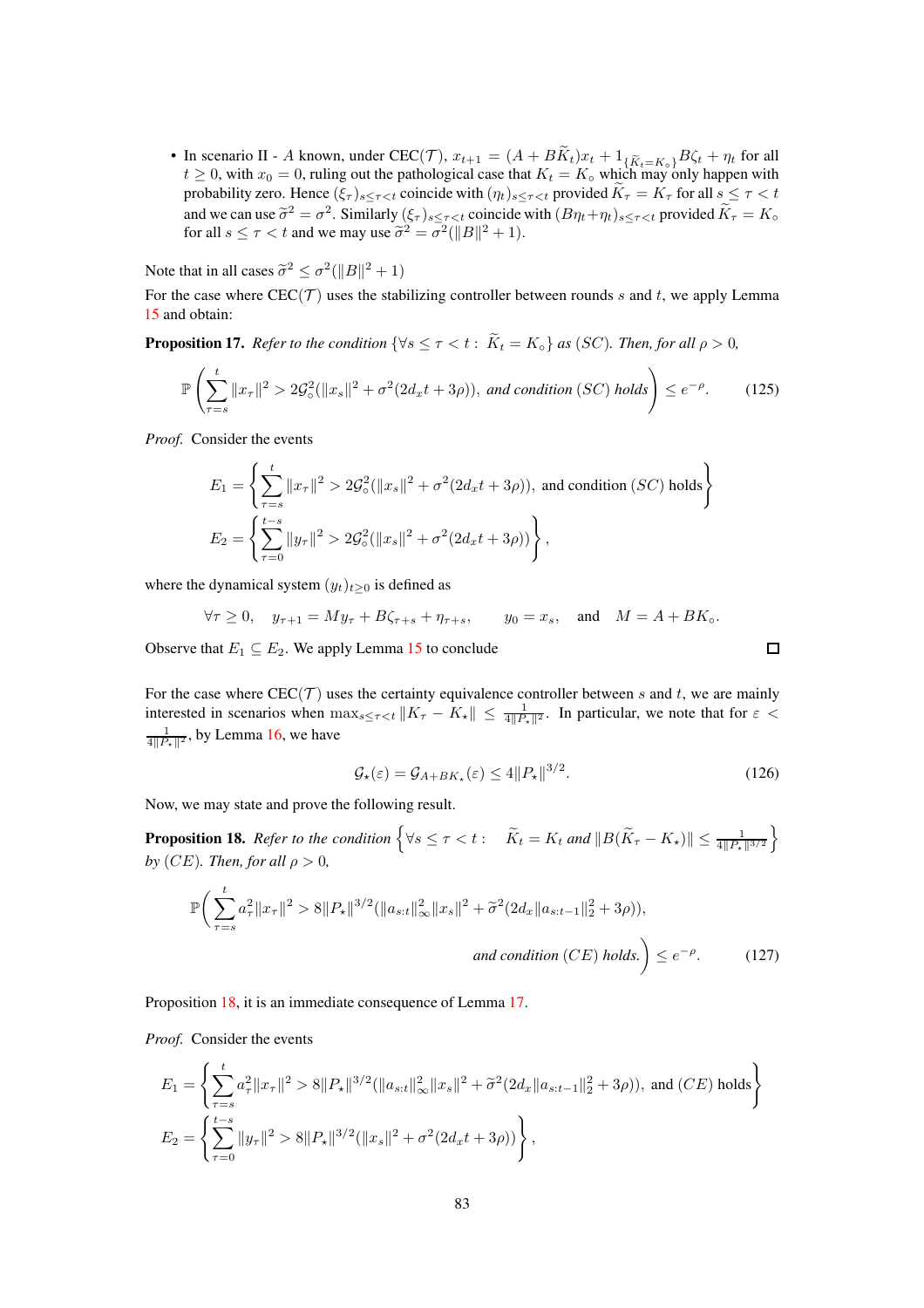where the dynamical system  $(y_t)_{t\geq 0}$  is defined as

$$
\forall \tau \ge 0, \quad y_{\tau+1} = M_{\tau} y_{\tau} + B \zeta_{\tau+s} + \eta_{\tau+s}, \qquad y_0 = x_s
$$

with

$$
M_\tau = A + B\left((\widetilde{K}_{\tau+s} - K_\star) 1_{\left\{\|B(\widetilde{K}_{\tau+s} - K_\star)\| \leq \frac{1}{4\|P_\star\|^{{3}/{2}}}\right\}} + K_\star\right).
$$

<span id="page-83-0"></span>Observe that  $E_1 \subseteq E_2$ . We apply Lemma [17](#page-81-0) to conclude.

#### I.3 Proofs

To establish Lemmas [15](#page-80-1) and [17,](#page-81-0) we first give intermediate results about block Toeplitz matrices.

#### I.3.1 Block Toeplitz matrices

<span id="page-83-1"></span>**Lemma 18** (Norms of truncated block Toeplitz matrices). Let  $M \in \mathbb{R}^{d \times d}$ . Consider the following *matrices*

$$
\Gamma(M,t) = \begin{bmatrix} I_d \\ M \\ M^2 \\ \vdots \\ M^t \end{bmatrix} \quad \text{and} \quad \mathcal{T}(M,t) = \begin{bmatrix} I_d & & & & \\ M & I_d & & & \\ M^2 & M & I_d & & \\ \vdots & \ddots & \ddots & \ddots & \\ M^t & \dots & M^2 & M & I_d \end{bmatrix} . \tag{128}
$$

*If*  $\rho(M) < 1$ , then  $\mathcal{G}_M$  given in [\(119\)](#page-80-3) is well defined and for all  $t \geq 0$ , the following holds:

- $(i)$   $\|\Gamma(M, t)\| \leq \mathcal{G}_M$ *,*
- *(ii)*  $\|\mathcal{T}(M, t)\| \leq \mathcal{G}_M$ *,*
- *(iii)*  $||\mathcal{T}(M, t)||_F \leq \mathcal{G}_M \sqrt{d(t + 1)}$ .

*Proof.* First,  $\mathcal{G}_M < \infty$  whenever  $\rho(M) < 1$ . Now, it is clear that  $\|\Gamma(M, t)\| \le \sum_{s=0}^t \|\underline{M}^s\| \le \mathcal{G}_M$ . Next, we can also immediately bound the norm of the truncated Next, we can also immediately bound the norm of the truncated block Toeplitz matrix  $||\mathcal{T}(M, t)|| \le \sum_{s=0}^{t} ||M^s|| \le \mathcal{G}_M$ . Finally, we have  $||\mathcal{T}(M, t)||_F \le \sqrt{d(t+1)} ||\mathcal{T}(M, t)|| \le \sqrt{d(t+1)}\mathcal{G}_M$ , which concludes the proof.

<span id="page-83-2"></span>**Lemma 19** (Norms of perturbed truncated block Toeplitz matrices). Let  $M \in \mathbb{R}^{d \times d}$ , and  $(\Delta_t)_{t \geq 0}$  be *a* sequence of matrices in  $\mathbb{R}^{d \times d}$  such that  $\sup_{t\geq 0} \|\Delta_t\| < \varepsilon$  for some  $\varepsilon > 0$ . Consider the following *matrices*

$$
\Gamma(M, \Delta_{0:t}) = \begin{bmatrix} I_d \\ m_{0,0} \\ m_{1,0} \\ \vdots \\ m_{t-1,0} \end{bmatrix}, \text{ and}
$$

$$
\mathcal{T}(M, \Delta_{0:t}) = \begin{bmatrix} \kappa_{0,1} I_d & & & & \\ \kappa_{1,1} m_{1,1} & \kappa_{1,2} I_d & & & \\ \kappa_{2,1} m_{2,1} & \kappa_{2,2} m_{2,2} & \kappa_{2,3} I_d & & \\ \vdots & \vdots & \ddots & \vdots & \vdots & \\ \kappa_{t,1} m_{t,1} & \ldots & \kappa_{t,t-1} m_{t,t-1} & \kappa_{t,t} m_{t,t} & \kappa_{t,t+1} I_d \end{bmatrix}
$$

*where for all*  $s \leq t$ ,  $m_{t,s} = \prod_{k=s}^{t} (M + \Delta_k)$  *and for all*  $s \leq t+1$ ,  $\kappa_{t,s} \leq 1$ . If  $\rho(M) < 1$  and  $\varepsilon < \frac{1}{2\|L\|^{3/2}}$  where L denotes the solution of the Lyapunov equation corresponding to the pair  $(M, I_d)$ . *Then,*  $\mathcal{G}_M(\varepsilon)$ *, as defined* [\(121\)](#page-80-4)*, is finite and for all*  $t \geq 0$  *the following holds:* 

 $\Box$ 

,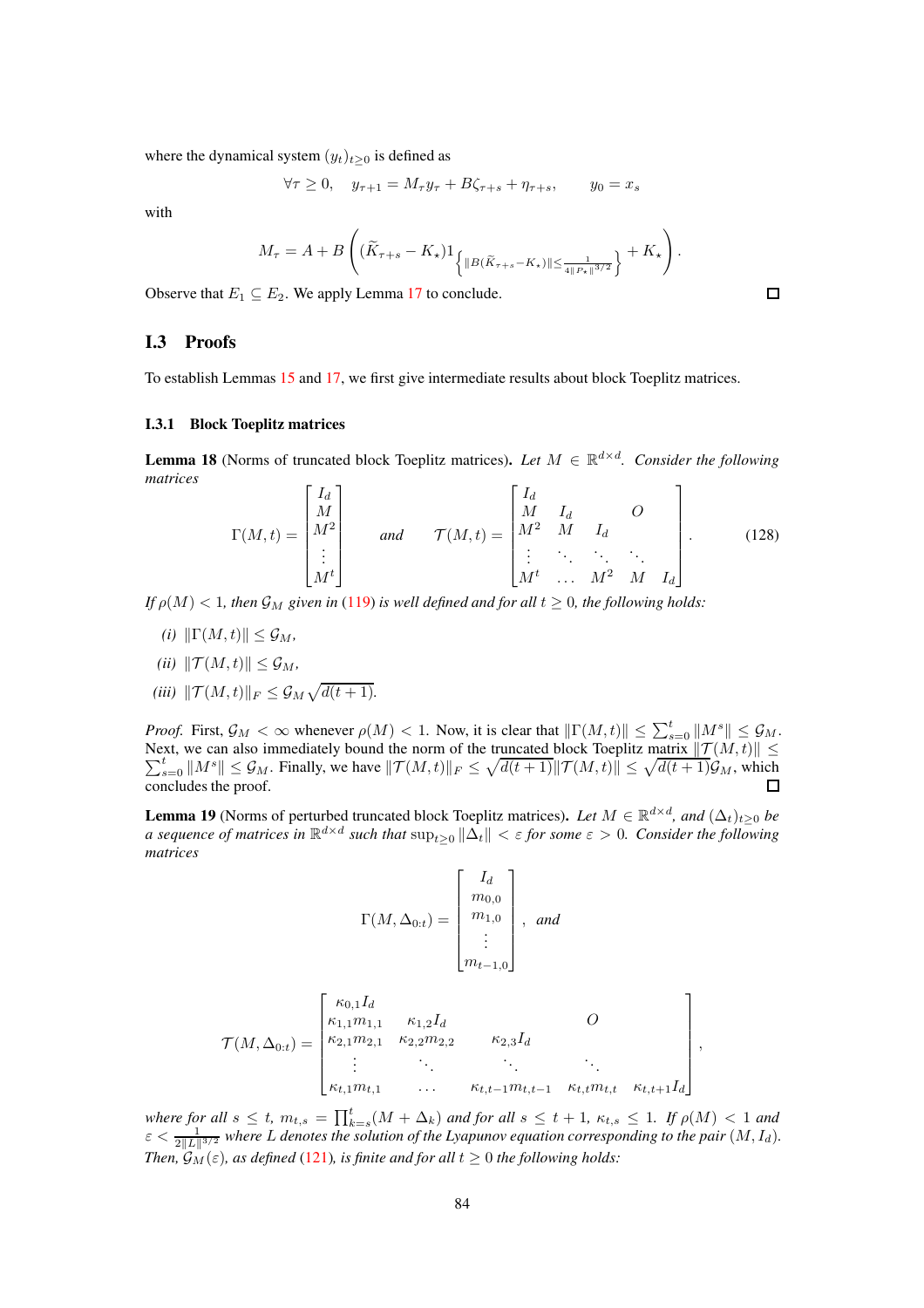- *(i)*  $\|\Gamma(M, \Delta_{0:t})\| \leq \mathcal{G}_M(\varepsilon)$ *,*
- *(ii)*  $\|\mathcal{T}(M, \Delta_{0:t})\| \leq \mathcal{G}_M(\varepsilon)$ .

*Proof.* We start by noting that Lemma [16](#page-81-1) immediately applies since  $\rho(M) < 1$ , and  $\varepsilon < \frac{1}{2||L||^{3/2}}$ . This ensures that  $\mathcal{G}_M(\varepsilon) < \infty$ . Next, we have

$$
\|\Gamma(M, \Delta_{0:t})\| \le 1 + \sum_{s=0}^{t-1} \|m_{s,0}\| \le 1 + \sum_{s=0}^{t-1} \left\| \prod_{k=0}^s (M + \Delta_k) \right\|
$$

and

$$
\|\mathcal{T}(M,\Delta_{0:t})\| \le \max_{0 \le s \le t} \kappa_{s,s+1} + \sum_{s=0}^{t-1} \max_{1 \le k \le t-s} \kappa_{s,t} \max_{1 \le k \le t-s} \|m_{k+s,k}\|
$$
  

$$
\le 1 + \sum_{s=0}^{t-1} \max_{1 \le k \le t-s} \left\| \prod_{i=k}^{k+s} (M+\Delta_i) \right\|
$$
  

$$
\le \mathcal{G}_M(\varepsilon)
$$

where in the second inequality used the fact that  $\kappa_{t,s} \leq 1$  for all t, s. This concludes the proof.  $\Box$ 

#### I.3.2 Proof of Lemma [15](#page-80-1)

*Proof.* First, let us note that for all  $s \geq 1$ , we may expand the dynamics and write

<span id="page-84-0"></span>
$$
y_s = M^s y_0 + \sum_{k=0}^{s-1} M^{s-1-k} \xi_k,
$$

We deduce that

$$
\sum_{s=0}^{t} \|y_s\|^2 \le 2 \sum_{s=0}^{t} \|M^s y_0\|^2 + 2 \sum_{s=0}^{t} \left\| \sum_{k=0}^{s-1} M^{s-k-1} \varepsilon_k \right\|^2.
$$
 (129)

Introducing the following matrices

$$
\Gamma(M,t) = \begin{bmatrix} I \\ M \\ M^2 \\ \cdots \\ M^t \end{bmatrix}, \quad \mathcal{T}(M,t) = \begin{bmatrix} I_d & & & & \\ M & I_d & & & \\ M^2 & M & I_d & & \\ \vdots & \ddots & \ddots & \ddots \\ M^t & \cdots & M^2 & M & I_d \end{bmatrix} \quad \text{and} \quad \xi_{0:t} = \begin{bmatrix} \xi_0 \\ \xi_1 \\ \xi_2 \\ \vdots \\ \xi_t \end{bmatrix},
$$

we may rewrite [\(129\)](#page-84-0) in the following convenient form

<span id="page-84-1"></span>
$$
\sum_{s=0}^{t} \|y_s\|^2 \le 2\|\Gamma(M,t)y_0\|^2 + 2\|\mathcal{T}(M,t-1)\xi_{0:t-1}\|^2.
$$
 (130)

We can now upper bound the term  $||\mathcal{T}(M, t-1)\xi_{0:t-1}||^2$  with high probability using Hanson-Wright inequality (See Proposition [19\)](#page-87-3). To this aim, we need upper bounds of  $||\mathcal{T}(M, t-1)||_F^2$ ,  $||\mathcal{T}(M, t-1)||_F^2$  $1$ )<sup>⊤</sup> $\mathcal{T}(M, t-1)\Vert_F$ , and  $\Vert \mathcal{T}(M, t-1)^\top \mathcal{T}(M, t-1)\Vert$ . By a direct application of Lemma [18,](#page-83-1) we obtain

$$
\|\mathcal{T}(M,t-1)\|_{F}^{2} \leq \mathcal{G}_{M}^{2} dt
$$
  

$$
\|\mathcal{T}(M,t-1)^{\top} \mathcal{T}(M,t-1)\|_{F} \leq \|\mathcal{T}(M,t-1)\| \|\mathcal{T}(M,t-1)\|_{F} \leq \mathcal{G}_{M}^{2} \sqrt{dt}
$$
  

$$
\|\mathcal{T}(M,t-1)^{\top} \mathcal{T}(M,t-1)\| \leq \mathcal{G}_{M}^{2}
$$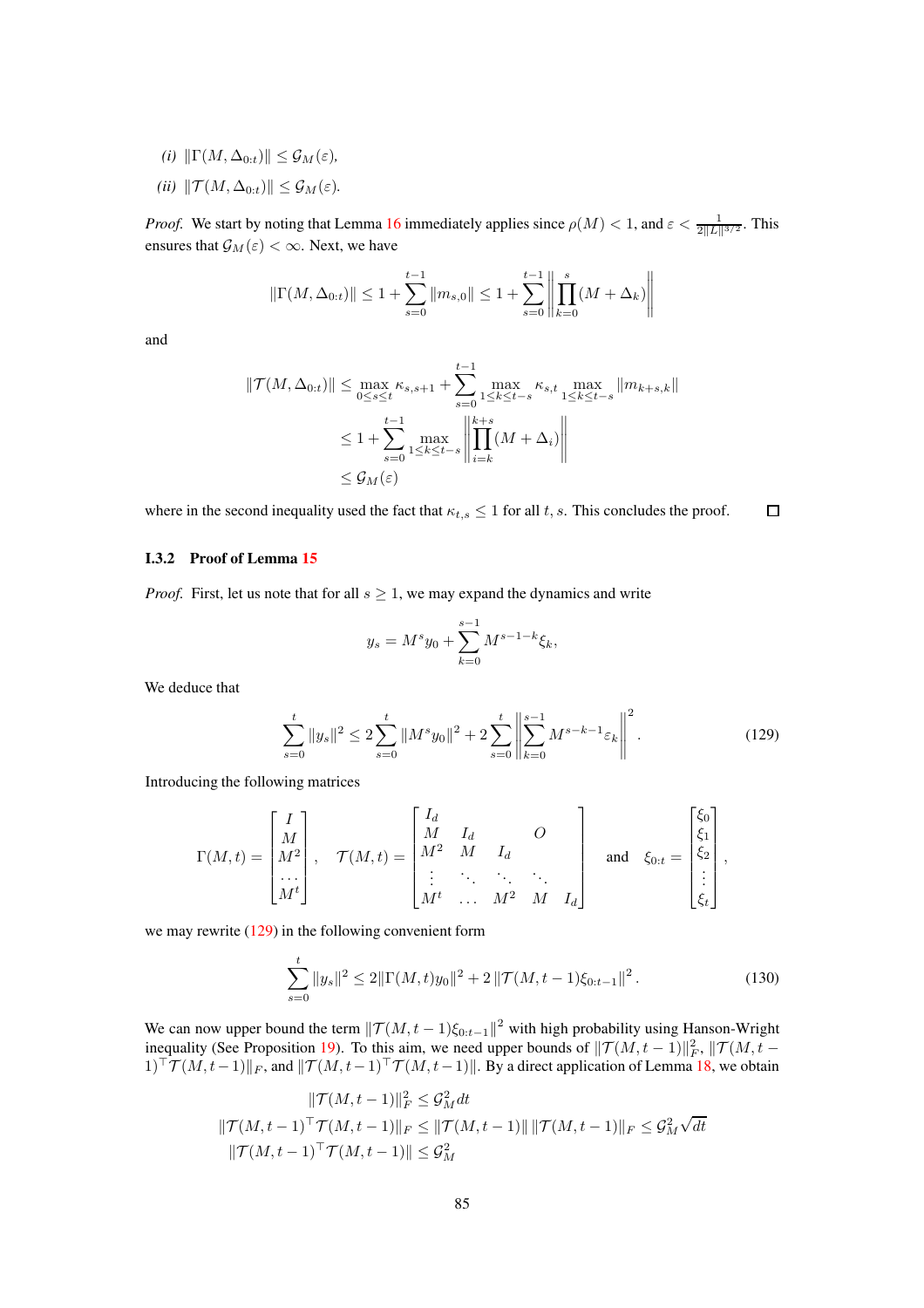Applying Hanson-Wright inequality yields

<span id="page-85-0"></span>
$$
\forall \rho > 0, \quad \mathbb{P}\left(\|\mathcal{T}(M, t-1)\xi_{0:t-1}\|^2 \le \sigma^2 \mathcal{G}_M^2 \left(dt + 2\sqrt{dt\rho} + 2\rho\right)\right) \ge 1 - e^{-\rho}.\tag{131}
$$

Again by a direct application of Lemma [18,](#page-83-1) we have  $\|\Gamma(M, t)\| < \mathcal{G}_M$ , which leads to

<span id="page-85-1"></span>
$$
\|\Gamma(M,t)y_0\|^2 \le \mathcal{G}_M^2 \|y_0\|^2. \tag{132}
$$

Finally, considering the inequality [\(130\)](#page-84-1), the high probability upper bound [\(131\)](#page-85-0) and the deterministic upper bound [\(132\)](#page-85-1), we obtain

$$
\forall \rho > 0, \quad \mathbb{P}\left(\sum_{s=0}^{t} ||y_s||^2 \le 2\mathcal{G}_M^2 \left(||y_0||^2 + \sigma^2 \left(dt + 2\sqrt{dt\rho} + 2\rho\right)\right)\right) \ge 1 - e^{-\rho}.
$$

#### I.3.3 Proof of Lemma [17](#page-81-0)

*Proof.* Denote for all  $s \geq 1$ ,  $\Delta_s = M_s - M$ . Now, for all  $s \geq 1$ , we have

$$
y_s = \left(\prod_{k=0}^{s-1} (M + \Delta_k)\right) y_0 + \sum_{k=0}^{s-1} \left(\prod_{i=k+1}^{s-1} (M + \Delta_i)\right) \xi_k.
$$

Hence

<span id="page-85-2"></span>
$$
\sum_{s=0}^{t} a_s^2 \|y_s\|^2 \le 2\|a_{0:t}\|_{\infty}^2 \sum_{s=0}^t \left\| \left( \prod_{k=0}^{s-1} (M + \Delta_k) \right) y_0 \right\|^2 + 2 \sum_{s=0}^t \left\| \sum_{k=0}^{s-1} \frac{a_s}{a_k} \left( \prod_{i=k+1}^{s-1} (M + \Delta_i) \right) a_k \xi_k \right\|^2.
$$
\n(133)

Introducing the following matrices

$$
\Gamma(M, \Delta_{0:t}) = \begin{bmatrix} I_d \\ m_{0,0} \\ m_{1,0} \\ \vdots \\ m_{t,0} \end{bmatrix}, \quad \mathcal{T}(M, \Delta_{0:t}) = \begin{bmatrix} \kappa_{0,1} I_d & & & & \\ \kappa_{1,1} m_{1,1} & \kappa_{1,2} I_d & & & & \\ \kappa_{2,1} m_{2,1} & \kappa_{2,2} m_{2,2} & \kappa_{2,3} I_d & & & \\ \vdots & \vdots & \ddots & \vdots & \ddots & \vdots \\ \kappa_{t,1} m_{t,1} & \cdots & \kappa_{t,t-1} m_{t,t-1} & \kappa_{t,t} m_{t,t} & \kappa_{t,t+1} I_d \end{bmatrix},
$$
\nand\n
$$
\xi_{0:t} = \begin{bmatrix} a_0 \xi_0 \\ a_1 \xi_1 \\ a_2 \xi_2 \\ \vdots \\ a_t \xi_t \end{bmatrix} \quad \text{where } \forall s \le t, \quad m_{t,s} = \prod_{k=s}^t (M + \Delta_k) \quad \text{and} \quad \forall s \le t+1, \quad \kappa_{t,s} = \frac{a_t}{a_s}.
$$

We may rewrite  $(133)$  in the following convenient form

$$
\sum_{s=0}^{t} \|y_s\|^2 \le 2\|\Gamma(M, \Delta_{0:t-1})y_0\|^2 + 2\|\mathcal{T}(M, \Delta_{0:t-1})\xi_{0:t-1}\|^2
$$
  

$$
\le 2\|\Gamma(M, \Delta_{0:t-1})\|^2\|y_0\|^2 + 2\|\mathcal{T}(M, \Delta_{0:t-1})\|^2\|\xi_{0:t-1}\|^2
$$
  

$$
\le 2\|\Gamma(M, \Delta_{0:t-1})\|^2\|y_0\|^2 + 2\|\mathcal{T}(M, \Delta_{0:t-1})\|^2\sum_{s=0}^{t-1} a_s^2\|\xi_s\|^2.
$$

By Hanson-Wright inequality, we have for all  $\rho > 0$ ,

$$
\mathbb{P}\left(\sum_{s=0}^{t-1} a_s^2 \|\xi_s\|^2 \le \sigma^2(d\|a_{0:t-1}\|_2^2 + 2\sqrt{d\|a_{0:t-1}\|_2^2\rho} + 2\rho)\right) \ge 1 - e^{-\rho}.\tag{134}
$$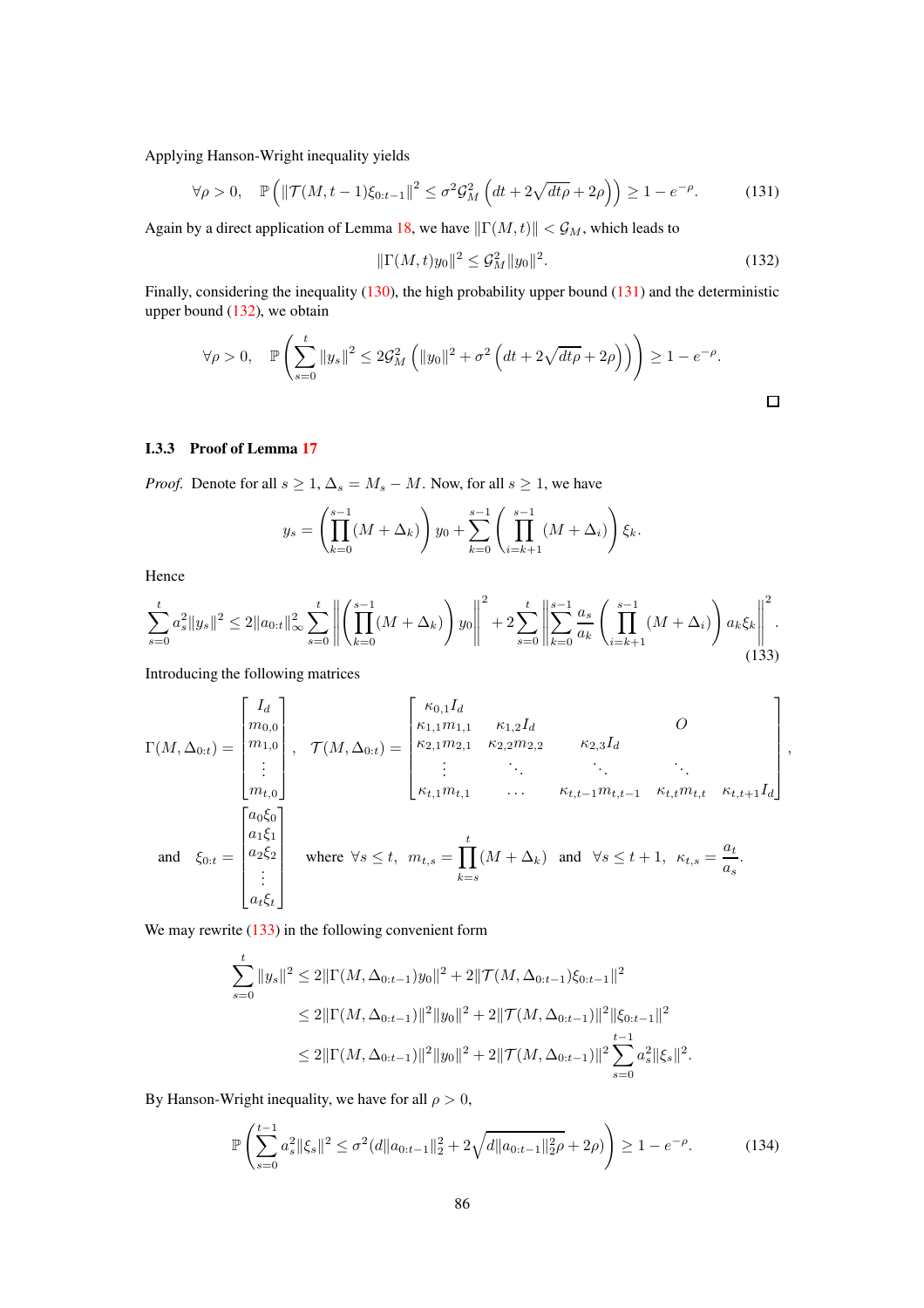Next by Lemma [19,](#page-83-2) we have

$$
\|\Gamma(M,\Delta_{0:t})\| \leq \mathcal{G}_M(\varepsilon) \quad \text{and} \quad \|\mathcal{T}(M,\Delta_{0:t})\| \leq \mathcal{G}_M(\varepsilon).
$$

It follows that for all  $\rho > 0$ ,

$$
\mathbb{P}\left(\sum_{s=0}^t \|y_s\|^2 \le 2\mathcal{G}_M(\varepsilon) (\|a_{0:t}\|_\infty^2 \|y_0\|^2 + \sigma^2(d\|a_{0:t-1}\|_2^2 + 2\sqrt{d\|a_{0:t-1}\|_2^2\rho} + 2\rho)\right) \ge 1 - e^{-\rho}.
$$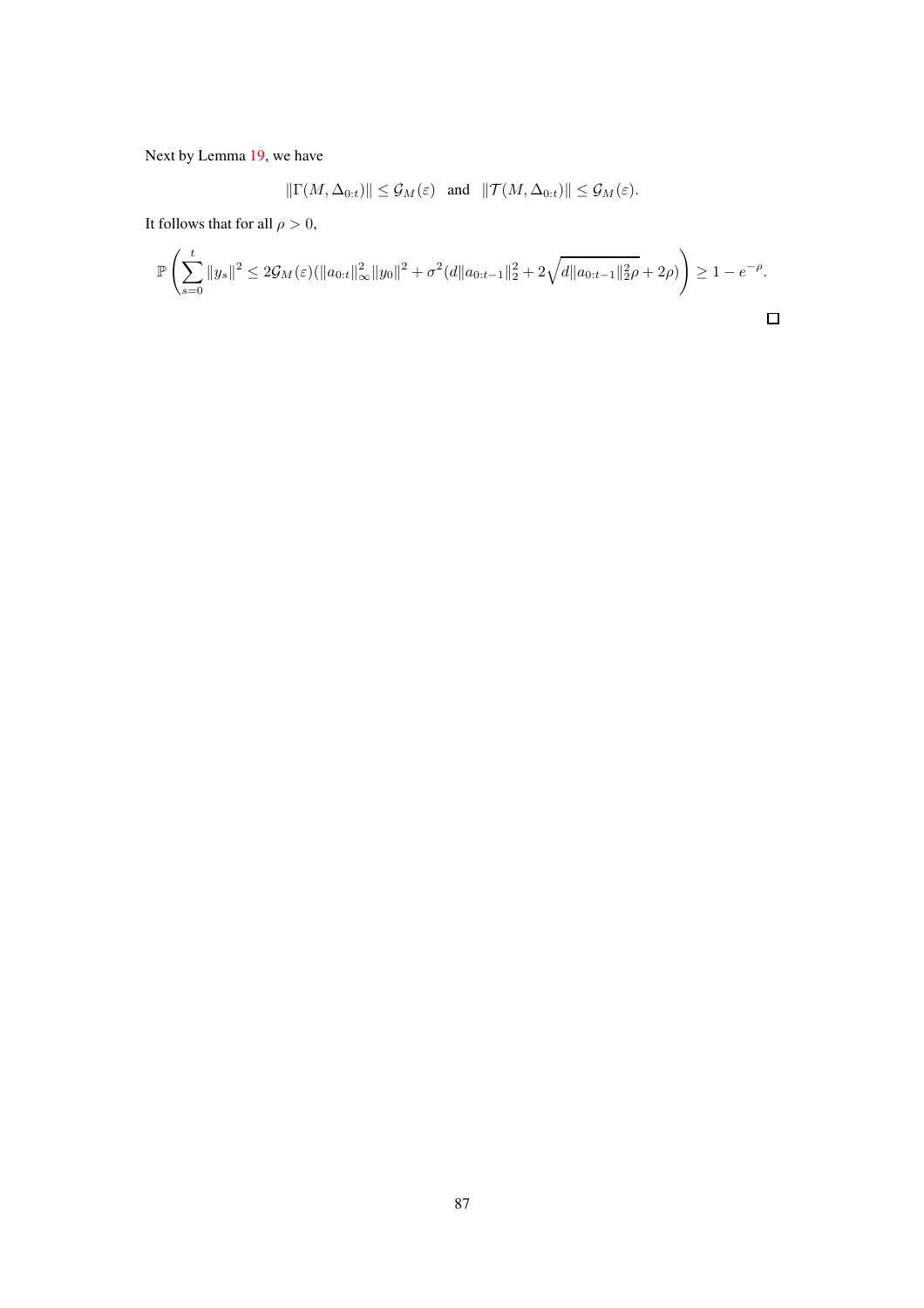## J Probabilistic Tools

## J.1 Sub-gaussian vectors

Definition 1. *A random vector* ξ *taking values in* R d *is said to be zero-mean,* σ 2 *-sub-gaussian if*  $\mathbb{E}[\xi] = 0$  and

$$
\forall \theta \in \mathbb{R}^d : \qquad \mathbb{E}[\exp(\theta^\top \xi)] \le \exp\left(\frac{\|\theta\|^2 \sigma^2}{2}\right)
$$

Definition 2. *A random variable* X *taking values in* R *is said to be zero-mean, and* λ*-sub-exponential*  $if \mathbb{E}[X] = 0$  *and* 

$$
\forall |s| \le \frac{1}{\lambda} : \quad \mathbb{E}[\exp(s(X^2 - \mathbb{E}[X^2]))] \le \exp\left(\frac{s^2 \lambda^2}{2}\right)
$$

<span id="page-87-1"></span>**Lemma 20.** Let X be a zero-mean,  $\sigma^2$ -sub-gaussian random variable taking values in  $\mathbb{R}$ , then  $X^2$  –  $\mathbb{E}[X^2]$  is a zero-mean  $(4\sigma)^2$ -sub-exponential random variables taking values in  $\mathbb{R}$ .

## J.2 Hanson-Wright inequality and  $\epsilon$ -net arguments

We use the following version of Hanson-Wright inequality due to [\[HKZ12\]](#page-10-5). This result result does not require strong independence assumptions with the caveat that it is only a one sided high probability bound. However this is sufficent for our purposes.

<span id="page-87-3"></span>**Proposition 19** (Hanson-Wright inequality). Let  $M \in \mathbb{R}^{m \times n}$  be a matrix, and  $\xi$  be a zero-mean, σ 2 *-sub-gaussian random vector in* R d *. We have*

$$
\forall \rho > 0, \quad \mathbb{P}\left(\|M\xi\|^2 > \sigma^2(\|M\|_F^2 + 2\|M^\top M\|_F\sqrt{\rho} + 2\|M^\top M\|\rho)\right) \le e^{-\rho}.\tag{135}
$$

The following lemma can be found for instance in [\[Ver18\]](#page-11-2).

<span id="page-87-2"></span>**Lemma 21** (An  $\epsilon$ -net argument). Let W be an  $d \times d$  symmetric random matrix, and  $\epsilon \in (0, 1/2)$ . *Furthermore, let*  $\mathcal N$  *be*  $\epsilon$ -net of  $S^{d-1}$  *with minimal cardinality. Then, for all*  $\rho > 0$ *, we have* 

$$
\mathbb{P}\left(\|W\|>\rho\right)\leq\left(\frac{2}{\epsilon}+1\right)^{d}\max_{x\in\mathcal{N}}\,\mathbb{P}\left(|x^{\top}Wx|>(1-2\epsilon)\rho\right).
$$

#### J.3 Miscellaneous lemmas

<span id="page-87-0"></span>**Lemma 22.** For all  $\alpha, a > 0$  and  $b \in \mathbb{R}$ , if  $t^{\alpha} \geq (2a/\alpha) \log(2a/\alpha) + 2b$ , then  $t^{\alpha} \geq a \log(t) + b$ .

<span id="page-87-4"></span>**Lemma 23.** Let  $(\mathcal{E}_t)_{t>0}$  denote a sequence of events (defined on a probability space). Assume that for *some*  $\alpha > 0$ *, we have* 

$$
\forall \delta \in (0,1), \ \forall t: t^{\alpha} \geq c_1 + c_2 \log(1/\delta), \ \mathbb{P}(\mathcal{E}_t) \geq 1 - \delta.
$$

*Then,*

$$
\forall \delta \in (0,1), \quad \mathbb{P}\left(\bigcap_{t \geq c'_1 + c'_2 \log(1/\delta)} \mathcal{E}_t\right) \geq 1 - \delta,
$$

*for some constants*  $c'_1$  *and*  $c'_2$  *with*  $c'_1 \lesssim c_1 + (c_2/\alpha) \log(e c_2/\alpha)$ *, and*  $c'_2 \lesssim c_2$ *.*